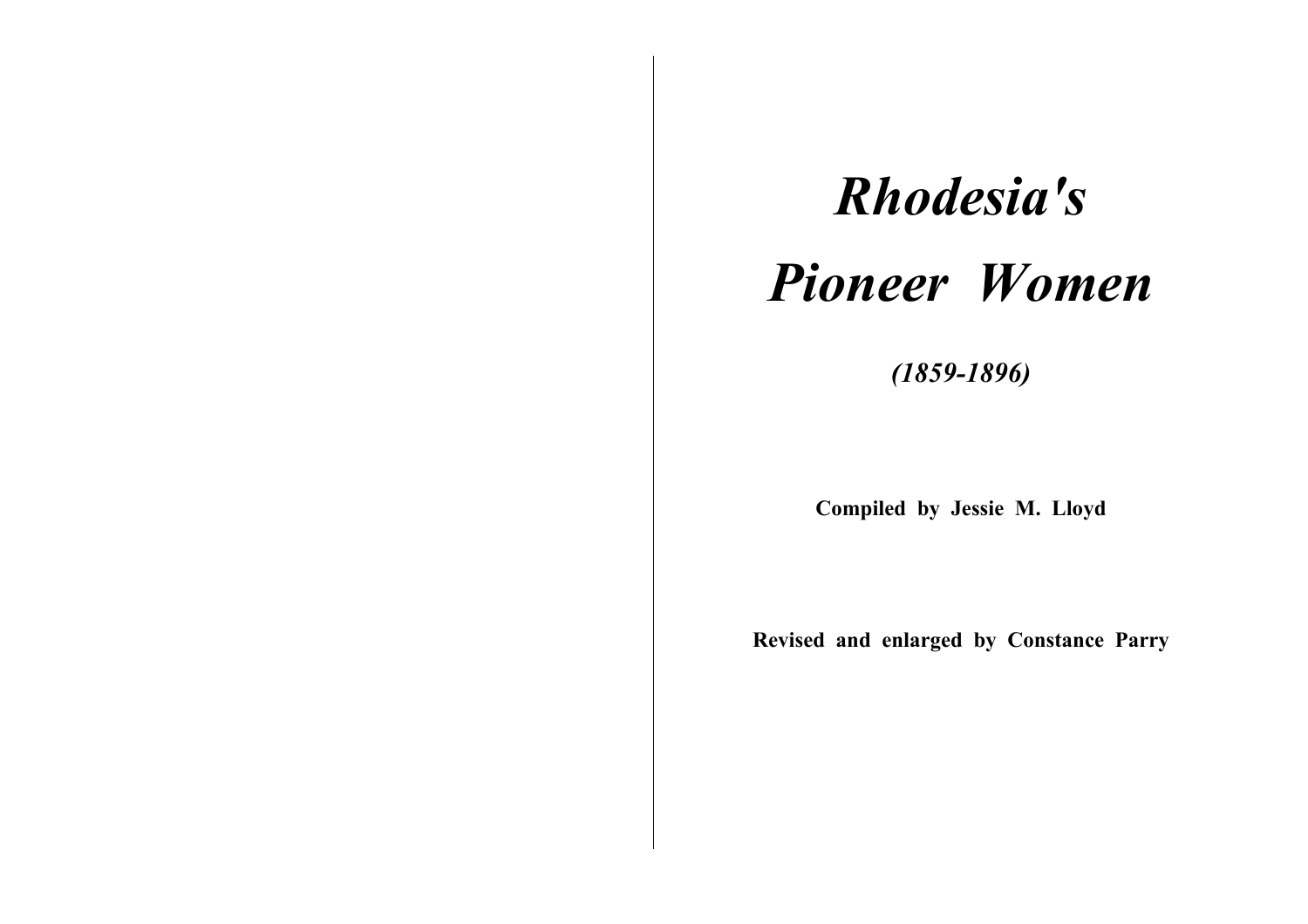# RHODESIA'S PIONEER WOMEN

(1859-1896)

Compiled by Jessie M. Lloyd

Revised and enlarged by Constance Parry

Published by The Rhodesia Pioneers' and Early Settlers' Society P.O. Box 100, Bulawayo, Rhodesia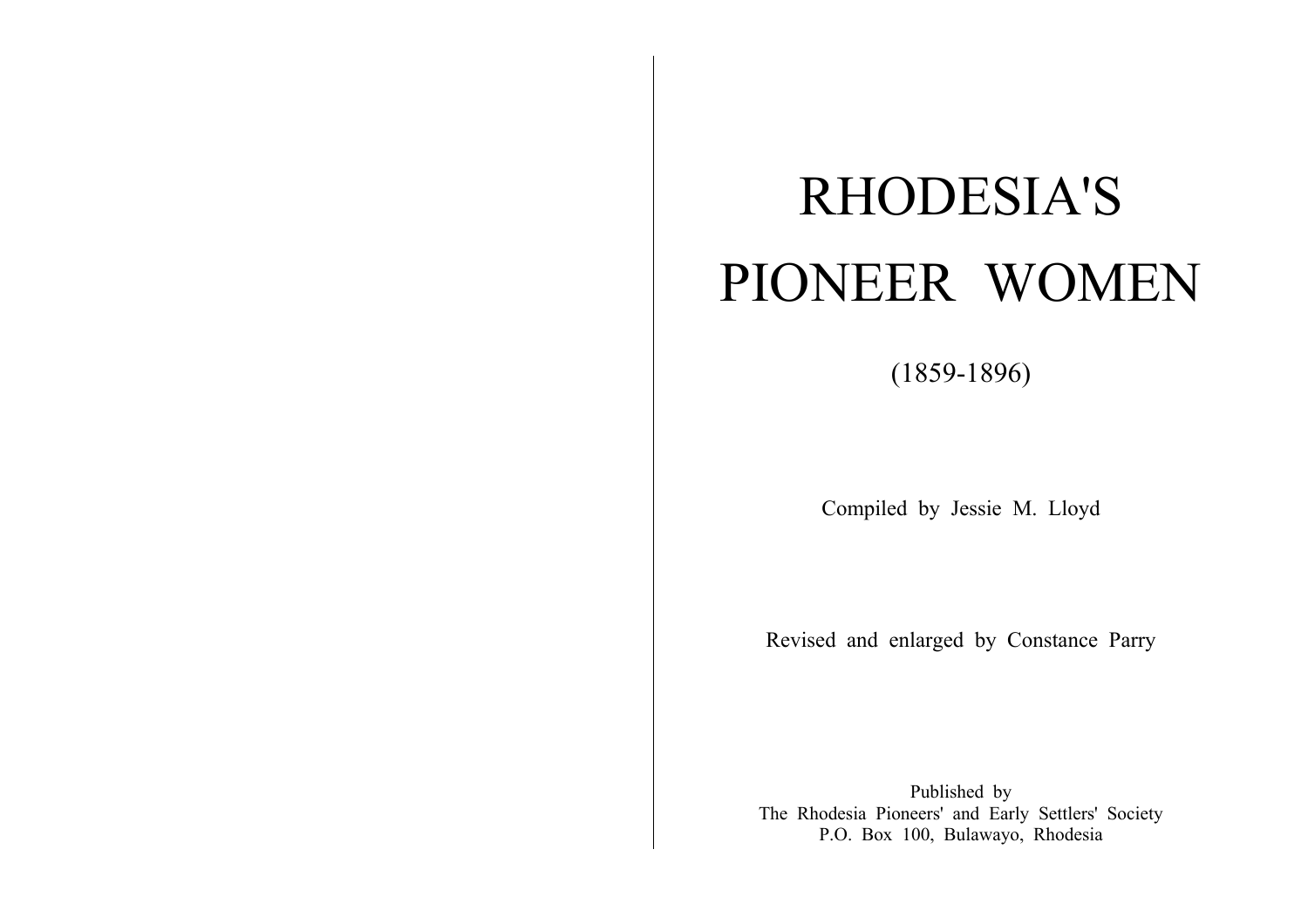

*Photo: The Chronicle* 

*Mrs. JESSIE MARGARET LLOYD* 

## JESSIE MARGARET LLOYD

(Neé Carnegie)

Jessie Lloyd was the daughter of Rev. and Mrs. David Carnegie and was born at Hope Fountain Mission on 12th January, 1889. She was a granddaughter of Rev. William Sykes, one of the founders of Inyati Mission, and his second wife, Margaret Charlotte Kolbe. She was in the Bulawayo laager.

About 1900 Jessie was sent to England to school at Walthamstowe Hall, Sevenoaks, and rejoined her parents at the Centenary Mission, near Figtree, in 1907. After David Carnegie's death in 1910 his family lived in the Old Waterworks Hotel, near the old Essexvale Road, Hillside, Bulawayo.

For some time Jessie worked for the Bulawayo Chronicle and the Railways, and in 1917 she married James Good Lloyd, who was also a member of a missionary family. James was born in Kanye, Bechuanaland, in 1893, and became a civil servant. After the wedding Jessie went with him to England, travelling on the Walmer Castle in convoy. James enlisted, and Jessie remained in England for the rest of the war, returning to Bulawayo in 1919. They bought a house at the corner of Leander Avenue and Flint Road, Hillside, which was then hardly developed, and Jessie made her home there for most of her life.

James died in Salisbury in 1933, and Jessie came back to Bulawayo and worked with the Railways to support her two children. In 1966 she left her Leander Avenue home for Salisbury to be nearer her family. Jessie died in the B. S. Leon Trust Home on 14th December, 1972. After a memorial service in the church at Hope Fountain, her ashes were scattered in the mission cemetery.

Jessie read widely, and young and old enjoyed her company. She was a N'debele linguist, and her heart was in Matabeleland, particularly in Bulawayo and the Matopos, where she loved to camp with her family and friends. She paid her last visit to the hills in November, 1968, during the City of Bulawayo's 75th anniversary celebrations, when she took part in the pilgrimage to Rhode's grave, and read the lesson at the service held there.

Her name will be remembered in Bulawayo through Jessie Lloyd Road, Ilanda, and, most appropriately, that road joins with Erica Hepburn Avenue, for Erica was a great friend from girlhood days.

Jessie knew from personal experience the difficulties endured and the courage shown by Rhodesia's pioneer women, and was thus inspired to commemorate them.

She is on the Roll of Women Pioneers.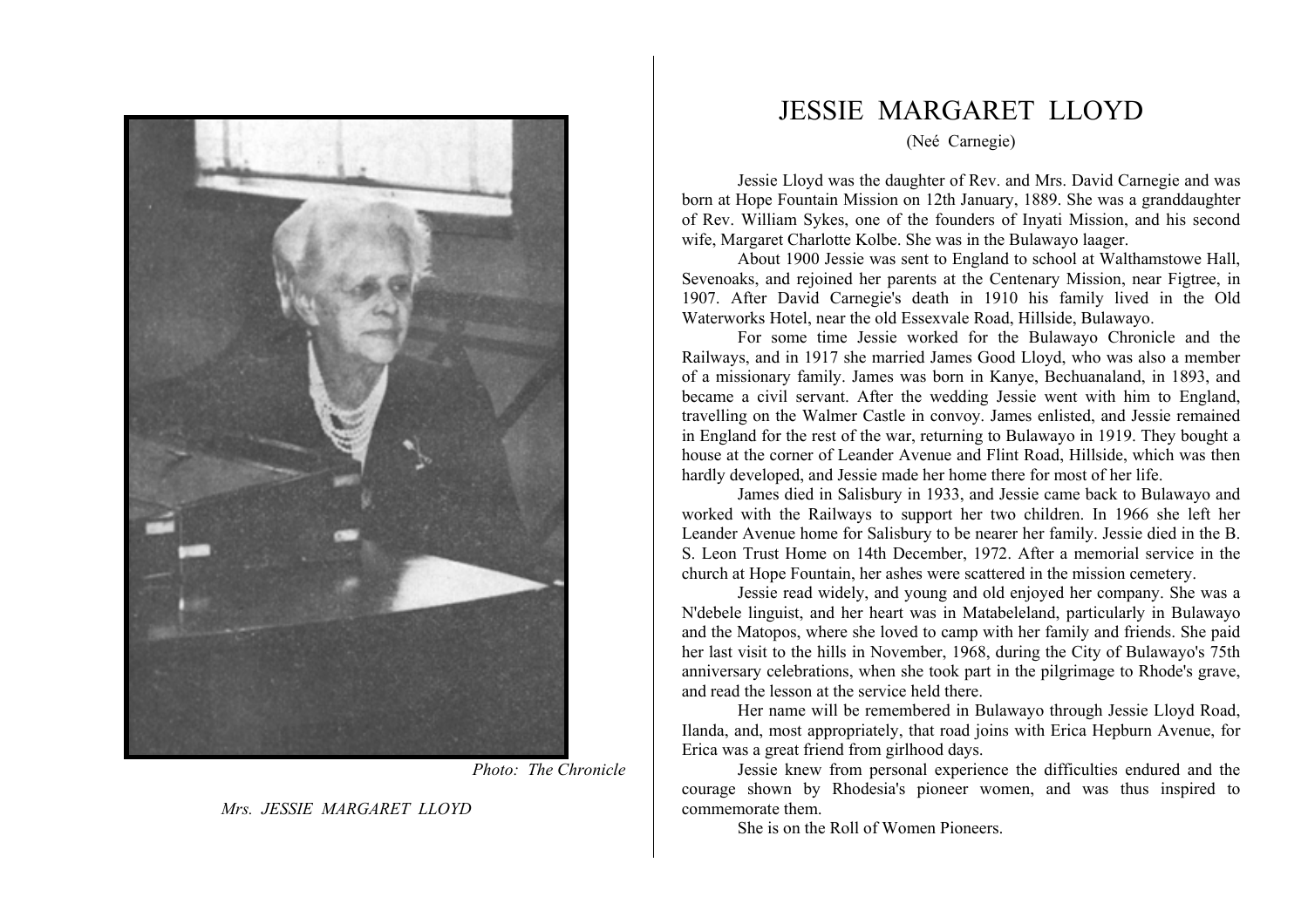## **PREFACE**

The Rhodesia Pioneers' and Early Settlers' Society was founded in September, 1904; but it was not until 1934 that the Society decided to include women as members. After that decision the then Secretary, Col. Dan Judson, said: ""In giving Women Pioneers this recognition I am not only referring to the living but also to the dead, because possibly the majority of those who can be classed as pioneers are dead and gone. It would be a very fine thing if we had an accurate list of those names, both dead and living, which could be placed in some conspicuous position for members and visitors to see . . ." I have done my best to complete this "accurate list".

I wish to express my gratitude to all who have so kindly helped me to collect these names, especially Mrs. Boggie of Gwelo, Mrs. Edwards of Chipinga, Mrs. Black of Marula, the late Mrs. Paddon and Mr. C. W. Botton, Secretary of the Pioneers' and Early Settlers' Society. Also I am very grateful to Mrs. Hepenstall for the loan of her typewriter.

I have given the date of arrival after each name and the source of information in every case. The original index cards, with names dates, etc., and all letters I have had dealing with Pioneer Women will be kept in the archives of the Pioneers' and Early Settlers' Society in Bulawayo.

Where I have written "On Roll of Women Pioneers" it is to indicate the fact that these names have all been registered on Application Forms for Membership and have been signed by the applicants.

Where I have put "still living" I have recorded the year that I received that information, in brackets. In several cases I have names and dates only, in spite of over 60 letters and telephone calls in answer to my advertisements asking for information regarding Pioneer Women.

I should explain that this is a record of women who came to this country between the years 1859 and 1896 inclusive; not all of them stayed, and some only passed through — nevertheless they came.

This publication has been sponsored by the Trustees of the Southern Rhodesia State Lotteries, to whom I offer my grateful thanks.

## *JESSIE M. LLOYD*

## FOREWORD

It is right and fitting that our record of the women who pioneered Rhodesia should be as complete as possible. To anyone with imagination it is indeed a Roll of Honour, for in a double sense frontier life is especially hard for a woman.

She feels its deprivations more keenly than a man; the absence of so much that makes for gracious and cultured living, the loss of so many aids when bringing up a family, especially the limited medical assistance available, if it is there at all.

On the other hand, the compensations that mean so much to a man: the excitement of hunting and outdoor living, do not, as a rule, have the same appeal to her. Often she has no special aptitude for her role. She accepts it in loyalty to her menfolk and faces up to risks and hardships that must appear daunting indeed. She endures the fear of the Unknown, which provokes the greatest dread of all.

The steadfastness of Rhodesia's pioneer women opened up the way for those who followed later. Let us remember them with thankfulness.

When Jessie Lloyd set herself the task of recording their names, and where possible something more than their names, she undertook something that was pre-eminently worthwhile. It was a formidable task, for she was researching a period in which deeds mattered more than words. Records were scanty and dispersed, and often hidden away in family papers and the like. She succeeded to a remarkable degree.

Nevertheless, as I said in my Foreword to her original list, she was laying a foundation on which others could build. Constance Parry and others have, with much patient work, added to what Jessie accomplished. We owe them a debt.

Here is a plain, unvarnished record with no attempt at literary embellishment. That was inevitable. Yet he would be a dullard indeed who turned these pages unmoved. Every name recorded, even where it appears without further information, should invoke a train of thought. All too often it relates to a brief, sometimes a pathetically brief life. That was part of the price that had to be paid. In the nature of things we can only know a little. That is no reason why we should be unmindful of the joys and horrors, the achievements and frustrations, the courage and endurance that, though lost to sight, are built into the fabric of the country we have inherited.

*R. C. TREDGOLD* 

*16th August*, *1974*.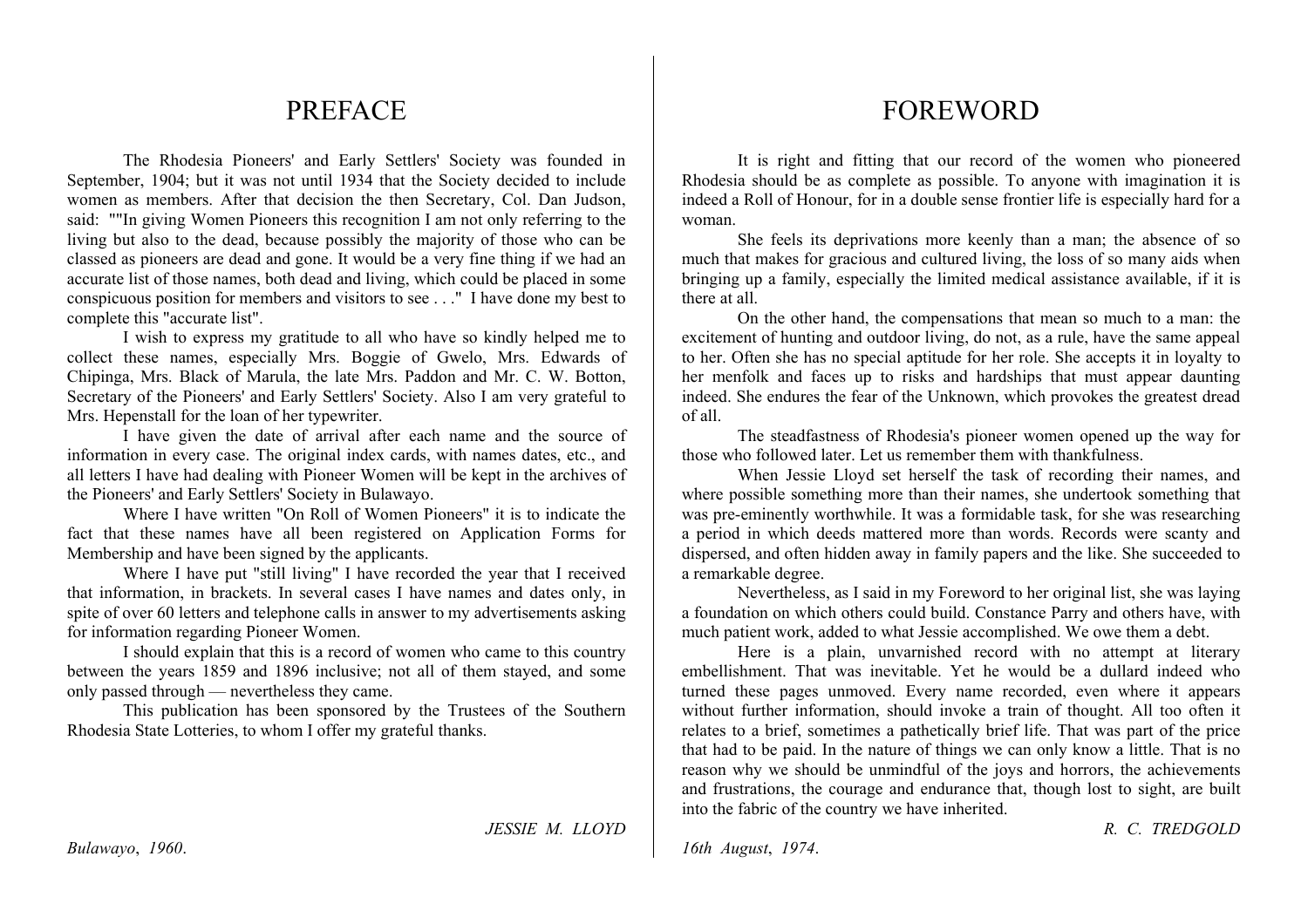## NOTE FROM THE SECRETARY OF THE RHODESIA PIONEERS' AND EARLY SETTLERS' SOCIETY

There are many references in this book to people who are on the *"Roll of Women Pioneers"*, and I should like to explain that this indicates the person concerned was either a member, as a pioneer, in her own right, of the Rhodesia Pioneers' and Early Settlers' Society, or that her descendants have joined it.

This is a record of both past and present members. In her Preface, which has been reprinted exactly as she wrote it, Jessie Lloyd refers to the phrase "still living" which she used frequently in the first edition. In fact, these words have been deleted from the revised text, because in the years since then many more have, inevitably, passed on.

After Jessie's death, her son, Arthur Lloyd, handed her files of papers concerning her work on this book over to the Society. We thank him sincerely for doing so.

The fact that women were allowed to join the Society in 1934 was due to some of them, all pioneers, who worked patiently to achieve this aim. Today we are most grateful for their perseverance. It is of interest to note that today all serving committees include women members.

It is one of the objects of the Society to record and encourage the preservation and publication of the history of the early years of our country, together with the names of those who took part in it. The research done by Jessie Lloyd and others in compiling this book will be invaluable to the Society in carrying on this work.

*B. LOVEMORE* 

# INTRODUCTION

This enlarged and revised edition of Jessie M. Lloyd's *"Rhodesia's Pioneer Women"* is still "her book". About 360 more names have been inserted, and inevitably some few corrections and deletions have been made to the original, but I have tried to present the additions in the same style. There is one difference, and that is, wherever possible, the husband's names and occupations or professions have been included in the brief biographies. As time goes on, and those who knew the pioneer women personally pass with it, exact identification becomes impossible without such details.

The list is still not complete. It never will be, because much knowledge has been lost. However, forgotten names are still coming to light. In addition to the sources acknowledged by Mrs. Lloyd, I am so grateful to many other people who helped with the task of research and collection. They include the Director and Staff of the National Archives; Miss H. Robertson of The Chronicle library; Miss Hetty Coakley of the Catholic Cathedral office, Bulawayo; Mrs. C. Forrest of St. John's Cathedral Parish Office; the Rev. Gertenbach of the Dutch Reformed Church; the liaison officer, Morgenster Mission; Mr. B. H. Lovemore, secretary of the Rhodesia Pioneers' and Early Settlers' Society, Bulawayo, and Mr. A. M. Ewing.

The women who came to Rhodesia before December 31, 1896, were a remarkable and varied company. Some lived and toiled in conditions of unbelievable hardship; some entertained lavishly in elegant new homes. Many enjoyed themselves at every opportunity, singing, making music and organising bazaars. Whatever the conditions, they somehow reared large families — up to 15 children — often without hope or thought of medical assistance.

Sometimes they performed feats of astonishing valour and physical endurance, and some of them died, worn out with hardship, in one case leaving her wedding ring.

They have earned their place in history.

*CONSTANCE PARRY* 

*Bulawayo*, *1974*.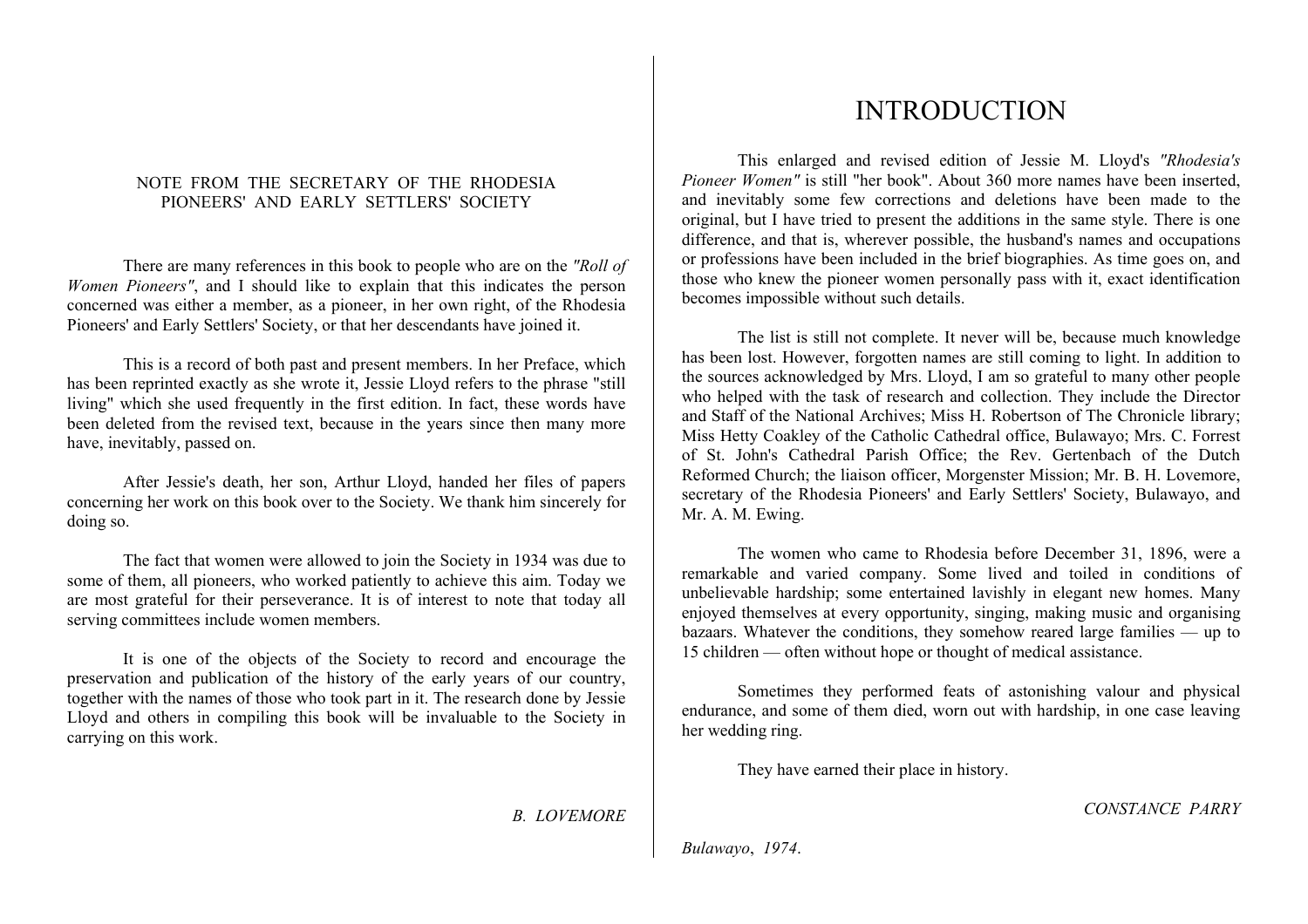## **BIBLIOGRAPHY**

- **BAINES, Thomas** "Northern Goldfields Diaries" (Chatto & Windus, 1946).
- **BALFOUR, Miss Alice** "Twelve Hundred Miles in a Wagon" (Edward Arnold, London, 1896).

**BOGGIE, Jeannie M.** — "Experiences of Rhodesia's Pioneer Women", 1938; "First Steps in Civilizing Rhodesia", 1940 (Philpott & Collins, Bulawayo).

- **BRITISH SOUTH AFRICA COMPANY'S REPORTS ON NATIVE DISTURBANCES.**
- **BURNHAM, Major F. R.** "Scouting on Two Continents" (Doubleday Page & Co., New York, 1927).

**BURROWS, Edmund H.** — "A Study in Pioneering: The Moodies of Melsetter" (A. A. Balkema, Cape Town, 1954).

**BULAWAYO DIRECTORY AND HANDBOOK OF MATABELELAND 1895-1896** — Compiled by Alexander Davis, Bulawayo, under the patronage of the B.S.A. Co. (W. A. Richards & Son, Government Printing Works, Cape Town).

**DOMINICAN SISTER, A** — "In God's White Robed Army" (Maskew Miller Ltd., Cape Town, 1950).

**FAIRBRIDGE, Kingsley** — "Autobiography" (Oxford University Press, 1927).

- **FULLER, Basil** "Bid Time Return" (Drukkerj en Uitgeverij, Amsterdam).
- **GREEN, Elsa Goodwin** "Raiders and Rebels in South Africa" (George Newnes Ltd., London, 1898).
- **HAILE, Rev. A. J.** "Brief Historical Survey of the L.M.S. in Southern Rhodesia (Morija Printing Works, Basutoland, 1951).
- **JESUIT DIARIES** "Trois Ans dans L'Afrique Australe" (Depelchin & Croonbergh, Brussells, 1882).
- **JONES, Dr. Neville** "Rhodesian Genesis" (University Press, Glasgow, 1953).
- KANE, Nora S. "The World's View" (Cassell & Co., London, 1954).
- **LEONARD, Major A. G.** "How We Made Rhodesia" (Kegan Paul, London, 1896).
- **LEWIS, Thomas H.** "Women of South Africa" (Le Quesne and Hooten Smith, Cape Town, 1913).
- **NATIONAL COUNCIL OF WOMEN** "Women in Central Africa" (Rhodesian P. & P. Co., Salisbury, 1953).
- **OLIVIER, S. P.** "Many Treks Made Rhodesia" (Howard B. Timmins, Cape Town, 1957).
- **TABLER, E. C.** "The Far Interior" (A. A. Balkema, Cape Town, 1955).
- **SELOUS, F. C.** "Sunshine and Storm in Rhodesia" (Roland Ward, London, 1896).

*Additional sources of information acknowledged in text.* 

———o———

# *Rhodesia's Pioneer Women*

**A** 

#### **MRS. W. ACUTT, 1892**

Neé Elsie Moodie. Daughter of Thomas Moodie, leader of the Moodie Trek. An interesting account of this journey, written by Mrs. Acutt, is to be found on pages 152-157 of "Experiences of Rhodesia's Pioneer Women," by Jeannie M. Boggie. Mrs. Acutt's first husband was Frederick Markham, whom she married on 1/12/94. This was the first marriage in Melsetter. After the death of Mr. Markham she married William Acutt in 1902. See pp. 156 and 160 of "A Study in Pioneering — the Moodies of Melsetter", by Edmund H. Burrows. Mrs. Acutt died in Bulawayo on 13/12/44. Information from Mrs. Czarnikow, Bulawayo. On Roll of Women Pioneers.

## **MRS. H. F. ADAMS, 1896 or earlier**

Henry Frederick Adams and his wife, Susan, had a son, John Frederick, who was baptised in Bulawayo on 22/5/96. Mr. Adams was a driver. Information, Register of Baptisms, 1894, Parish of St. John, Bulawayo.

## **MRS. W. A. ADAMS, 1894 or earlier**

Mrs. Adams and her husband, Mr. W. A. Adams, were the proprietors of the Central Hotel, Umtali. Information, Umtali Advertiser, 9/4/95, National Archives. On page 116 of "Experiences of Rhodesia's Pioneer Women" (Mrs. Boggie), Mrs. Adams is mentioned as one of the first women who lived in Umtali.

#### **MRS. C. H. ADAMSON, 1895**

Neé Martindale. Travelled to Salisbury from Beira by wagon. Was in the laager there during the rebellion, but had to leave the country because of malaria. Some years later she returned to Rhodesia and was lady superintendent of the S.A.C.S. House in Salisbury. She died in Gwelo in 1941. Information from "South Africa", 1/2/41, through Mr. H. A. Cripwell, Salisbury.

#### **MARY ADCOCK, 1896 or earlier**

This name is in the Bulawayo Directory and Handbook of Matabeleland, 1895-1896, as belonging to the owner of Stand No. 184(½), Abercorn Street. Can trace nothing further.

#### **MRS. ADE, 1896**

Neé Edith Mabel Thackway. Lived and died in Salisbury. Information from her daughter-in-law, Mrs. Eric Ade, Bulawayo, by telephone.

#### **SISTER AGATHA, 1895**

Surname Mayer. Dominican Order. Letters from St. Dominic's Convent, Salisbury, dated 18/11/55 and 13/8/57.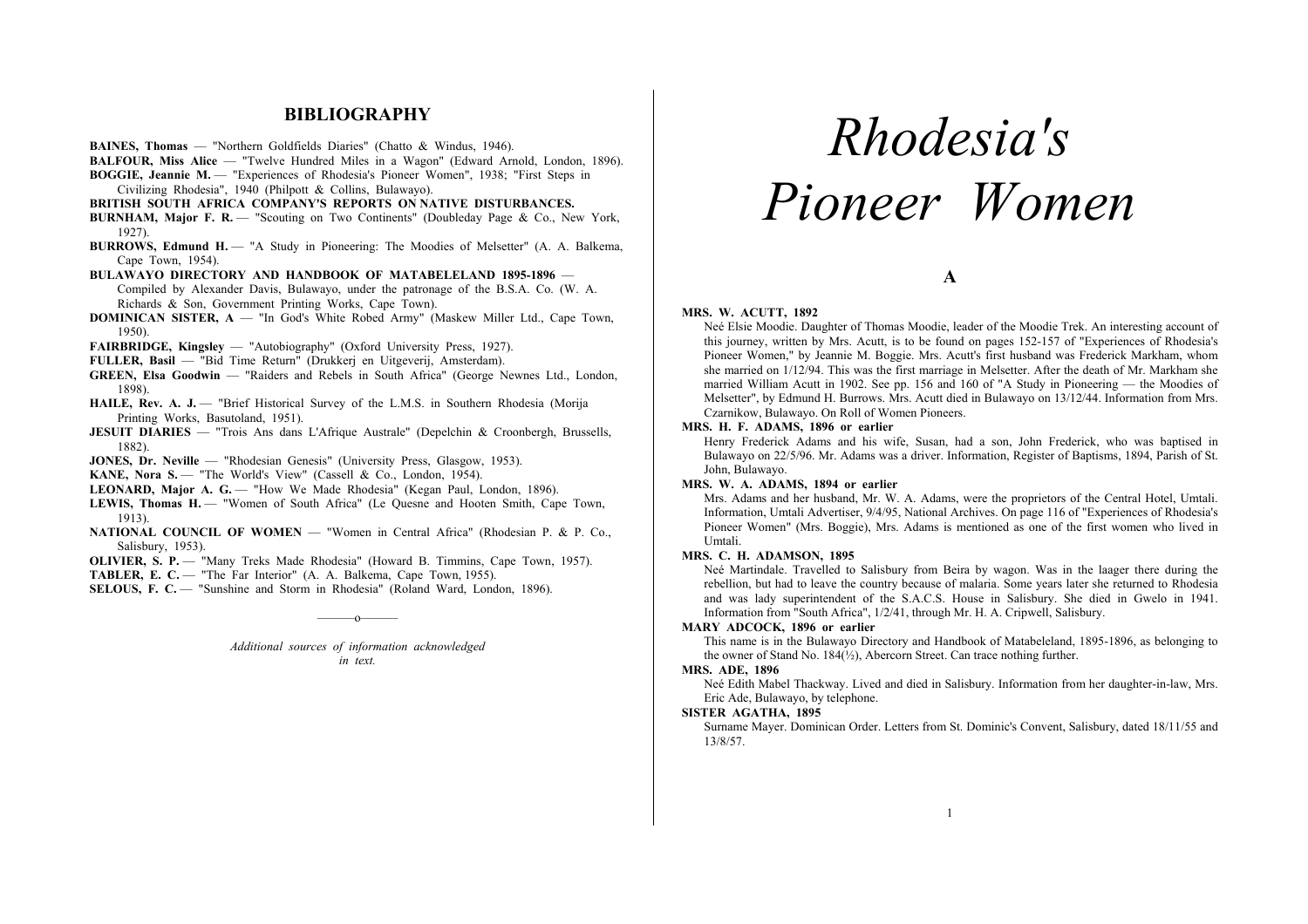#### **MRS. ALLEN, 1896**

Alice Margaret. Was the niece of the Bishop of Cape Town. She arrived after many adventures and taught in the first Anglican School in Salisbury. Miss Allen was in Rhodesia for only a short time. She died in Cape Town in February, 1897. Her diary is in the National Archives, Salisbury. Information from Mrs. Honey, Salisbury. A Miss Allen is mentioned on page 122 of "Experiences of Rhodesia's Pioneer Women", by Jeannie M. Boggie, as having travelled up from Beira to Umtali.

#### **MRS. ALLMARK, 1896**

Neé Mary Less. Born in Salisbury on 25th January, 1896. On Roll of Women Pioneers. Information from the Rhodesia Pioneers' and Early Settlers' Society.

#### **MRS. ALMENDRO, 1896**

Neé Elizabeth Ann Moore. Came with her husband and daughter. Was in the Bulawayo laager during the '96 Rebellion. Later returned to the Union of South Africa. Information from Rhodesia Pioneers' and Early Settlers' Society.

#### **SISTER ALOYSIUS, 1895**

Surname Weh. Letters from St. Dominic's Convent, Salisbury, dated 18/11/55 and 13/8/57. Sister Aloysius was one of the nurses at the Memorial Hospital in Bulawayo in the early days. When she was on night duty she used to spend an hour at the newly founded Convent School during the day, helping the little ones to make simple woolly articles. Information, "The History of the Dominican Sisters in Bulawayo", by Sister Mary Admirabilis.

#### **SISTER AMALIA, 1896**

Surname Joder. Letters from St. Dominic's Convent, Salisbury, dated 18/11/55 and 13/8/57.

## **MRS. HUGO am ENDE, 1892**

Mentioned in the Matabeleland Herald and Zambesian Times of 13/8/92 as being one of the seven ladies present at the first dance ever held in Salisbury. It was given by Mr. Stamford Brown. "She brought with her her young daughter Flora . . ." Extract from letter to Mrs. Boggie from Mr. Marshall Hole, dated 14/8/38. Page 69. "Experiences of Rhodesia's Pioneer Women" (Mrs. Boggie). Mr. Am Ende was a general dealer.

#### **REV. MOTHER AMICA, 1891**

Surname Kilduff. Came up as Sister Amica with Mother Patrick's small band of Dominican Sisters and settled in Fort Salisbury. She was chosen from the Convent in Kingwilliamstown. Information from St. Dominic's Convent, Salisbury, in a letter dated 13/8/57, also pp. 4, 10, 14 and 32 of "Experiences of Rhodesia's Pioneer Women", by Jeannie M. Boggie.

#### **MRS. ANDERSON, 1893**

Neé Mary Ann Nason. Arrived with her parents by ox wagon. Was in the Bulawayo laager during the rebellion in 1896. Lived most of her life in Salisbury and died there on 22/8/60. Information from her sister, Mrs. Withers, Bulawayo. On Roll of Women Pioneers.

## **MRS. ANDERSON, 1894**

Neé Nora Haysmer. Came from America with her husband and Mr. And Mrs. Tripp, to the Seventh Day Adventist Mission at Solusi, near Bulawayo, now known as Solusi College. Information from Mr. F. Burton Jewell, late of Solusi College, in his letter dated 9/5/57. Also letter from Mrs. W. H. Anderson, Kansas, dated 19/6/57.

#### **SARAH ANDERSON, 1895**

Sarah Harriett Anderson was buried in Bulawayo on 15/10/95. She was only 20 days old. Information, the Register of Burials, Parish of St. John, Bulawayo.

## **MRS. ANDREWS, 1896**

Neé Emily Elsie Watson. Arrived with her mother, Mrs. Johanna Magdalena Watson, to join Mr. Watson in Bulawayo. On Roll of Women Pioneers.

#### **SISTER ANTONINA, 1895**

Surname Dowd. Dominican Order. Letters from St. Dominic's Convent, Salisbury, dated 18/11/55 and 13/8/57.

## **MRS. ARMITAGE, 1896**

Neé Annie Olsen. Came from America with her husband to join the staff of the Seventh Day Adventist Mission at Solusi, near Bulawayo, later known as Solusi College. She died of malaria within two years. They trekked up from Mafeking. Information from Mr. F. Burton Jewell, late of Solusi College, in his letter dated 9/5/57. Also letter from Mr. Langley Staples to Mr. Jewell, dated 17/5/57.

## **MRS. G. T. ARNOLD, 1896 or earlier**

Neé Annie Slater Bezuidenhout. She was married to George Thomas Arnold, a claims inspector, at the Cathedral Church of St. Mary and All Saints, Salisbury, on 18/6/96. Information, the Cathedral, Salisbury, Marriage Register, December 1891 to September 1908, National Archives.

## **MRS. ARNOTT, 1892**

Neé Lucretia Coleman. Came with her parents in the Moodie Trek; was a niece of Thomas Moodie, the leader. She married in 1896 and they lost everything at Gletwin Farm during the rebellion. Mrs. Arnott was in the Salisbury laager and her husband took part in the Mazoe Patrol. After this they went to the Cape for a time, but returned to Rhodesia and lived at Good Hope Farm, near Salisbury, where Mrs. Arnott died in October 1954, aged 89. Information from her niece, Mrs. Nora Jack, in a letter dated 27/7/60, and from her son, Mr. G. E. Arnott, Wankie, in a letter dated 9/8/60. Also see p. 138 "Experiences of Rhodesia's Pioneer Women" (Mrs. Boggie).

#### **MRS. ASHBURNER, 1896**

Neé Mary Isabella Chalmers. Arrived by ox wagon, together with her two daughters, Gladys Mary and Kathleen Lucy. Lived at Fort Rixon and died in 1939. Information from Mrs. Grant, Bulawayo. On Roll of Women Pioneers.

#### **MRS. ATKINSON, 1895**

Neé Agnes Cranswick. Came from Kimberley by wagon and coach with her husband and two sisters, Eva and Kate. They were in the Salisbury laager in 1896. Mrs. Atkinson died in 1957, aged 93. Information from Mrs. Roland-Smith, Bulawayo, by telephone.

## **MRS. ATTWELL, 1894**

Neé Ada Margaret Bain. Came up by ox wagon with her parents; was in the Bulawayo laager in 1896 and in later years lived in Gatooma. Information from her niece, Miss G. Howard, Bulawayo.

## **MARY ATTWOOD, 1896**

Mary Muriel Attwood was born in the Salisbury Goal laager on 7/7/96. Her mother was Mrs. Susan Attwood and her father Mr. S. G. Attwood. Information, the Cathedral, Salisbury, Baptismal Register, Vol. I, National Archives.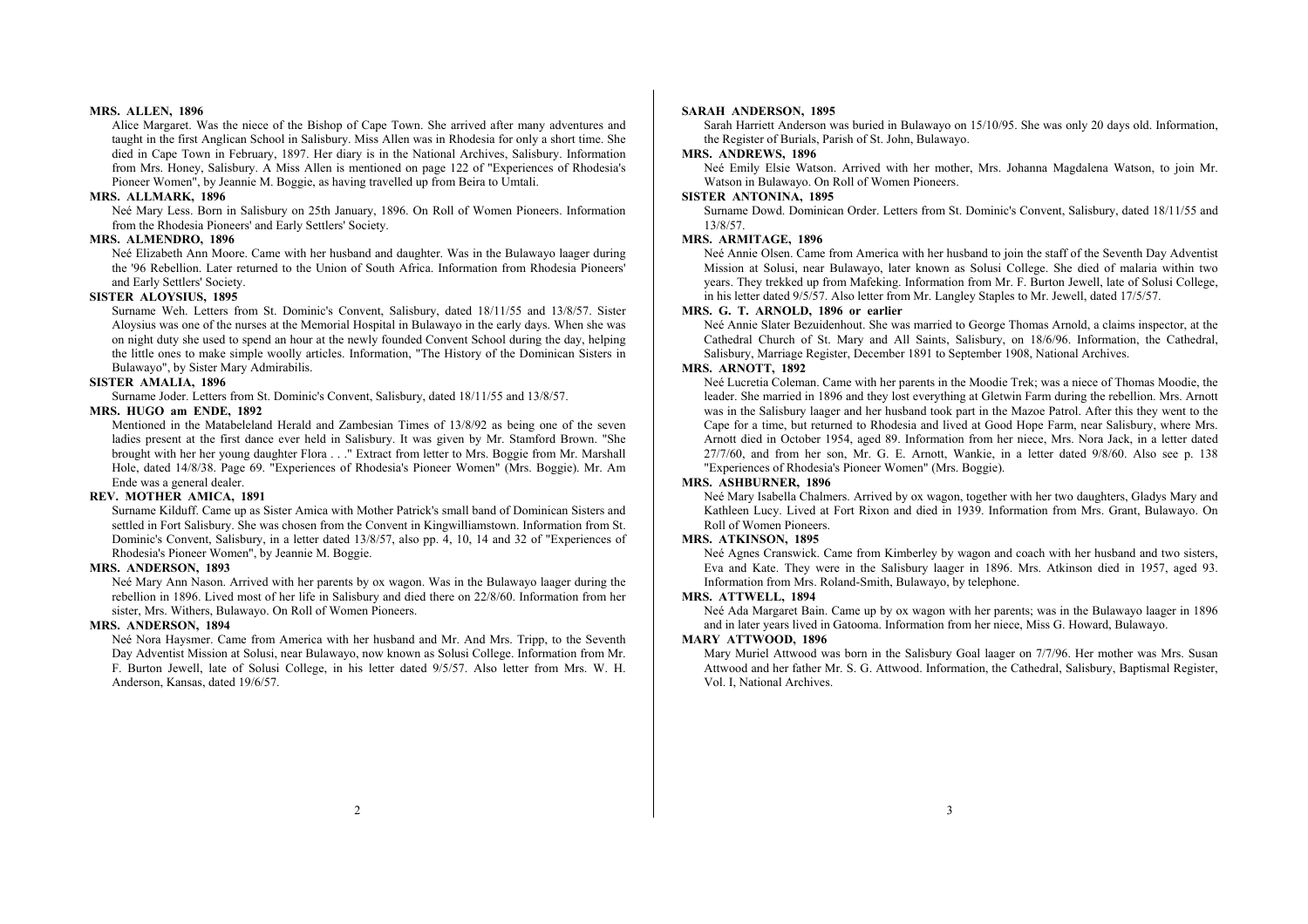#### **MRS. S. G. ATTWOOD, 1896**

Christian names, Susan Ethel. Mrs. Attwood's daughter, Mary Muriel, was born in the Salisbury Gaol laager during the 1896 Rebellion. Her husband was Sydney George Attwood of Salisbury. Information, the Cathedral, Salisbury, Baptismal Register, Vol. I, National Archives.

#### **MRS. AUSTIN, 1893**

Neé Emily Ada Coxen. Came first to Fort Victoria with her husband, then trekked to Bulawayo the following year. The Austin family was about the last to go into the Bulawayo laager during the 1896 Rebellion. Mrs. Austin was a grand-niece of Captain Coxen of the "Grosvenor", which was wrecked off the Pondoland coast. She died in June, 1937. Information in letters from her grandson, Mr. Eric Muir, Bulawayo, dated 29/6/59 and 2/7/59.

## **MISS SOPHIA AUSTIN, 1896**

Miss Sophia Decima Austin started the Bulawayo High School. Later she returned to England. Information from her nephew, Mr. Eric Muir, Bulawayo, in letters dated 29/6/59 and 2/7/59.

## **MRS. C. AYTOUN, 1895 or earlier**

The Rhodesian Advertiser of 13/12/95 (published in Umtali) stated that Mrs. C. Aytoun was "a passenger by the last coach from the east". National Archives files.

**B** 

#### **MRS. BADENHORST, 1895**

Neé Laura Cecily Mary Pretorius. Born in Umtali on 16/4/95. On Roll of Women Pioneers.

## **MRS. BADRIAN, 1896 or earlier**

This lady was a racehorse-owner in Umtali in the early days. The Rhodesia Advertiser of 27/3/96 reported that two of her horses gained second place at a sports meeting, including horse-racing, attended by Mr. Rhodes. National Archives files.

## **MRS. BAGNALL, 1895**

Neé Lavinia Cawood. Arrived in December, 1895, to join her husband. Was in the Salisbury laager, see p. 93 "In God's White Robed Army", by a Dominican Sister. On Roll of Women Pioneers.

#### **MRS. BAIN, 1896**

Neé Alice May Cumming. Came with her parents and five sisters from Johannesburg by ox wagon in July, 1895. Information from her niece, Mrs. Long, by telephone. On Roll of Women Pioneers.

## **MRS. A. S. BAIN, 1892**

Neé Emily Teresa Forsen. Arrived with the Moodie Trek. Born in 1862, died 1946. Information from Mrs. S. M. Duncanson, Salisbury, in letters dated 29/6/59 and 2/2/60, in answer to my advertisement. Mrs. Bain's daughter, Mabel Maud, was born 29/9/96 in Salisbury. Her husband, Alexander Stewart Bain, was a transport rider. Information , the Cathedral, Salisbury, Baptismal Register, Vol. I, National Archives. On Roll of Women Pioneers.

#### **MRS. BAIN, 1896**

Neé Ivy May Biller. Born in the Salisbury laager during the rebellion. Letter from Mrs. Bain, Marandellas, dated 4/10/57, in answer to my advertisement. On Roll of Women Pioneers.

#### **MRS. BAIN, 1894**

Neé Sarah Lucy Hulley. Came with her husband and seven children by ox wagon; it took them six months. She lived in Rhodesia until her death in 1914. Information from her grand-daughter, Miss Gladys Howard, Bulawayo.

#### **MRS. MARIE VICTOIRE BAINES, 1893**

Neé Lemestre. Well-known as "French Marie". Was married in Umtali when the 1896 Rebellion broke out, but walked with several others to Salisbury laager, carrying her baby. Her first husband was Jack Baines, who died in World War I. Later she married C. F. Green, divorced him, and re-assumed her first husband's name. Mrs. Baines lived in various places in Rhodesia, including Gwelo and Fort Victoria. She had several mining claims. Her last years were spent at Selous, where she ran the Welcome Butchery on Impofoe Farm. She died owing to a fall in Salisbury, aged 85. "A great character and much loved". Information from her daughter, Mrs. Boltt, Karoi, in letter dated 18/7/60.

#### **MISS. ALICE BALFOUR, 1894**

Came as a tourist with her brother, the Right Hon. A. J. Balfour and party. She wrote the book "Twelve Hundred Miles in a Wagon", which describes their journey through Rhodesia and on to Beira. Page 230 "Experiences of Rhodesia's Pioneer Women", by Jeannie M. Boggie and pp. 11 and 128 "The World's View", by Nora S. Kane.

## **MRS. BALLANTYNE, 1894**

Neé Ethel Ruth Reed. Came up with her parents. Died in 1954. Information from her niece, Mrs. J. Webb, Salisbury, in letter dated 2/10/57, in answer to my advertisement.

#### **MRS. BARKER, 1891**

Mrs. Barker died in Tuli Hospital on 13/11/91 from general exhaustion resulting from hardships. Her property was listed simply as "wedding ring". Information from the Deaths Register, Vol. I, National Archives.

#### **MRS. BARKER, 1894**

Neé Alice Elizabeth Storm. Arrived with her mother. On Roll of Women Pioneers. Her father died in South Africa and Mrs. Storm later married a Mr. Peters. Information, from Mrs. I. A. M. Blyth, Bulawayo.

#### **MRS. BARNET, 1893**

Neé Mattie Raath. Arrived with her mother, a sister and two brothers. Her husband had the Pioneer Bakery near the station in Bulawayo, and she was in the laager during the rebellion. The registration of her marriage is to be found in the Central Archives, Salisbury. Married in Bulawayo 21/1/96. Died in Cape Town. Information from her sister, Mrs. Lewis of Standerton, in letters dated 3/1/58 and 17/4/58, replying to my advertisement. On Roll of Women Pioneers.

#### **MRS. BARNWELL, 1896 or earlier**

This lady is mentioned in the "Bulawayo Directory and Handbook of Matabeleland", 1895/96, as the owner of Stand No. 500(½), Grey Street, Bulawayo.

#### **MRS. BARRATT, 1896**

Neé Johanna Christina Olivier. Arrived with her parents in Fort Victoria in 1896. Had her first birthday in Fort Victoria on 18/8/1896. On Roll of Women Pioneers. Information from Rhodesia Pioneers' and Early Settlers' Society.

## **MRS. BARRY, 1895**

Neé Florence Leonora Wilhelmina Bailie. Came to this country via Beira, up the Pungwe River by tug, then by mule cart to Umtali. There are mining claims registered in Mrs. Barry's name in 1895 in the National Archives, Salisbury. She died in Bulawayo on 13/10/57. Information from her daughter, Mrs. Whitworth, Bulawayo.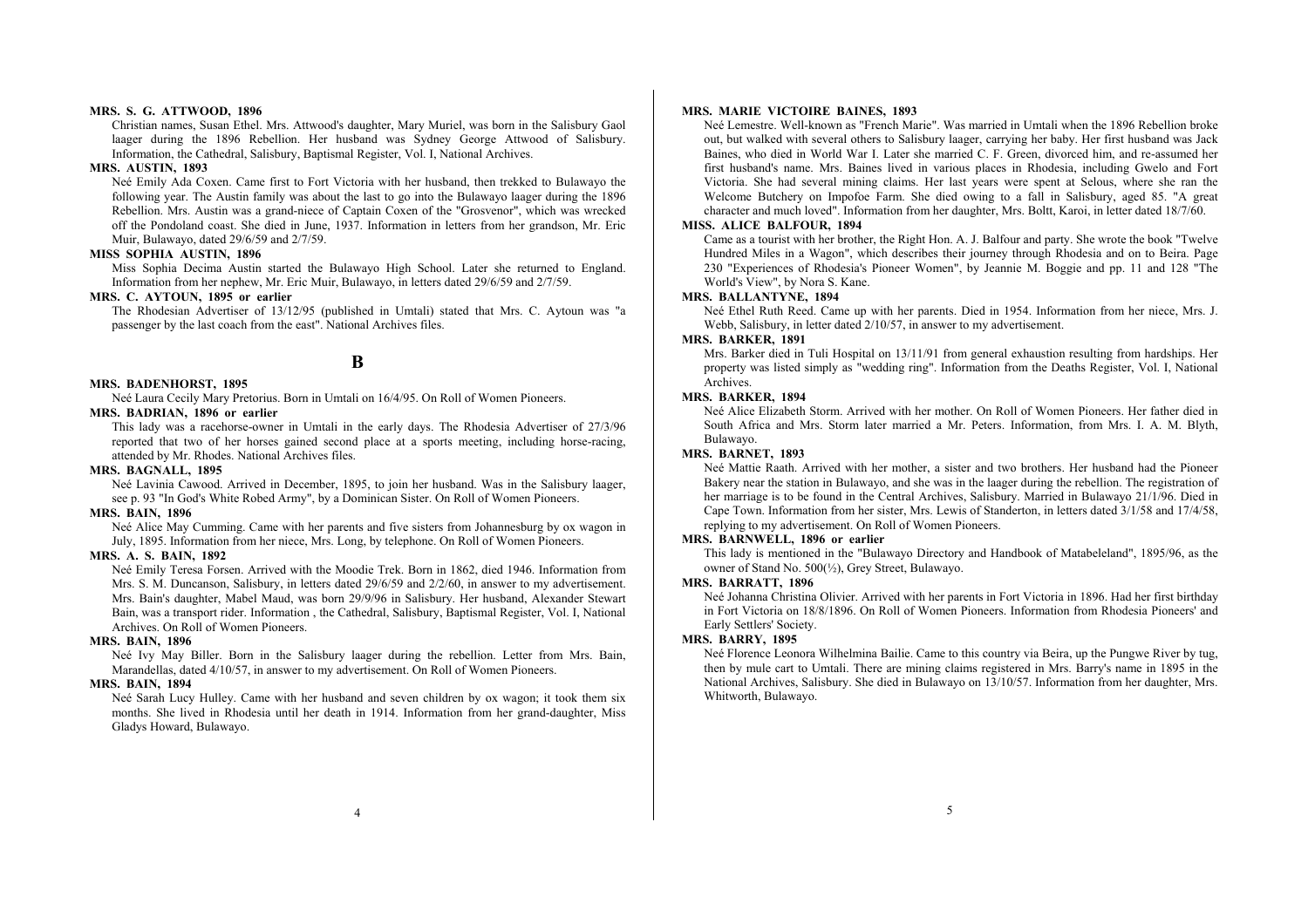#### **MRS. BASSETT, 1894**

Neé Caroline Emma Hill. Arrived with her parents by donkey wagon, and lived in Bulawayo. Information from her daughter, Mrs. Smith of Bulawayo. On Roll of Women Pioneers.

#### **MRS. BATES, 1893**

Wife of Rev. Frank W. Bates. They came with a party of eight American missionaries, two children, and four Zulu evangelists and families, to start the American Mission at Mount Selinda. Information in pamphlet received from Rev. W. D. Webb in answer to my enquiries, January 1956.

#### **MRS. BECK, 1894**

Neé Letitia Prescott. Her first husband was Mr. Hans Lee, and she was his second wife. Arrived with her parents at Tuli by ox wagon, 15/4/94. Was in the Mangwe laager. Information from herself. Also p. 168 "First Steps in Civilizing Rhodesia", by Jeannie M. Boggie. On Roll of Women Pioneers.

## **MRS. BEECHEY, 1894**

Neé Elizabeth Gwynne. Arrived in October, 1894. On Roll of Women Pioneers.

#### **MRS. BEECHEY, 1894**

Neé Elizabeth Simpson. Arrived with her husband and family. They were four months on the road from Johannesburg. Later returned to Natal. Information from her son, Mr. H. H. Beechey, Bulawayo, in letter dated 24/11/59. On Roll of women Pioneers.

## **MISS C. J. BEESLEY, 1896**

Cecily Joan Beesley arrived by coach with her mother and sister. They were in Bulawayo laager during the 1896 Rebellion. Information from her sister, Mrs. Woods, in letter dated 20/11/59. On Roll of Women Pioneers.

## **MRS. BEESLEY, 1895**

Neé Margaret Letitia Mew. Arrived with her two small daughters by coach to join her husband in December, 1895. Was in the Bulawayo laager. Died in Bulawayo about 1931. Information from her daughter, Mrs. Woods, in letter dated 20/11/59. On Roll of Women Pioneers.

## **MRS. H. J. BEKKER, 1895 or earlier**

Neé Christina Gertruida Pienaar. Wife of Hendrik Johannes Bekker. Their son, Lourens Andries, was born 20/5/95, according to the Dutch Reformed Church Baptismal Register, 1893.

## **MRS. J. C. BEKKER, 1895 or earlier**

Neé Anna Louisa Potgieter. She and her husband, Jacobus Christoffel Bekker, has a son, Hendrik, who was baptised on 17/7/95, according to the Dutch Reformed Church Baptismal Register, 1893.

## **JACOBA BEKKER, 1895 or earlier**

Jacoba Johanna was the daughter of Mr. and Mrs. Jacobus Christoffel Bekker. She was baptised on 7/7/95, according to the Dutch Reformed Church Baptismal Register, 1893.

#### **MRS. BEKKER, 1895**

Neé Maria Christina Pienaar. Arrived with the Kruger-Bekker Trek with her husband and five daughters. Information from Mrs. M. Edwards, Chipinga, 27/6/57. Also p. 160 "Many Treks Made Rhodesia", by S. P. Olivier.

## **SISTER BENEVENUTA, 1896**

Surname Saumweber. Information in letters from St. Dominic's Convent, Salisbury, dated 18/11/55 and 13/8/57.

#### **MRS. BENNETT, 1896**

Neé Alice Stuttaford. Arrived when a girl in her teens by wagon with her parents. Died overseas. Information from Mrs. W. Stuttaford, Bulawayo.

#### **MRS. BENNIE, 1892**

Neé Maria Olive Bain. Arrived with her parents in the Moodie Trek. Born 1882, died 1946. Information from Mrs. S. M. Duncanson in letter dated 29/6/59, in answer to my advertisement. On Roll of Women Pioneers.

## **MRS. THEODORE BENT, 1891**

Wife of J. Theodore Bent, author of "Ruined Cities of Mashonaland". Came with her husband to Zimbabwe. Entertained Mother Patrick on her way to Mashonaland. The Bents did not settle in Rhodesia. Information: Pp. 207-215 "First Steps in Civilizing Rhodesia", and p. 14 "Experiences of Rhodesia's Pioneer Women" (Mrs. Boggie).

## **REV. MOTHER BERCHMANS, 1891**

Surname Dreier. Dominican Order. Came up with Mother Patrick's small band of Dominican Sisters as Sisters Berchmans, went first to Salisbury then to Fort Victoria. Was originally from Lachen in Bavaria. Died in Salisbury on 31/1/57, aged nearly 92 years. Letter from St. Dominic's Convent, Salisbury, dated 13/8/57. Also pp. 4 and 10 "Experiences of Rhodesia's Pioneer Women", by Jeannie M. Boggie.

#### **MRS. BERMEISTER, 1896 or earlier**

Her husband was a Postmaster. They were both in the Mangwe laager during the Matabele Rebellion. Information from Mrs. Black, Marula.

## **MRS. BERNSTEIN, 1894**

This name is given as that of the first woman to come into the country after the Matabele War. (White women were advised not to come during the year 1893). Page 223 of "Experiences of Rhodesia's Pioneer Women" (Mrs. Boggie).

## **MRS. BERRY, 1895**

Neé Catherine Cornelia van Niekerk. Arrived with parents at Fort Victoria. On Roll of Women Pioneers.

#### **MRS. BERTELSEN, 1896 or earlier**

This lady was murdered during the rebellion, together with her husband and four sons. (British South Africa Company's "Reports on Native Disturbances", in National Archives, Salisbury).

#### **MRS. BERTRAM, 1895**

The Umtali Advertiser of 15/7/95 noted that "Miss Bertram arrived in Umtali from the coast during the week". National Archives files.

## **MRS. BESTER, 1894**

Neé Caroline Nora Nason. Arrived with her parents by ox wagon. Was in the Bulawayo laager during the 1896 Rebellion. Stayed in Rhodesia all her life and died about 1905. Information from her sister, Mrs. Withers, Bulawayo.

#### **MRS. MARIA BESTER, 1896 or earlier**

Mrs. Maria Elizabeth Bester was accidentally shot on 19/6/96 at van der Merwe's farm, Enkeldoorn. Information, the Deaths Register, Vol. III, National Archives. A mention of Mrs. Bester's death is also to be made by Mrs. Dina de Klerk on pp. 264 and 265 of "Experiences of Rhodesia's Pioneer Women" (Mrs. Boggie).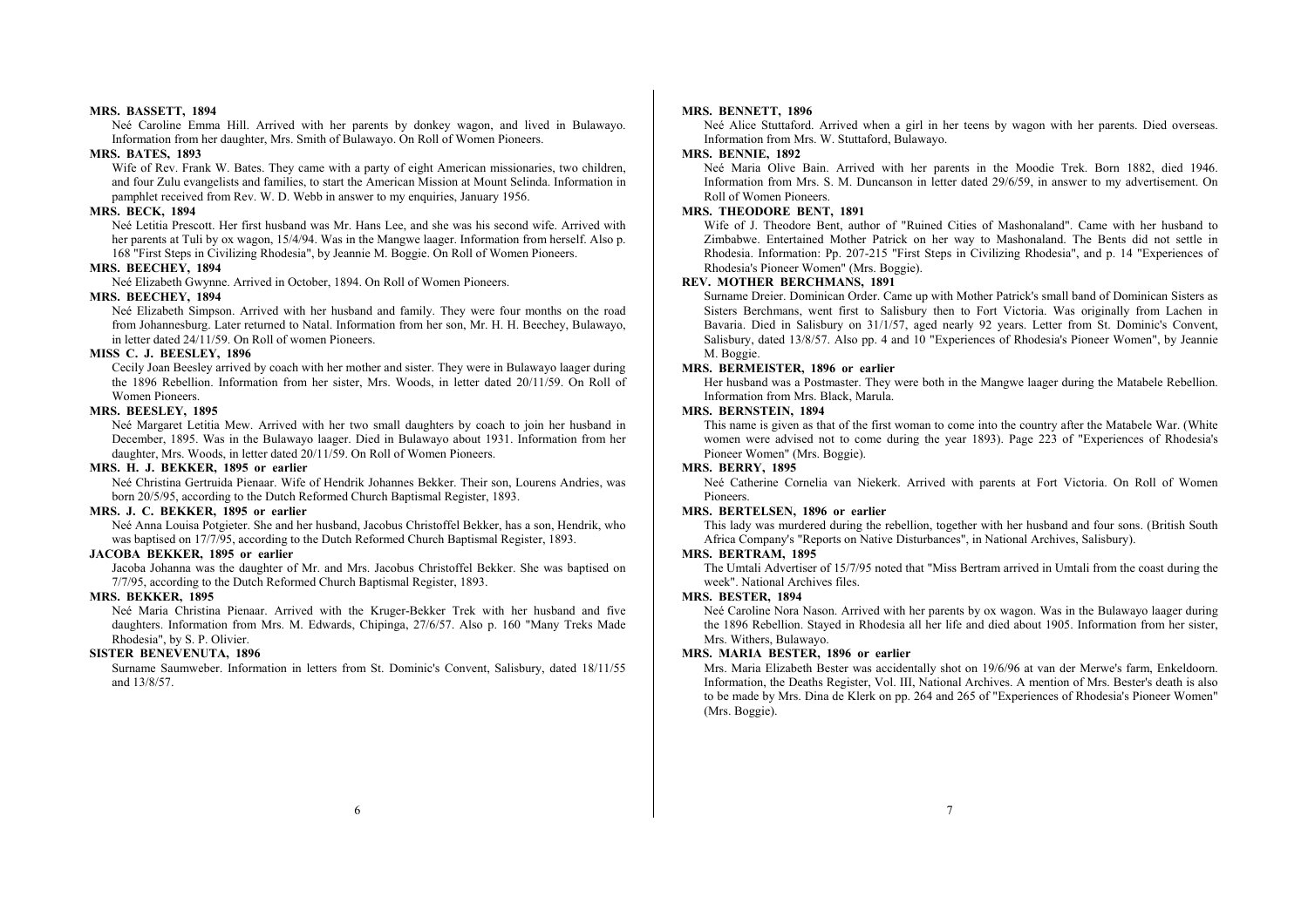## **MRS. SUSANNAH BESTER, 1896 or earlier**

"A Mr. and Mrs. Bester were attacked and their son killed, but Mrs. Bester died later of her wounds". See page 63 of the British South Africa Company's Reports on Native Disturbances, in the National Archives, Salisbury. The different Christian name indicates that this was probably a separate incident from that involving Mrs. Maria Bester of Enkeldoorn.

#### **MRS. BEWS, 1894**

Neé Winifred Beechey. Arrived with her parents by ox wagon from Johannesburg and later returned to Natal. On Roll of Women Pioneers. Information from her brother, H. H. Beechey, Bulawayo, in letter dated 24/11/59.

## **MRS. BEZUIDENHOUT, 1896 or earlier**

Formerly Mrs. Maritz. She married Mr. Bezuidenhout in February, 1896, in Salisbury. Information, The Nugget, 7/2/96, National Archives.

## **MRS. BEZUIDENHOUT, 1896 or earlier**

This lady, with her husband and two sons, was in the Mangwe laager during the Matabele Rebellion. Information, Mrs. Black, Marula.

## **MRS. BEZUIDENHOUT, 1894**

Neé Agatha Mynhardt. Came with her parents in the Mynhardt-Utrecht Trek. Information from Mrs. M. Edwards, Chipinga, 27/6/57. Also p. 92 "Many Treks Made Rhodesia", by S. P. Olivier.

## **MRS. CORNELIA BEZUIDENHOUT, 1894**

Cornelia Maria Bezuidenhout arrived in August, 1894. Born in Grahamstown, 1857. Information, Rhodesia Pioneers' and Early Settlers' Society. On Roll of Women Pioneers.

## **MRS. H. BEZUIDENHOUT, 1894**

Neé Maria Magdalena Heyns. Arrived with the Martin Trek. Information from Mrs. Edwards, Chipinga, 27/6/57. Also p. 79 "Many Treks Made Rhodesia" (Olivier).

#### **MRS. M. BEZUIDENHOUT, 1894**

Neé Annie Mynhardt. Came with her parents in the Mynhardt-Utrecht Trek. Information from Mrs. M. Edwards, Chipinga, 27/6/57. Also page 92 "Many Treks Made Rhodesia", by S. P. Olivier.

## **MRS. BEZUIDENHOUT, 1895**

Neé Maria Johana Simon. Arrived at Fort Victoria on 1/6/95, with three daughters, from Pretoria. Information from her daughter, Mrs. Hunt, Bulawayo.

#### **MRS. T. J. BEZUIDENHOUT, 1895**

Neé Elizabeth Helena Labuschagne. First husband, Joubert. She arrived in Fort Victoria with her husband and four children from Pretoria. He was killed at Enkeldoorn during the 1896 Rebellion. She and her children were in the laager. Information from her daughter, Mrs. S. M. Botha, in letters dated 27/6/59 and 6/7/59, in answer to my advertisement; also from Mrs. Hunt, Bulawayo.

## **MRS. W. BEZUIDENHOUT, 1895**

Neé Dorothea van der Westhuizen. Came with the Kruger-Bekker Trek with three daughters, Johanna, Annie and Dorie. Information from Mrs. Edwards, Chipinga, 27/6/57. See pp. 86 and 160 "Many Treks Made Rhodesia", by S. P. Olivier.

## **MRS. B. BILLER, 1892**

Neé Ella Rose Collins. Arrived in 1892, married in 1893. On p. 64 "Experiences of Rhodesia's Pioneer Women" (Mrs. Boggie), she is referred to as "a real good sort". Her daughter, Mrs. I. M. Bain, was born in the Salisbury laager in 1896. Letter from Mrs. Bain, Marandellas, dated 4/10/57. On Roll of Women Pioneers.

#### **MRS. BLACK, 1894**

Neé Annie Prescott. Arrived at Fort Tuli with her parents in April, 1894. Was in the Mangwe laager. Mrs. Black wrote a long article (pp. 267-286) in Mrs. Boggie's "First Steps in Civilizing Rhodesia" on the early days of this country, mostly at Mangwe. Mrs. Black made "a true list of people in laager, April to November, 1896" (Mangwe), which is of great interest. This list is with the Pioneers' and Early Settlers' Society. On Roll of Women Pioneers.

## **MRS. BLACKBEARD, 1894**

Neé Flora MacDonald. Came from Pretoria by ox wagon in December 1894. She was married in St. John's Church, Bulawayo, in January, 1896, and the crowd attending showed the interest taken in the affair because of her connection with the Nurses' Home. She wore a "magnificent costume of white satin with a train stretching almost to Thabas Induna", and was attended by Mesdames Devine and Lofthouse. Information, Bulawayo Chronicle, 18/1/96. On Roll of Women Pioneers.

#### **MRS. BLACKLER, 1894**

Neé Maria Watters. Came by ox wagon to join her husband. Was probably in the Bulawayo laager. On Roll of Women Pioneers.

#### **MRS. BLAKEY, 1896 or earlier**

This lady was bridesmaid to Miss Helen Thompson McNealage at her marriage to Mr. James Squair in the Wesleyan Church, Bulawayo, in December, 1896. Information, Bulawayo Chronicle, 9/12/96.

## **MRS. BLANN, formerly Mrs. Tapsell, 1893**

Christian names Clara June. Sailed to Beira from England with her husband and baby. An account of her gruelling journey to Salisbury is to be found on pp. 192-197 "Experiences of Rhodesia's Pioneer Women", by Jeannie M. Boggie. Edward Tapsell, her first husband, died in 1908, and she remarried in Salisbury in 1912.

#### **MRS. BLATCH, 1893**

Neé Emily Hewitt. While working in University College Hospital, London, she and Sister Mary Sanders answered an advertisement from Bishop Knight Bruce for a matron and sister for Umtali Hospital. A very interesting account of their subsequent adventures is to be found on pp. 108-112 and 118-119 of "Experiences of Rhodesia's Pioneer Women" (Mrs. Boggie), also p. 130 of "The World's View", by Nora S. Kane. On Roll of Women Pioneers.

#### **MISS ROSE BLENNERHASSETT, 1891**

One of the three nursing sisters (Sleeman, Welby and Blennerhassett) who walked from Beira to Umtali and established a hospital there, helped by Cecil Rhodes. With Lucy Sleeman she wrote "Adventures in Mashonaland". Pp. 97-101 "Experiences of Rhodesia's Pioneer Women", by Jeannie M. Boggie, also p. 130 "The World's View", by Nora S. Kane.

#### **MRS. E. C. BOARDMAN, 1895**

Neé Hester Maria Magdalena Jacoba Engelbrecht. Mr. and Mrs. Boardman were married in Salisbury in 1895. Information from the office of the Registration of Marriages, Salisbury.

#### **MRS. BODLE, 1894**

Neé Violet Constance Bain. Came up by ox wagon with her parents. Was in the Bulawayo laager in 1896. Later left Rhodesia. Information from her niece, Miss Howard, Bulawayo.

#### **SISTER BONAVENTURE, 1891**

Surname Kaltenstadler. Came with Mother Patrick's band of Dominican Sisters to Mashonaland. P. 10, "Experiences of Rhodesia's Pioneer Women" (Mrs. Boggie). Also letters from St. Dominic's Convent, dated 18/11/55, 13/8/57 and 31/8/57.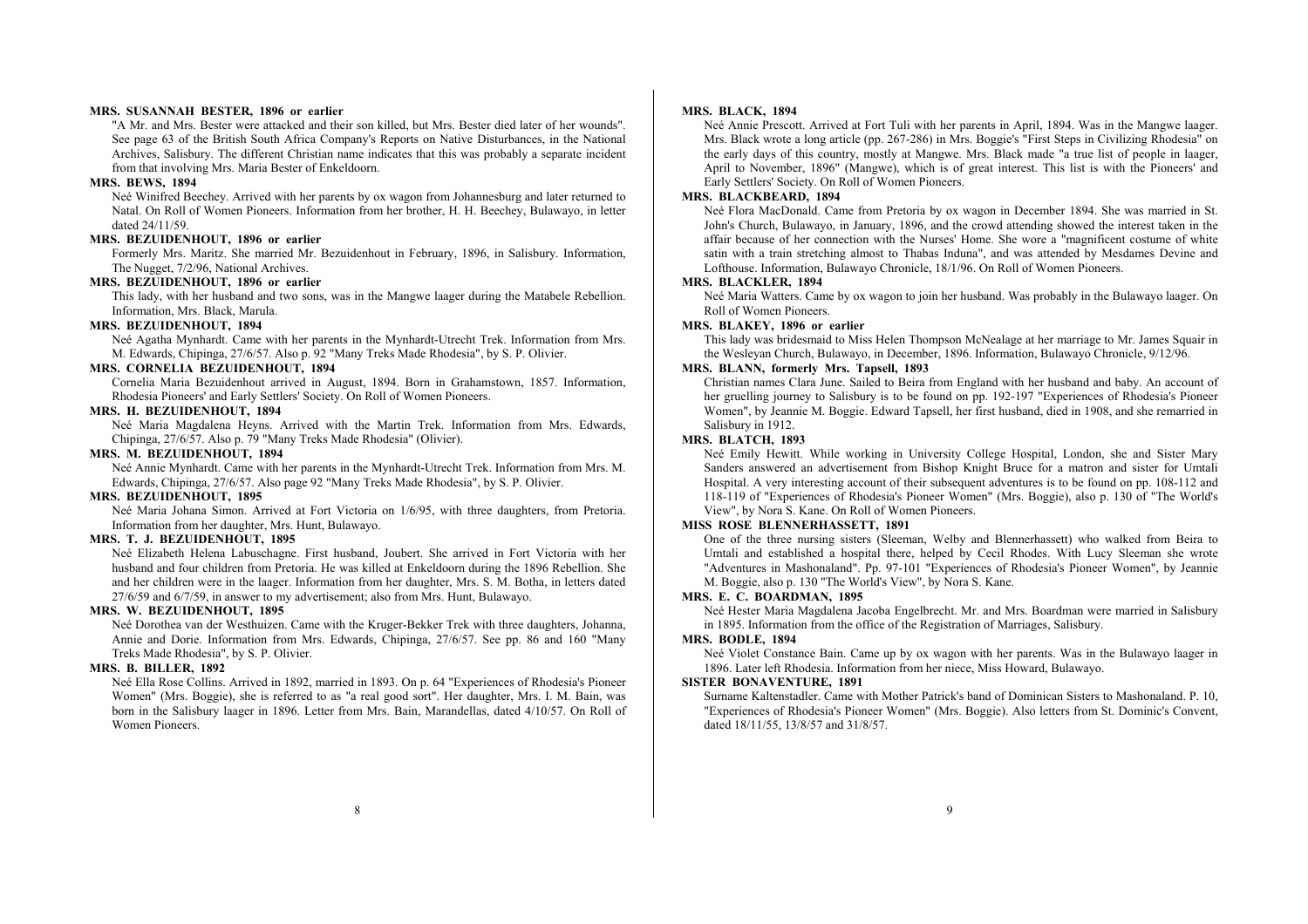#### **MRS. BOOYENS, 1894**

Neé Anna Elizabeth — surname not known. Arrived with her husband Barend Mattys Booyens in Bulawayo, mid-1894, and settled at Newmansford. On Roll of Women Pioneers. Information from Pioneers' and Early Settlers' Society and Mrs. A. E. Gilfillan and Mrs. Pat Wells.

#### **MRS. BOOYSEN, 1896 or earlier**

This lady and her daughter were in the Mangwe laager during the Matabele Rebellion. Information, Mrs. Black, Marula.

#### **MRS. BOSMAN, 1894 or earlier**

This lady was present at the first subscription dance held in Bulawayo, in the "Rhodesia Company" building lent by Mr. Howard for the occasion (Mr. J. W. Howard was manager of the Rhodesia Printing and publishing Co. and the Bulawayo Chronicle). Information, the Matabele Times, 21/9/94, National Archives.

## **MRS. BOTHA, 1894 or earlier**

According to the Cathedral, Salisbury, Baptismal Register, Vol. I, which is in the National Archives, a daughter, May, was born to Mrs. Botha in 1894. Her husband was a transport rider.

#### **MRS. BOTHA, 1895**

Neé Elizabeth Margaritha Joubert (first husband, Muller). Sister of Martha Joubert. Arrived with her parents. Her father was killed in the rebellion at Enkeldoorn, where she and her sister were in the laager. Information from her sister in letters dated 27/6/59 and 6/5/59, in answer to my advertisement.

## **MRS. BOTHA, 1895**

Neé Jacoba Maria Kritzinger. Arrived with her parents in January, 1895. On Roll of Women Pioneers. **MRS. MARIA BOTHA, 1892** 

Mrs. C. McLaren, her daughter, from whom I got this information, tells me in her letter (4/7/67 from Umtali) that soon after the family arrived their thatched house was burnt down and all family papers lost, so she could not give me her mother's maiden name, but she was married in Old Umtali to Matthew Botha. They both knew Cecil Rhodes. After the death of her husband in 1947, Mrs. Botha lived with her daughter until 1967, when she died at the age of 102 years. There is a short write-up of Mrs. Botha in The Umtali Post of 2/3/67.

#### **MRS. BOTHA, 1895**

Neé Martha Susanna Joubert (step-father, T. J. Bezuidenhout). Arrived with her parents. Her father was killed during the rebellion at Enkeldoorn. She was in the laager there and "never left Rhodesia all these years", according to information from herself in letters dated 27/6/59 and 6/7/59.

#### **MRS. BOTHA, 1894**

May Botha was born in Salisbury in 1894. Her father was a transport rider. Information, the Cathedral, Salisbury, Baptismal Register, Vol. I, National Archives.

#### **MRS. BOTTON, 1895**

Neé Marion Carruthers. Arrived by ox wagon from Somerset East. Was in the Bulawayo laager. Died 16/11/32 in East London and is buried in Bulawayo. Information from her son, Mr. Claude Botton, Bulawayo. On Roll of women Pioneers.

#### **MRS. BOWEN, 1894**

Mrs. Dorothea Agnes Bowen was the daughter of the Archbishop of Armagh, Primate of All Ireland. She was a friend of Cecil Rhodes, and was married at Groote Schuur. Trekked up from Johannesburg to Salisbury with her husband, who was later Mining Commissioner in Salisbury. Information from "Women of South Africa", edited and compiled by Thos. H. Lewis, 1913, through Miss V. Paxton, Bulawayo. According to the Cathedral, Salisbury, Baptismal Register, Vol. I, in the National Archives, Mrs. Bowen had a son, Cecil Leander John, who was born in Salisbury on 11/6/95. The baby's sponsors were Cecil Rhodes, Leander Starr Jameson and Mary Abercorn.

#### **MRS. BOYS, 1894 or earlier**

This lady was invited to the Pioneer dance in Bulawayo at which Cecil Rhodes and Dr. Jameson were present. Information, Mr. A. M. Ewing. It was held in September, 1894.

#### **MRS. BRADNICK, 1896**

Neé Dirkie Jacoba Olwage. Born in Melsetter on 9/4/96, in the laager there during the rebellion. Letter from herself, dated 5/7/59, from Gwelo. On Roll of Women Pioneers.

## **MRS. BRADSHAW, 1896**

Neé Letitia Ferns. Arrived with her husband and family. On Roll of Women Pioneers.

#### **MRS. BRANKEN, 1895**

Neé Anna Susanna Steyn. Came up with her parents to Melsetter in the Henry-Steyn Trek. She married and lived in Penhalonga, where her husband died in 1944. Mrs. Branken stayed on at the farm until 1950, then moved to various places, and died in Gwelo in May, 1968, aged 87 years. Information, The Herald, Salisbury, 15/5/68. On Roll of Women Pioneers.

## **MRS. BRAY, 1896 or earlier**

Wife of Major Bray. She and her husband nearly lost their lives in the Mashona Rebellion. Page 96 "In God's White Robed Army", by a Dominican Sister.

## **MRS. BRENT, 1894**

Neé Prudence Mary Anne Theresa Gifford. Travelled with the Edenburg Trek and has written a very interesting article about this journey and early days in Gazaland in "Experiences of Rhodesia's Pioneer Women", pp. 158-166 (Mrs. Boggie). Information from her sister, Mrs. Shinn, Bulawayo. On Roll of Women Pioneers.

## **MRS. BREWIN, 1895 or earlier**

This lady, whose address was given in advertisements as The Kopje, Salisbury, was a popular costumier and modiste in that town. She made the "rich trained dress" worn by Miss Constance Halliwell at her wedding to Mr. H. Harper, and those of the attendants. In December, 1895, Miss Brewin moved to the Causeway, near the Standard Bank. She was presumably related to Mr. A. Brewin, one of the oldest residents in Salisbury, who died in November, 1894, from injuries sustained in an accident in Pioneer Street. Information, The Nugget files, National Archives.

#### **MRS. BRIDGER, 1896**

Neé Ivy Nesta Fisher. Arrived with her mother via Beira, to join her father in November, 1896. On Roll of Women Pioneers.

#### **MISS BROWN, 1894 or earlier**

This lady won the potato race at the 1894 Occupation Day sports in Umtali. Eight ladies took part in the race. Information, the Umtali Advertiser, September 1894, National Archives.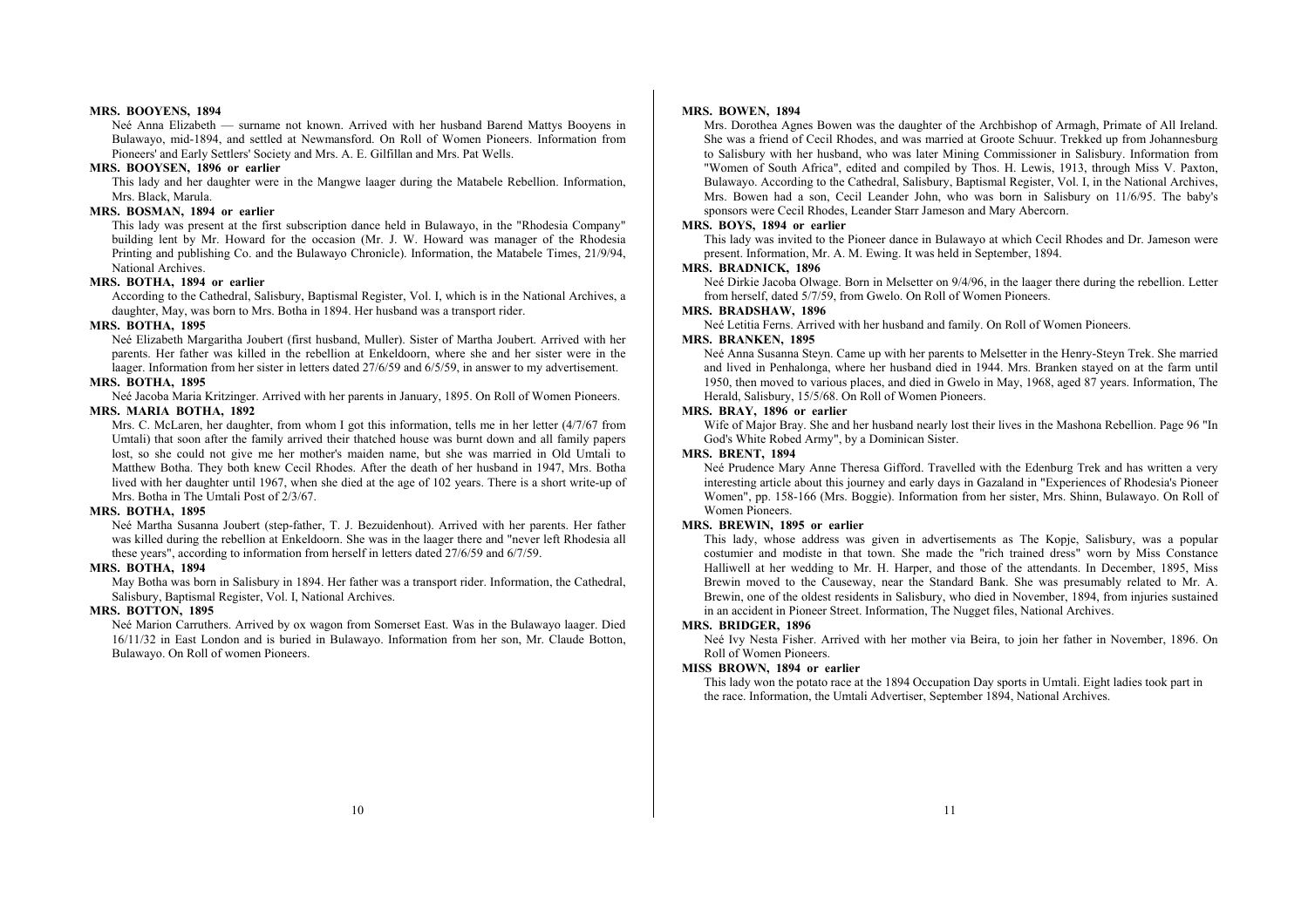#### **MRS. A. BROWN, 1876**

Daughter of the famous Boer hunter, Piet Jacobs. Her husband, Mr. Alexander Brown, was a trader at Tati and they travelled to Hope Fountain in 1876 to be married by the Rev. J. B. Thomson. Information, "The Far Interior" (Tabler).

## **MRS. AMANDA BROWN, 1896 or earlier**

Lived at 59 Main Street, according to the Bulawayo Directory and Handbook of Matabeleland, page 68, 1895-1896. There are some mining claims, Reef "Oberon", registered in 1895, under the name of Amanda Brown. National Archives, Salisbury.

#### **MRS. C. H. G. BROWN, 1892**

Neé Cornerler Venter. Travelled with her husband by ox wagon from South Africa to Fort Victoria. Died in Bulawayo in 1945. Information from her daughter, Mrs. Engelbrecht, Bulawayo, 1959. On Roll of Women Pioneers. Mrs. Brown gave birth to twins, Edwin and Ellen, on 14/7/95. Her husband was Charles Henry George Brown. Information, the Dutch Reformed Church Baptismal Register, 1893.

## **MRS. G. H. BROWN, 1893 or earlier**

Christian name, Frances. A son, George Harry Frances Crewe, was born to Mrs. Brown on 12/11/93. Her husband, George Hamilton Brown, was Staff Officer, Mashonaland, and they lived in Salisbury. Information, the Cathedral, Salisbury, Baptismal Register, Vol. I, National Archives.

#### **MRS. BROWN, 1896**

Christian names, Jessie Mary. Met her husband on board ship travelling from England to Cape Town. The following year she arrived in Bulawayo. Her journey from Johannesburg took three months, starting with two landaus drawn by teams of horses, and a mule wagon. All the horses died on the way up and the travellers were finally drawn into Bulawayo by wagons. Mrs. Brown died in Salisbury in April, 1963. Information, The Herald through Mrs. Honey.

#### **MARIA BROWN, 1893 or earlier**

Maria Brown died at Fort Victoria in March, 1893, aged four. The inquest concluded the cause of death was congestion of the kidneys. Information, the Mashonaland Times and Mining Chronicle, 25/3/93.

## **MRS. HAMILTON BROWNE, 1893**

Wife of "Maori" Browne, Commander of the Rhodesia Horse. She was at a dance held on 1/8/93. Information, Mr. G. H. Tanser, Salisbury.

## **MRS. PELHAM BROWNE, 1892**

Neé Cynthia Webb. Trekked up from Kimberley to visit her sister, Mrs. Greenfield. The following year she married Captain Stockley of the Salisbury Police. Her second husband was Captain Pelham Browne of Salisbury. Her daughter, Mrs. Wymer, was born in the Umtali laager in 1896. Under the name of Cynthia Stockley, Mrs. Browne wrote several books about Rhodesia. Pp. 84-90 "Experiences of Rhodesia's Pioneer Women" (Mrs. Boggie).

#### **MRS. BROWNING, 1894**

Neé Jessie Meikle. Trekked up by ox wagon with her husband and family from Natal. Lived for many years a<sup>t</sup>"Rockey Lodge", Salisbury.

## **MRS. BUCKNALL, 1892**

Neé Harriet Susan Moodie. Sister of Thomas Moodie (leader of the Trek). Travelled up "with her household", see pp. 125 and 164 of "A Study in Pioneering: The Moodies of Melsetter", by Edmund H. Burrows.

## **MRS. BULL, 1896**

Neé Mary Driver. Arrived in September, 1896, with her mother and two sisters, to join their father in Gwelo. Information from Mrs. Dawson (neé Driver), Bulawayo.

## **MRS. BUNKER, 1893**

Wife of Rev. Fred Bunker. They came with a party of eight American missionaries, their two children, and four Zulu evangelists and families to start the American Mission at Mount Selinda. Information in pamphlet from Rev. W. D. Webb, Mount Selinda, in answer to my enquiries.

## **MRS. A. BURING, 1895 or earlier**

On 24/4/95 the Rhodesia Advertiser reported that Mr. and Mrs. A. Buring, who had been married recently, received a hearty welcome back to Umtali. Mr. Buring died in November, 1896. National Archive files.

#### **MRS. BURNETT, 1896**

Neé Julie Nooman. Came in the first train from Beira to Umtali. Information from Mr. P. J. Pike, her son-in-law, by telephone.

#### **MRS. BURNETT, 1894**

Neé Sarah Petronella Bouwer. Arrived with her husband. On Roll of Women Pioneers.

#### **MRS. F. R. BURNHAM, 1893**

Wife of Major F. R. Burnham, D.S.O., author of "Scouting on Two Continents", which book is dedicated to her. She came to this country with her husband, often sharing great hardships and dangers with him, and she was held in great esteem by his many admirers. Also see p. 245 "Experiences of Rhodesia's Pioneer Women" (Mrs. Boggie).

## **NADA BURNHAM, 1896 or earlier**

This child died in Bulawayo in May, 1896, aged two years. Information Register of Burials, Parish of St. John, Bulawayo.

## **MRS. BURROWS, 1896**

Neé Grace Chalmers. Arrived with her parents via Mangwe. Lived in Bulawayo. Died at Gutu in 1922 and is buried at Mvimvi Ranch, Gutu. Information to Pioneers' and Early Settlers' Society from her sister, Mrs. Ketteringham, Bulawayo.

## **MRS. BURROWS, 1895**

Neé Mary Brummage. Left Johannesburg, where they were 1885 Pioneers, with her husband and family, and arrived in Matabeleland in May, 1895. She was in the Bulawayo laager during the rebellion and lived in Rhodesia until her death in June, 1921. Mrs. Burrows died at Mvimvi Ranch, Gutu, where she is buried. Information from her second son, Charles L. Burrows, of P.O. Mazoe, 26/9/60.

## **MRS. BURTON, 1896**

Neé Edith Mabel Ebbage. Born in the Free State and arrived as a baby with her parents and two brothers by wagon from Francistown in October, 1896. On Roll of Women Pioneers.

#### **MRS. BUSHNEY, 1893**

Neé Martha Johanna van Rooyen. Arrived by ox wagon with her parents. On Roll of Women Pioneers.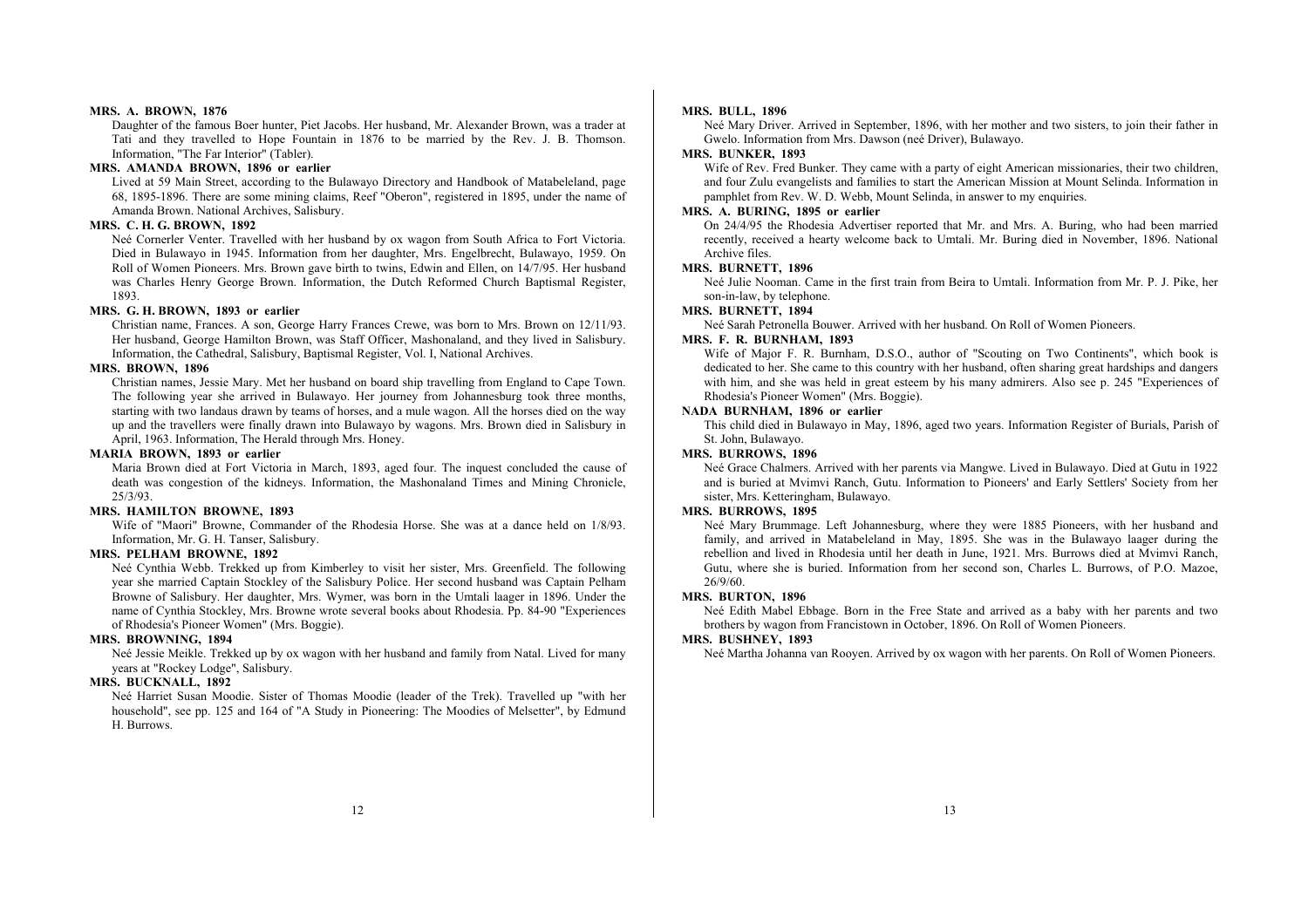## **MRS. A. R.. CALDECOTT, 1892**

Neé Drake, daughter of Sir William Henry Drake. Mr. and Mrs. Caldecott were married in 1887 and came to Rhodesia early in 1892. Mrs. Caldecott attended the first dance held in Rhodesia in August, 1892. It was given in Salisbury by Mr. Stamford Brown and, according to the Mashonaland Herald and Zambian Times, it was either "to commemorate the opening of his large store or the arrival and settling in Salisbury of so many charming ladies". Information, National Archives files. Mr. Caldecott was Public Prosecutor and Attorney-General.

#### **MRS. CALLAGHAN, 1894 or earlier**

This lady was one of those present at the first subscription dance held in Bulawayo. It was attended by Mr. Rhodes and Dr. Jameson. Information, the Matabele Times, 21/9/94, National Archives.

## **MRS. CAMERON, 1893**

This lady is mentioned in Mrs. Black's article, p. 110 "Experiences of Rhodesia's Pioneer Women", by Jeannie M. Boggie. She was a carpenter's wife who arrived in Salisbury with a cat and kittens, and got \$10 for each kitten.

## **MRS. ARCHIE CAMPBELL, 1896**

Neé Poppy Smith. Her husband was an 1890 Pioneer. He went back to South Africa and returned with his wife in 1896 to be Native Commissioner at Fort Rixon. Mrs. Campbell lived the rest of her life in Rhodesia and died here in 1954 or 1955. Information from her daughter-in-law.

## **MRS. ETHEL CAMPBELL, 1895**

Arrived in Rhodesia from South Africa in December, 1895, after travelling from Beira by sea, rail and road. There is an article by Miss Campbell in Publication of No. 8 of the Rhodesiana Society entitled "A Young Lady's Journey to Umtali, 1895", the original of which is in the Historical Manuscripts Collection of the National Archives (Misc/CA8).

#### **MRS. CAMPBELL, 1896**

Neé Eva Coker. Arrived with her parents "before the railway". Information from Mrs. A. M. O'Connor, Salisbury, in answer to my advertisement; letter dated 4/10/57.

#### **MRS. CAMPBELL, 1896**

Neé Gladys Mary Ashburner. Came up with her mother by ox wagon. She became Mrs. Rixon (Fort Rixon being named after her husband, Colonel Rixon), and later married Mr. Jock Campbell, also of Fort Rixon. Information, Mr. A. M. Ewing. On Roll of Women Pioneers.

#### **SISTER CANISA, 1896**

Surname Fink. Dominican Order. Letters from St. Dominic's Convent, Salisbury, dated 18/11/55 and 13/8/57.

## **MRS. CLIFF CANNELL, 1894**

Neé Molly Mollet.. Wife of the leader of the Edenburg Trek. Died in Melsetter. Information from Mrs. Otterson, who also came with the Edenburg Trek. P. 161 "Many Treks Made Rhodesia", by S. P. Olivier.

#### **MRS. CAREY, 1896**

Neé Zillah Hulley. Niece of Mr. and Mrs. James Cawood. Came up by donkey wagon with the Hulley-Cawood Trek, leaving Pretoria at the age of 14. Eventually settled at Penhalonga. Mrs. Carey has written a long and interesting account of their experiences on their journey, etc., which is to be found on pp. 292 to 300 "First Steps in Civilizing Rhodesia", by Jeannie M. Boggie. On Roll of Women Pioneers.

#### **MRS. CARINUS, 1896**

Came with her husband and daughter, Mrs. Weinand, who is on the Roll of Women Pioneers as having "arrived with parents".

## **MRS. CARLISLE, 1894**

Neé Jessie Cumming. Came up with her parents and five sisters from Johannesburg by ox wagon in July, 1894. Information from her niece, Mrs. Long, Bulawayo, by telephone.

## **MRS. CARMICHAEL, 1895**

Came to join the Seventh Day Adventists at Solusi Mission, near Bulawayo. Information from Solusi College.

## **MRS. D. CARNEGIE, 1862**

Neé Mary Margaret Sykes, born at Inyati Mission 20/12/62. Married Rev. David Carnegie in 1885. Lived at Hope Fountain Mission and at Centenary Mission, Figtree, till the death of her husband in 1910. Was in the Bulawayo laager with three children in 1896. A great friend to the Africans. With her husband adapted the "Pilgrim's Progress" into Sindebele from Zulu and later by herself translated "Step by Step" and "Line Upon Line" into Sindebele. Mrs. Carnegie died in 1940 and is buried at Hope Fountain. Information from her daughter, Mrs. J. Lloyd. Also pp. 104-108 "Experiences of Rhodesia's Pioneer Women" (Mrs. Boggie). On Roll of Women Pioneers.

## **SISTER CAROLINE, 1892**

Surname Berchtold. Dominican Sister. Came up with Mother Clare's band of Sisters from Kingwilliamstown. Letters from Mother Mary Auxilla, the Convent, Salisbury, dated 11/7/55 and 13/8/57. Also p. 16 of "Experiences of Rhodesia's Pioneer Women" (Mrs. Boggie).

#### **MRS. CARROLL, 1891**

Arrived with her family at the age of three months from Pietersburg. Was educated at Morgenster Mission. Mrs. Carroll, the last survivor of her family, lived all her life in the Shabani and Fort Victoria districts and died at Fort Victoria in 1862. Information, The Herald, 9/5/60, through Mrs. Honey.

#### **MRS. P. CARROLL, 1896 or earlier**

Neé Catherine Rorich. This lady had a daughter, Mary, who was baptised by Father A. M. Daignault on 9/1/96. Information, the Catholic Church, Bulawayo, Baptismal Register.

#### **MARY CARROLL, 1895**

Mary Catherine Carroll, born 23/10/95 and baptised by Father A. M. Daignault on 9/1/96, has her names inscribed in the Baptismal Register of the Catholic Church, Bulawayo. Her parents were Patrick and Catherine Carroll.

#### **MRS. J. CARRUTHERS, 1896**

Neé Josephine Amelia Bradfield. Married 6/10/96 in Kimberley. She was given an armchair, a signed photograph of C. J. Rhodes and a cheque for \$100 by Mr. Rhodes for a wedding present. She lived most of her life in Salisbury and died there in October, 1944. Information from her daughter, Mrs. G. D. Peake, of Banket. On Roll of Women Pioneers.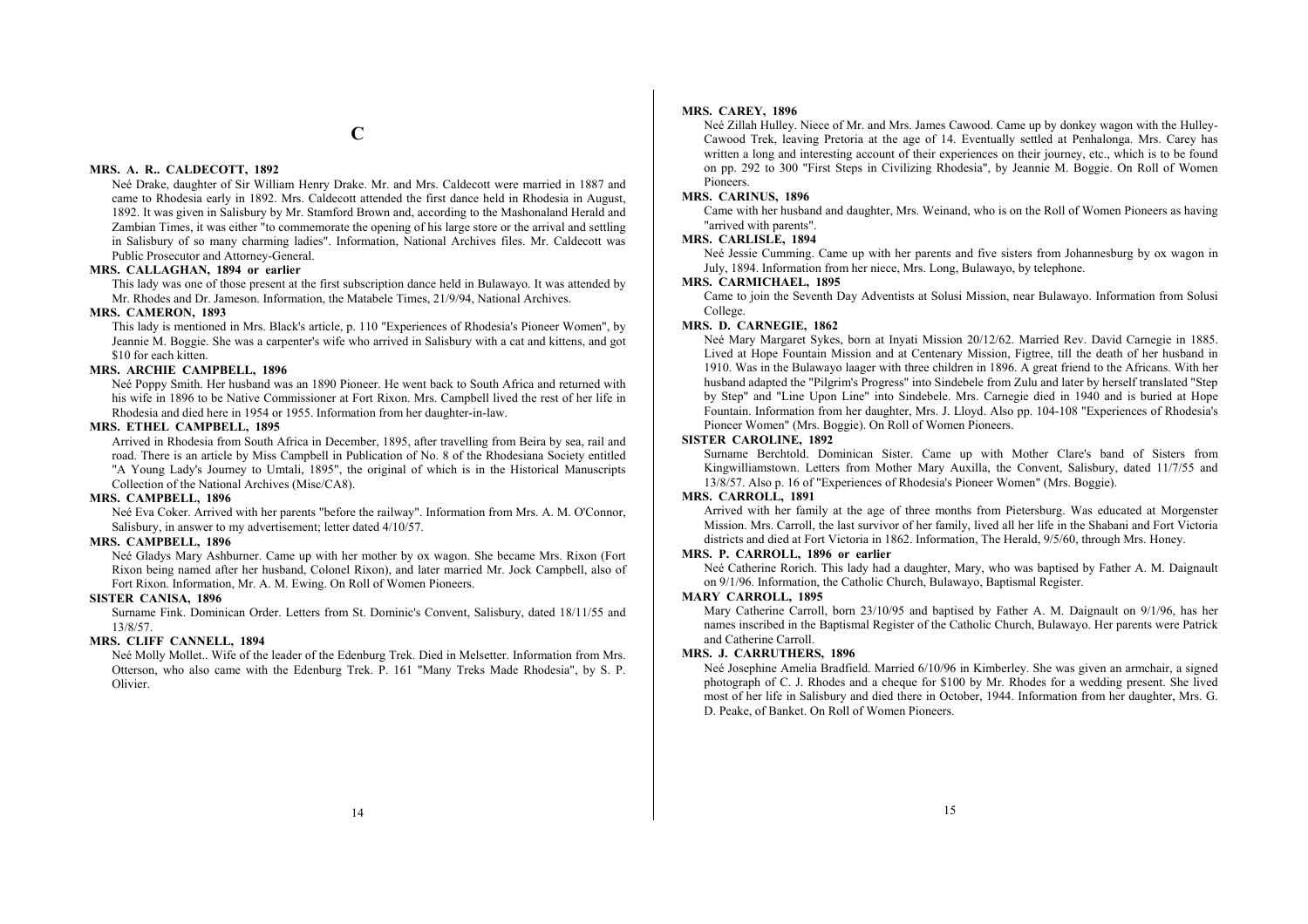#### **MRS. CARTER, 1895**

According to the Umtali Advertiser of 1/7/95, Miss Carter had arrived in Umtali from the coast. This may have been the same lady referred to in an 1896 copy of the Rhodesian Times and Financial Review, which states: "A thrill of gladness ran through the laager (Salisbury) when the arrival of refugees from near Marandellas was announced. Their names were Miss Carter . . . (etc.). They left on Saturday morning and had an exciting experience, having been from time to time attacked by natives".

## **MRS. CARTER, 1895/6**

Neé Schultz. Her first husband was George Whittaker, who took part in the Jameson Raid and was killed in the First World War. Later she married William Carter, an 1893 Pioneer. She was in the Bulawayo laager during the rebellion. Information from her grand-daughter, Mrs. Creamer, Bulawayo. **MRS. CASHEL, 1896** 

Neé Alice Marion Nunn. Came up to join her husband. On Roll of Women Pioneers.

#### **MRS. CASS, 1894**

Neé Charlotte Ada Griffin. Came to Natal as a child from England. Joined the Salvation Army and, as Captain Griffin, came to Salisbury to marry Captain E. T. Cass, also of the Salvation Army. She was one of three ladies who had the terrible experience of being brought into the Salisbury laager by the Mazoe Patrol, after her husband had been killed by the rebels. Information from Col. V. Thompson, Salvation Army, Salisbury, in letter dated 8/10/57. Mrs. Cass was a "brave and courageous women". Also pp. 59, 60, 262 "Experiences of Rhodesia's Pioneer Women" (Mrs. Boggie).

#### **MRS. CASSELLS, 1896 or earlier**

This lady sang "Ye Banks and Braes" at a Wesley Institute member's concert at the Wesleyan Church, Bulawayo, in October, 1896. Information, the Bulawayo Chronicle, 24/10/96.

## **MRS. CAWOOD, 1896**

Neé Elizabeth Anne Hulley. Travelled up with her husband, niece and four sons by donkey wagon from Pretoria. Their experiences are told by her niece, Mrs. Carey, on pp. 293-300 in "First Steps in Civilizing Rhodesia" (Mrs. Boggie).

### **MRS. CHALMERS, 1896**

Neé Lilian Lucy Pullen. Arrived with her parents and her own family via Mangwe. Died in Bulawayo and is buried in the Pioneers' Section of the cemetery. Information to the Pioneers' and Early Settlers' Society from her daughter, Mrs. Ketteringham. On Roll of Women Pioneers.

#### **SOPHIA CHALMERS, 1895**

Sophia Chalmers was buried on 25/10/95, aged 25 days. Her home was at Umgusa. Information, Register of Burials, Parish of St. John, Bulawayo.

#### **MRS. CHAPMAN, 1894**

Was in the Nurses' Home, 96 Main Street, according to the Bulawayo Directory and Handbook of Matabeleland, 1895-1896, pp. 69 and 117. The Bulawayo Chronicle of 18/1/95 mentions her as nursing there, while on 4/1/95 she was reported among the guests at the "Passing of the Year" dance, which took place in the Courthouse about 31/12/94. Mrs. Chapman and Mrs. Devine started their own hospital on the stand given them about May, 1895. Mrs. Chapman was in the Bulawayo laager during the rebellion. The supplement to the Matabeleland News of 25/9/95 gives Mrs. Chapman's address as "corner of 6th Avenue/Grey Street".

#### **MRS. CHATHAM, 1896 or earlier**

This lady was in the Salisbury laager and left in convoy in November, 1896. Information, Mr. G. H. Tanser, Salisbury, in letter 21/1/62.

## **MRS. CHAWNER, 1896**

Neé Annie Shaw Driver. Arrived in September, 1896, with her mother and two sisters to join her father in Gwelo. Information from Mrs. Dawson, neé Driver, Bulawayo. On Roll of Women Pioneers.

## **MRS. CHESNEY-GRANDI, 1895**

Neé Marie Sawerthal. Arrived with her parents in 1895. Her father, Harry Sawerthal, was a Government Surveyor who came to the country first in 1891. On Roll of Women Pioneers.

## **MRS. J. CINAMON, 1894**

Mother of Mrs. Goudvis, whose name is on the Roll of Women Pioneers as having "arrived with mother". The Bulawayo Chronicle of 22/9/95 mentions her husband, Mr. J. Cinamon, as having "an invention which he claims will move all kinds of vehicles over roads, ice or rails".

#### **MOTHER CLARE, 1892**

Surname Huber. This Dominican Sister came from Kingwilliamstown with four others, first to Fort Victoria, then on to Fort Salisbury. Pp. 16 and 17 "Experiences of Rhodesia's Pioneer Women", by Jeannie M. Boggie. Also letter from St. Dominic's Convent, Salisbury, dated 31/8/57.

## **MRS. A. CLARK, 1896 or earlier**

This lady left Bulawayo for a visit to Kimberley at the end of June, 1896. The Bulawayo Chronicle 1/7/96.

## **MRS. A. CLARK, 1894 or earlier**

Mrs. Annie Clark had a son, Rens Alexander, born on 16/4/94 and baptised on 11/12/94. Her husband, Mr. Alexander Clark, was a book-binder. Information, Register of Baptisms, 1894, Parish of St. John, Bulawayo.

## **MRS. CLARK, 1895**

Neé Katherine Sophia Maritz. Arrived with her father. On Roll of Women Pioneers.

## **MISS. CLARK, 1894**

This lady was the church organist in Salisbury in June, 1894. Information, Mr. G. H. Tanser, Salisbury.

## **MRS. CLARK, 1896 or earlier**

This lady was in charge of a new hospital opened in the Stock Exchange, Bulawayo, when the laager hospital was abolished. The Bulawayo Chronicle, 13/5/96.

## **MRS. CLARKE, 1895**

Neé Emmerich. She travelled to Rhodesia with her sister and family, Mr. and Mrs. Strobel and two children, settled in the Fort Victoria district, where Mr. Clarke had a farm. See article by Mrs. Light on pp. 185-186 "Experiences of Rhodesia's Pioneer Women" (Mrs. Boggie).

#### **MRS. CLARKSON, 1895**

Neé Emily Jane Hocking. Arrived by coach. Left Rhodesia in 1908. Information in letter from herself from Cape Town, dated 5/10/57, in answer to my advertisement. On Roll of Women Pioneers.

## **MRS. CLIFF, 1894**

Came from the Rand. Opened her bar in August, 1894. Information, Mr. A. M. Ewing.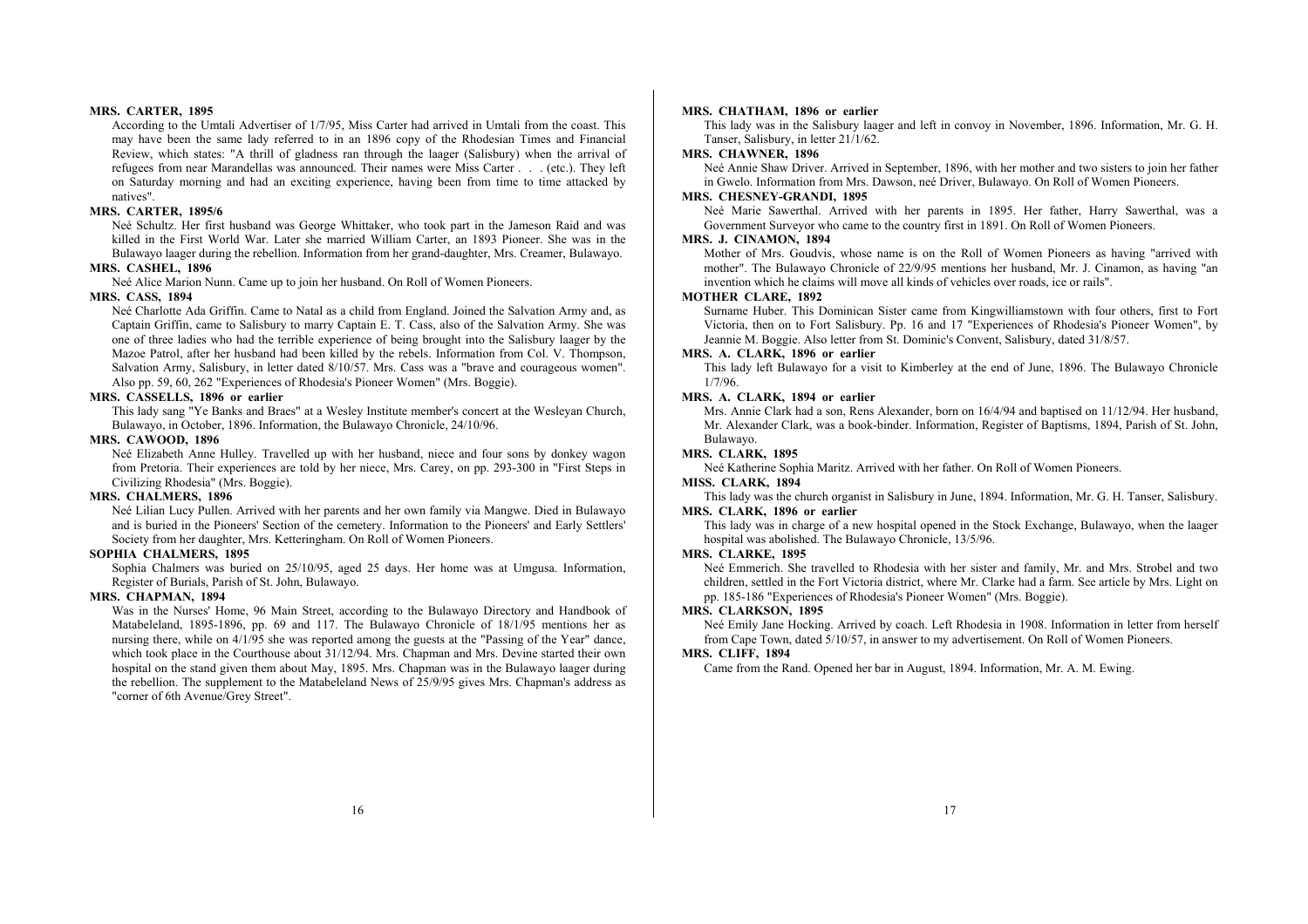#### **MRS. G. S. CLOETE, 1894**

Neé Letitia Bell. Came with her husband, Gert Stephanus Cloete and was in the Mangwe laager during the Matabele Rebellion. Died suddenly at the age of 94, as she sat in her chair reading the Bible, in December, 1898. Information from her grand-daughter, Mrs. Black, Marula, in letter dated 25/11/59.

#### **MRS. STEPHEN CLOETE, 1894**

Neé Lee. Was in the Mangwe laager during the Matabele Rebellion, with her husband and one child. Information from her niece, Mrs. Black, Marula, in letter dated 25/11/59.

#### **MRS. ANNIE COCKIN, 1878**

Wife of Rev. J. Cockin, of Hope Fountain. Mr. and Mrs. Cockin left on a visit to Bechuanaland in 1880, where he died. His wife did not return. Pp. 92-102 "First Steps in Civilizing Rhodesia" (Mrs. Boggie).

#### **MRS. CODRINGTON, 1892**

Formerly Mrs. Caldecott, neé Drake. Mentioned in the "Mashonaland Herald and Zambian Times" of 13/8/92 as being one of the seven ladies present at the first dance held in Salisbury. It was given by Mr. Stamford Brown and, according to the Mashonaland Herald, was either "to commemorate the opening of his large store or the arrival and settling in Salisbury of so many charming ladies". Mrs. Codrington was the daughter of Sir William Henry Drake. She married Mr. A. E. Caldecott in 1887 and came to Rhodesia early in 1892. He became Public Prosecutor and Attorney-General. Information, National Archives.

## **MRS. HARM COETZER, 1895**

Neé Herculina Johanna Steyn. Came with the Henry-Steyn Trek, three sons and two daughters all named on page 160 of "Many Treks Made Rhodesia", by S. P. Olivier. Information also from Mrs. M. Edwards, Chipinga. On Roll of Women Pioneers.

#### **MRS. WENTZEL COETZER, 1895**

Neé Johanna Petronella Steyn. Came with the Henry-Steyn Trek bringing three daughters and four sons, all named on page 160 of "Many Treks Made Rhodesia" by S. P. Olivier. Information also from Mrs. M. Edwards, Chipinga. On Roll of Women Pioneers.

## **MADAME F. COILLIARD, 1877**

Neé Christine Mackintosh. Wife of Rev. F. Coilliard of the Paris Society of Evangelical Missions. Lobengula would not let them stay because they had brought a number of Basuto evangelists with them. They had to return to Shoshong, Bechuanaland, having suffered untold hardships. Madame Coilliard died there in 1891. They were accompanied by their niece, Elsie. See pp. 227-245 "First Steps in Civilizing Rhodesia" (Mrs. Boggie).

## **MRS. FULLER COKER, 1896**

Neé Martha Holt. With her husband, who was a friend of Cecil Rhodes, Mrs. Coker was among the guests at the banquet given at the Palace Hotel on the occasion of the opening of the Railway in Bulawayo. She died in Bulawayo in May, 1927, aged 88 years. Information from Mrs. O'Connor, Salisbury, in letter dated 4/10/57, in reply to my advertisement.

## **MISS. MAUD COKER, 1896 or earlier**

Took part in the play "Caste" at the Masonic Theatre, Salisbury, according to a report in The Herald. Information from Mr. G. H. Tanser.

## **MRS. COLEMAN, 1892**

Neé Margery Hester Moodie, sister of Thomas Moodie, leader of the Trek to Melsetter. She came with her husband and four daughters. They opened the first boarding house in Salisbury. Mrs. Coleman had exciting adventures during the Mashona Rebellion and was six weeks in the Salisbury laager. An account of her early experiences, written by herself, is to be found in "Women of Central Africa", pp. 9 to 12. Also see pp. 138-143 "Experiences of Rhodesia's Pioneer Women" (Mrs. Boggie). Information from Mrs. Stidolph, Bulawayo. Mrs. Coleman died in January 1935.

## **MRS. ALPHONSE COLENBRANDER, 1896**

Neé Elizabeth Mullins. As Mrs. Smith she come up to Bulawayo to visit her sister, Mrs. Johann Colenbrander, in August 1896. With her, she accompanied Cecil Rhodes and his party to-the second Matopos Peace Indaba and gives an account of this on pp. 273-277 "Experiences of Rhodesia's Pioneer Women" (Mrs. Boggie). See also pp. 113-114 "The World's View" by Nora S. Kane. On Roll of Women Pioneers.

#### **MRS. JOHANN COLENBRANDER, 1890**

Neé Molly Mullins. Wife of the well-known pioneer and hunter. She was a friend of Cecil Rhodes, and with her husband and sister accompanied him to the second Peace Indaba in the Matopos. She was a splendid shot and an excellent horsewoman. There are many stories of her kindness to all. She was in the Bulawayo laager during the rebellion. Mrs. Colenbrander died in Bulawayo in October 1900, and is buried in the cemetery there. See pp. 113-114 'The World's View", by Nora S. Kane; also pp. 217, 219, 223, 273 and 277 "Experiences of Rhodesia's Pioneer Women" (Mrs. Boggie). On Roll of Women Pioneers.

## **MISS ELLA COLLINS, 1896 or earlier**

According to The Nugget of 22/12/96, Miss Ella Collins had taken over the management of the Albion Hotel, Salisbury. National Archives files.

#### **MRS. G. COLLINS, 1895 or earlier**

The Nugget of 30/8/95 stated: "Another new cafe is to be opened very shortly on the Market Square (Salisbury) by Miss G. Collins". Information, National Archives.

### **MRS. COLTEMAN-CRONIN, 1896**

Neé Harriet Maud Driver. Came by wagon with her mother and two sisters to join her father, who was Native Commissioner in Gwelo in 1896. Information from Mrs. Dawson, neé Driver, Bulawayo. On Roll of Women Pioneers.

#### **MRS. J. J. COMBRINK, 1896 or earlier**

This lady, whose names were Frances Margaret, was the wife of Jacobus Johannes Combrink, a farmer in the Bulawayo area. Their son, John Francis, was baptised on 22/9/96. Information, Register of Baptisms, 1894, Parish of St. John, Bulawayo.

#### **SISTER CONSTANTIA, 1891**

Surname Fromknecht. Chosen from the Convent in Potchefstroom. Sister Constantia came up with Mother Patrick's small band of Dominican Sisters and settled in Fort Salisbury. Information from St. Dominic's Convent, Salisbury, in letter dated 13/8/57, also pp. 4-10 "Experiences of Rhodesia's Pioneer Women" (Mrs. Boggie).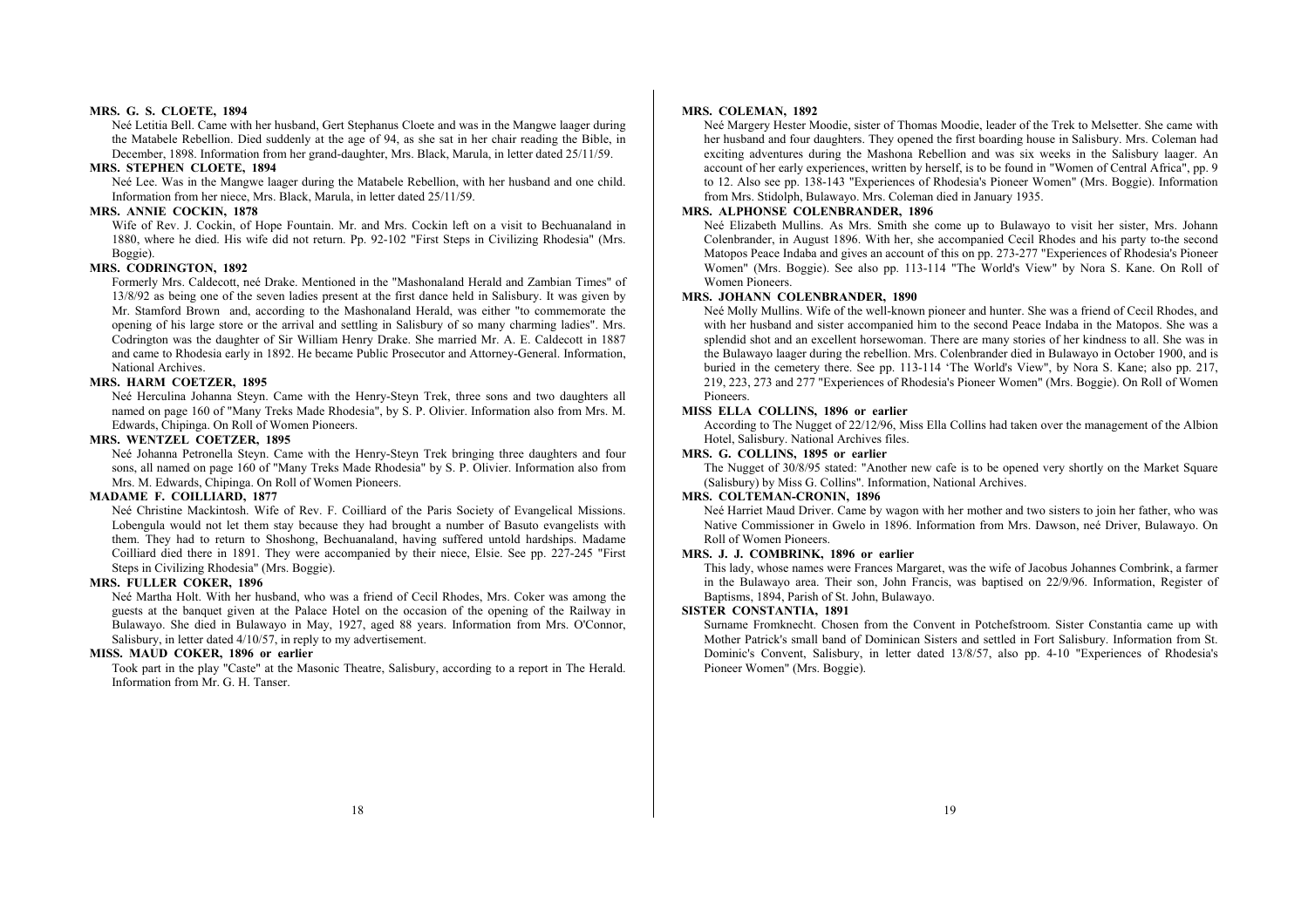#### **MRS. HELEN HUDSON COOK, 1894 or earlier**

This lady shot herself with a revolver. She came to Bulawayo about January, 1894, but was not successful in gaining employment. A report in the Bulawayo Chronicle of 12/5/95 stated that she led a most unobtrusive life and left a little orphan son with his grandmother in England. She could not support her son and this preyed on her mind. According to the Deaths Register in the National Archives, Mrs. Cook was a widow aged about 35 years. She came from England and her mother's name was Mrs. Peakman. The official verdict on her death was "suicide while temporarily insane".

#### **MRS. COOK, 1894**

Neé Irene Cumming. Came with parents and five sisters by ox wagon from Johannesburg. Married a nephew of Allan Wilson of Shangani Patrol fame. Information from her niece, Mrs. Long, by telephone, 11/10/57.

#### **MRS. COOKSLEY, 1862**

Neé Mary Pittendrigh. Left Port Elizabeth with her husband, John Skinner Cooksley, a trader, in 1862. They visited Kuruman, Tati and Inyati, and returned to South Africa in 1869. Mrs. Cooksley died in 1937, aged 93 years. Information from Mr. G. H. Tanser, Salisbury, by telephone.

#### **MRS. COPPOCK, 1895**

Neé Kate O'Neill. The Bulawayo Chronicle records that in October, 1895, a Miss "Kitty O'Neil" arrived in Bulawayo from the Rand. "Some time before her coach was due," states the report, "all available carts, spiders and carriages of Bulawayo, laden with Miss O'Neil's admirers, went out to meet her". Owing to the demand for vehicles, Mr. Wilson of the Caledonian Hotel was unable to go out himself to welcome her. A local broker had the honour of driving her into town. The registration of the marriage of Miss O'Neill to Fred Coppock, an engineer, in Bulawayo on 8/2/96 is to be found in the National Archives.

#### **MRS. CORBETT, 1894**

Neé Effie Priscilla Havnar. Arrived with parents by ox wagon. On Roll of Women Pioneers.

## **MRS. F. M. CORBETT, 1896 or earlier**

The Register of Baptisms, 1894, Parish of St. John, states that Pieter Jacobus, son of Frank Montague and Albertina Wilhelmina Corbett of Bulawayo, was baptised on 6/8/96. Mr. Corbett was a farmer.

## **MRS. J. W. CORDEROY, 1895 or earlier**

Mrs. Corderoy was a well-known singer in Umtali. She took the role of the plaintiff in "Trial by Jury", the first opera of any description ever produced in Rhodesia. It was presented by the Umtali Musical and Dramatic Club at the Theatre Royal, Umtali, as part of the Queen's Birthday festivities on May 24 and 25, 1895. Her husband, Mr. John Corderoy, farmed at Inyangombie, and was also a general merchant in Umtali. He was drowned in October 1896 by jumping into the Pungwe River from a boat, supposedly in a delirium of fever. Information, the Umtali Advertiser, National Archives.

#### **MRS. CORNTHWAITE, 1894**

Neé Bessie Reid. Arrived with parents. On Roll of Women Pioneers.

#### **MRS. CORNTHWAITE, 1894**

Neé Constance Froneman. Joined her husband in Bulawayo. On Roll of Women Pioneers.

#### **MRS. COTTON, 1894**

This lady arrived in Umtali from the coast on 7/7/94, travelling with Mr. and Mrs. Norton. On 23/10/94 she left "Chimoya" with Commander and Mrs. Raposa for Beira en route for England. Information, the Umtali Advertiser, National Archives.

## **MRS. COUTTS, 1894**

Neé Lizzie Watt. Arrived in May or June, 1894, with her husband. On Roll of Women Pioneers.

## **MRS. COWAN, 1892**

Neé Charlotte Emily Webb. Mrs. Cowan's first husband was Captain H. M. Greenfield, who was killed with the Shangani Patrol, 1893, while she was in the Fort Victoria laager. In 1895 she married Jack Cowan. Mrs. Cowan died on her son's farm at Selukwe in 1925, and is buried in the cemetery there. Information from Mr. H. A. Greenfield, Selukwe. Also pp. 80 and 84 "Experiences of Rhodesia's Pioneer Women" by Jeannie M. Boggie. On Roll of Women Pioneers.

## **MRS. E. COXWELL, 1895 or earlier**

Christian names Eliza Catherina. Mrs. Coxwell had a son, William Stewart Gordon, born on 29/8/95. Her husband was Edward Coxwell, an accountant in Salisbury. Information, the Cathedral, Salisbury, Baptismal Register, Vol. I, National Archives. A Mrs. Coxwell was present at an Assembly Ball in the Masonic Hotel, Salisbury, on 17/9/94. Information, Mr. G. H. Tanser.

#### **MISS CRAMER, 1895**

Is mentioned on p. 67 of the British South Africa Company's reports on Native Disturbances as having rendered good services. Did private nursing in Salisbury, including in the laager during the rebellion. Information from Mrs. Hodges, Bulawayo. In the photo on p. 261 "Experiences of Rhodesia's Pioneer Women" (Mrs. Boggie), Miss Cramer is standing in the back row, wearing a dark hat. She is often mentioned in "Raiders and Rebels in South Africa" by Elsa Goodwin Green.

#### **MRS. CRAUSE, 1894**

Neé Maud Winifred Wardle. Born in Bulawayo on 14/9/94. On Roll of Women Pioneers.

## **MRS. CRAVEN, 1896**

Neé Mabel Fraser. Left England with her two sisters and came to Salisbury via Beira to join their father. Theirs was the last coach to reach Salisbury during the Mashona Rebellion, and they occupied the "oakum-picking cell" in the gaol, which was the laager. Mrs. Craven was married in Salisbury and she died in Beira. Information from her nephews, C. C. Wigg, Bulawayo, and P. H. F. Wigg, Salisbury. Mrs. Craven travelled from Beira in the party that is described on p. 260 "Experiences of Rhodesia's Pioneer Women" (Mrs. Boggie).

## **MRS. R. H. CREWE, 1896**

Neé Margaret Alice Button. Married in Johannesburg and came up by coach with her husband. They lived first at Trenance. near the present Government House, Bulawayo. "They received warning just in time to move into the laager before their house was burnt down by the Matabele". Information from Mrs. Crewe's daughter, Mrs. Vaughan Evans, in a letter dated 4/10/59, from Nyamandhlovu. The Matabele Times of 21/9/94 reported that Mrs. Crewe attended the first subscription dance held in Bulawayo, at which Mr. Rhodes and Dr. Jameson were present. Mr. R. H. Crewe was a mining contractor.

#### **MRS. CRIPPS, 1893**

Neé Mary Constance Lovemore. Wife of the Hon. Lionel Cripps, Speaker in the first Parliament of Southern Rhodesia. Her honeymoon was their adventurous journey from Port Elizabeth to Umtali by ox wagon and on horseback. Mrs. Cripps has written an interesting account of their early life up here in "Experiences of Rhodesia's Pioneer Women", pp. 178-184 (Mrs. Boggie). Mrs. Cripps was in the Umtali laager. Letter from herself to Mrs. Boggie dated 11/1/31. On Roll of Women Pioneers.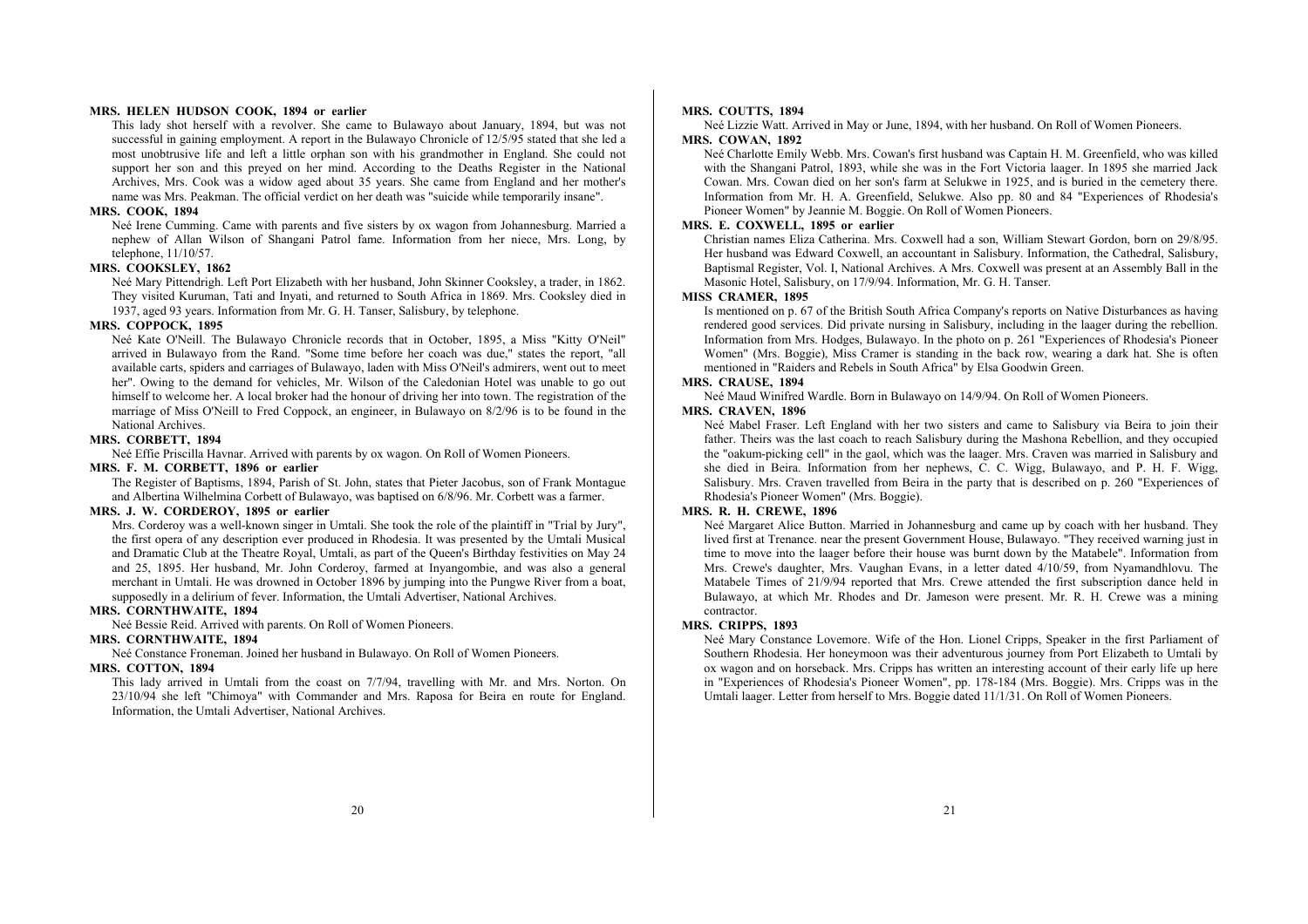#### **MRS. CROMBIE, 1896**

Neé Eva Wilson. This lady, having travelled all over the world, finally arrived in Rhodesia, met her husband, and remained in the country. She died at Figtree in 1943. Information from her son in Bulawayo.

#### **MRS. CRONJE, 1894**

Mother of Mrs. Pohl, whose name is on the Roll of Women Pioneers as having "arrived with parents".

## **MRS. FAIRBAIRN CRONWRIGHT, 1894**

Neé Rosina Elizabeth du Preez. Arrived with the Martin Trek. Information from Mrs. Molly Edwards, Chipinga, 2716/57. Also on p. 79 "Many Treks Made Rhodesia" (Olivier).

## **MISS. EILEEN RUBY CROSS, 1896**

Came up to join her mother. Information from herself, 1959.

#### **MRS. CROSS, 1894**

Neé Mary Elizabeth Niland. Kept a boarding-house, Bavaria Lodge, in Bulawayo. She died in Queenstown in 1942. Information from her daughter, Miss Cross, in Bulawayo.

## **MISS CULVERWELL, 1891**

"Miss Culverwell", aged 10, was bridesmaid at the wedding of Mr. and Mrs. J. W. Howard, of Bulawayo, in April. 1895. Mr. and Mrs. Culverwell arrived in Bulawayo in July, 1891.

## **MRS. CULVERWELL, 1891**

Neé Emily Jane Brooks. Trekked up with her husband from Barberton, and arrived in July, 1891. On Roll of Women Pioneers.

#### **MRS. G. CUMMING, 1894**

Neé Berry. Arrived with her husband, Guybon Cumming, and six daughters, by ox wagon from Johannesburg. Information from her grand-daughter, Mrs. Long, Bulawayo, by telephone.

#### **MRS. CUMMING, 1896**

Neé Isabella Magdalena van Niekerk. Arrived with her parents. On Roll of Women Pioneers.

## **MRS. P. G. CUMMING, 1896**

Hendria Christina. Came with her parents. Born in Lichtenberg, Transvaal in 1879. Was in the Bulawayo laager. Died in Bulawayo in June, 1944. Information from Pioneers' and Early Settlers' 38th annual report.

## **MRS. CUNNINGHAM, 1896 or earlier**

This lady was murdered by the rebels at Insiza, together with her husband, two daughters, Alice and Amy, son Henry, grand-daughter Evelyn Milne, and two grandsons. Bodies found on 24th March, 1896. Information from British South Africa Company's "Reports on Native Disturbances", p. 46, in National Archives. Also p. 35 "Sunshine and Storm in Rhodesia", by F. C. Selous.

#### **ALICE CUNNINGHAM, 1896 or earlier**

Alice was murdered by Matabele rebels at Insiza in March, 1896, together with her parents, sister, brother, niece and two nephews. Information, B.S.A. Company's "Reports on Native Disturbances", in National Archives.

#### **AMY CUNNINGHAM, 1896 or earlier**

Amy was murdered by Matabele rebels at Insiza in March, 1896, together with her parents, sister, brother, niece and two nephews. Information, B.S.A. Company's "Reports on Native Disturbances", in National Archives.

## **MRS. TOM CURRY, 1893 or earlier**

This lady is mentioned as giving birth to a daughter, p. 56 "Experiences of Rhodesia's Pioneer Women" (Mrs. Boggie).

## **MISS CURTIS, 1895**

This lady arrived in Bulawayo in August, 1895, and attended the wedding of Captain Spreckley and Miss Beatrice Borrow, according to a report in the Bulawayo Chronicle, 9/8/95.

## **D**

#### **MRS. A. DA FONSECA, 1895**

Neé Florence Leith Matilda Roberts. The registration of this marriage is to be found in the National Archives, Salisbury. Married in Bulawayo 17/8/95. Mr. A. da Fonseca was a farmer.

## **THE MISSES DALLAMORE, 1894**

The two Misses Dallamore were reported in the Bulawayo Chronicle of 4/l/95 as among the ladies invited to the Queen's Club "Passing of the Year" Dance held in the Courthouse, Bulawayo, on or about 31/12/94. Miss E. Dallamore attended the first subscription dance held in Bulawayo, at which Mr. Rhodes and Dr. Jameson were present. Information, the Matabele Times, 21/9/94, National Archives.

## **MRS. J. M. DALLAMORE, 1895**

Neé Lea Magdalena Boshoff. The registration of this marriage is to be found in the National Archives, Salisbury. The lady was a widow. The marriage took place in Bulawayo on 7/5/95. Mr. James M. Dallamore was a manufacturer of aerated water.

## **MRS. W. E. DALLAMORE, 1894**

Was among the ladies invited to the Queen's Club "Passing of the Year" dance in the Bulawayo Courthouse, on or about 31/12/94 and reported in the Bulawayo Chronicle on 4/l/95. She attended a presentation of athletic prizes at the Charter Hotel, Bulawayo, in November, 1894. The Bulawayo Sketch mentions that "Mrs. Dallamore" arrived with her husband by the Transvaal coach on 27/10/94. Her Christian name was Ena. Her husband, Walter Ernest Dallamore, was a mineral water manufacturer, apparently a family business. Their son, Vivian George, was baptised on 21/9/96. Information, the Register of Baptisms, 1894, Parish of St. John, Bulawayo.

#### **MRS. DARVILLE, 1896**

Neé Lydia Stanley (married three times). She came up from Mafeking by wagon and spent most of her life in Rhodesia, first in Bulawayo, then in Salisbury. She was in the Bulawayo laager in 1896. Information from Mrs. Honey.

## **MRS. J. DAVIDSON, 1896 or earlier**

Mrs. Johanna Davidson was the mother of Mary Evelyn, who was baptised in Bulawayo on 8/3/96. Her husband, John Davidson, was the Poundkeeper. Information, Register of Baptisms, 1894, Parish of St. John, Bulawayo.

#### **MARY DAVIDSON, 1896**

Mary Evelyn was the daughter of John and Johanna Jacoba Davidson of Bulawayo. She was baptised on 8/3/96. Her father was Poundkeeper. Information, Register of Baptisms, 1894, Parish of St. John, Bulawayo.

#### **MRS. E. O. DAVIES, 1895**

Neé Annie Octavia Bowker. On Roll of Women Pioneers. Mrs. Davies' son, Ronald Mitford, was baptised on 3/3/96. Her husband, Edwin Owen Davies, farmed at "Rangemoor", Bulawayo. Information, Register of Baptisms, 1894, Parish of St. John, Bulawayo.

## **MRS. DAVIS, 1895 or earlier**

This lady ran the Oxford Restaurant at 391 Rhodes Street, according to the Bulawayo Directory and Handbook of Matabeleland, 1895/1896, p. 95.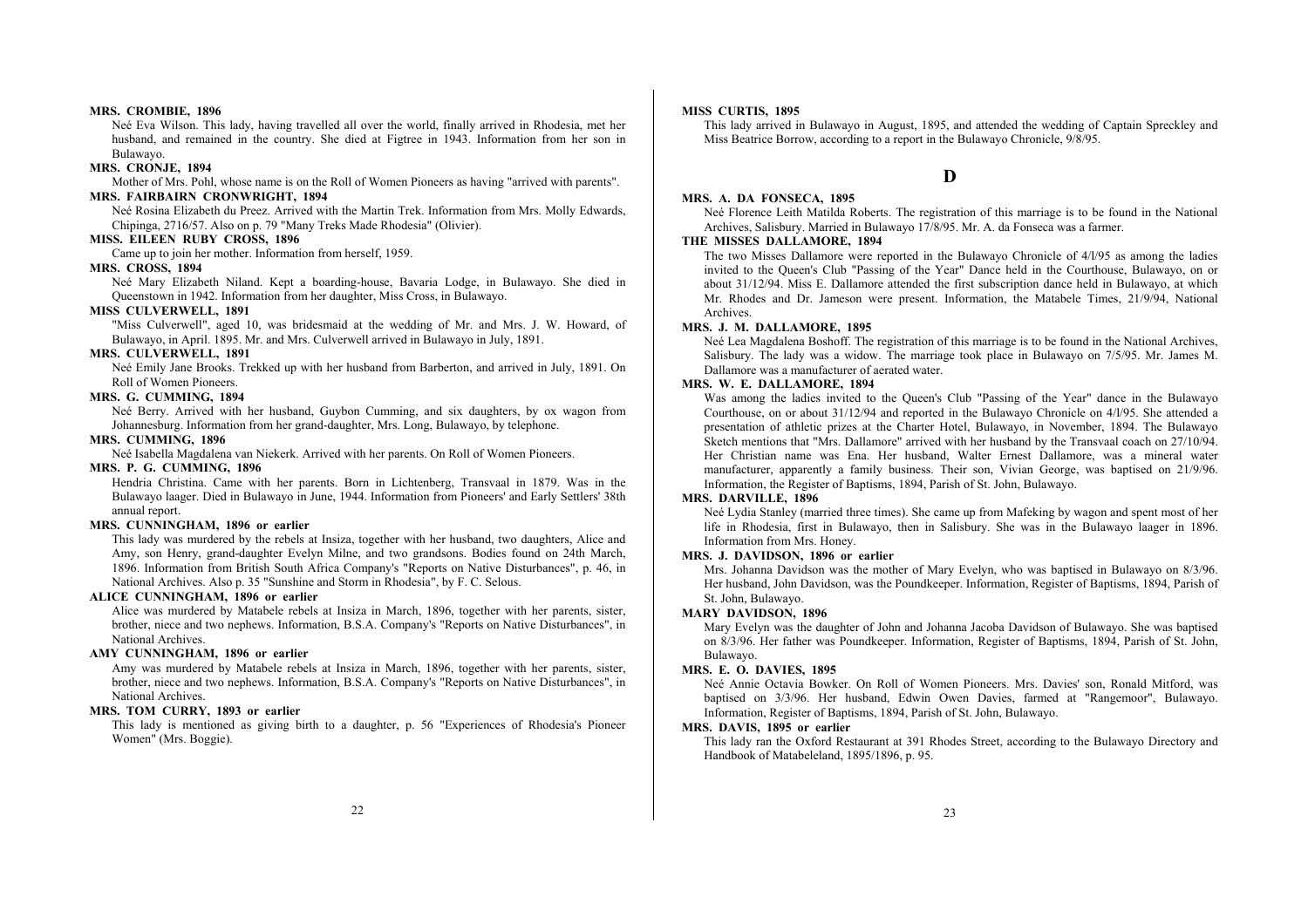#### **MRS. A. DAVIS, 1896 or earlier**

Her husband was editor of the Bulawayo Sketch. She left by coach for the Cape on holiday on 19/6/96.

## **MRS. S. DAVIS, 1896 or earlier**

This lady and her child were brought into Bulawayo by Captain Napier's Column from the Shangani area in April, 1896. Information, the Bulawayo Chronicle 4/4/96.

## **MRS. DAVISON, 1894**

Neé Emily Louisa Stoodley. Came up to join her husband in October, 1894. On Roll of Women Pioneers. The name Emily Louisa Davison appears in the Register of Baptisms, 1894, Parish of St. John, as being the mother of Helen Leonora, and probably refers to the above lady.

## **HELEN DAVISON, 1895**

Helen Leonora, daughter of Charles R. and Emily Louisa Davison, was baptised on 17/11/95. Her father was a shoemaker. Information, the Register of Baptisms, 1894, Parish of St. John, Bulawayo. Mrs. Emily Louisa Davison, who is on the Roll of Women Pioneers, was probably the mother of this child.

## **MRS. CHARLIE DAY, 1896 or earlier**

On Mr. Day's application form to join the Pioneers' and Early Settlers' Society, under the heading "General Information" he writes: "Wife also did good service in laager". Mrs. Day is mentioned in a letter from Mrs. Lewis dated 24/6/58 as having been in the Bulawayo laager.

## **MRS. H. J. DEARY, 1892**

Mentioned in the "Mashonaland Herald and Zambesian Times" of 13/8/92 as being one of the seven ladies present at the first dance held in Mashonaland. Mr. H. J. Deary was a well-known general dealer in both Salisbury and Umtali. Information, the Rhodesia Advertiser, National Archives. He became Mayor of Salisbury in 1899.

#### **MRS. DE BEER, 1895**

Neé Dorie Bezuidenhout. Came with the Kruger-Bekker Trek. Information from Mrs. M. Edwards, Chipinga, 27/6/57. Also p. 86 "Many Treks Made Rhodesia", by S. P. Olivier.

## **MRS. DE BEER, 1896**

Neé Johanna Hamman. Came with her daughter, Sina, in the Mynhardt-Utrecht Trek. Information from Mrs. M. Edwards, Chipinga, 27/6/57. Also p. 92 "Many Treks Made Rhodesia", by S. P. Olivier.

## **MRS. DE KLERK, 1895**

Neé Dina Gertruida Fourie. Was in the Enkeldoorn laager. P. 264 "Experiences of Rhodesia's Pioneer Women" (Mrs. Boggie). On Roll of Women Pioneers.

## **MRS. JACOMINA DE KLERK, 1894**

Came up with her two daughters, Sina and Emmie, in the Mynhardt-Utrecht Trek. Information from Mrs. M. Edwards, Chipinga, 27/6/57. Also p. 92 "Many Treks Made Rhodesia", by S. P. Olivier.

## **MRS. DE KOCK, 1895 or earlier**

This lady was amongst those invited to a complimentary dance held in Umtali in September, 1895. It was given by Mr. Otto Siegrist, local representative of Messrs. Fabre et Fils, in the firm's new premises, "the room being perhaps the largest in Rhodesia at present". Information, the Rhodesia Advertiser, 16/9/95, National Archives.

## **MRS. DE MEYER, 1894**

Neé Anna Elizabeth Coetzer. Born at Melsetter 10/7/94. On Roll of Women Pioneers.

## **MRS. DENHAM, 1894 or earlier**

This lady was among those present at the first subscription dance held in Bulawayo. It took place in the "Rhodesia Company" (the Rhodesia Printing and Publishing Company) building, lent by Mr. Howard. Mr. Rhodes and Dr. Jameson were present. Information, Matabele Times, 21/9/94, National Archives.

## **MISS DE TRAFFORD, 1895**

Sister of Sir Humphrey de Trafford of Manchester. She arrived in Bulawayo from the South by wagon in December, 1895, "intent on beholding the wonders of Matabeleland". Information, the Bulawayo Chronicle, 28/12/95.

#### **MRS. DEVINE, 1895 or earlier**

Of the Nurses' Home, 96 Main Street, according to the Bulawayo Directory and Handbook of Matabeleland, 1895-96, pp. 69 and 117. She is mentioned as nursing there by the Bulawayo Chronicle of 18/1/95, and the edition dated 22/2/96 says: "the Chartered Company have presented Mesdames Chapman and Devine with a stand in recognition of the services they have rendered to the people here. The two ladies intend to erect a substantial nurses' home on the stand, which is situated at the corner of 3rd Avenue and Main Street, rather above the English Church". Mrs. Devine did splendid work in the Bulawayo laager during the rebellion. When it was over, Earl Grey paid expenses for her to take a trip to the Colony (Cape) as a mark of his appreciation of her valuable services at the "Laager and Exchange Hospitals". Information, Bulawayo Chronicle, 13/6/96.

## **MRS. DIAMOND, 1896**

Arrived with four teenage children. Information from her grand-daughter, Mrs. Aylward, Bulawayo.

## **MRS. DICKENSON, 1896 or earlier**

One of the three ladies who had the terrible experience of being brought into Salisbury laager by the Mazoe Patrol during the Mashona Rebellion. Her husband had already been murdered. Pp. 59, 60 and 262 "Experiences of Rhodesia's Pioneer Women" (Mrs. Boggie).

#### **MRS. DICKINSON, 1894**

Neé Millicent Irene van Wyk. Arrived with her parents and was in the Bulawayo laager during the Matabele Rebellion. Information from Mrs. Withers (neé Nason), Bulawayo. On Roll of Women Pioneers.

## **GERTRUDE DIPPENAAR, 1896**

Gertrude Anne was baptised on 20/9/96, according to the Register of Baptisms, 1894, Parish of St. John, Bulawayo. She was the daughter of Martin and Mary Dippenaar.

## **MRS. M. DIPPENAAR, 1896**

Mary Dippenaar was the wife of Martin Dippenaar, a mason in Bulawayo. Their daughter, Gertrude, was baptised on 20/9/96. Information, Register of Baptisms, 1894, Parish of St. John, Bulawayo.

## **MISS WINNIE DIXON, 1896**

This lady performed in the first variety company to visit Bulawayo at the opening of the first theatre, founded by Mr. A. E. Wilson of the Caledonian Hotel. The Bulawayo Chronicle, 4/11/96. The Bulawayo Sketch of 14/11/96 described the visitors as "the London Variety Company of specially selected artistes".

## **MRS. G. D. DOREHILL, 1882**

Wife of Mr. George D. Dorehill, the son of a British General, a friend and hunting companion of Selous, and a trader. Her name is on a list of women (pre-1890) taken from a map sheet published by the Director, Federal Department of Trigonometrical and Topographical Surveys, Rhodesia and Nyasaland, 1964.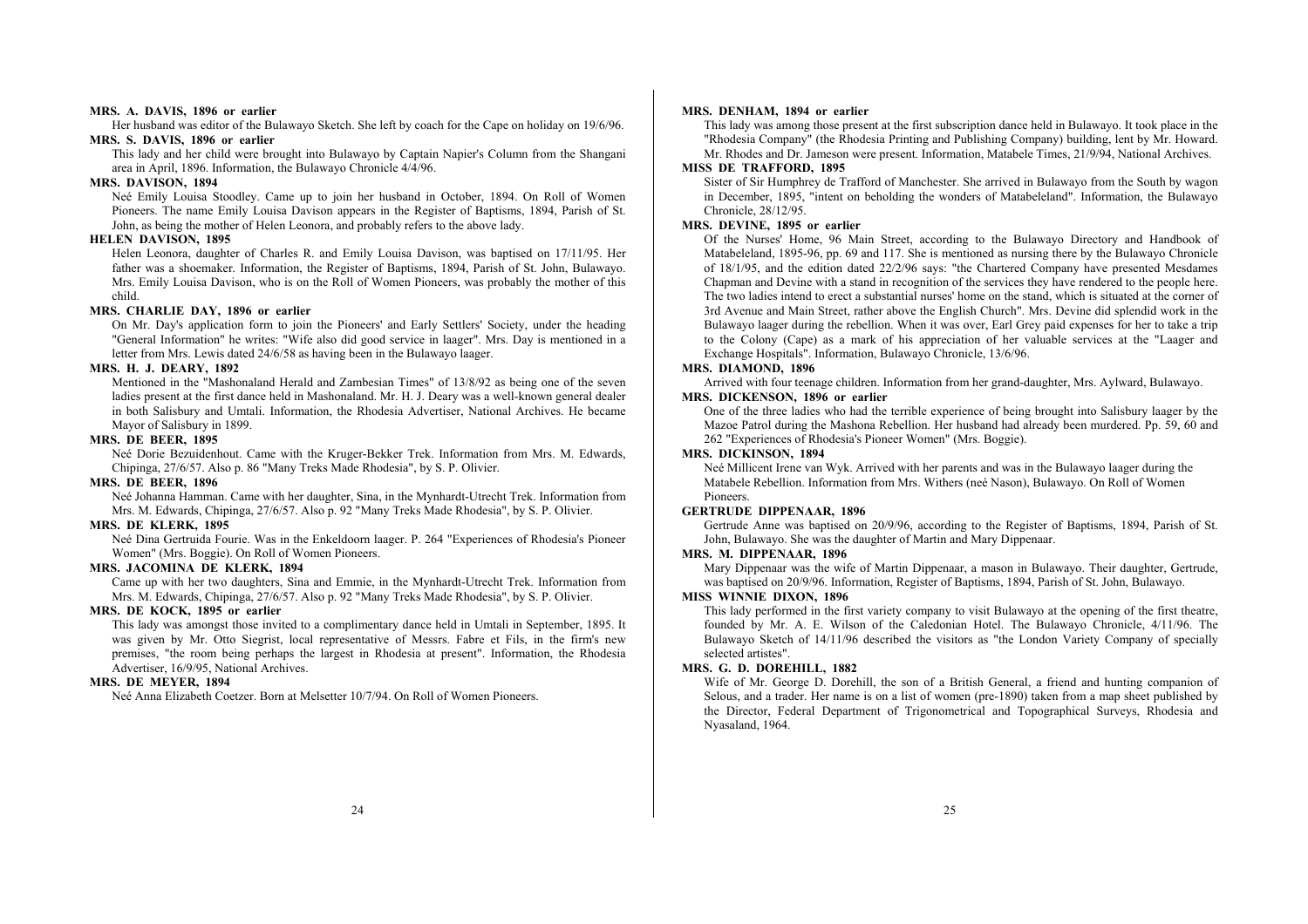#### **SISTER DOROTHY, 1896**

Surname Schmid. Dominican Order. Letters from St. Dominic's Convent, Salisbury, dated 18/11/55 and 13/8/57.

#### **MRS. DOWELL, 1895**

Neé Elizabeth Mary Ferwin. Arrived with her husband. On Roll of Women Pioneers.

## **MISS DRAKE, 1892**

This lady attended the first dance held in Rhodesia, given by Mr. Stamford Brown of Salisbury in August 1892. She was possibly Mrs. A. E. Caldecott's (later Codrington's) sister. A report of the dance appears in the Mashonaland Herald and Zambesian Times which is in the National Archives, Salisbury.

## **MRS. A. DREW, 1893**

Neé Caroline Lucinda Beere. "One of the band of seven nursing sisters who took over from Mother Patrick in Fort Victoria". See letter from her daughter, Mrs. Goddard, dated 2/7/59.

#### **MRS. DRIVER, 1896**

Neé Maria Boyce Impey. Came to join her husband in Gwelo. She had a very trying journey from Vryburg by ox wagon with her three daughters during the time of the rinderpest. She was a sister of Lady Heyman, who had arrived two years previously. Mrs. Driver died in Durban in 1942, aged 93 years. Information from her daughter-in-law, Mrs. Dawson, Bulawayo. On Roll of Women Pioneers.

## **MRS. R. DRIVER, 1895 or earlier**

Ralph and Magdalena Driver's son, John Henry, was baptised on 29/9/95. Mr. Driver was a wheelwright in Bulawayo. Information, Register of Baptisms, 1894, Parish of St. John, Bulawayo.

#### **LEONORA DROSKIE, 1896**

Leonora Deborah Caroline was baptised on 31/l/96. She was the daughter of Martinus and Aletta Droskie of Bulawayo. Mr. Droskie was a mason. Information, Register of Baptisms, 1894, Parish of St. John, Bulawayo.

## **MRS. M. DROSKIE, 1896 or earlier**

Mrs. Aletta Droskie's daughter, Leonora, was baptised in Bulawayo on 31/l/96. Her husband, Martinus was a mason in the town. Information, Register of Baptisms, 1894, Parish of St. John, Bulawayo.

#### **MISS DUFFEE, 1895**

This lady arrived in Umtali from the coast in July, 1895, according to the Umtali Advertiser files in the National Archives.

## **MRS. J. DUNCAN, 1896 or earlier**

Mr. and Mrs. J. Duncan were among the guests at the wedding of Miss Helen Thompson McNealage and Mr. James Squair in the Wesleyan Church, Bulawayo, in December, 1896. Information, the Bulawayo Chronicle, 9/12/96.

#### **MRS. J. E. DUNFORD, 1893**

Neé Adlam. First settled in the Charter district. Later lived in Salisbury. Letter from her daughter, Mrs. Reid, dated 26/6/59.

## **MISS DUPLIES, 1896**

On page 203 of "Raiders and Rebels of South Africa", by Mrs. Elsa Goodwin Green, the author mentions Miss Dupleis who had shared a hut with her at Chimoio. She died of fever shortly afterwards. **MRS. DU PLESSIS, 1894** 

Neé Barbara Wilhelmina Kok. On Roll of Women Pioneers.

#### **MRS. E. DU PLESSIS, 1894**

Neé Lena Maritz. Wife of Ernest du Plessis, who came with the Moodie Trek as a single man in 1892, went back to the Free State and returned with his wife in the Du Plessis Trek in 1894. Information from Mrs. M. Edwards, Chipinga. Also p. 152 "A Study in Pioneering: the Moodies of Melsetter", by Edmund H. Burrows.

#### **MRS. F. J. DU PLESSIS, 1894**

Neé Aletta Maria Lee. Mrs. du Plessis was born in 1888 and came to Rhodesia with her parents, Mr. and Mrs. Carl Lee, and Mr. and Mrs. Gert Cloete. She married Frans Jacob du Plessis in Bulawayo in 1905. Information, Mrs. Joan Nott and Mrs. Daphne Palmer, Salisbury. On Roll of Women Pioneers.

## **MRS. HENDRIK DU PLESSIS, 1893**

Arrived in the du Plessis Trek with three daughters, Gertrude, Christina, Hendrika Aletta, and two sons. Page 81 "Many Treks Made Rhodesia" (Olivier).

#### **MRS. DU PLESSIS, 1893**

Neé Magdalena Petronella Catherine Maritz. Arrived with her husband, January 1893. On Roll of Women Pioneers.

#### **MISS JOHANNA DU PREEZ, 1895**

Arrived with her parents in the Kruger-Bekker Trek. Information, Mrs. M. Edwards, Chipinga.

#### **MRS. DU PREEZ, 1894**

Neé Johanna Cornelia Kok. Came with Martin's Trek. Page 78 of Olivier's "Many Treks Made Rhodesia". On Roll of Women Pioneers.

#### **MRS. LEA DU PREEZ, 1895**

Arrived with the Kruger-Bekker Trek, with one daughter, Johanna. Information from Mrs. M. Edwards, Chipinga, 27/6/57. Also p. 86 "Many Treks Made Rhodesia" (Olivier).

## **MRS. DU PREEZ, 1894**

Neé Petronella Susara Taute. This lady, a widow, arrived with the Martin Trek. Information, Mrs. M. Edwards, Chipinga, 27/6/57. Also p. 161 "Many Treks Made Rhodesia" (Olivier).

#### **MISS R. E. DYAGERE, 1893 or earlier**

Miss Dyagere came from the Cape Colony and apparently lived at Washbank Farm, Inyazibzi. She died of fever on 29/l/93, aged 25 years. Information from the Deaths Register, Vol. I, National Archives.

## **E**

#### **MRS. EASTMAN, 1895**

Neé Albertina Steffan. A maternity nurse. Arrived with her husband and family. Page 227 "Experiences of Rhodesia's Pioneer Women", by Jeannie M. Boggie. On Roll of Women Pioneers.

#### **MRS. EASTMURE, 1893**

Neé Florence Lydia Macloutsie Reilly. First husband, Mr. Willows. Came to Bulawayo with her parents. Information from herself. On Roll of Women Pioneers.

## **MRS. EBBAGE, 1896**

Neé Kathleen McMartin. Arrived in Bulawayo in October, 1896, with her husband, Ernest George Ebbage, two sons and a baby daughter, Edith Mabel.

## **MRS. EDWARDS, 1893**

Neé Hannah Louisa Webster. Travelled up with her parents. They were in Fort Victoria laager and later settled in Chipinga. Her first husband, Mr. J. H. Robertson, died in 1904 and she remarried in 1908 and lived at Chipinga until her death in December, 1958, aged 78. Information from Mrs. Hutchinson in letter dated 1/7/59, enclosing cutting from the Umtali Post, 15/12/58, in reply to my advertisement. On Roll of Women Pioneers.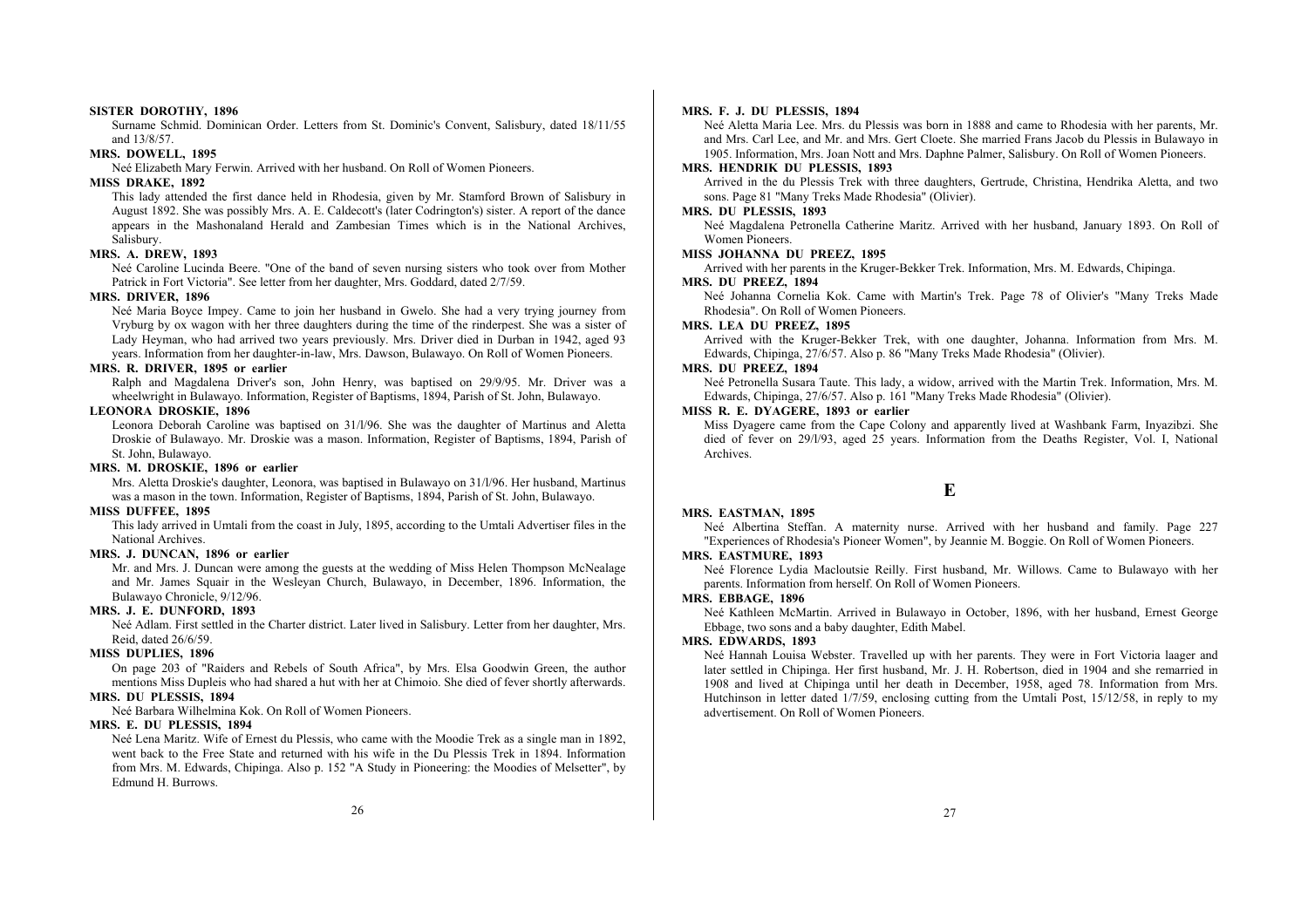#### **MRS. EDWARDS, 1894**

Neé Hester Mary Smith. Came by ox wagon with her husband from Pretoria. She lived on the farm Douglasdale, near Bulawayo, for 50 years, and died there in 1950. Information from her daughter, Mrs. Breare, Bulawayo, by telephone.

#### **MRS. ELLIOTT, 1892**

Neé Nee Rhoda Greef. Was the first girl born at Fort Tuli and was named after Mr. Rhodes and remembered by him in his will, according to an article by Mrs. Black of Marula on p. 285 of "First Steps in Civilizing Rhodesia", by Jeannie M. Boggie.

## **MRS. ELLIOTT, 1894**

Neé Tempofsky. She was the first white child born in Bulawayo. Her birth on 4/4/94 was hailed with enthusiasm by the Matabele Times, which described her as "a damsel of alabaster transparency . . . the first white production born on the soil of Bulawayo since the occupation by the Chartered Company". The paper added that prospectors for miles around came into camp specially to congratulate her father, Mr. Moses Tempofsky, who was a baker and grocer in Bulawayo. Information from files in the National Archives.

## **MRS. W. ELLIOTT, 1877**

Neé Clapton. Wife of Rev. W. Elliott of Inyati Mission, who compiled "Notes for a Sindebele Dictionary". She lived at the Mission till 1895 (uncertain), when Mr. Elliott resigned on account of her health. See p. 11 "A Brief Historical Survey of the London Missionary Society in Southern Africa" by A. J. Haile, and also pp. 51-60 "First Steps in Civilizing Rhodesia" (Mrs. Boggie).

#### **MISS ELY, 1894**

Arrived by ox wagon with her parents, Mr. and Mrs. Tom Ely. The date of their arrival is not known, but the family was in Bulawayo on 29/6/94. Information, the Matabele Times, National Archives.

#### **MRS. ELY, 1894**

Neé Clara Bugden. Arrived with her husband and daughter by ox wagon. Was in the laager during the rebellion in Gwelo. Died in Bulawayo in 1925. Information from her son, Bulawayo. On Roll of Women Pioneers. According to the Matabele Times of 29/6/94, Mrs. Ely was living in Bulawayo at that time. In 1895 it was reported that Mr. Tom Ely had left Bulawayo and opened a butchery in Selukwe. Information, National Archives.

## **MRS. EMLY, 1895**

This lady arrived in Bulawayo about 9/8/95, according to the Bulawayo Chronicle of that date, and attended the wedding of Captain Spreckley and Miss Beatrice Borrow.

## **MRS. C. ENGELBRECHT, 1870**

This lady was the wife of Cornelius Engelbrecht, a professional hunter. Information, "The Far Interior" by E. C. Tabler. Her name is also on a list of women (pre-1890) taken from a map sheet published by the Director, Federal Department of Trigonometrical and Topographical Surveys, 1964.

## **MRS. ENGELBRECHT, 1896**

Neé Catherina Sophia Lottering. Came up to join her husband and was here during the rebellion. On Roll of Women Pioneers.

## **MRS. D. ENGELBRECHT, 1895**

Came with the second Du Plessis Trek. Page 81 "Many Treks Made Rhodesia" (Olivier).

## **MRS. J. ENGELBRECHT, 1870**

This lady's name is among those on a list of women taken from a map sheet published by the Director, Federal Department of Trigonometrical and Topographical Surveys, Rhodesia and Nyasaland, 1964. She was the wife of Jan Engelbrecht, a professional hunter, and brother of Cornelius Engelbrecht.

## **MRS. J. H. ENGELBRECHT, 1891 or earlier**

Neé Johanna Maria Oosthuizen. She was the mother of Petrus Martinus Engelbrecht, an 1891 pioneer and was in the country at that time. She was also the mother of Mrs. Johanna Maria Phipps. Her husband, Johannes Henry Engelbrecht, was a hunter who came up before the Occupation. Information, A. M. Ewing.

## **MARGARETHA ENGELBRECHT, 1895 or earlier**

Margaretha Elizabeth Engelbrecht was baptised at Bulawayo on 6/9/95, aged 19, according to the Dutch Reformed Church Baptismal Register, 1893. She had come from Standerton.

## **MRS. ENGELBRECHT, 1896**

Neé Sarah Elizabeth Ferreira. Her mother was Mrs. S. E. Ferreira. Sarah was born in 1895 and came to Rhodesia with her parents on a return trip in 1896.

#### **MRS. ENGELBRECHT, 1895**

Neé Ellen Brown. Was born in Bulawayo on 14/7/95 and lived there for over 60 years. Information from herself, 1959. Ellen had a twin brother, Edwin. Their baptism on 8/9/95 is recorded in the Dutch Reformed Church Baptismal Register, 1893. It may have been the first registered record of twins born in Rhodesia. Their parents were Mr. and Mrs. C. H. G. Brown.

#### **MRS. ENGLISH, 1894**

Neé Catharina Gesina van der Riet. Came with Martin Trek. Information from Mrs. M. Edwards, Chipinga, 27/6/57. Also p. 161 of Olivier's "Many Treks Made Rhodesia".

#### **MRS. ERASMUS, 1896**

Wife of a trader who lived about 60 miles from Salisbury. The story of their escape from death by the rebels is told on pp,. 267 and 268 of Jeannie M. Boggie's "Experiences of Rhodesia's Pioneer Women". Their names are mentioned on p. 60 of the B.S.A. Company's "Reports on Native Disturbances", in the National Archives.

## **MRS. D. J. ERASMUS, 1895 or earlier**

Neé Maria Gesina de Jager. Maria was married at the age of 16, with her parents' consent, to Diedrik Johannes Erasmus, aged 26, a farmer in the Bulawayo area. The marriage took place on 20/4/96. Information, the Dutch Reformed Church Marriage Register. The Church's Baptismal Register shows that Maria was baptised at Bulawayo on 6/9/95. She came from Middelburg.

## **MISS ERSKINE, 1893**

Travelled up by coach as a nursing sister. She was the daughter of Major Erskine of the Mining Board in Kimberley, but did not stay long in this country. Information in a letter to Mrs. Boggie dated 14/8/32 from Mr. Marshall Hole.

#### **MRS. S. H. ESTERHUIZEN, 1895**

Neé Johanna Christina Maria de Beer. This lady, a widow, was married in Bulawayo on 2/12/95. The registration of the marriage is to be found in the National Archives, Salisbury. Mr. S. H. Esterhuizen was a farmer.

## **MRS. R. K. EUSTACE, 1896 or earlier**

Mrs. Eustace attended the reception given by Lady Grey at Government House, Salisbury, in November, 1896. Mr. R. K. Eustace was connected with the Salisbury Board of Executors. Information, The Nugget, 30/11/96, National Archives.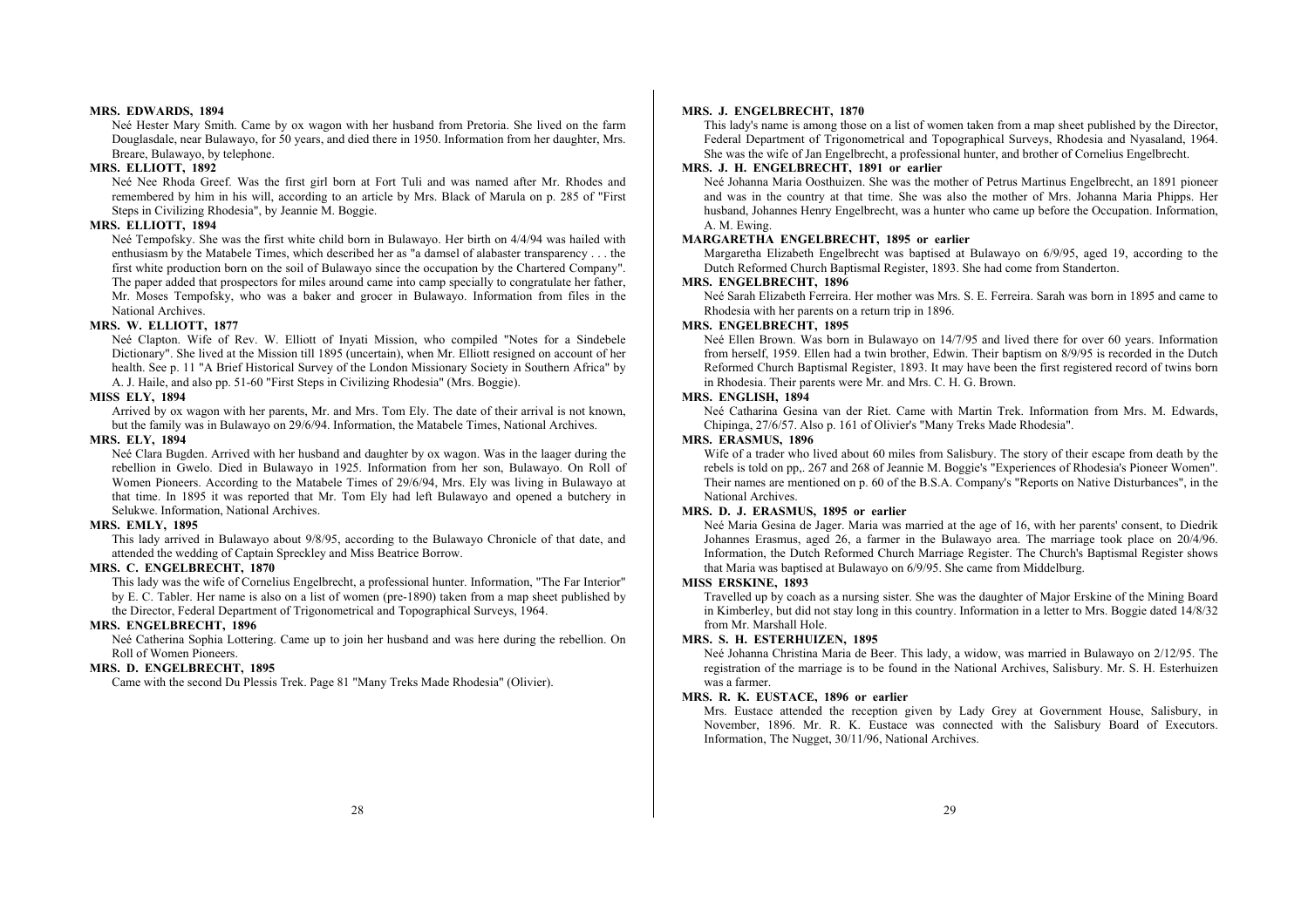#### **MRS. G. J. EUVRARD, 1894**

Neé Hester Elizabeth Hugo. Mrs. Euvrard's son, Frederick George, was baptised on 16/6/96 at Morgenster, near Fort Victoria. Her husband was George Johannes Euvrard. Information, Dutch Reformed Church Baptismal Register, 1893. Mr. and Mrs. Euvrard were at Morgenster Mission from 1894 to 1896, when they returned to South Africa. Information, Mr. G. M. Murray, Liaison Officer, Morgenster Mission.

## **MRS. G. H. EVA, 1895**

Arrived in Bulawayo in December, 1895. Mr. Eva started the Wesleyan Church in the town, and later went to Pretoria, according to the Bulawayo Chronicle, "to secure a Pretoria lady for his wife".

#### **MRS. EVANS, 1896**

Neé Ida Mulliner. Came up to join her husband. On Roll of Women Pioneers.

#### **MRS. EYLES, 1896**

Neé Freda Carine von Hirschberg. The registration of this birth is to be found in the Register of Births, Salisbury, 18/4/96. Mrs. J. Honey of Salisbury gave the information of Miss von Hirschberg's married name. Her parents were Mr. and Mrs. E. A. F. von Hirschberg.

#### **MRS. EYLES, 1894**

Neé Johanna Jacomina Frances Larkin. Mr. Eyles was her second husband. Her first was Mr. Leach. On Roll of Women Pioneers.

## **F**

#### **MRS. J. G. FAIRBAIRN, 1892 or earlier**

Mrs. Agnes Fairbairn gave birth to a son, Andrew Angus, on 21/12/92. Her husband, James George Fairbairn, was an engineer. They lived in Salisbury. Information, the Cathedral, Salisbury, Baptismal Register, Vol. I, National Archives.

## **MRS. AND MISS FAIRBRIDGE, 1892**

Mr. A. Cripwell, Salisbury, in a letter dated 26/8/57, sent the following extract from the Rhodesia Chronicle and Mashonaland Advertiser, published weekly at Tuli, dated 26/11/92, Issue No. 30, under "Local and General": "Mrs. and Miss Fairbridge arrived at Tuli by the coach on Monday on their way to Salisbury".

## **MRS. R. FAIRBRIDGE, 1896**

Neé Helen Rosalie Lovemore. Travelled with her husband in Griqualand. Later he came to Rhodesia by wagon and she and her children, including her son, Kingsley, went by sea from Delagoa Bay to Beira, where they were met by Mr. Rhys Fairbridge and travelled by train and coach to Old Umtali. Later they lived in New Umtali, where Mrs. Fairbridge died in 1929. Information from Kingsley Fairbridge's Autobiography, and from her nephew, Mr. J. F. Fairbridge, Salisbury.

## **MRS. FAIRBURN, 1893 or earlier**

Mentioned by Mrs. Nesbitt on p. 147 "Experiences of Rhodesia's Pioneer Women" (Mrs. Boggie) as having lived near them at Mazoe. A Mrs. Fairburn is also mentioned by Mrs. J. Carruthers as having been in Salisbury in 1891, in a letter to Mrs. Boggie dated 19/6/35.

## **MISS FAIRWEATHER, 1896 or earlier**

Nurse-companion to Mrs. Norton, and was murdered by the Mashona rebels at the same time as the Norton family. Page 71 "Experiences of Rhodesia's Pioneer Women", by Jeannie M. Boggie. Also recorded in "Sunshine and Storm in Rhodesia" (F. C. Selous).

## **MRS. FALKENSTEIN, 1894**

The Matabele Times of 20/4/94 notes that "arrivals in Camp (Bulawayo) during the week include Mrs. Falkenstein".

#### **MRS. FARTHING, 1893**

Neé Carter. Came up with Mr. and Mrs. James Lamb to assist in opening Store Bros. drapery shop in Salisbury. Was in the laager there. She and her husband had the Queen's Hotel, Salisbury. Pages 45 and 199 of "Experiences of Rhodesia's Pioneer Women" (Mrs. Boggie).

## **MRS. FATH, 1895**

Neé Gertrude Caroline Lee. Arrived by ox wagon from Pietersburg and had her home in Rhodesia till she died in 1958, aged 80. Mrs. Fath was in the Bulawayo laager in 1896. Information from her daughter, Mrs. Millam of Redcliff, Que Que, letter dated 25/11/58.

#### **MRS. A. H. W. FAULCONER, 1894 or earlier**

Neé Louisa Maria Francina Venter. She married Anthon Hendrik Willem Faulconer, and their son, Francois Alwyn, was born on 20/l/93 and baptised 13/3/94. Information, Dutch Reformed Church Baptismal Register, 1893.

#### **MARTHA FAULCONER, 1894/95**

Martha Johanna Faulconer was born on 16/11/94 and baptised on l/12/95. She was the daughter of Mr. and Mrs. A. H. W. Faulconer. Information, Dutch Reformed Church Baptismal Register, 1893.

#### **MRS. FELLS, 1889**

With her husband, Mrs. Fells is mentioned on pp. 114 and 115 of "A Study in Pioneering: The Moodies of Melsetter", by Edmund H. Burrows. They were "the vanguard of Mount Selinda" and were of the American Zulu Mission. Mrs. Fells was an expert linguist.

#### **MRS. FERREIRA, 1894**

Neé Alice Ramsay Cannell, daughter of the leader of the Edenburg Trek. Information from Mrs. Otterson, neé Gifford, who was on the same trek. Page 160 "Many Treks Made Rhodesia" (Olivier). On Roll of Women Pioneers.

## **MRS. P. L. FERREIRA, 1896 or earlier**

Neé Martha Johanna Greeff. Mrs. Ferreira died at Enkeldoorn in 1896 of malarial fever, aged 24 years. Her husband was Pieter L. Ferreira, a farmer. Information, the Deaths Register, National Archives, Salisbury. She was the daughter of Mr. Wilhelm Hendrik Greeff.

## **MRS. FERREIRA, 1891**

Neé Sarah Elizabeth Lange. On Roll of Women Pioneers. She arrived in the country in 1891.

#### **MRS. T. FERREIRA, 1895**

Neé Maria Steyn. Travelled up with the Henry-Steyn Trek bringing two daughters, Maria and Catherina, and four sons. Page 161 "Many Treks Made Rhodesia" (Olivier).

#### **MRS. FIFE-SCOTT, 1895**

Mentioned by Mrs. Hurrell on p. 247 "Experiences of Rhodesia's Pioneer Women" as having nursed in the Gwelo laager. According to a report in the Bulawayo Chronicle of 16/9/95, Mrs. Fife-Scott played in the mixed doubles of an Occupation Day tennis tournament in Gwelo, and won the final.

#### **MRS. FINAUGHTY, 1894**

Mother of Mrs. Southwell, whose name is on the Roll of Women Pioneers as "having arrived with parents".

## **MRS. GEO. FINCH, 1895 or earlier**

Neé Ida Brown. The Nugget of 22/10/95 offered its congratulations to Miss Ida Brown and Mr. George Finch on the occasion of their marriage. National Archives files.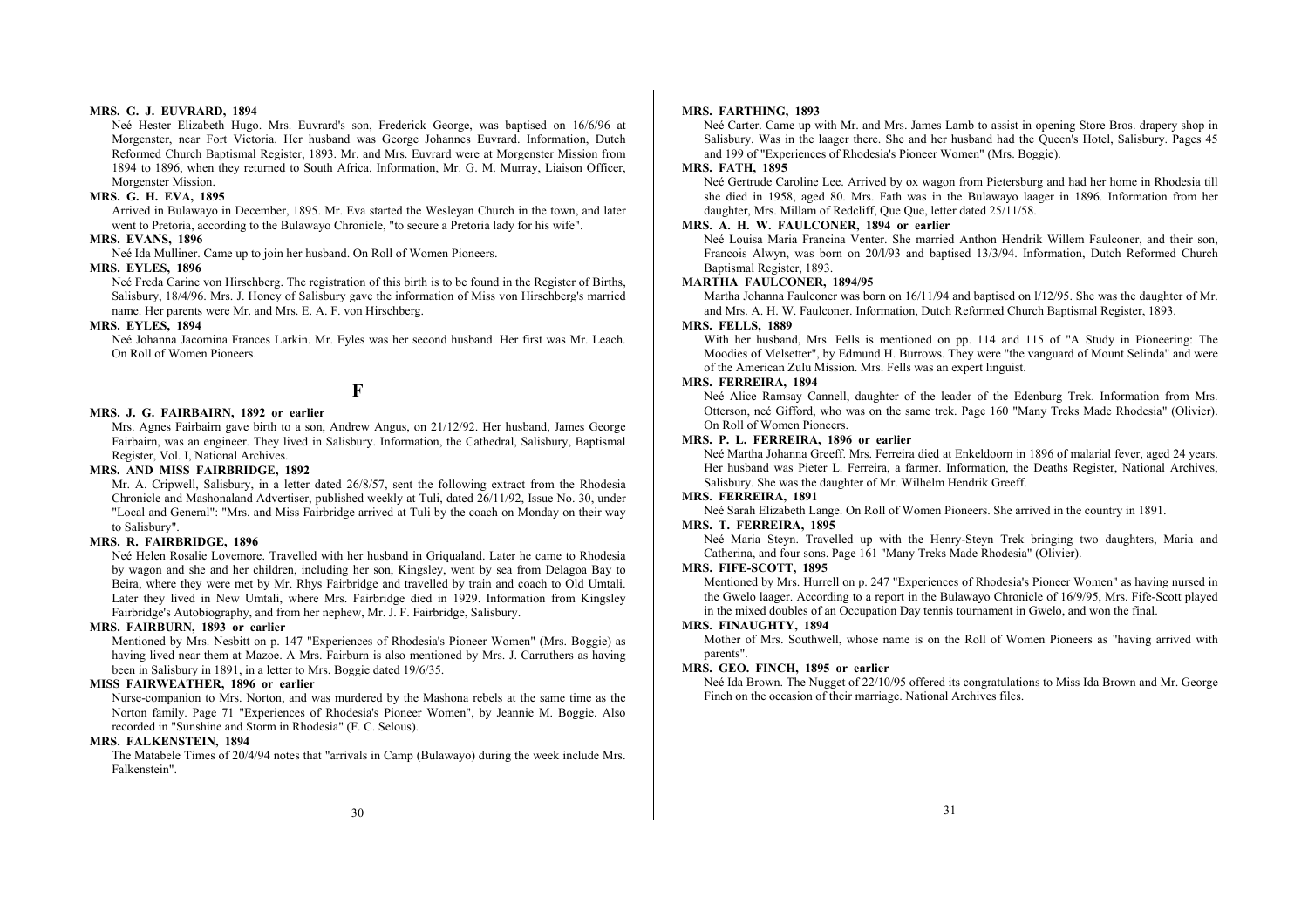#### **MRS. FINCH, 1895**

Neé Violet Caroline Eastman. Arrived with her father in November, 1895. On Roll of Women Pioneers.

## **MRS. FINCHAM, 1893**

Neé Jacoba Nel. Arrived with her husband. On Roll of Women Pioneers.

## **MRS. FISHER, 1896**

Neé Elizabeth Ann Burnett. Arrived via Beira to join her husband. Died in Johannesburg in April, 1960. On Roll of Women Pioneers.

#### **MISS FITT, 1896**

Together with her mother, Miss Fitt attended the reception given by Lady Grey at Government House, Salisbury, in November 1896. She wore a grey dress and velvet bonnet. Information, The Nugget, 30/11l/96, National Archives.

## **MRS. FITT, 1896**

Neé Sarah Amelia Adams. Arrived in Salisbury via Beira. Was in the laager there during the rebellion, and died there in 1910. Information from Mrs. Grant, Bulawayo. On Roll of Women Pioneers.

## **MISS FITZPATRICK, 1894**

This lady attended the first subscription dance held in Bulawayo, which was attended by Mr. Rhodes and Dr. Jameson. Information, The Matabele Times, 21/9/94, National Archives. Miss Fitzpatrick was probably a sister of Mrs. Hans Sauer.

## **MRS. FLEMING, 1896**

Neé Philadelphia Alice Fisher. Came up as a bride with her husband, Dr. Fleming, via Beira, Chimoio, and from Old Umtali by coach and mules to reach Salisbury before the Mashona Rebellion broke out. Mrs. Fleming's letters were originally published in the Rhodesian Medical Journal, and have since been published as a booklet. See also pp. 259-262 "Experiences of Rhodesia's Pioneer Women" (Mrs. Boggie).

## **MISS FLETCHER, 1895**

This lady was Mr. R. A. Fletcher's sister. In her account of her coach journey to Bulawayo published in Mrs. Boggie's "Experiences of Rhodesia's Pioneer Women", Mrs. Annie Fletcher mentions that her sister-in-law and brother were in her party. Miss Fletcher sang an aria at a concert of sacred music at the English Church in June, 1896, and the Bulawayo Chronicle commented on her sweet voice. She left Bulawayo by coach en route for England in July, 1896, together with Mr. and Mrs. Fletcher and Mr. P. Fletcher.

#### **MRS. FLETCHER, 1895**

Neé Annie Alice MacDonald. Travelled with two children, one in arms, from Pretoria in one of Zeederberg's coaches. The story of this harrowing journey is given on pp. 250 to 254 "Experiences of Rhodesia's Pioneer Women" (Mrs. Boggie). Also pp. 103-106 'The World's View", by Nora S. Kane. Mrs. Fletcher was in the Bulawayo laager during the rebellion. On Roll of Women Pioneers.

## **MRS. F. C. FLETCHER, 1894**

Mrs. Rosetta Fletcher had a son, Wilfrid Pioneer, born 16/8/94 and baptised 26/3/95. Her husband, Mr. Francis Charles Fletcher, was a farmer. Information, Register of Baptisms, 1894, Parish of St. John, Bulawayo.

## **MISS FOLKARD, 1894**

Arrived in Bulawayo en route to Salisbury by the Salisbury mail coach. Information, the Bulawayo Chronicle, 23/11/94.

#### **MISS A. L. FOSTER, 1896**

Sister of Rev. H. Foster. Came up via Beira, nursed in the Umtali laager during the rebellion and was eventually matron of the hospital there. Page 77 "Raiders and Rebels in South Africa" by Mrs. Elsa Goodwin Green. Also pp. 121-123 "Experiences of Rhodesia's Pioneer Women", by Jeannie M. Boggie.

## **MRS. ESTER JANE FOSTER, 1894**

Previously Mrs. Wilkinson. She was the mother of Mrs. Gertrude McDonald and grandmother of Mrs. Ellen Jessie Toshack. She came to Rhodesia in 1894 with the McDonalds. Information from Mr. A. M. Ewing.

## **MRS. FOTHERINGHAM, 1895**

Neé Ethel Marion Jane McDonald. Arrived via Beira 25/5/95 and later went to Gwelo by coach. Letter from Mrs. Alderson, her grand- daughter, dated 27/6/59. Also pp. 116 and 120 "Experiences of Rhodesia's Pioneer Women" (Mrs. Boggie). On Roll of Women Pioneers.

## **MRS. G. D. FOTHERINGHAME, 1895 or earlier**

This lady was well known in Umtali in the early days as a member of the Musical and Dramatic Club, and she led the orchestra at the presentations of "Trial By Jury", the first opera ever produced in Rhodesia. Together with Mrs. J. W. Nesbitt, she was one of the only two white women who ever saw and talked to the great chief Umtassa. Information, the Umtali Advertiser, National Archives. "Trial By Jury" was produced in Umtali on May 24 and 25, 1895.

## **MRS. FOURIE, 1896 or earlier**

This lady was murdered by Matabele rebels, together with her husband and family. Their bodies were buried by Napier's Gwelo Patrol. See p. 47 of "Reports on Native Disturbances", National Archives, Salisbury. Also pp. 209-213 "Sunshine and Storm in Rhodesia", by F. C. Selous.

## **MRS. FOY, 1891**

Came to Salisbury with her husband and his partner, Mr. Bradley. They walked most of the way from Johannesburg. Started to provide meals "in Pioneer Street" and died the following year. Letter from Hampton, dated 18/3/34. P. 63 "Experiences of Rhodesia's Pioneer Women" (Mrs. Boggie).

### **MRS. FRANCES, 1895 or earlier**

Mrs. Frances' name appeared in the Government Gazette of 15/2/95 as an applicant for the registration of a brand. She was recorded as residing at Tuli. National Archives files.

#### **REV. MOTHER FRANCIS, 1894**

Surname Condon. Dominican Order. As Sister Francis she came up with Mother Patrick from Kingwilliamstown and worked in Mafeking and Macloutsie. Did splendid work during the 1896 Rebellion. Died in Gwelo Convent in 1934. Letters from Salisbury Convent dated 13/8/57. Also pp. 4, 21, 23, 24, 37 and 38 "Experiences of Rhodesia's Pioneer Women" (Mrs. Boggie).

#### **MRS. FRANCIS, 1894**

Neé Mary Florence Read. Came up with her parents, and over 60 years later was living in Salisbury with her daughter, Mrs. J. Webb, who gave me this information in a letter dated  $2/10/57$  in answer to my advertisement.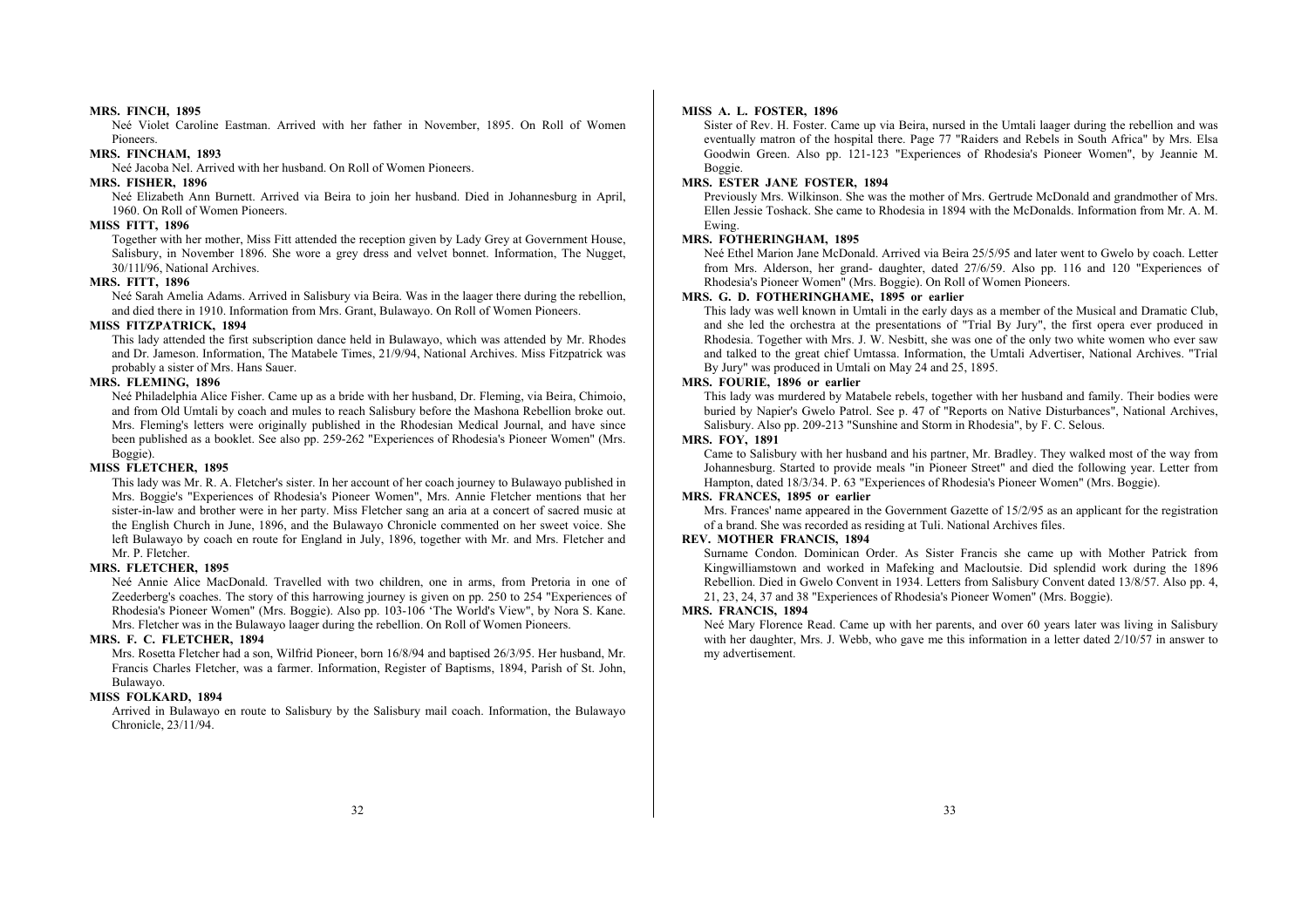#### **MRS. W. C. FRANCIS, 1875**

Mrs. Francis, an Afrikaner lady, was the wife of William C. Francis, a trader at Shoshong in partnership with Edward Chapman. Mrs. Francis travelled with her husband and Mr. and Mrs. George Westbeech and party to the Falls in 1875. Mrs. Francis and Mrs. Westbeech were the first white women to see the Falls. King Sepopo of Barotseland presented the two of them with fifty pounds of ivory. Information, p. 406 "The Far Interior" (Tabler). In "First Steps in Civilizing Rhodesia", p. 223, Mrs. Boggie states that the party travelled first by ox wagon, then by donkey cart owing to tsetse fly, and finally on foot.

#### **MRS. FRANKS, 1894**

Neé Ruby Sylvester. Arrived with her mother, who later married Mr. "Tottie" Hay. Mrs. Franks' first husband was Dr. Gladstone Clark. Information in letter from herself to Mrs. Boggie dated 6/1/39.

#### **MRS. FRASER, 1895**

The Umtali Advertiser of 1/7/95 mentioned that Mr. and Mrs. Fraser had arrived in Umtali from the coast. A Mr. Fraser was a blacksmith and farrier in the town. Information, National Archives.

## **MRS. FRASER, 1870 or earlier**

This lady was the mother-in-law of George Wood, the well-known hunter. Her daughter, the first Mrs. Wood, and her baby, died of fever, together with Mrs. Fraser, near Hartley Hills in 1870.

## **MRS. C. A. FRASER, 1893/94**

Neé Katrina Ferreira. Her first husband was Trooper George Broomsman van Wyk, and after his death she married Mr. Colin A. Fraser and lived on a farm near Marula, and is buried there. Information from Dorothy Dickinson, Umtali.

## **MRS. J. FRASER, 1895 or earlier**

Christian names Euphemia Darg. This lady had a son, Eon Roderick Davidson, born in Salisbury on 27/9/95. Her husband, John Fraser, was a mining engineer. Information, the Cathedral, Salisbury, Baptismal Register, Vol. I, National Archives.

## **MISS KATE FRASER, 1896**

Left England with her two sisters and came to Salisbury via Beira to join their father. Theirs was the last coach to reach Salisbury before the rebellion broke out and they were sent straight to the laager in the gaol and occupied the "oakum-picking cell". In November, 1896, The Nugget mentioned that "Mrs. Fraser and the Misses Fraser" attended the reception given by Lady Grey at Government House, Salisbury. Miss Kate Fraser left Rhodesia later and died in Vancouver. Information from her nephews C. C. Wigg, Bulawayo, and P. H. Wigg, Salisbury. On their journey from Beira the sisters travelled with the party described by Mrs. D. Fleming on pp. 259-262 "Experiences of Rhodesia's Pioneer Women" (Mrs. Boggie).

#### **MRS. M. FRASER, 1894 or earlier**

Formerly Elizabeth Chatham, a widow. Mrs. Chatham and Mr. Malcolm Fraser, a widower, were married in Salisbury on 22/5/94. The marriage was witnessed by Elizabeth Carter. Mr. Fraser was described as a hotelkeeper. Information, the Original Marriage Register, National Archives. Mr. and Mrs. Fraser ran the Avenue Hotel, Jameson Avenue, Salisbury.

#### **MRS. M. A. FRASER, 1896**

This lady was one of the first nurses in Rhodesia. She came to join her husband, travelling via Beira, then to Salisbury by ox wagon, with her daughter, aged three. Mrs. Fraser nursed in the Salisbury laager and once in the very early days she nursed Cecil Rhodes through a bout of malaria. She died at Nazareth House, Salisbury, in September 1944. Information, The Herald, supplied by Mrs. Honey.

#### **SISTER FREDERICA, 1894**

Surname Kalschmid. Dominican Order. Came with other Sisters from the Macloutsie Hospital Camp. Letters from the Convent, Salisbury, dated  $18/11/55$  and  $13/8/57$ . Also p. 21 "Experiences of Rhodesia's Pioneer Women" (Mrs. Boggie).

## **MRS. MAURICE FREEMAN, 1892**

Neé Schmidt. Before her marriage she was mentioned in the Mashonaland Herald and Zambesian Times of 13/8/92 as being one of the seven ladies present at the first dance held in Mashonaland, given by Mr. Stamford Brown. Page 69 "Experiences of Rhodesia's Pioneer Women" (Mrs. Boggie). Mr. Marshall Hole, Resident Magistrate, officiated at her marriage, which was "the second to be held in Salisbury". Letter dated 14/8/32 from Marshall Hole to Mrs. Boggie.

## **MRS. FFRENCH-MULLEN, 1893**

Neé Sauer. Wife of Rear-Admiral Ffrench-Mullen. She trekked up with her parents and later lived in Ireland. Information from Mrs. Malise Graham, Bulawayo.

## **MRS. FREWEN, 1892**

Neé Edith Mary Graham. Known as Sister Borgia when she belonged to the Dominican Order. Came from Kingwilliamstown to Salisbury with the Sisters under Mother Clare — see article by herself on pp. 17-20 "Experiences of Rhodesia's Pioneer Women". She worked with Mother Patrick, then left Salisbury after the Jameson Raid. Seven years later she married, having received permission from Rome to leave the Convent — see letter from herself (through my advertisement) dated 13/8/59 from Kompa, C.P., where she lived with her niece (1959). Information also from the Convent, Salisbury, dated 11/7/55 and 31/8/57. There are mining claims in the National Archives called "Swiss", registered under the name of Sister Borgia in 1893 and abandoned 23/5/98.

#### **MRS. FRIEND, 1895**

Neé Anna Johana Jacoba Bezuidenhout. Arrived with her mother and two sisters at Fort Victoria, 1/6/95, from Pretoria. Information from Mrs. Hunt, her sister, Bulawayo.

#### **MRS. FROST, 1894**

Neé Annie Wardle. Arrived with her mother and lived in Bulawayo for many years. Information from her sister, Mrs. Love. On Roll of Women Pioneers.

## **MARGARET FROY (or FORY), 1892 or earlier**

This name, which appears in the Deaths Register, Vol. I, in the National Archives, is partially illegible. Margaret died in March 1892, "about six miles from Andrade in the 'Sambusi valley". The cause of death was fever.

## **G**

#### **MRS. GARRETT, 1896 or earlier**

This lady was matron in Sir Arthur Lawley's Hospital for men constructing the railway, at 77-mile peg, near Umtali. Information from Mrs. Hodges (neé Bertram), Bulawayo.

#### **MRS. GARRETT-TAYLOR, 1892**

Neé Mary Monica Marshall Hole. Travelled up with her mother to Salisbury by rail, coach and wagon. An account of this journey can be read on pp. 65-73 "Experiences of Rhodesia's Pioneer Women" (Mrs. Boggie). Mrs. Garrett-Taylor's first husband was G. Fitzgibbon. On Roll of Women Pioneers.

#### **MRS. GIBSON, 1894**

Mother of Mrs. Greeff, whose name is on the Roll of Women Pioneers as having "arrived with parents" by ox wagon.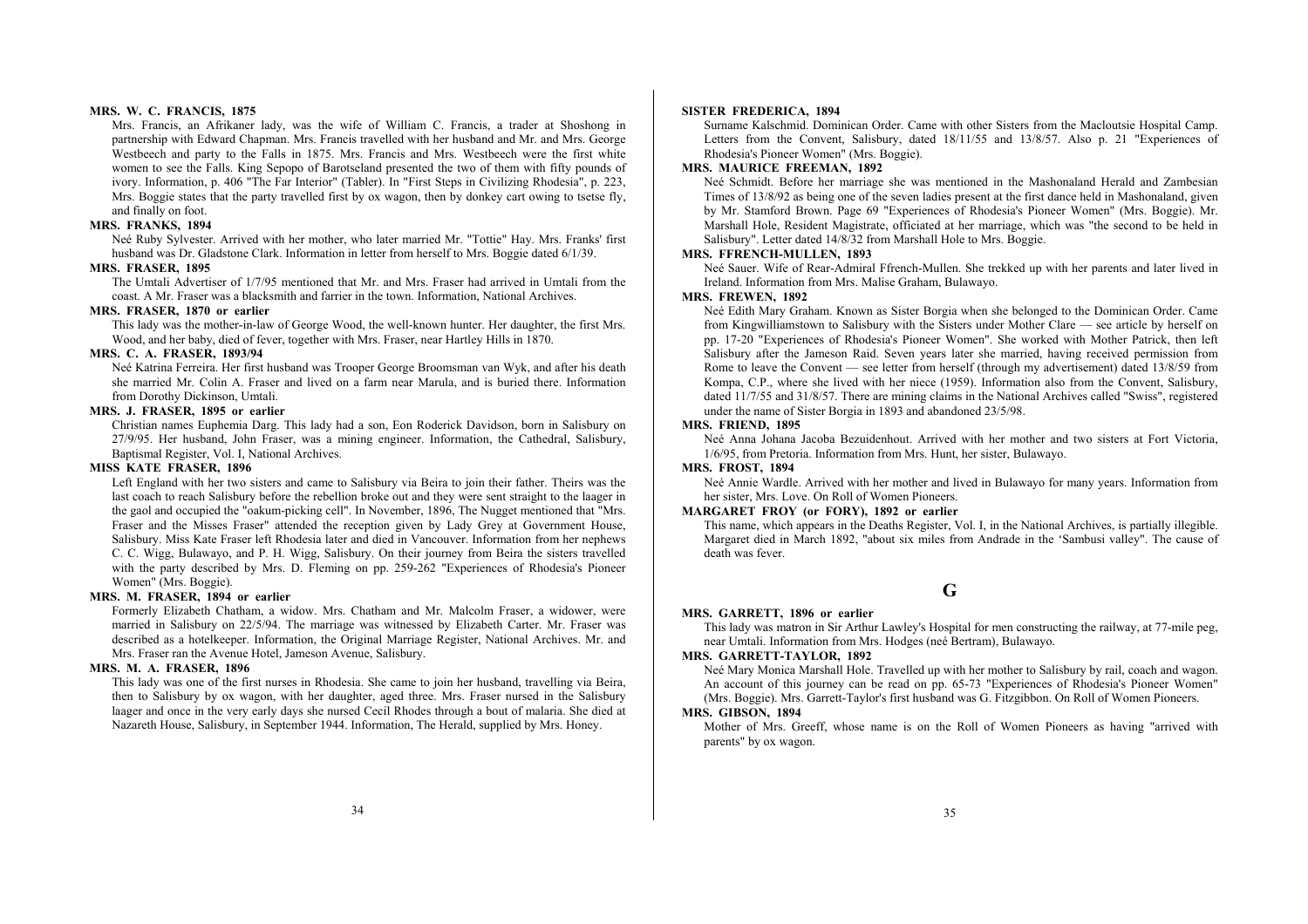#### **MRS. A. S. GIFFORD, 1894**

Neé Phoebe Emma Glanz. Travelled with the Edenburg Trek with her husband and five children. This trek is described by one of her daughters, Mrs. Brent, on pp. 159-166 of "Experiences of Rhodesia's Pioneer Women" (Mrs. Boggie). Mrs. Gifford's maiden name is spelt Glanz. It is incorrectly spelt on p. 60 of Olivier's "Many Treks Made Rhodesia". Information from her daughter, Mrs. Otterson, of Chipinga. On Roll of Women Pioneers. The Cathedral, Salisbury, Baptismal Register, Vol. I, National Archives, records that a son, Rob Rowland, was born on 2/8/94 to Mrs. Catherine Johanna Gifford, whose husband was Alfred Samuel Gifford, abode Melsetter.

#### **MRS. GILFILLAN, 1894**

Neé Ann Elizabeth Pretorius. Her name is in the records of the Rhodesia Pioneers' and Early Settlers' Society as having been enrolled as one of the women pioneers. She is mentioned in the Rhodesia Weekly Review of 31/10/94 (National Archives), as being present at the laying of the foundation stone of the Memorial Hospital in Bulawayo by Mrs. Heyman. Mr. C. E. Gilfillan was a government surveyor.

## **MRS. GILLWARD, 1896 or earlier**

Mentioned on page 127 "Experiences of Rhodesia's Pioneer Women" (Mrs. Boggie), as having gone into laager at Umtali. The Rhodesia Advertiser of 16/9/95 states that she attended Mr. Otto Siegrist's dance in Umtali that week. National Archives files.

## **MRS. GILPIN, 1894**

Neé Dolly Heyman. Her first husband's name was Bellasis. Came up by ox wagon with her mother, Mrs. Alexander, later Lady Heyman. At one time she lived at Marandellas. Lady Heyman's first married name has also been recorded as Anderson.

## **MRS. CHARLES GILSON, 1896**

Appointed from America to the Mount Selinda Mission. Information in pamphlet received from Rev. W. D. Webb, Mount Selinda, January 1956.

#### **MISS JULIET GILSON, 1896**

Joined the American Mission at Mount Selinda and became responsible for the school. She gave many years of service to the Mission. Information in pamphlet received from Rev. W. D. Webb, Mount Selinda, January 1956.

## **MRS. GLADWIN, 1895**

Her daughter, Mrs. Rose-Innes, whose name is on the Roll of Women Pioneers, was born in Salisbury on 26/6/96.

#### **MRS. GODFREY, 1896**

Neé Isabel Amy Sophia Bolton. Arrived with her mother in 1896, her father, Henry William Bolton, having arrived in the country in 1893. On Roll of Women Pioneers.

#### **MRS. GOELST, 1896**

Neé Hendrina Johanna Schoonveldt. Was in the Fort Victoria laager and later lived in Salisbury. Information from her niece, Mrs. Roussouw, Fort Victoria, in letter dated 10/12/58.

## **MRS. GOLDING, 1896 or earlier**

This lady is mentioned as living in Umtali by Mrs. Elsa Goodwin Green in her book "Raiders and Rebels in South Africa", p. 110. The Rhodesia Advertiser of 16/9/95 mentions Mrs. Golding as being amongst those invited to Mr. Otto Siegrist's dance in Umtali.

## **MRS. R. GORLE, 1889**

Neé Ruth Thomas. She was the daughter of Mr. W. E. Thomas, the well-known Native Commissioner, and grand-daughter of Thomas Morgan Thomas, the famous Inyati missionary. She married Mr. Robert Gorle, V.C.

#### **MRS. GOUDVIS, 1894**

Neé Bertha Frances Annie Cinamon. Arrived in Bulawayo with her mother by wagon to join her father. She and her mother were among those invited to the Queen's Club, "Passing of the Year" dance held in Courthouse, Bulawayo, according to the Bulawayo Chronicle of  $4/1/95$ . Mrs. Goudvis was in the Bulawayo laager in the rebellion. Information from Mrs. Myerson, Bulawayo, by telephone. On Roll of Women Pioneers.

## **MRS. GRADWELL, 1894**

Neé Celia Jane Hill. Arrived September 1894. On Roll of Women Pioneers.

#### **MRS. H. S. GRADWELL, 1894**

Neé Emily Elizabeth Jane Manley. Trekked up with her children, arriving in Bulawayo on 29/9/94. On Roll of Women Pioneers. According to the Register of Baptisms, 1894, Parish of St. John, Bulawayo, Lionel Rhodes, son of Emily Elizabeth Jane Gradwell and Harry Strickland Gradwell, was baptised on 6/9/95. Mr. Gradwell was a merchant in Bulawayo.

## **MRS. GRADY, about 1892**

The tragic murder of this lady, together with her husband and baby, by a Zulu named Jim, is described by Mrs. Coleman in Mrs. Boggie's "Experiences of Rhodesia's Pioneer Women". A Mrs. Ida Grady had a son, John William, baptised in Salisbury on 24/7/92. Her husband, Mr. C. Grady, was a farmer near Salisbury. Information, the Cathedral, Salisbury, Baptismal Register, Vol. I, 23rd June 1892-April 1920, National Archives.

## **MRS. GRAHAM, 1893**

Neé Elspeth Sauer. Trekked up with her parents and sister. Information from herself in Canterbury, England (1959) through Mrs. Malise Graham, Bulawayo.

## **MRS. GRAVES, 1890**

Wife of Major Graves. Her first husband was Mr. Ellis of the Bechuanaland Police, according to Marshall Hole's letter to Mrs. Boggie dated 14/8/32. Mentioned by Mr. W. E. Fairbridge as showing him "much kindness." Only stayed a short time. Pp. 77 and 78 "Experiences of Rhodesia's Pioneer Women" (Mrs. Boggie). Also pp. 112-113 "How We Made Rhodesia", by Major A. G. Leonard.

### **MRS. E. G. GRAY, 1895 or earlier**

The Umtali Advertiser of 2/4/95 reported the death of Mr. and Mrs. Gray's little son. The family lived at Christmas Pass. Information, National Archives.

#### **MRS. GREEFF, 1894 or earlier**

Neé Elizabeth Maria Gibson. Arrived with parents by ox wagon. On Roll of Women Pioneers.

## **MRS. FREKKIE GREEFF, 1890 or earlier**

Was in the Mangwe laager with six children. Information from Mrs. Black, Marula. Also p. 285 "First Steps in Civilizing Rhodesia" (Mrs. Boggie).

#### **MRS. ELSA GOODWIN GREEN, 1896**

Author of "Raiders and Rebels in South Africa". Came up as a nurse under the British South Africa Company, via Beira, Fontesvilla, Chimoio and Umtali. She only stayed a short while and returned via Beira. Pp. 128 and 129 "Experiences of Rhodesia's Pioneer Women" (Mrs. Boggie).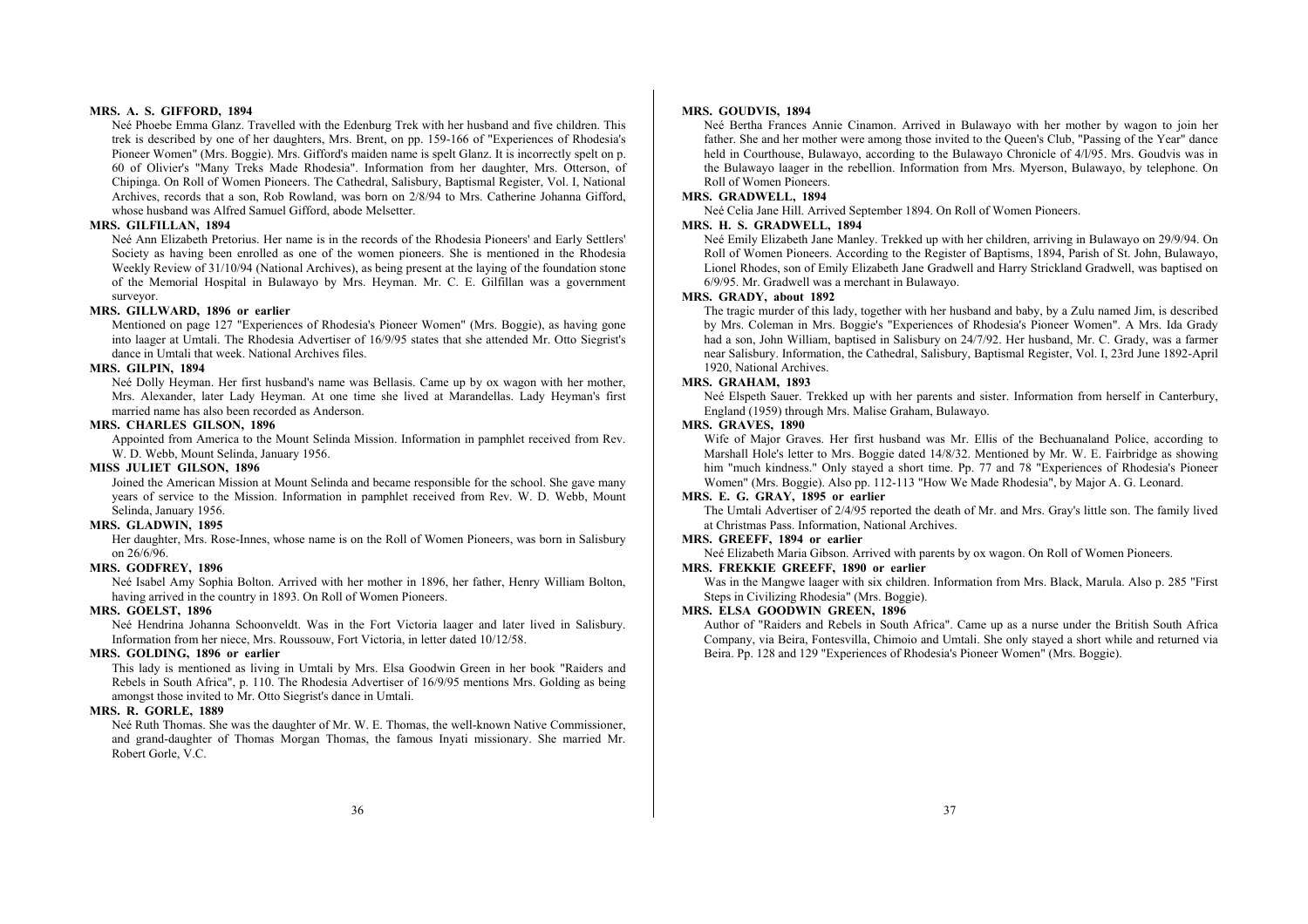#### **MRS. LEESON GREEN, 1894 or earlier**

Neé Elizabeth Knight. This marriage is in a register in the National Archives, Salisbury. It took place at Bulawayo on 17/11/94. Mrs. Green was a governess and her husband became manager of the Avenue Hotel, Bulawayo. They were married by Captain Heyman, the Resident Magistrate, and the Rhodesia Weekly Review of 24/11l/94 described it as a quiet wedding, adding that the wedding breakfast was largely attended. Mr. Leeson Green ran the farm Inglewood, adjoining the Commonage, and grew fine strawberries.

## **LILIAN GREEN, 1895**

Lilian Florence Hilda, daughter of Leeson and Elizabeth Green, was baptised on 29/9/95. Information, Register of Baptisms, 1894, Parish of St. John, Bulawayo.

## **MRS. GREEN, 1896**

Neé Mabel Maud Bain. Her parents came with the Moodie Trek in 1892. She was born in Salisbury 29/3/96. Information from Mrs. S. M. Duncanson in letter dated 29/6/59. Mrs. Green's parents were Emily Theresa and Alexander Stewart Bain, the latter being a transport rider. Information, the Cathedral, Salisbury, Baptismal Register, Vol. I, National Archives. On Roll of Women Pioneers.

#### **MRS. A. E. GREGORY, 1895**

Neé Winifred Liddon Howard. Arrived by ox wagon from Johannesburg. Left the country in 1903. Mrs. Gregory was in the Bulawayo laager. Information from her son in Bulawayo.

## **MRS. GREITE, 1877 or earlier**

A trader's wife remembered by Mrs. Jessie Lovemore. Her husband, August Greite, was in Matabeleland in the 1870's. Mrs. Greit(e) is mentioned in the Diaries of the Jesuit Missionaries as having shown them much kindness when they came up to Matabeleland in 1879. There is some confusion regarding the spelling of the name and whether in fact there were two families (or men) of the same name is not known. See "Rhodesiana" Vols. 18 and 27.

#### **MRS. GREY, 1894**

The Bulawayo Chronicle of 16/11/94 reported that Nurse Smeaton "intends to start a nurses' home near the Masonic Hotel", and went on to state: "Mrs. Grey, having taken her diploma at St. Bartholomew's Hospital, and having had considerable experience on the Rand, is well qualified to pull men through the thousand ills that flesh is heir to".

## **COUNTESS GREY and her daughter LADY VICTORIA, 1896**

Wife and daughter of Earl Grey, lived in Rhodesia most of the time that he was Administrator. They joined Rhodes' camp at the second Matopos Peace Indaba, and spent ten days there. They were also at the third Indaba on 9/9/96. Early in December of that year the Countess and her daughter returned to England. See pp. 113, 114, 143 "The World's View", by Nora S. Kane. At a reception she gave at Government House, Salisbury, in November, 1896, Lady Grey was "elegantly attired in a black watered silk skirt and heliotrope blouse trimmed with peach chiffon and sequins. Lady Victoria looked charming in a black skirt and pink blouse". The Nugget, 30/11/96, National Archives.

## **MRS. ALBERT GREY, 1894**

Mrs. Grey and her husband travelled through Rhodesia with the Right Hon. A. .I. Balfour's party, and she is constantly referred to in Balfour's book, "Twelve Hundred Miles in a Wagon".

## **MRS. GREYLING, 1896 or earlier**

This lady, her husband, and three children were murdered by the Matabele "on the road to Bulawayo" during the rebellion. P. 268 of "Sunshine and Storm in Rhodesia" (Selous).

#### **MRS. ROSETTA GRIEVE, 1895 or earlier**

Neé Gregory. Mrs. Grieve died in her own house in Bulawayo on 4/8/95. Her husband's name is given as William Parker Grieve, but she was apparently previously married to a man named Folkard. She left a minor child named Rosetta Folkard. Information. the Deaths Register, National Archives.

## **MRS. GROBLER, 1895**

Neé Maria Johanna Bezuidenhout. Arrived with her mother and two sisters at Fort Victoria from Pretoria on 1/6/95. Information from her sister, Mrs. Hunt, Bulawayo.

## **MRS. GROETWALL, 1894**

Neé Katrina Herbst. Came with her husband in the Edenburg Trek, but returned to the Orange Free State five years later when he died. Information from Mrs. Otterson, Chipinga; also p. 161 of Olivier's "Many Treks Made Rhodesia".

#### **ELIZABETH GROTWALD, 1895**

Elizabeth Louise Stella Grotwald was born at Melsetter on 12/2/95. Her mother was Catherine Johanna Alida Grotwald and her father Emil Theodor Grotwald. Information, the Cathedral, Salisbury, Baptismal Register, Vol. I, National Archives.

#### **MRS. E. T. GROTWALD, 1895 or earlier**

Christian names Catherine Johanna Alida. Mrs. Grotwald was the mother of Elizabeth, born at Melsetter on 12/2/95. Her husband was Emil Theodor Grotwald. Information, the Cathedral, Salisbury, Baptismal Register, Vol. I, National Archives.

## **MRS. GWYNNE, 1896**

Neé Emily Gertrude Markham. Came up to join her father. On Roll of Women Pioneers.

## **H**

#### **MRS. HADDON, 1894**

Mrs. Haddon arrived in Bulawayo with her husband in October, 1894. They came from Port Elizabeth, and Mr. Haddon brought "a store and a large stock of general goods with him intending to open business here at once". Information, the Rhodesia Weekly Review, 10/10/94, National Archives.

#### **MRS. A. HALDER, 1894**

This lady was invited to the Pioneer dance in 1894 which Cecil Rhodes and Dr. Jameson attended. Information, Mr. A. M. Ewing. The Matabele Times of 21/9/94 reported that "the men set themselves to endless trouble to procure dress suits, though there was perhaps after all a larger number in pepper and salt reach-me-downs. Many of the ladies were prettily attired, though not extravagantly". Mr. Albert Halder was an architect.

#### **MRS. HALGRYN, 1891**

Neé Anne Catherine Potgieter. Accompanied by her father and two brothers, this lady travelled up with the Posselts. Her first husband was Mr. L. C. Detlefts (?). Mrs. Halgryn lived at Hatfield, near Salisbury in later years. Letter from herself dated 23/12/57. She died in August, 1961. Cutting from Mrs. Honey.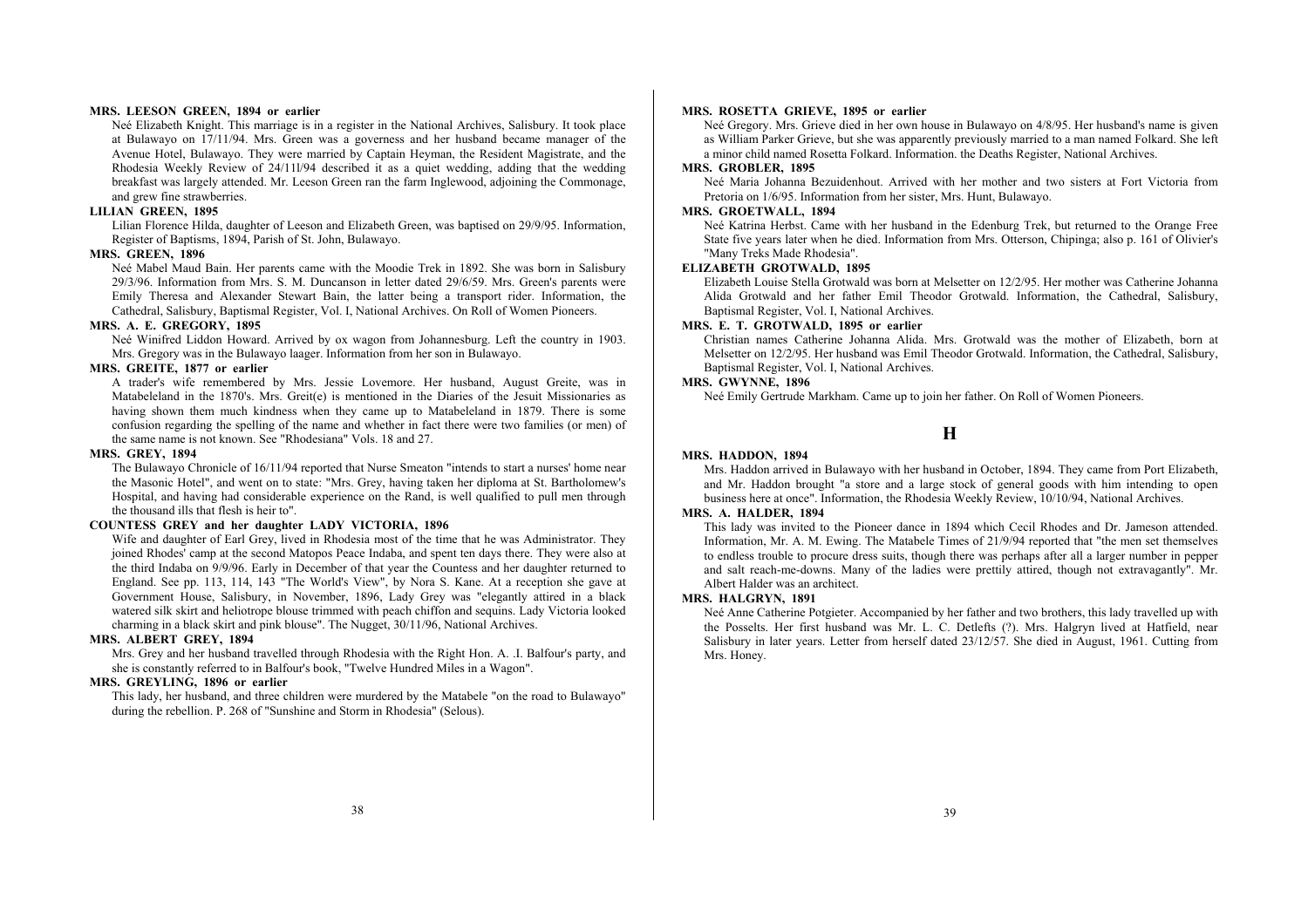#### **MRS. HAMILTON, 1893**

On page 83 of Dr. Neville Jones' book "Rhodesian Genesis", there is a paragraph which reads: "When the Column left Victoria, a Mrs. Hamilton accompanied it in the regular uniform then in vogue. She rode at one side of the Column and she and her husband had a small tent to themselves when camp was reached. However, she was not destined to see much of the campaign, for when the Salisbury Column was reached, Dr. Jim (who went with the Column) sent her back, escorted by her husband". I have tried in vain to get more information about this lady.

#### **MRS. HAMM, 1877**

Neé Annie Mary Thomas. Daughter of the Rev. T. M. and Mrs. Thomas of Inyati Mission. Left with her family in 1889 and was married in South Africa. Died in 1908. Information from Sir Eric Thomas, Salisbury.

#### **MRS. HAMMAN, 1894**

Neé Annie de Beer. Came with her daughter in the Mynhardt-Utrecht Trek. Information from Mrs. M. Edwards, Chipinga. Also p. 161 of "Many Treks Made Rhodesia" (Olivier).

## **MRS. A. J. J. HAMMAN, 1895**

Neé de Beer. Her first husband's name was Potgieter. Mrs. Hamman came up from Vryheid, Natal, spending five months in an ox wagon. She settled in Fort Victoria and was in laager there in 1896, having arrived on 21/9/95. She died on 21/10/46. Information from her son, Mr. J. Potgieter, Fort Victoria, in letter dated 13/8/59.

## **MRS. A. M. HAMMAN, 1893**

Trekked up by ox wagon with her husband, and her son was born on the way to Fort Victoria. Named Jacobus, this child was the first to be baptised in Fort Victoria. Mrs. Hamman was one of the few women in the 1893 laager at Fort Victoria. Information, Mrs. Boggie's "Experiences of Rhodesia's Pioneer Women". Mr. Hamman and his brother were transport riders.

#### **MRS. HAMPSON, 1893**

Neé Katy Gardiner Austin. Arrived with parents. Was baptised in Fort Victoria. Her first husband was Dr. J. Muir. Information from Mr. Claude Botton and also from Mr. Eric Muir, both of Bulawayo. On Roll of Women Pioneers.

#### **MRS. J. H. HANNAY, 1895**

Neé Johanna Christina Krankamp. The registration of this marriage is to be found in the Marriage Register (1894-1915) in the National Archives, Salisbury. It took place at Bulawayo on 30/4/95. Mr. J. H. Hannay was a farmer.

#### **MRS. F. HANSCOMBE, 1895 or earlier**

Frederick and Matilda Ann Hanscombe of Bulawayo had a son, Harry Wood, who was baptised on 3/11/95. Mr. Hanscombe was a mason. Information, the Register of Baptisms, 1894, Parish of St. John, Bulawayo.

## **SARAH HANSCOMBE, 1896 or earlier**

Sarah died in Bulawayo in June, 1896, aged five years. Information, Register of Burials, Parish of St. John, Bulawayo.

## **MRS. HARDY, 1896 or earlier**

The Bulawayo Chronicle of 15/2/96 mentioned Mrs. Hardy as among those present at the graveside of Mr. Walter C. Bagot.

## **MRS. HARMER, 1894**

Neé Agnes Manica Moodie. The first white baby girl to be born Manicaland, hence her name. An incident of her childhood described on p. 150 "Experiences of Rhodesia's Pioneer Women" (Mrs. Boggie). On Roll of Women Pioneers.

#### **MRS. C. HARMSE, 1866**

Came to Rhodesia with five daughters. Her husband, Christiaan Harmse, was "an experienced old Boer elephant hunter" who accompanied Henry Hartley on some of his hunting trips. Early in 1868 the Hunter Finaughty found Mrs. Harmse "struggling desperately to get herself, her son and her dilapidated wagon out of the country. Harmse and his family had left the Hartley party after the season of 1867 and had gone back to Mashonaland . . they all sickened with fever, and Harmse, his three grown daughters, and two younger ones died one after another . . . Mrs. Harmse moved off with her only remaining child, a small boy. All save one servant deserted her, and with the one faithful one to lead, she sat on the forechest and drove the span. After several weeks of difficult travel, at the sight of Finaughty, she lost her stern courage and cried on his shoulder". P. 298 "The Far Interior", by E. C. Tabler.

## **MRS. H. A. HARPER, 1895 or earlier**

Neé Constance Maud Halliwell. She married Harry Adam Harper, a clerk, at the Salisbury English Church on 9/10/95 and the marriage certificate, in the Original Marriage Register, was witnessed by Joan Bent (although the "Joan" is rather illegible). The bride's sister, Mrs. George Pauling, gave the reception. "The Nugget" of 22/10/95 printed a sketch of the bride, who wore a "rich trained dress of ivory corded silk, draped tastefully with Venetian point lace, and a chatelaine of orange blossoms. She also wore a handsome veil and wreath of the same flowers. The dress was made by Miss Brewin, the Kopje modiste". Mrs. Harper's son, Reginald Harry Bisset Harper, was born on 11/7/96 in Salisbury. Information, National Archives.

#### **MRS. HARRIS, 1891**

Came up with her husband, who was a tailor. They only stayed about 18 months in the country. Letter from Hampton dated 18/3/34 to Mrs. Boggie and mentioned on p. 63 of her "Experiences of Rhodesia's Pioneer Women".

## **MRS. HARRISON, 1893**

Neé Emmerich. With her first husband (Mr. Clarke) she travelled up with Mr. and Mrs. Strobel, and their adventures are told on pp. 185-186 "Experiences of Rhodesia's Pioneer Women" (Mrs. Boggie).

## **MRS. HART, 1896 or earlier**

This lady is remembered by Mrs. D. M. Livingston, who arrived in Umtali in 1896.

## **MRS. HARTLEY, 1870 or before**

Mrs. Hartley's name is mentioned several times in Thos. Baines' "Northern Goldfields Diaries", p. 309

"... hospitality of Mr. and Mrs. Hartley". January, 1871 "... Mrs. Hartley baked a large loaf for us...

.". Her husband was the well-known hunter.

## **MRS. J. HARTMAN, 1895 or earlier**

Neé Johanna Francina Koekemoer. Her husband was Jan Hartman, who died during or before 1895. They had a daughter, Johanna, born in 1892. Information, Dutch Reformed Church Baptismal Register, 1893. On 10/9/95 Mrs. Hartman, then aged 32, married Solomon Ignatius Terblanch, a widower, aged 45. Mr. Terblanch had a farm in the Bulawayo area. Information, the Dutch Reformed Church Marriage Register.

#### **JOHANNA HARTMAN, 1895 or earlier**

Johanna Francina Hartman, born in 1892, was baptised in Rhodesia on 6/9/95. She was the daughter of Jan Hartman (deceased) and Mrs. Johanna Francina Hartman. Information, Dutch Reformed Church Baptismal Register. The name is also spelt Hartmann.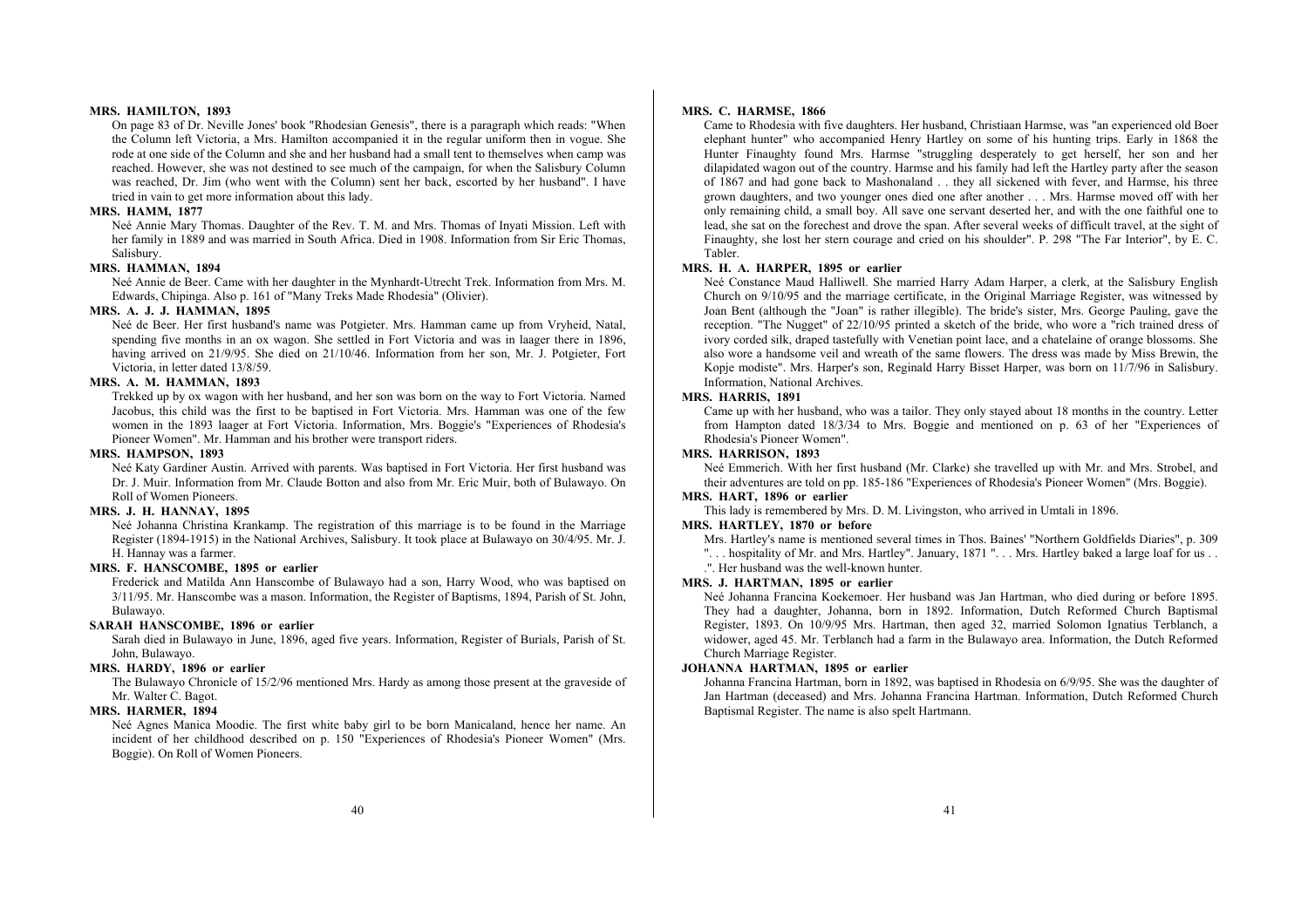#### **MRS. J. P. HARTMAN, 1896 or earlier**

Neé Wilhelmina Christina Elizabeth Briel. Mrs. Hartman died on 14/11/96 in the Vaal Kop laager, Enkeldoorn, aged 26 years. Her husband was John Philip Hartman. Information, the Deaths Register, Vol. III, in the National Archives.

#### **MRS. HARTZENBERG, 1894**

Neé Martha Madelina Denever. Arrived 15/12/94. On Roll of Women Pioneers.

#### **MRS. HAVNAR, 1894**

Neé Phoebe Legear. Arrived with her husband by ox wagon. Lived at "Springvale" farm. Was in the Bulawayo laager. Died at the farm. Information, Mrs. Robertson, by telephone. On Roll of Women Pioneers.

## **MRS. HAWKINS, 1895**

Formerly Mrs. Hill, neé Emily Wilson. Arrived in June, 1895, with her daughter, travelling in one of Mr. Tom Meikle's wagons. She opened the first baby linen shop in Bulawayo, and died in the town in 1925. Information by telephone from Mrs. Roland-Smith, Bulawayo. On Roll of Women Pioneers.

## **MRS. A. G. HAY, 1894**

Neé Antoinette Rubina Elizabeth van Aardt. Arrived in April, 1894, and started the first teashop in Bulawayo. Afterwards she married the well-known pioneer, Mr. A. C. ("Tottie") Hay. "Experiences of Rhodesia's Pioneer Women" (Mrs. Boggie). On Roll of Women Pioneers.

#### **MRS. HAYES, 1896**

Neé Antoinette Orr Watt, born in Bulawayo, 24th March, 1896. Her father, James Arthur Watt, worked with the Zeederberg Coach Co., and was later an Interpreter and Assistant Magistrate. On Roll of Women Pioneers. Information from Rhodesia Pioneers' and Early Settlers' Society.

#### **MRS. HAYNES, 1894**

Neé du Preez. Travelling as a single lady with her parents in the Martin Trek, she married Mr. Haynes when they reached Fort Victoria. P. 168 "Experiences of Rhodesia's Pioneer Women" (Mrs. Boggie).

## **MRS. HAZELHURST, 1891**

Neé Anna Albasini. Daughter of Count Albasini. Came up with her sister, Mrs. Zeederberg, and rode all the way on a white horse called Champagne. Returned to the Transvaal, but came back to Rhodesia, first to Salisbury, then to Gwelo, and finally settled in Selukwe. Information from her daughters, Mrs. Cranswick and Mrs. Stenslunde. On Roll of Women Pioneers.

#### **MISS HEALY, 1896 or earlier**

When the Exchange Hospital was broken up, Miss Healy and Miss Southey decided to start private nursing in people's homes in Bulawayo. They took up quarters in 9 Wanderer's Chambers. Information, the Bulawayo Chronicle, 8/7/96. The Bulawayo Sketch of 28/11/96 noted that "Nurse Healy (of) the Laager, Exchange and Gwelo hospitals, has returned to Bulawayo and is willing to undertake nursing of the sick at their private residences".

## **MISS HEANY, 1896 or earlier**

Was in the Bulawayo laager during the rebellion. Information from a cutting from the Bulawayo Chronicle (Mrs. Cummins).

#### **MRS. HEFER, 1894**

Neé Martha Boshoff. Came up with Martin's Trek. Her first husband was Mr. Van Rooyen, who was also a member of that trek. Mrs. Hefer has written an account of the journey on pp. 167-170 "Experiences of Rhodesia's Pioneer Women", by Jeannie M. Boggie. See also p. 79, "Many Treks Made Rhodesia", by S. P. Olivier. On Roll of Women Pioneers.

#### **MRS. HEINE, 1896 or earlier**

The following is a quotation from the B.S.A. Company's Records (p. 62) in the National Archives, Salisbury: "Mrs. Heine and three children were all murdered in the Charter district in the Mashonaland Rebellion . . . ".

## **MARY HEINE, 1896 or earlier**

This child, aged six, was murdered by the Mashonas about 20 miles from Charter, together with her mother and two young brothers. The date was about 20/6/96. Her father also died. Information, the Deaths Register, Vol. III, National Archives.

## **MISS ANNIE HELM, 1878**

Annie Kate Winnefried Helm was born at Hope Fountain and buried there in 1952. She was the second daughter of the Rev. C. D. Helm and Mrs. Helm. She taught at Plumtree when the school was first started there. On Roll of Women Pioneers.

## **MRS. C. D. HELM, 1875**

Neé Elizabeth Eduardine, daughter of Baron von Putt Kamer. Wife of the well-known missionary of Hope Fountain, the Rev. Charles D. Helm. Before coming to South Africa she lived in her father's castle in Germany. She left home and was governess for a time to Lord Plunket's family in Ireland. Mrs. Helm entertained Cecil Rhodes and many other distinguished people and was renowned for her kindness. She died in 1913 and was buried at Hope Fountain, near Bulawayo. Pages 86-91 "First Steps in Civilizing Rhodesia", by Jeannie M. Boggie. On Roll of Women Pioneers.

#### **HEDWIG HELM, 1882 or 1883**

Hedwig Louisa was the daughter of the Rev. C. D. and Mrs. Helm and twin sister of Erica Elise (Mrs. Hepburn). She only lived three weeks. She was born at Hope Fountain. Information, p. 89 "First Steps in Civilizing Rhodesia" (Mrs. Boggie).

## **NORAH HELM, 1876**

Norah Delphina was the third child born to the Rev. C. D. and Mrs. Helm. She lived only three weeks and was buried in the newly-made cemetery at Hope Fountain, which already contained the graves of Willie Thomson and Mrs. Grey Palmer. Information, p. 88 "First Steps in Civilizing Rhodesia" (Mrs. Boggie).

#### **MRS. HENRY, 1895**

Neé Emily Helmore. Arrived with the Henry-Steyn Trek, her husband being the leader. Information from Mrs. M. Edwards, Chipinga. Also p. 161 of Olivier's "Many Treks Made Rhodesia".

#### **MRS. T. B. HEPBURN, 1882**

Neé Erica Elise Helm. Youngest daughter of the Rev. C. D. and Mrs. Helm of Hope Fountain Mission, where she was born. Lived most of her life in Bulawayo and died there in 1934. She was buried at Hope Fountain. On Roll of Women Pioneers.

## **MRS. F. HERBERT, 1895 or earlier**

Neé Elizabeth McCabe. Mrs. Herbert had a daughter, Maria, who was born on 20/4/95 and baptised on 30/4/95. Her husband was Frederick Herbert. Information, the Catholic Church, Bulawayo, Baptismal Register.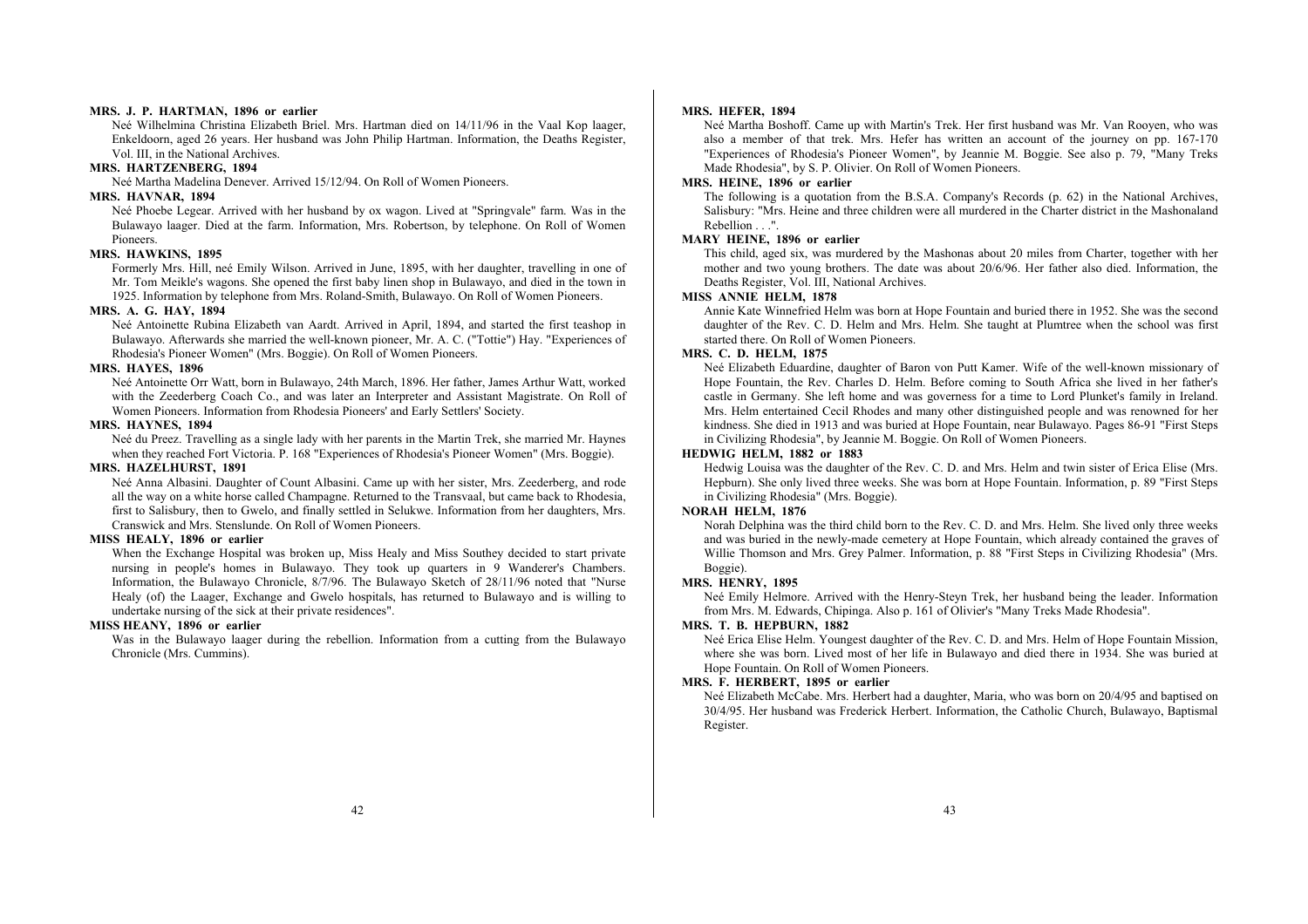#### **MARIA HERBERT, 1895**

Maria Catherina was baptised by Father H. S. Kerr on 30/4/95 when ten days old. She was the daughter of Frederick and Elizabeth Herbert. Information, the Catholic Church, Bulawayo, Baptismal Register.

#### **MRS. HERBERT, 1894**

Neé Sarah Johanna Rademeyer. Arrived July, 1894. On Roll of Women Pioneers.

#### **MRS. HERBST, 1894**

Came with the Edenburg Trek, but left within six months because her husband died. Information from Mrs. Otterson, Chipinga. See p. 161 "Many Treks Made Rhodesia" (Olivier).

#### **MRS. HERBST, 1895**

Neé Aletta Maria Cloete. On Roll of Women Pioneers.

#### **MRS. BARNARD HERMAN, 1894**

Neé Edith Grace Lewis. Born in Bulawayo 15/12/94. Was in the laager there during the rebellion. Information from her mother, Mrs. Lewis, in letters dated 17/4/58 and 24/6/58.

#### **MRS. HERSELMAN, 1894**

Neé Gertrude Ferrier. Travelled with Martin's Trek, but she and her daughter died soon after they arrived. Her husband also died within a short time. Pp. 167-170 "Experiences of Rhodesia's Pioneer Women" (Mrs. Boggie) and p. 161 "Many Treks Made Rhodesia" (Olivier).

#### **ANNIE HESS, 1895**

This infant died in her father's house in Bulawayo on 30/5/95, aged thirteen days. Her parents were Siegfried and Annie Hess. Cause of death, congestion of the lungs. Information from the Deaths Register, National Archives, Salisbury.

## **MRS. S. HESS, 1895 or earlier**

Neé Annie Langer. Her husband was Siegfried Hess. Their daughter Annie died in Bulawayo on 30/5/95 when she was only thirteen days old. Information, the Deaths Register, National Archives.

#### **MRS. HEUGH, 1895 or earlier**

The Umtali Advertiser of 22/7/95 stated that "Captain and Mrs. Heugh arrived from Melsetter yesterday and are proceeding to Salisbury by tomorrow's coach". National Archives files.

## **MRS. HEWLETT, 1894**

Neé Dirkie Elizabeth Heynes. Arrived with the Martin Trek. Information, Mrs. M. Edwards, Chipinga, 27/6/57.

## **LADY HEYMAN, 1894**

Neé Frances Patton Impey. Travelled up from Vryburg as Mrs. Alexander, with three children, and was married at Hope Fountain by Rev. D. Carnegie to Captain (later Sir Melville) Heyman. She laid the foundation stones of the Memorial Hospital (to the memory of those who fell in the 1893 Matabele War), and of St. John's Church, Bulawayo. Lady Heyman left Rhodesia on the death of her husband, and died at the Cape in December, 1944. Almost identical articles about her appear in "Experiences of Rhodesia's Pioneer Women" and "Women in Central South Africa". On Roll of Women Pioneers. The Matabele Times of 14/9/94 (National Archives) gives her first married name as Mrs. Anderson and states she and Captain Heyman were married by the Rev. Helm.

#### **MRS. J. A. HEYNES, 1895**

Neé Maria Kruger. Arrived with the Kruger-Bekker Trek. Died shortly after her marriage. Information from Mrs. E. Edwards, Chipinga, 27/6/57, also p. 86 "Many Treks Made Rhodesia" (Olivier).

#### **MRS. HEYNS, 1894**

Neé Dirkie Elizabeth Zondagh. Arrived with the Martin Trek, with six daughters. Information from Mrs. M. Edwards, Chipinga, 27/6/57. P. 161 "Many Treks Made Rhodesia" (Olivier).

## **MRS. J. A. HEYNS, 1894**

Neé Petronella Susannah du Preez. Arrived with the Martin Trek. Information from Mrs. M. Edwards, Chipinga, 27/6/57, and p. 79 "Many Treks Made Rhodesia" (Olivier). Her husband was John Andrew (Johan Andries) Heyns. According to the Deaths Register in the National Archives, Mrs. Heyns died at the farm Mowbray, Melsetter, on 13/11/95, aged 19 years. Cause of death, malaria fever. Her names have also been given as Petronella Susara and Sussana.

## **PETRONELLA HEYNS, 1895**

Petronella Susannah Heyns died of malaria and hepatitis at Umtali on 13/10/95, aged three months. Her parents were John Andrew and Petronella Susannah Heyns. Information, the Deaths Register, National Archives.

## **MRS. HEYNS, 1894**

Christian names Rosina Elizabeth. Arrived in the Martin Trek with her husband and children, including two daughters, Rosina and Christina. Information, Mrs. M. Edwards, Chipinga, 27/6/57. P. 79 "Many Treks Made Rhodesia".

## **MRS. HILL, 1894**

Neé Caroline Letitia Ives. Arrived with her husband and two daughters by donkey wagon. Went away for a while, but returned in May, 1921, and died in Bulawayo in 1950. Information from her granddaughter, Mrs. Smith, Bulawayo.

## **MRS. H. P. HILL, 1894**

Neé Margaret Isabella Squair, only daughter of Mary and Hugh Squair. She arrived in Bulawayo with her parents on 1/3/94, and in May, 1896, married the 1892 pioneer transport rider, Herbert Peter Hill. They were married from the Bulawayo laager, and their honeymoon was a short ride round the streets in a gig. Information, a letter from Mrs. Faith Moseley, of Recovery Farm, Bulawayo, dated 27/6/59. On Roll of Women Pioneers. The Rev. G. H. Eva conducted the wedding ceremony in the Wesleyan Church, and a reception was held at the Bonsor Chambers, followed by a dance in the evening.

## **MRS. W. G. HILL, 1895 or earlier**

A son, Herbert William, was born in 3/4/95 to Mrs. Edith Winifred Hill and her husband, William George, a contractor, of Salisbury. Information, the Cathedral, Salisbury, Baptismal Register, Vol. I, National Archives.

#### **MRS. HINES, 1894**

This lady was among those invited to the Queen's Club "Passing of the Year" (1894/95) dance held in the Courthouse, according to a report in the Bulawayo Chronicle of 4/1/95. She ran a stall at the English Church Bazaar in July 1895. The Bulawayo Sketch of 29/12/94 stated that at the ball in the new Courthouse, Mrs. Hines wore a "costume beautiful enough to grace a more pretentious occasion". Mrs. Hines also attended the pioneer dance in September, 1894, at which Mr. Rhodes and Dr. Jameson were present. Information, Mr. A. M. Ewing.

## **MRS. HOCKING, 1894**

Neé Annie McCabe. Arrived 23/10/94. On Roll of Women Pioneers.

#### **MRS. HOCKLEY, 1896 or earlier**

The registration of the birth of this lady's daughter, Dorothy May, at Umtali, is to be found in the Registrar's Office, Salisbury, dated 26/3/96.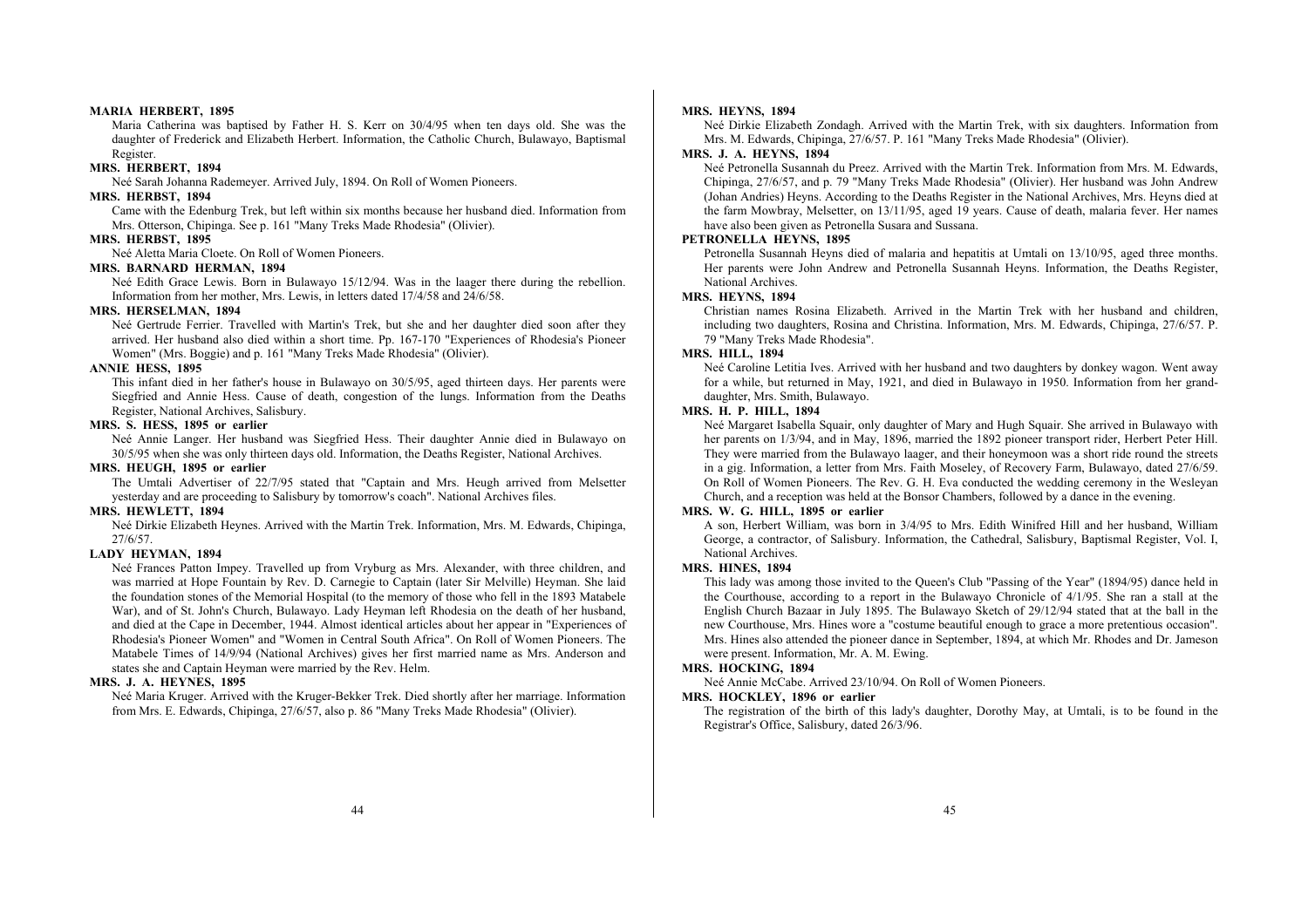#### **MRS. HODGES, 1895**

Neé Louise Bertram. Arrived in Salisbury via Beira. Did private nursing and worked splendidly in the laager during the rebellion. In 1896, with Miss Wild (later Mrs. Turnbull), she opened a private nursing home in Pioneer Street, and. with a short interval, continued with it until 1903. Mrs. Hodges later lived in Bulawayo. Information from herself and her daughter in 1957. Miss Bertram is mentioned on p. 67 of the B.S.A. Company's "Reports on Native Disturbances" as having "rendered good services". On Roll of Women Pioneers.

## **MRS. HOFFMAN, 1894**

Neé Hannah Highfield. Came up with her husband. Was in the Bulawayo laager. She died in Bulawayo in 1920. Information from her grand-daughter, Mrs. Nora Kane, author of "The World's View", in letter dated 8/10/55.

#### **MRS. MARSHALL HOLE, 1892**

Neé Ethel Rickman. With her two-year-old daughter Monica, Mrs. Hole joined her husband in Salisbury, travelling by rail, coach and wagon. Her very interesting experiences are to be found in Mrs. Boggie's book, "Experiences of Rhodesia's Pioneer Women", pp. 65-73, including an article by herself which appeared in an English magazine in 1897. She died in England in 1924, and on her grave is written at her request: "A Pioneer of Rhodesia". On Roll of Women Pioneers.

## **MRS. HORN, 1896 or earlier**

This lady, with her husband and large family of sons, daughters and grandchildren, was in the Mangwe laager during the 1896 Rebellion. Information, Mrs. Black, Marula.

#### **BERTHA HOVELL, 1896**

Bertha Agnes Hovel1 was baptised on 2/8/96. She was the daughter of Mr. Denys de Berdt Hovel1 and his wife, Henrietta. Her father farmed in the Bulawayo area. Information, Register of Baptisms, 1894, Parish of St. John, Bulawayo.

## **MRS. D. DE BERDT HOVELL, 1896 or earlier**

Mrs. Henrietta Hovell's daughter, Bertha, was baptised on 2/8/96. Her husband, Mr. Denys de Berdt Hovell, was a farmer in the Bulawayo area. Information, Register of Baptisms, 1894, Parish of St. John, Bulawayo.

## **MRS. HOWARD, 1894**

Neé Alice Leonora Bain. Came with her parents from Queenstown by ox wagon. She was in the laager in 1896 and lived in Bulawayo until her death in 1950. Information, her daughter, Miss Gladys Howard.

## **MRS. C. HOWARD, 1896 or earlier**

Charles and Anna Howard of Bulawayo had their son, Arnold L., baptised on 31/5/96. Mr. Howard was a contractor. Information, Register of Baptisms, 1894, Parish of St. John, Bulawayo.

## **MRS. J. W. HOWARD, 1895 or earlier**

Neé Evelyn L. Glendinning. The Rhodesia Weekly Review reported that in April, 1895, Miss Evelyn Glendinning married Mr. J. W. Howard at the English Church, Bulawayo. Mr. James Dawson gave the bride away and Miss Culverwell, "a fair little maid of some ten summers", was bridesmaid. The reception was at the Masonic Hotel. Mr. Howard was Editor of the Bulawayo Chronicle. The Deaths Register in the National Archives records that Evelyn Lydia Howard, wife of John Howard, and daughter of William Ellis Glendinning, and Mrs. Susan Glendinning, died in Bulawayo Hospital on 11/3/96 of malarial fever and other causes. She was 28.

#### **MRS. HUBBARD, 1896 or earlier**

This lady was in the laager in Salisbury during the rebellion, and left in convoy in November, 1896. Information from Mr. G. H. Tanser, Salisbury.

#### **MRS. G. F. HUDSON, 1895 or earlier**

Christian name Lettie. Mrs. Hudson had a daughter, Phyllis, born on 15/2/95. Her husband, George Frederick Hudson, was a farmer. Information, Register of Baptisms, 1894, Parish of St. John, Bulawayo.

## **MRS. J. H. HUDSON, 1896 or earlier**

The Bulawayo Chronicle of 8/7/96 stated that Mr. J. H. Hudson left Bulawayo by mule wagon to take his wife and family down to Zeerust.

## **PHYLLIS HUDSON, 1895**

This child was born on 15/2/95 to Mrs. Lettie Hudson, wife of George Frederick, of Bulawayo. Information, Register of Baptisms, 1894, Parish of St. John, Bulawayo.

## **MRS. HUGHES, 1895**

Neé Lily Maria Eastman. Arrived with her father in November, 1895. On Roll of Women Pioneers.

## **MRS. HULLEY, 1896**

Neé Elizabeth Webster. Travelled from Pretoria by donkey wagon with her husband and five children. Their experiences are told by Mrs. Carey on pp. 293-300 "First Steps in Civilizing Rhodesia" (Mrs. Boggie).

## **MRS. HULLEY, 1895**

Neé Josephine Coleman. Came up with her husband and family from Beira by coach via Umtali to Salisbury in February, 1895. Was in the Salisbury laager during the rebellion. Mrs. Hulley died in 1943. Information in letters from Mr. F. Hulley, Umtali, dated 22/4/59 and 5/5/59.

#### **MRS. HUMAN, 1893**

Neé Aletta Maria Moolman. Travelled up with the Webster Trek. She lived in Chipinga. Information, Mrs. M. Edwards, Chipinga. Page 162 "Many Treks Made Rhodesia" (Olivier). On Roll of Women Pioneers.

### **MRS. CHRIS HUMAN, 1892**

(Known as Madame Blanche) " $\ldots$  manageress of one of the early hotels (in Salisbury)  $\ldots$  I think the Masonic in Pioneer Street. They lived in later days in Livingstone and then in Umtali . . . Madame Blanche had a fine soprano voice . . . was a true friend to any pioneer who was sick or hard up . . . " Quoted from a letter to Mrs. Boggie dated 14/8/32, from Mr. Marshall Hole.

#### **MRS. G. J. HUMAN, 1896**

Neé Martha Hendricka Wilhelmina Vorster. The registration of this marriage is to be found in the National Archives, Salisbury. Married in Bulawayo 2/3/96. Mr. G. J. Human was a transport rider.

## **SISTER HUMBERTA, 1895**

Surname Healy. Letters from St. Dominic's Convent, Salisbury, dated 18/11/55 and 31/8/57. Sister Humberta came to Bulawayo to nurse. She travelled by coach from Pretoria with Sister Sebastian Hill and Sister Pancratius Webster, and 18 men. Their arduous journey was described by Sister Mary Admirabilis in her history of the Dominican Sisters and Convent School in Bulawayo.

#### **MRS. HUMPHREYS, 1895 or earlier**

This lady was invited to the dance given by Mr. Otto Siegrist to mark the completion of Messrs. Fabre et Fils' premises in Umtali. Rhodesia Advertiser, 16/9/95, National Archives.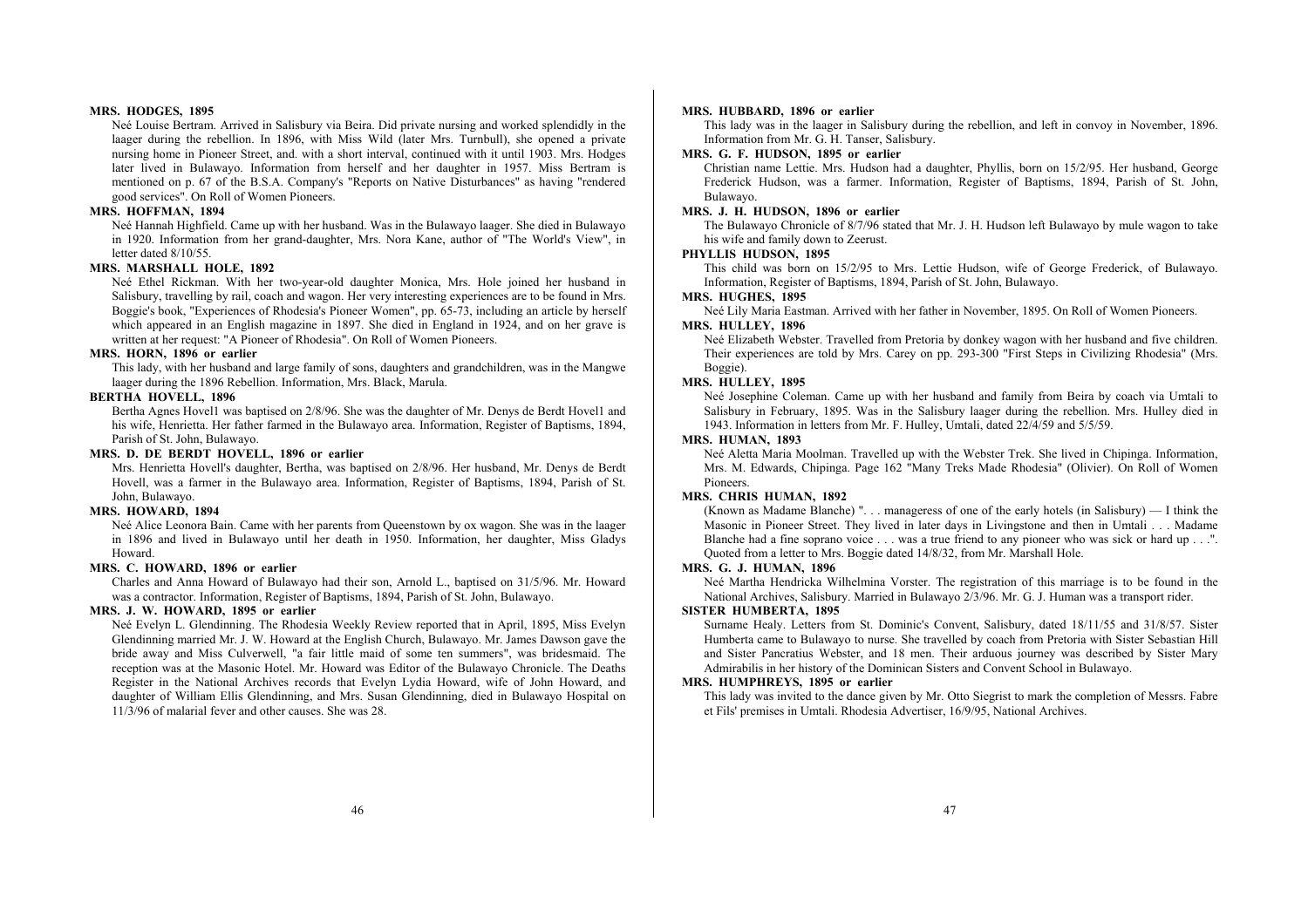#### **MRS. S. HUMPHREYS, 1896**

Neé Sarah Poole (formerly Mrs. Babb). Arrived in Bulawayo when she was 17. Was a foundation member of the B.E.S.L. and a member of the S.P.C.A. She died in Bulawayo in 1958. Information from her son-in-law, Mr. Bushell, Bulawayo.

## **MRS. H. J. HUMPHRIES, 1895 or earlier**

Mrs. Rosetta Humphries was the wife of Henry James Humphries of Salisbury. She had a son, William Henry. born 19/5/96. Information, the Cathedral, Salisbury, Baptismal Register, Vol. I, National Archives.

#### **MRS. HUNT, 1895**

Neé Aletta Sophia Christina Bezuidenhout. Arrived at Fort Victoria from Pretoria with her mother and two sisters on 1/6/95. Married three times (the names being Coetzee, Knoesen and Hunt). Information from herself, Bulawayo.

#### **MRS. HUNTLEY, 1894**

Neé Jessie Alexandrina Elizabeth Blackler. Arrived with her mother. On Roll of Women Pioneers.

#### **MRS. HURRELL, 1892**

Neé Florence Annie Dearsley. Her Memoirs are to be found on pp. 242-249 "Experiences of Rhodesia's Pioneer Women" (Mrs. Boggie). There is an article by her in "Women in Central Africa", pp. 53-55, entitled "Into the North". This tells of the beginning of Gwelo. Mr. and Mrs. Hurrell had the first hotel there, the Horseshoe, which was eventually sold to Mr. Tom Meikle, who built the Midlands in its place. Mrs. Hurrell was in the Gwelo laager. On Roll of Women Pioneers.

#### **JANE HURRELL, 1895**

Jane Dearsley Hurrell was the daughter of Mrs. Florence and Mr. William Hurrell. Information, the Cathedral, Salisbury, Baptismal Register, Vol. I, National Archives. Jane was born in Gwelo on 17/4/95.

#### **MRS. HUTSON, 1896**

Neé Hilda Seymour Fairbridge. Arrived with her parents. On Roll of Women Pioneers.

#### **MRS. HUXHAM, 1895**

Neé Marie Magdalene Steyn. On Roll of Women Pioneers.

**I** 

#### **MOTHER IGNATIUS, 1894**

Surname Haslinger. Dominican Order. Came from Kingwilliamstown Convent with other Reverend Sisters by wagon to Fort Victoria. Letters from the Convent, Salisbury, dated 11/7/55 and 13/8/57. Also pp. 4 and 16 "Experiences of Rhodesia's Pioneer Women" (Mrs. Boggie).

#### **MRS. ILSLEY, 1896**

Neé Lily C. Walker. Arrived by wagon with her parents and was in the Bulawayo laager during the 1896 Rebellion. At one time Mrs. Ilsley lived in Northern Rhodesia. Information in a letter from herself dated 1/6/59, from Mazabuka. She married Mr. Horace Ilsley.

#### **MRS. P. INGRAM, 1895**

Neé Grace Blick. Married in Bulawayo 23/10/1895, according to the Marriage Register in the National Archives. Mr. Pearl Ingram, a miner, was one of the American scouts with Major Forbes' Shangani Column, and was one of the three men sent back by Major Allan Wilson just before the battle in which the Shangani Patrol was massacred. Information, "The Downfall of Lobengula" (Willis and Collingridge).

#### **MRS. ISAAC, 1894**

Neé Ena Ann Beckwith. Arrived in October, 1894, by coach. Was in the Bulawayo laager in 1896. Died in December, 1942. On Roll of Women Pioneers.

## **MRS. F. G. M. ISSELS, 1894**

Neé Margaret Downing. Arrived with her husband and infant son in October, 1894. They had one of the first pianos in the country and showed kindness to a great many. They did not move into the Bulawayo laager during the rebellion, but stayed in their cottage. Mrs. Issels' husband was Francois Gerard Marie Issels. She died in Bulawayo in February, 1933. Information from her son, Mr. Harry Issels. See also p. 233 "Experiences of Rhodesia's Pioneer Women" (Mrs. Boggie). On Roll of Women Pioneers.

**J** 

#### **MRS. R. JACK, 1892**

Neé Nora Nesbitt. Travelled up with her parents in the Moodie Trek when she was only a few months old. She was in the Salisbury laager in 1896, and married in 1911. Information from herself in letter dated 27/7/60 from Goromonzi. Also p. 144 "Experiences of Rhodesia's Pioneer Women", by Jeannie M. Boggie. Her husband was Mr. Rupert Jack. On Roll of Women Pioneers.

## **SARAH JACKS, 1896 or earlier**

Sarah Johannah Jacks died at her father's house in Bulawayo on 17/1/96 of a poisoned wound, probably caused by a tarantula. She was three-and-a-half years old. Her father was Mr. S. J. Jacks and her mother's maiden name was Magdalena L. Rademeyer. Information, the Deaths Register, National Archives, Salisbury.

## **MRS. JACKSON, 1892**

Neé Lucy Darke. She was at the first dance held in Mashonaland, according to the Mashonaland Herald and Zambesian Times of 13/8/92. At one time she was engaged to Captain Henry Borrow, who was killed with the Allan Wilson Patrol at Shangani in 1893. She returned to England the following year. Information, Mr. G. H. Tanser, Salisbury.

## **MOTHER JACOBA, 1894**

Surname Zirn. Dominican Order. Came up from Macloutsie Camp Hospital. "In 1898 (May) H.M. Queen Victoria intimated her intention of conferring the Order of the Royal Red Cross on Mother Patrick and Mother Jacoba in recognition of their services in tending the sick and wounded during the rebellion". Pp. 10, 21 and 34 "Experiences of Rhodesia's Pioneer Women" (Mrs. Boggie). Mother Jacoba was matron of the Bulawayo Memorial Hospital — see p. 131 of the Bulawayo Directory and Handbook of Matabeleland. Letters from the Convent, Salisbury, dated 18/11/55 and 31/8/57. In addition to being matron of the hospital, which she and Sisters Francis, Vincent and Frederica founded in July, 1894, at the request of Mr. Rhodes (later moving to the new Memorial Hospital) Mother Jacoba also organised the Dominican Convent School in Bulawayo. As a result of her efforts and "prodding," the school opened in a wood and iron chapel close to the hospital. Mother Jacoba and her band of Sisters remained at their posts in the hospital throughout the Matabele Rebellion. Information, the "History of the Dominican Sisters in Bulawayo", compiled by Sister Mary Admirabilis.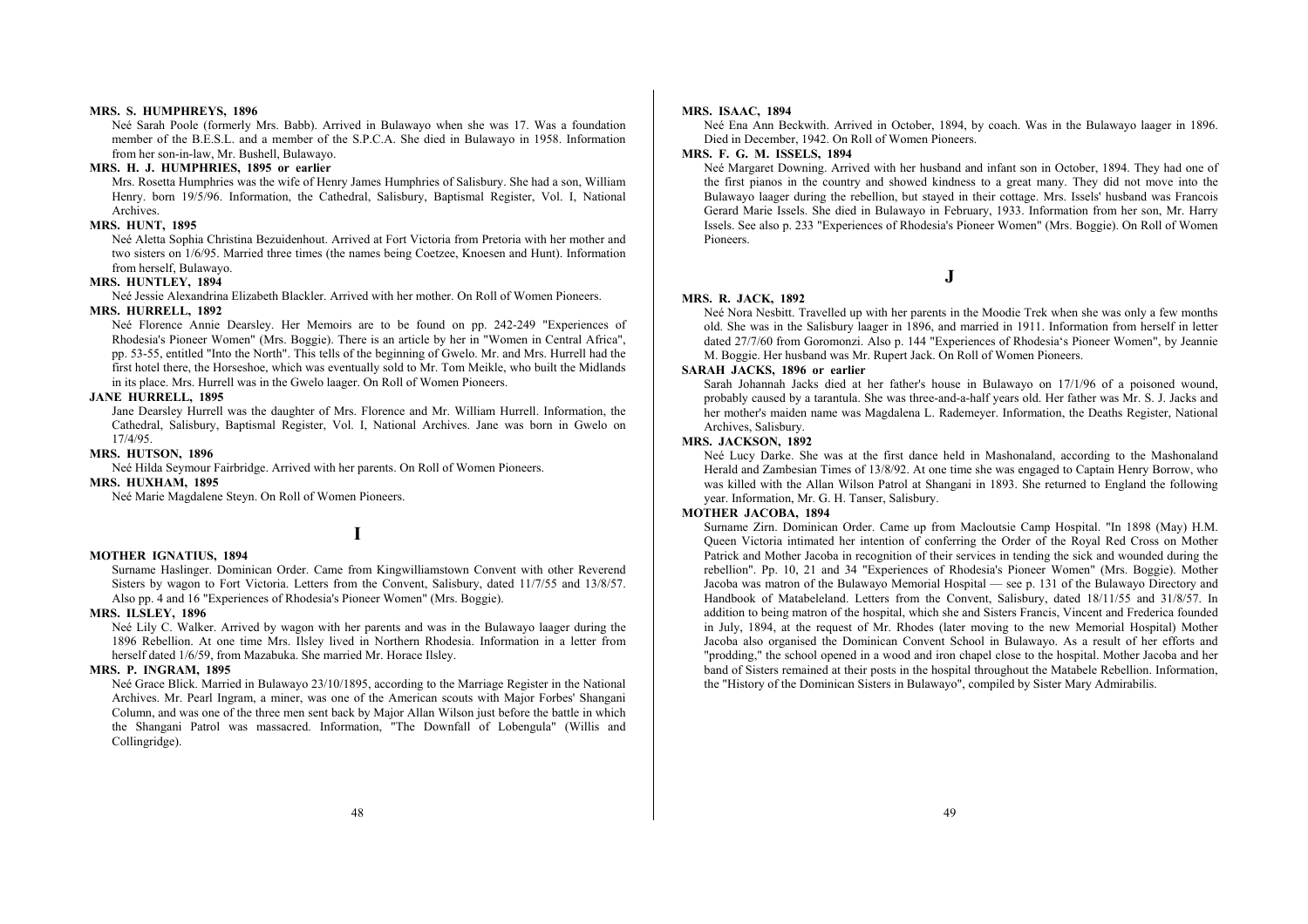## **MRS. A. JACOBS, 1895**

Neé Rose Frank. Married in Bulawayo 28/11/95. The registration of this marriage is to be found in the National Archives, Salisbury. Mr. Aaron Jacobs was a timber merchant. According to the Bulawayo Directory and Handbook of Matabeleland, this was the first Jewish wedding celebrated in Bulawayo. On Roll of Women Pioneers.

#### **MRS. D. JACOBS, 1862**

Neé Sara Lee, daughter of John Lee and his wife, Louisa. She married David Jacobs, son of the famous hunter, Piet Jacobs. In "The Far Interior" Tabler wrote: "The white people at Mangwe were excited about the coming marriage of Sara Lee and David Jacobs, and the artist (Baines) sketched a wedding portrait of the couple. He bought handkerchiefs for the 'groom at Elston's Store, but could find nothing for the bride. The people, firing blank salutes at intervals, danced all evening to a concertina in celebration of the wedding". The Rev. J. B. Thomson of Hope Fountain had been asked to perform the ceremony.

## **MRS. E. JACOBS, 1872**

One of the names of women (pre-1890) taken from a map sheet published by the Director, Federal Department of Trigonometrical and Topographical Surveys, Rhodesia and Nyasaland, 1964. Mrs. Jacobs was probably a daughter-in-law of the famous hunter, Piet Jacobs.

## **MRS. JACOBS, 1896**

Neé Johanna Susanna Engelbrecht. Her first husband was Sam Rautenbach. She came by wagon with her husband and baby from Zeerust and lived in the Bulawayo district for many years. Information from herself. On Roll of Women Pioneers.

## **MRS. P. JACOBS, 1872**

Wife of the famous Boer hunter, Piet Jacobs. They lived with their family at Tati, and she apparently accompanied her husband on some of his hunting trips into Matabeleland. Her name is on a list of women who came to Rhodesia before 1890. This list was taken from a map sheet published by the Director, Federal Department of Trigonometrical and Topographical Surveys, Rhodesia and Nyasaland, 1964.

## **MRS. JAMES, 1893**

Neé Bridget Annie Nason. Arrived with her parents by ox wagon. Was in Bulawayo laager during the 1896 rebellion. Later went to live in Salisbury. Information from her sister, Mrs. Withers, Bulawayo. On Roll of Women Pioneers.

#### **MRS. JAMES, 1894**

Neé Helen Maria Sinclair. Arrived in October, 1894. On Roll of Women Pioneers.

#### **MRS. JANSEN, 1879**

This lady was the wife of a trader. Her name is on the list of women (pre-1890) taken from a map sheet published by the Director, Federal Department of Trigonometrical and Topographical Surveys, 1964.

## **MRS. A. A. JANSEN, 1895**

Neé Martha de Jager. The registration of this marriage is to be found in the National Archives, Salisbury. Married in Bulawayo, 8/6/95. Mr. A. A. Jansen was a brickmaker. Martha was 15 when she married with her parents consent. She and her sister Maria were baptized at Bulawayo on 6/9/95. Information, Baptismal Register of the Dutch Reformed Church, 1893.

#### **MADAME JEANMAIRET, 1877**

Neé Elise Coilliard. Travelled up with her uncle and aunt, Francois and Christina Coilliard, and only stayed in Matabeleland for about four months. Her baby, Marguerite, born in September, 1886, was very likely the first European child to be born at Shesheke, in Zambia. Pages 227-238 "First Steps in Civilizing Rhodesia" (Mrs. Boggie).

#### **MRS. J. H. JEFFREYS, 1896 or earlier**

Neé Minnie Ruth White. Lived at Penhalonga Mine. She was in Umtali during the rebellion of 1896 and was in the laager there. Pp. 84 and 88 "Raiders and Rebels in South Africa", by Elsa Goodwin Green. Letters from Cecil J. M. Jeffreys, Marandellas, dated 25/5/59 and 20/7/59. The Rhodesia Advertiser of 8/5/96 reported that Mr. and Mrs. J. H. Jeffreys had arrived in Umtali from England, via the Cape. National Archives files. According to his son, Cecil. Mr. Jas. Jeffreys came to Manicaland in 1888. On Roll of Women Pioneers.

## **ALICE JELLIMAN, 1896 or earlier**

Alice Ada was the daughter of Mrs. Edith Jessie Jelliman, who died at Marandellas on 11/1/96. Alice was a minor child at that time. Information, the Deaths Register, National Archives.

## **MRS. A. R. JELLIMAN, 1896 or earlier**

Edith Jessie Jelliman died of fever at Marandellas on 11/1/96. Her husband was Albert Reuben Jelliman. She left a minor child named Alice Ada. Her maiden name is partially illegible, but may have been Phelard. Information, the Deaths Register, National Archives.

## **EMMA JENKINS, 1895 or earlier**

This name appears in the Government Gazette of 15/5/95 as that of an applicant for a duplicate of a lost mining claim certificate, No. U809. Information, National Archives files.

## **MARIA JOCKS, 1894 or 1895**

Maria Fredericka Carolina Jocks was born on 1/9/94 and baptised on 11/7/95. It is not stated if she was born in Rhodesia. Her mother and father were Magdalena Elizabetha and William Schalk Jacobus Jocks, of Bembesi Battlefield, where Mr. Jocks was mining. Information, Register of Baptisms, 1894, Parish of St. John, Bulawayo.

#### **SARAH JOCKS, 1896 or earlier**

Sarah Johanna Jocks, died in Bulawayo in January, 1896, aged three-and-a-half.

## **MRS. W. S. J. JOCKS, 1895 or earlier**

Christian names Magdalena Elizabetha. This lady's husband, Mr. William S. J. Jocks, was a miner at Bembesi Battlefield. She was the mother of Maria Jocks. Information, Register of Baptisms, Parish of St. John, Bulawayo.

## **MRS. JONES, 1896 or earlier**

This lady was in the Bulawayo laager in 1896. Information from a cutting from the Chronicle sent by Mrs. Cummins. Se is also mentioned by Mrs. Lewis in a letter dated 24/6/58 as having been in the laager.

#### **MRS. JONES, 1895**

Neé Herculina Johanna Coetzer. Arrived with parents at Melsetter in the Henry-Steyn Trek. On Roll of Women Pioneers.

## **MISS NANCY JONES, 1893**

An American negress who came with a party of eight American missionaries — "the first representative of the negro race to be sent by the American Board as a missionary to Africa". Information in pamphlet from Rev. W. D. Webb, Mount Selinda Mission, in answer to my enquiries, January, 1956.

#### **MRS. JOUBERT, 1895**

Neé Elizabeth Helena Hunt. Arrived with four children and her husband, who was killed at Enkeldoorn during the rebellion. She and her children were in the laager there. Information from her daughter, Mrs. S. M. Botha, in letters dated 27/6/59 and 6/7/59.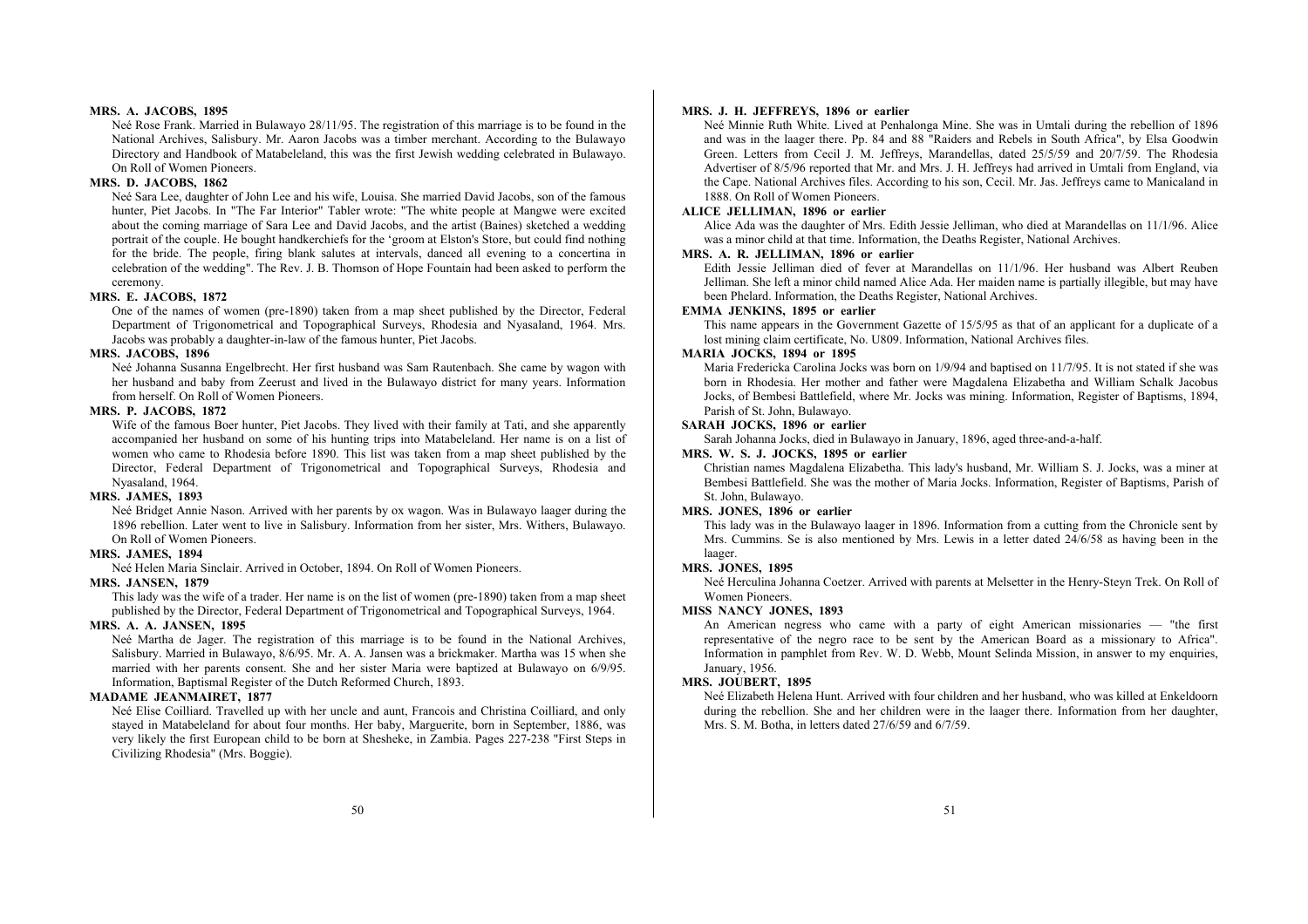#### **MRS. DAN JUDSON, 1894**

Neé Wilhelmina Freestone Eckard. Wife of Colonel Dan Judson. She came to Salisbury via Beira, having many adventures en route. Pages 206-214 "Experiences of Rhodesia's Pioneer Women", by Jeannie M. Boggie. Mrs. Judson and her baby daughter were in the condemned cell of the Salisbury gaol, which was the laager during the Mashona Rebellion. Mrs. Judson is on the Roll of Women Pioneers.

**K** 

#### **MRS. F. J. KELLY, 1896 or earlier**

Christian names, Rose Ella. Mrs. Kelly had a daughter named Rhodesia, who was born in Salisbury Gaol laager in 1896. Her husband, Frederick James Kelly, was a builder. Information, the Cathedral, Salisbury, Baptismal Register, Vol. I, National Archives.

#### **RHODESIA KELLY, 1896**

Rhodesia Elizabeth May Kelly was born on 5/7/96 in the Salisbury laager. Her parents were Mr. F. J. and Mrs. Rose Ella Kelly. Information, the Cathedral, Salisbury, Baptismal Register, Vol. I, National Archives.

#### **MRS. W. H. KELLY, 1896 or earlier**

Christian names Edith May. Mrs. Kelly's son, Harold John Mayor, was born in Salisbury on 18/5/96. Her husband, Mr. William Henry Kelly, was a builder. Information, the Cathedral, Salisbury, Baptismal Register, Vol. I, National Archives.

#### **MRS. KENNEDY, 1879**

This name is on the list of women (pre-1890) taken from a map sheet published by the Director, Federal Department of Trigonometrical and Topographical Surveys, 1964. Apparently Mrs. Kennedy was a "traveller in Southern and Northern Rhodesia" in 1879. At that time, of course, the territories were not known by those names.

## **MRS. E. T. KENNY, 1891**

Neé Amy Agnes Marriott. The family of Henry Heath Marriott came to Rhodesia about August, 1891. The family returned to the Transvaal in 1893, but were back in Rhodesia in 1898. All the children, including Amy, were born in South Africa but came up with their parents in 1891. The Quitrent Register records that Henry Heath Marriott obtained his farm in the Mazoe district on 30/8/93. Information, National Archives letter c/1/1/12/74. Mr. Edward Thomas Kenny was an 1892 Pioneer. On Roll of Women Pioneers.

#### **MRS. A. KERSFELDER, 1895 or earlier**

Neé Susanna Magdalena — ? Mrs. Kersfelder had a son, Frederick Alexander, born 13/2/94, and baptised on 13/2/95. It is not stated if he was born in Rhodesia. Her husband, August Kersfelder, was a brick-maker in Bulawayo. Information, Register of Baptisms, 1894, Parish of St. John, Bulawayo.

## **MRS. ENID KERR, 1895**

Travelled up with a son and daughter, both under six years, in one of Zeederberg's coaches. The coach was lost in a flooded river (the Shashi) but no lives were lost. A thrilling account of this journey is given by Mrs. Kerr's son on pp. 255-6 "Experiences of Rhodesia's Pioneer Women", by Jeannie M. Boggie.

#### **MURIEL KERR, 1895**

Daughter of Mrs. Enid Kerr. She travelled up with her mother in one of Zeederberg's coaches which was lost in the flooded Shashi. Muriel returned to England later. Information, Mrs. Jessie Lovemore.

#### **MRS. KETTERINGHAM, 1896**

Neé Ruby Pullen Chalmers. Came with her parents via Mangwe. Lived in Sauerstown, Bulawayo. Information from herself to the Pioneers' and Early Settlers' Society. On Roll of Women Pioneers.

#### **MRS. C. J. E. KIDSON, 1895**

Neé Potgieter. Came up with her parents from Vryheid, aged one year. She lived in Fort Victoria for many years and was in the laager there in 1896. Information from her brother, J. Potgieter, Fort Victoria, in letter dated 13/8/59.

#### **MRS. F. KING, 1893**

Neé Mary Alice Webster. Trekked up with her parents from Zeerust and later lived at Chipinga. Information from Mrs. M. Edwards, Chipinga, 27/6/57. On Roll of Women Pioneers.

## **MRS. KING, 1892**

Neé Ivy May Bain. Arrived with her parents in the Moodie Trek. Born 1888. Letter from Mrs. S. M. Duncanson, 29/6/59. On Roll of Women Pioneers.

#### **THE MISSES KINKAID, 1894**

In the Matabele Times it is recorded that the two Misses Kinkaid arrived in the party of Mr. Kinkaid, the "auctioneer king of the Rand", who came up with his family in June 1894. Information from Mr. A. M. Ewing. The Kinkaid family (spelt Kincaid in the report) returned to the Rand in August, 1894, but intended to return.

#### **MRS. KINNEAR, 1894**

Mother of Jessie Macdonald and Agnes McLeod, whose names are on the Roll of Women Pioneers as having "arrived with parents".

## **MRS. KIRBY, 1894**

This lady was invited to the first subscription dance held in Bulawayo in September, 1894, at which Mr. Rhodes and Dr. Jameson were present. Information, Mr. A. M. Ewing. She also attended the Queen's Club "Passing of the Year" dance (1894/95) held in the Court-house. The Bulawayo Chronicle reported on 21/12/94 that Mrs. Kirby sang at a concert in aid of the English Church choir fund.

#### **MISS AGNES KIRK, 1896**

The adopted daughter of Mr. and Mrs. Ross. She was murdered by the Matabele rebels in 1896 at the same time as her adopted parents. Pages 209 and 212 "Sunshine and Storm in Rhodesia", by F. C. Selous.

#### **MRS. KIRK, 1895**

Neé Marguerite Raubenheimer. Arrived with parents. On Roll of Women Pioneers.

## **MRS. KIRKHAM, 1869**

Neé Caroline Thomas. Daughter of Rev. T. M. Thomas. Born at Inyati Mission, 11/8/69. Left Matabeleland in 1889. Died in Johannesburg in 1948. Mrs. Kirkham's first husband, Captain Argent Kirton, was killed with Allan Wilson's party at Shangani in 1893. Information from her nephew, Sir Eric Thomas, Salisbury, in letter dated 8/7/55. A long article by Mrs. Kirkham is on pp. 41-45 "First Steps in Civilizing Rhodesia", by Jeannie M. Boggie. On Roll of Women Pioneers.

#### **MRS. KIRKMAN, 1896**

This lady was in the Salisbury laager during the rebellion and left in convoy in November, 1896. The names of those in the convoy are to be seen in The Rhodesia Herald in the National Archives. Information, Mr. G. H. Tanser.

#### **MRS. J. KLEMPTNER, 1896**

Opened a tobacco and cigar shop which also sold cold drinks and sweets, at the corner of Main Street and Seventh Avenue, near the Post Office. Information, the Bulawayo Chronicle, 24/10/96.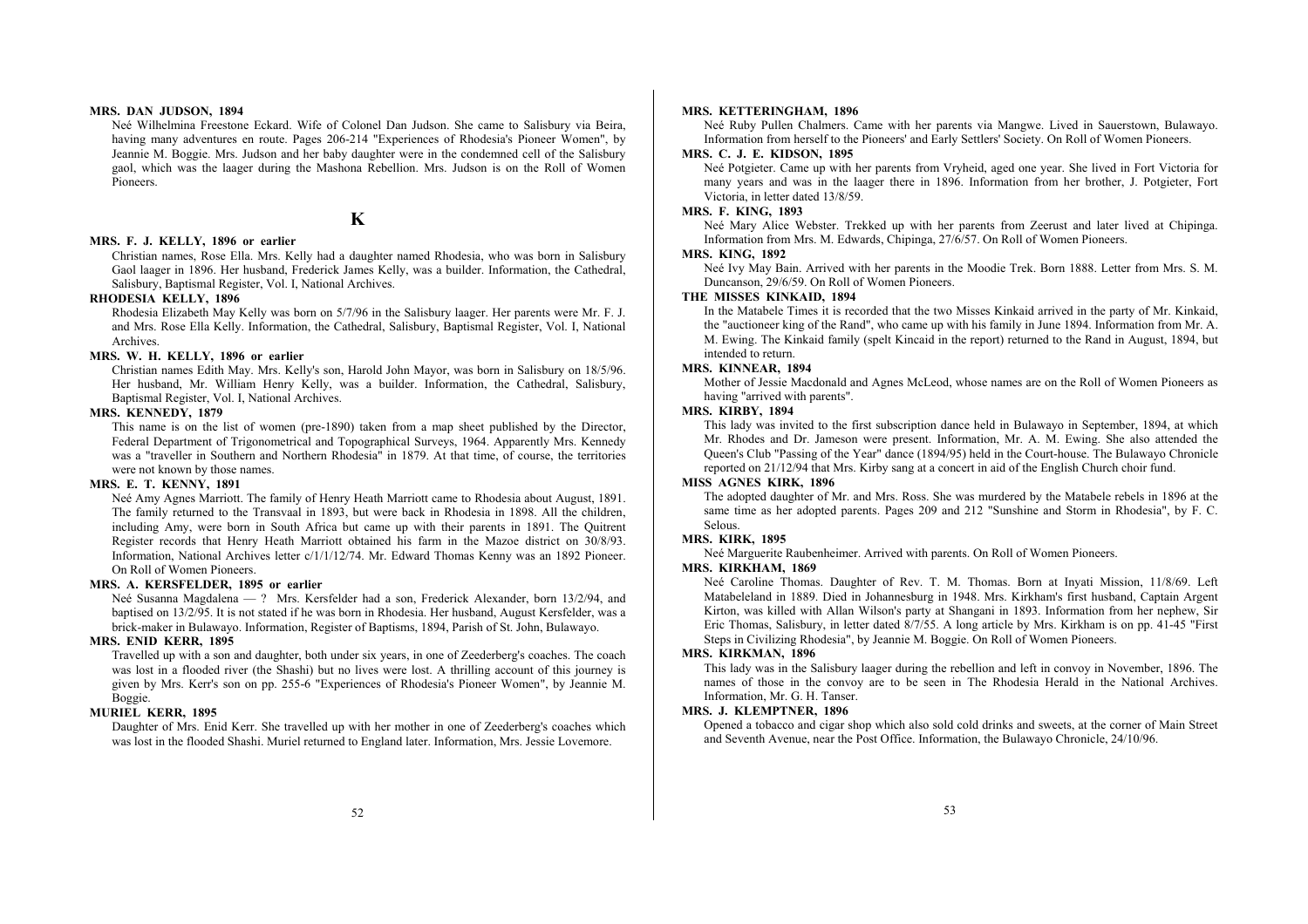#### **MRS. L. KLEYN, 1895**

Neé Debora Maritz. Came with the second Du Plessis Trek. Page 161 "Many Treks Made Rhodesia" (Olivier).

## **MISS ALETTA KLOPPERS, 1895**

Aletta Elizabeth Kloppers arrived with her parents in the Henry-Steyn Trek from Cradock. She was killed in a car accident near Marandellas on 23/5/57, aged 78 years. Page 162 "Many Treks Made Rhodesia" (Olivier). On Roll of Women Pioneers.

## **MRS. KLOPPERS, 1895**

Neé Annie Jansen van Vuuren. Came with the Henry-Steyn Trek and brought seven children, including her daughters Martha, Aletta and Annie. Information from Mrs. M. Edwards, Chipinga, 27/6/57. Also p. 162 "Many Treks Made Rhodesia" (Olivier).

## **MRS. S. KLOPPERS, 1894**

Neé Gertruida Kok. Came up with the Martin Trek. Information from Mrs. M. Edwards, Chipinga, 27/6/57. Also p. 162 "Many Treks Made Rhodesia" (Olivier).

## **ELIZABETH KNIGHT, 1896 or earlier**

This name is in the Bulawayo Directory and Handbook of Matabeleland, 1895/96. The owner of Stand No. 46, Main Street, Bulawayo, is given as Elizabeth Knight.

## **MRS. KNIGHTON, 1896**

Neé Violet Eliza Stuttaford. Arrived with her parents by ox wagon. Was in the Bulawayo laager during the rebellion. Died in 1919. Information from Mrs. W. Stuttaford, Bulawayo. On Roll of Women Pioneers.

## **MRS. FLORENCE KNIGHTS, 1893**

Maiden name not known. Arrived in Bulawayo in 1893. Her husband Charles William Knights, was in the mineral water business. On Roll of Women Pioneers.

#### **MRS. HANS KOK, 1894**

Neé Rose Rautenbach. Came up with her husband and family in the Martin Trek. Page 162 "Many Treks Made Rhodesia" (Olivier).

## **MRS. KOOT, 1895**

Neé Annie Potgieter. Arrived with her husband and son in the Kruger-Bekker Trek. Page 160 "Many Treks Made Rhodesia" by S. P. Olivier.

#### **MRS. C. A. KRIENKE, 1891**

"Krienke's Party" trekked to Mashonaland from the Transvaal in 1891. It included Mrs. Krienke, her husband Carl August, and their ten children. An interesting article by Walter Krienke about their journey and the hardships they suffered at their farm, Stoneridge, near Salisbury, appears on pp. 53-56 "Experiences of Rhodesia's Pioneer Women" (Mrs. Boggie). A further tragedy was the death of their son, Charles, as the result of a shooting incident.

#### **MATILDA KRIENKE, 1891**

Matilda was one of the ten children of Mr. and Mrs. C. A. Krienke, who trekked to Mashonaland in 1891. The Rhodesian Times and Financial News of 6/6/96 mentioned that she gave evidence in the court case which followed the death of her brother, Charles, as the result of a shooting incident. National Archives files.

#### **OTHILIA KRIENKE, 1891**

Othilia was one of the ten Krienke children who arrived in Salisbury with their parents, Mr. and Mrs. C. A. Krienke, on 25/10/91. They had trekked from the Transvaal by ox wagon. Othilia died of fever on 11/2/92, and was the first female to die in the country after the Occupation. Her brother Walter described her as "a brave and helpful child". Information, "Experiences of Rhodesia's Pioneer Women" (Mrs. Boggie).

#### **MRS. KRITZINGER, 1895**

Neé Aleta Maria Vermaak. Arrived in Bulawayo with her husband in January, 1895. On Roll of Women Pioneers.

## **MRS. KRUGER, 1895**

Neé Cornelia Maria Bezuidenhout. Arrived with the Kruger-Bekker Trek. Information from Mrs. M. Edwards, Chipinga. 27/6/57. Also p. 162 "Many Treks Made Rhodesia" (Olivier). On Roll of Women Pioneers.

#### **MRS. KRUGER, 1896 or earlier**

Neé Lizzie du Plessis. Her parents came with the Moodie Trek and she lived at Melsetter. Information from Mrs. M. Edwards, Chipinga.

## **L**

#### **MRS. LABUSCHAGNE, 1894**

Neé Van Rooyen (stepfather Lafnie). Came with the Mynhardt-Utrecht Trek with her three daughters, Mieme, Susara and Johanna. Information from her daughter, Mrs. Wolhuter, Bulawayo. Also p. 92 "Many Treks Made Rhodesia" (Olivier).

## **CHRISTINA LAMB, 1896**

Daughter of Mr. and Mrs. James Lamb. Christina Annandale is in the Voluntary Register of Births in the National Archives. She was in Salisbury in the laager with her mother and two sisters.

## **MRS. JAMES LAMB, 1893**

Christian names Eleanor Rosina. Came from Johannesburg with her husband to start a drapery business for Store Bros. in Salisbury. She and her three children were in the laager there. Her daughter, Rose, was given the first birth certificate issued in Salisbury on 20/8/93 (see facsimile on p. 202 "Experiences of Rhodesia's Pioneer Women" by Jeannie M. Boggie). On Roll of Women Pioneers.

## **MRS. LAMB, 1895**

Neé Muriel Wrey. Daughter of Sir Bourchier and Lady Wrey. She travelled up by ox wagon with her mother to join her father. Mrs. Lamb left Rhodesia in 1921 and lived in England. Information from her sister, Lady Strachan, Salisbury, by telephone.

## **ROSE LAMB, 1893**

Hers was the first birth certificate to be issued in Salisbury. It was dated 20/8/93. Rose died of malaria. Pages 202-203 "Experiences of Rhodesia's Pioneer Women" (Mrs. Boggie).

#### **MRS. LANDSBERG, 1896**

Neé Rhoda Martha Wade. Lived many years in Bulawayo, and died in October, 1955. Mrs. Landsberg was a niece of the famous Dick King. Information from her daughter, Mrs. K. Smith, in letter dated 30/6/59. On Roll of Women Pioneers.

## **MRS. LANGFORD, 1896**

Wife of Dr. Langford. They had only been married a short time and had just left Bulawayo for Insiza when they were both murdered by the Matabele rebels. This sad story is told on pp. 214-215 of "Sunshine and Storm in Rhodesia", by F. C. Selous. Also on p. 266 of the document: "Bodies found on Rixon's farm and buried by Napier's Gwelo Patrol".

## **MRS. LANNING, 1896**

Neé Ethel Harriet Snooke. Came with her husband, who was Native Commissioner at Shiloh and Inyati for 21 years, and later at Plumtree. Mrs. Lanning died in September, 1924. Information from her daughter, Mrs. Wooler, at Plumtree.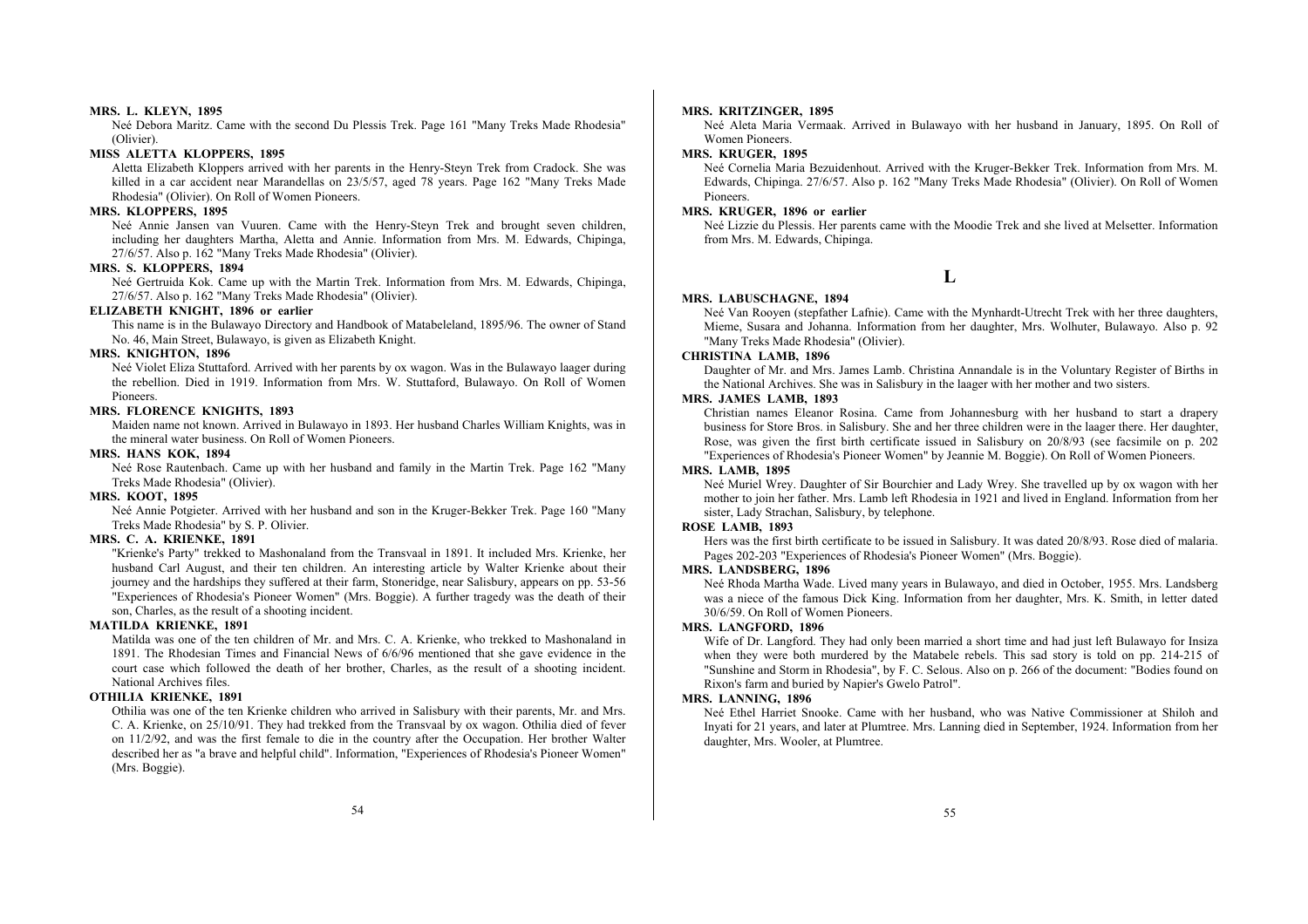#### **MRS. LAPWORTH, 1895**

This lady left Bulawayo with her husband by coach for the South on 8/11/95. Information, the Bulawayo Chronicle.

## **MISS LAST, 1894 or earlier**

Miss Last was one of the ladies present at the first subscription dance held in Bulawayo, reported in the Matabele Times of 21/9/94. It was attended by Mr. Rhodes and Dr. Jameson. According to information from a cutting from the Bulawayo Chronicle supplied by Mrs. Cummins, a Miss Last was in the Bulawayo laager during the rebellion.

#### **MRS. S. M. M. LATEGAN, 1895**

Neé Bester. Mrs. Grobler, Bulawayo, telephoned to say that her mother, Mrs. Lategan, arrived by ox wagon with her parents, and that her grandmother, Mrs. Bester, was killed in the rebellion. Mrs. Lategan died on her farm near Enkeldoorn in March, 1960, aged 84 years. The Sunday News, Bulawayo, 20/3/1960.

## **MRS. G. F. LAWTON, 1896 or earlier**

Christian names Eleanor Elga. Mrs. Lawton's son, Herbert Fearns, was baptised on 12/7/96. Her husband, George Fearns Lawton, was an attorney in Bulawayo. Information, Register of Baptisms, 1894, Parish of St. John, Bulawayo.

## **MRS. T. H. LEACH, 1895 or earlier**

Neé Anna Jacomina Larkin. A son, Jacob William, was born to Mrs. Leach on 3/10/95 and baptised on 27/10/95. Her husband was Mr. Thomas Hickey Leach. Information, the Catholic Church, Bulawayo, Baptismal Register. On Roll of Women Pioneers.

## **ANNA LEE, 1863**

Daughter of John Lee and his first wife, Louisa. She probably came to Rhodesia with him before he acquired his farm in the Mangwe Valley, which was probably about 1866. Her name is on a list of women taken from a map sheet published by the Director, Federal Department of Trigonometrical and Topographical Surveys, 1964.

## **MRS. CARL LEE, 1894**

Came up with Mr. and Mrs. Gert Cloete. She and her husband, with two children, were in the Mangwe laager during the Matabele Rebellion. Information from Mrs. Black, Marula, in letter dated 25/11/59.

## **MRS. HANS LEE, 1896 or earlier**

Neé Martha Greeff. First wife of Hans Lee. Was in the Mangwe laager during the Matabele Rebellion. Information from Mrs. Black, Marula. Also p. 168 "First Steps in Civilizing Rhodesia" (Mrs. Boggie).

#### **MRS. JOHN LEE, 1863**

Neé Louisa van Wyk. Wife of the trader and hunter, she arrived with eight children. She was buried at Mangwe in 1870. Pp. 115, 160-161 "First Steps in Civilizing Rhodesia", by Jeannie M. Boggie.

## **MRS. JOHN LEE, 1870 or earlier**

Neé Jacoba van Rooyen. Second wife of John Lee and sister of the hunter, Cornelius van Rooyen. Page 162 "First Steps in Civilizing Rhodesia" (Mrs. Boggie).

## **MARIA LEE, 1863**

Daughter of John Lee and his first wife, Louisa. Her name is on a list of women (pre-1890) taken from a map sheet published by the Director, Federal Department of Trigonometrical and Topographical Surveys, 1964.

## **MRS. LEONARD, 1878**

Neé Winifred Martin. Came to Inyati when about six years old, with her parents, who started a trading store there. Mrs. Leonard died at Marandellas in 1955 and is buried at Inyati. Information from friends at Inyati.

#### **MRS. LESS, 1892**

Neé Marie Riemer. Was in two laagers in Fort Victoria, one during the Matabele War in 1893 and one during the rebellion in 1896. Twice their home was wrecked. Mrs. Less lived many years in Rhodesia and died in Umtali in 1948. aged 81 years. Information from Mrs. M. Edwards, Chipinga, and pp. 80, 82-94 "Experiences of Rhodesia's Pioneer Women" (Mrs. Boggie). On Roll of Women Pioneers.

#### **MRS. HERMINA LEWIS, 1894**

Neé Hermia Frances Shawe. Was born in Salisbury on 7/12/94. Her parents were Henry Adrian Shawe, a transport rider, and Mrs. Alethea Shawe. Information, the Cathedral, Salisbury, Baptismal Register, Vol. I, National Archives. On Roll of Women Pioneers. Mrs. Lewis lived in Rhodesia all her life.

## **MRS. LEWIS, 1894**

Neé M. Raath. Arrived with her mother and three other children. They lived near the Bembesi River and on the Camperdown Mine, where her husband kept a store. Left Rhodesia in 1902 and later lived in Standerton. Mrs. Lewis lived near Mrs. Welensky in Bulawayo and was in the laager during the rebellion. Information in letters from herself, dated 3/1/58, in answer to my advertisement.

#### **MAY LEWIS, 1896**

May Caroline Lewis was baptised on 18/10/96, according to the Register of Baptisms, 1894, Parish of St. John, Bulawayo. Her mother was Catherine Lewis, and her father, a speculator, was Samuel John Lewis.

#### **MRS. S. J. LEWIS, 1896 or earlier**

Catherine, wife of Samuel John Lewis, a speculator in Bulawayo, was the mother of May Caroline, who was baptised on 18/10/96, according to the Register of Baptisms, Parish of St. John, Bulawayo.

## **MRS. LICHFIELD, 1891**

Neé Beryl Welby. One of the three English nursing sisters who walked from Beira to Umtali and established a hospital there, helped by Mr. Rhodes. She married Dr. Lichfield of Umtali. Pages 101- 104 "Experiences of Rhodesia's Pioneer Women" (Mrs. Boggie) and p. 130 "The World's View" (Mrs. Kane).

### **MRS. LIGHT, 1893**

Neé Anna Wilhelmina Strobel. Travelled with her parents to Fort Victoria when she was 18 months old. Mrs. Light drew a number of the illustrations in Mrs. Boggie's book "Experiences of Rhodesia's Pioneer Women" (pp. 184-191). On Roll of Women Pioneers.

## **FRAU MARIE LIPPERT, 1891**

Wife of Edward Lippert, a German financier and cousin of Alfred Beit. They left Pretoria in a small carriage drawn by oxen, and pitched tents at night. She kept a journal in English about her visit to the "black man's country with a savage king". Pp. 79-83 "The World's View", by Nora S. Kane.

## **MRS. LITTLE, 1895**

Neé Edith Dalton White. Arrived with her husband in June, 1895. On Roll of Women Pioneers. **MRS. DAVID LIVINGSTONE, 1862** 

Neé Mary Moffat, daughter of Rev. Robert Moffat. Married Dr. Livingstone at Kuruman in 1845. Lived in Bechuanaland and in England for some years. In 1862 Mrs. Livingstone travelled to the Zambezi to join her husband, but died of fever soon after. Her grave is at Shupanga on the banks of the Zambezi. Pages 113-121 "First Steps in Civilizing Rhodesia" (Mrs. Boggie). David Livingstone wrote:

" . . . Poor Mary sleeps on Shupanga brae and beeks forenent the sun . . .". Extract from an article by Rev. J. S. Moffat in the Cape Argus.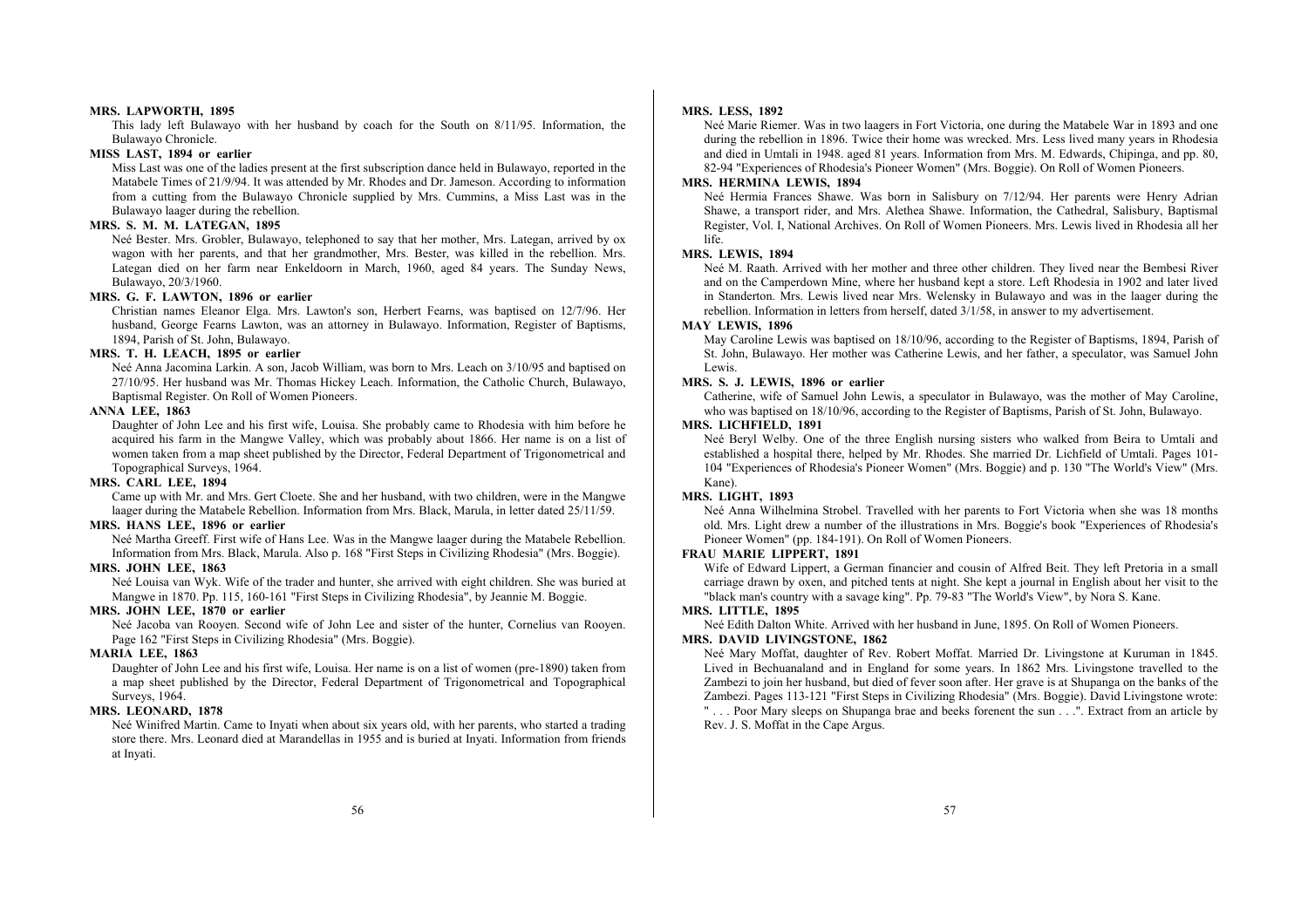#### **MRS. D. M. LIVINGSTONE, 1896**

Neé Emma Jane Tennant. Arrived at Umtali, travelling from Beira to Macequece by train, and from there by trolley and machila. Married in 1899 and lived many years in Umtali. Information from herself.

## **MRS. H. LOFTHOUSE, 1894**

Was invited to the "Passing of the Year" (1894-95) dance held by the Queen's Club in the Bulawayo Courthouse. In July, 1895, she assisted at the St. John's Church bazaar. Information, the Bulawayo Chronicle. Mrs. Lofthouse and family arrived in Bulawayo in October, 1894. Mr. Herbert Lofthouse was a solicitor. Information, the Rhodesia Weekly Review, 10/10/94, National Archives.

#### **MRS. J. I. LOGAN, 1896**

Neé Suzanne Elizabeth Montgomery. Mrs. Logan was born on a farm near Mangwe on 26/5/96. Her mother, Mrs. G. C. C. Montgomery, died the next day, and in desperation her father took the new-born baby with him on horseback to Zeerust, via Macloutsie, and handed her over to her maternal grandparents. He kept the child alive on the journey by letting her suck a piece of cloth dipped in milk. Suzanne grew up in Zeerust and was put into a concentration camp during the Boer War until her father appealed for her release as a British subject. In 1921 Suzanne married Mr. John Innes Logan of the B.S.A. Police, Salisbury. She died in 1962. Information from her son, Mr. L. R. Logan, Bulawayo. On Roll of Women Pioneers.

#### **MRS. LOMBARDT, 1894**

Neé Wilhelmina Mynhardt. Came with her parents in the Mynhardt-Utrecht Trek. Information, Mrs. M. Edwards, Chipinga, 27/6/57, and pp. 92 and 162 "Many Treks Made Rhodesia" (Olivier). On Roll of Women Pioneers.

#### **MRS. LONGDEN, 1896**

Neé Jane Harriet Muller. Came up by coach to marry Mr. Longden, a lawyer in Gwelo, and was in the Gwelo laager. Mrs. Longden died at the Cape in 1946. Information from her son, Mr. S. Longden, Essexvale.

#### **MRS. J. S. LOOSLEY, 1862**

Neé Mary Meta Moffat. Daughter of Rev. J. S. Moffat. She was the first white baby girl born in Rhodesia, at Inyati Mission on 2/2/62. Mrs. Loosley lived the greater part of her life in Rhodesia and died in Cape Town in 1954. Information from relatives. She married Mr. James S. Loosley.

#### **MRS. LOOTS, 1895**

Neé Hester Maria Magdalena Engelbrecht. On Roll of Women Pioneers.

## **MRS. LOTTERING, 1896**

Neé Jakoba A. Maritz. Arrived in November, 1896. On Roll of Women Pioneers.

## **MRS. A. A. LOUW, 1894**

Neé Francina Susanna Malan. Wife of the Rev. A. A. Louw, founder of the Dutch Reformed Mission of Morgenster, near Fort Victoria. According to the Dutch Reformed Church Baptismal Register, 1893, Mr. and Mrs. Louw had a son, Andries Adriaan, who was baptised on 12/7/95, when he was one week old. Mrs. Louw died in 1935.

#### **MRS. LOVE, 1894**

Neé Ethel Wardle. Arrived with her parents on 24/5/94, and lived many years in Bulawayo. On Roll of Women Pioneers.

## **MRS. LOVELL, 1896**

This lady was a passenger on the Zeederberg coach which arrived in Bulawayo on 30/11/94. Information, the Bulawayo Chronicle.

#### **MRS. H. LOVEMORE, 1875**

Neé Jessie Constance Helm. Arrived with her parents, Rev. and Mrs. C. D. Helm, at Hope Fountain Mission, when she was 19 months old. Her valuable memoirs entitled "Thy Beginning", were arranged for publication in 1956 by the Rhodesia Pioneers' and Early Settlers' Society, and an interesting article by her appears on pp. 86-91 of "First Steps in Civilizing Rhodesia" (Mrs. Boggie). Mrs. Lovemore was affectionately known as the "Grand Old Lady of Rhodesia". She died in Bulawayo on 6th September, 1960. She had lived longer in Rhodesia than any other white person and was given a state funeral at Hope Fountain Mission. On Roll of Women Pioneers.

#### **MRS. LOWENSTARK, 1895**

Mrs. Lowenstark took part in an instrumental and ballad concert at the Stock Exchange Hall, Bulawayo, on 2/1/96. In August, 1896, she opened a suite of coffee rooms at Mr. Neal's old lending library rooms near the Standard Bank. Information, the Bulawayo Chronicle.

## **MISS PEARL LOWENSTARK, 1895**

Took part in an instrumental and ballad concert at the Stock Exchange Hall, Bulawayo, on 2/1/96. She came from the Hampstead Conservatoire, and taught the pianoforte and singing. She organised many musical events in Bulawayo, as well as performing herself. She left Bulawayo for England on 8/9/96. Information, the Bulawayo Chronicle.

## **MRS. C. G. LOWINGER, 1896 or earlier**

This lady left Bulawayo for a trip South in June, 1896. Information, the Bulawayo Chronicle.

#### **MRS. LUDEKE, 1895**

Neé Susanna Catharina Gertruida Nortje. Arrived with her first husband, Mr. F. C. Swart, in October, 1895. On Roll of Women Pioneers.

#### **MRS. LYLE, 1896 or earlier**

She and her husband had a wonderful escape from being murdered at Headlands during the Mashona Rebellion, and she was in the Umtali laager. Pages 125-126 "Experiences of Rhodesia's Pioneer Women" (Mrs. Boggie).

## **MRS. LYNN, 1891**

Mother of Mrs. Watts, whose name is on the Roll of Women Pioneers as having "arrived with parents" at Fort Victoria.

## **M**

## **MRS. J. MABERLEY, 1895/6**

Came with her husband, Dr. John Maberley, a surgeon, to Bulawayo. She was a Dutch lady of good family, and with her husband and infant son went into the laager. Information in a letter from Mr. S. Candler, dated 26/6/33 from Rhodesia House, London, through Mrs. Jeannie Boggie. The Maberley's son, John Frederick, was baptised in Bulawayo on 10/5/96. Information, Register of Baptisms, 1894, Parish of St. John, Bulawayo.

#### **MRS. VIOLET McAULIFFE, 1891**

A trader's wife. She did not stay long in the country. Page 62 "Experiences of Rhodesia's Pioneer Women" (Mrs. Boggie).

## **MRS. E. McCABE, 1896 or earlier**

Neé "Tolae" Gordon. According to the Catholic Church, Bulawayo, Baptismal Register, Mrs. McCabe had a son, Gordon, born on 3/10/96 and baptised by Fr. A. M. Daignault on 15/11/96. Her husband was Mr. Edward McCabe.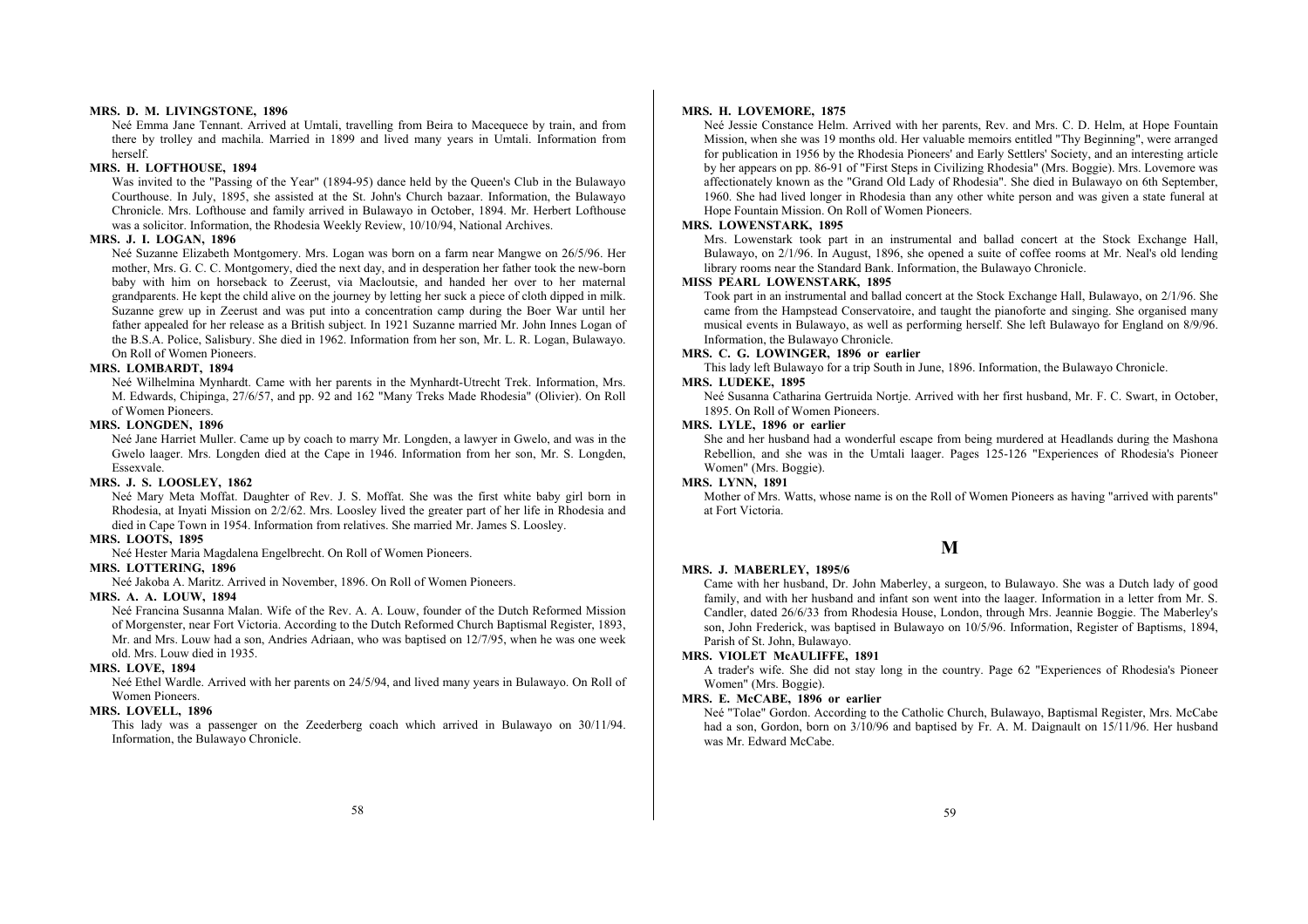#### **MISS MACDONALD, 1894**

This lady was a nurse at the Nurses' Home in Bulawayo, and according to the Bulawayo Chronicle of 4/1/95, she was invited to the 1894/95 "Passing of the Year" dance held by the Queen's Club in the Court-house.

## **MRS. A. McDONALD, 1893 or 1894**

Neé Gertrude Wilkinson. Arrived with her husband, Angus McDonald, in 1893 or 1894. They had been married at Pilgrim's Rest, Eastern Transvaal. Her daughter, Ellen, who became Mrs. Toshack, was born in Bulawayo in 1895, and lived there for many years. Her mother, Mrs. E. J. Foster (previously Mrs. Wilkinson) accompanied the McDonalds to Rhodesia. Information. Mr. A. M. Ewing.

## **MRS. McDONALD, 1895**

Neé Elizabeth Mary van Eden. Arrived with her father. On Roll of Women Pioneers.

#### **MRS. MACDONALD, 1895**

Neé Janet Lamb. Came up with her mother, Mrs. James Lamb, at the age of one year, on a transport wagon. Was in the Salisbury laager in 1896. An account of her being "swum across a river" is given on page 201 of "Experiences of Rhodesia's Pioneer Women" (Mrs. Boggie). See also p. 203 of the same book. Mrs. Macdonald lived for many years in Salisbury.

#### **MRS. MACDONALD, 1894**

Neé Jessie Kinnear. "Arrived with parents". On Roll of Women Pioneers. She died in Salisbury 2/5/74. **MRS. McDONALD, 1895** 

Neé Sophia Agnese Fitt. Arrived in Salisbury with her mother and brothers, via Beira. Was in the Salisbury laager in 1896. She died in Bulawayo in 1939. Information from Mrs. Grant, Bulawayo. On Roll of Women Pioneers.

#### **MRS. MACDOUGALL, 1896**

This lady was married in Bulawayo in August, 1896. Her husband was in Salisbury in the early days and entered Matabeleland with the Salisbury Column in 1893. Information, the Bulawayo Chronicle.

#### **MRS. F. MACK, 1896 or earlier**

Neé Minnie Florence Loder. Drowned at sea off the Normandy coast, 16/6/96, aged 30 years. Her husband was Mr. Frank Mack. Information, the Deaths Register, National Archives, Salisbury.

## **ANNIE MACKENZIE, 1863**

Infant daughter of the Rev. John and Mrs. Mackenzie, who arrived at Inyati Mission on 29/8/63 and left again in mid-February, 1864. Annie died at Inyati in October, 1863, and was buried in the cemetery there, her grave being the fourth to be made. Information, pp. 267-268 "The Far Interior", by E. C. Tabler.

#### **MRS. J. MACKENZIE, 1863**

Came with her husband, Rev. John Mackenzie, to the Mission at Inyati, but left again the next year. Their baby daughter, Annie, died and was buried in the Inyati cemetery. Page 268 'The Far Interior", by E. C. Tabler, also p. 18 of Rev. A. J. Haile's "Brief History of the London Missionary Society".

#### **MRS. F. McKINNON, 1894**

Formerly Mrs. Purdy or Purdey. The Bulawayo Chronicle of 16/11/94 reported that Jim, a Zulu, "went to Mrs. Purdy's at the Bulawayo Club and took away a box. Not finding much in the box, he returned to the house, when he was disturbed by Mrs. Purdy and absconded". The Rhodesia Weekly Review of 6/3/95 offered "our heartiest congratulations to Mr. F. McKinnon and Mrs. Purdey, who were married by special licence by the Rev. Archdeacon Upcher".

#### **MRS. MACLACHLAN, 1896**

Neé Fanny Hancorn Smith. Arrived by coach and was in the Bulawayo laager during the rebellion. Information from herself, June 1957.

#### **MRS. MACLACHLAN, 1896**

Neé Muriel Maud Matthews. She was born in Salisbury just before the rebellion and was in the laager there with her mother, Mrs. Alice Matthews. Information from herself in letter dated 15/12/58. According to the Cathedral, Salisbury, Baptismal Register No. I, Muriel Matthews was born on 11/2/96. Her father was Charles Joseph Matthews, an engineer. On Roll of Women Pioneers.

#### **MRS. MACLEOD, 1894**

Neé Agnes Kinnear. "Arrived with parents", March, 1894. On Roll of Women Pioneers.

## **EUPHEMIA McMASTER, 1869 or 1870**

Euphemia, the small daughter of Mr. and Mrs. Tom McMaster, was christened at Inyati Mission. Her father was the well-known hunter. Information, p. 361 "The Far Interior" (Tabler).

#### **MRS. T. McMASTER, 1869**

. . . in 1869 Baines says, "The hunters were absent, but Mrs. McMaster and the other ladies (no names) welcomed me" — p. 160 "First Steps in Civilizing Rhodesia" (Mrs. Boggie). Mrs. McMaster was a sister of Mrs. George Wood. A member of the hunting party complained she cooked too many rich dishes "like pies of fat game meat and plum puddings". P. 350 "The Far Interior", by E. C. Tabler. Mrs. McMaster's husband, Tom, was a hunter. Her mother was Mrs. Fraser.

#### **MRS. C. A. McPHERSON, 1895**

Neé Effie Scott. She was born on the road to Bulawayo in 1895 and was in the laager there in 1896. Letter from herself dated 25/6/59 from Gwelo, in answer to my advertisement.

#### **MRS. McPHERSON, 1894**

Neé Therreszrena Christina de Beer. Came to Melsetter. On Roll of Women Pioneers.

## **MRS. PEARL MACRAE, 1892**

Arrived in Salisbury with her husband. They built the Albion Hotel in Pioneer Street and were there for some years. She was musical and very popular. Mrs. Macrae's second husband, whom she married during the Boer War, was Mr. Somebody. Information from Mrs. Boggie.

#### **MISS MADDEN, 1896 or earlier**

Was in the Salisbury laager during the Mashona Rebellion. Page 203 "Experiences of Rhodesia's Pioneer Women" (Mrs. Boggie).

#### **MRS. MADDOCKS, 1894**

Neé Maud Dix. Came up to join her husband and was in the laager in Bulawayo during the 1896 rebellion. Information by telephone from her daughter, Mrs. Hocking.

## **AILEEN MAINWARING, 1896**

Aileen Frederica Ellen Mainwaring was baptised on 31/10/96. She was the daughter of Major Reginald and Mrs. "Murray" Mainwaring of Bulawayo. Information, Register of Baptisms, 1894, Parish of St. John, Bulawayo.

#### **MRS. R. MAINWARING, 1895 or earlier**

Formerly Mrs. Harrison. She married Captain (later Major) Reginald Mainwaring of the B.S.A. Company's Forces, in August, 1895. She wore at her wedding "a costume of electric blue crepon with sleeves of flowered silk, and a hat to match". Mr. P. B. Fletcher gave her away. The couple spent their honeymoon at "the Bembezi". Information, the Bulawayo Chronicle, August 1895.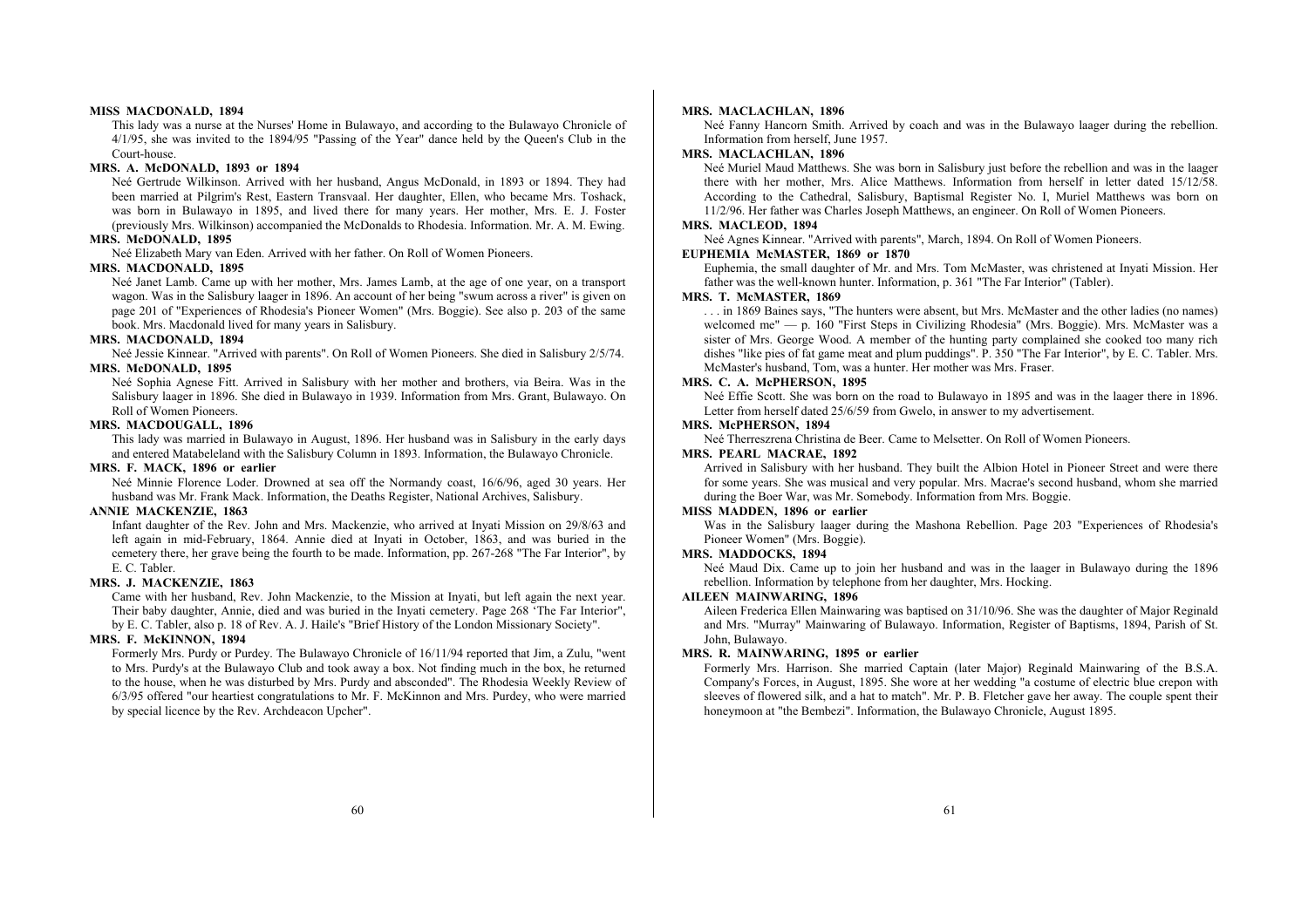#### **MRS. MAKIN, 1894**

This lady was invited to the Queen's Club "Passing of the Year" dance (1894-95) in the Bulawayo Courthouse, according to the Bulawayo Chronicle dated 4/1/95. In July, 1895, she was one of the workers at the St. John's Church bazaar.

#### **MRS. MARY MANN, 1895**

The Bulawayo Chronicle of 9/11/95 reports that Mrs. Mann and her husband, Mr. William Mann, who kept the Shashani Hotel and store, were attacked and beaten in a most cruel manner by a storekeeper named Hanny and a farmer, Krohun. Mrs. Mann was badly knocked on the head with a knobkerrie, but survived to give evidence in court. According to Mrs. Black of Marula, a Mrs. Mann with her husband and daughter, Mina, was in the Mangwe laager during the rebellion.

## **MINA MANN, 1896, probably earlier**

Mina and her mother and father were in the Mangwe laager during the rebellion, according to Mrs. Black, Marula. Her parents were Mr. and Mrs. William Mann who kept the Shashani Hotel and Store.

## **MISS MANSBERGH, 1893**

Came as a nurse to the Umtali Hospital, travelling with a party of ladies, part of the time with no white escort. P. 109 "Experiences of Rhodesia's Pioneer Women" (Mrs. Boggie).

#### **MRS. MANTHAY, 1895**

Neé Annie Matilda James. Arrived by ox wagon from Johannesburg. On Roll of Women Pioneers. **MRS. MARAIS, 1895** 

Neé Catherina Lombard. Came with the Henry-Steyn Trek, bringing three daughters, Annie, Catherina and Stephina. Information from Mrs. M. Edwards, Chipinga, 27/6/57. P. 162 "Many Treks Made Rhodesia" (Olivier).

#### **SISTER MARCELLA, 1895**

Surname Deisenhofer. Letters from St. Dominic's Convent, Salisbury, dated 18/11/55 and 13/8/57.

## **ELSIE MARITZ, 1893 or earlier**

Neé Catherina Maritz, aged 15, was baptised in Fort Victoria on 8/10/93, according to the Baptismal Register of 1893 of the Dutch Reformed Church. Elsie came from Harrismith.

### **MRS. MARITZ, 1892**

Neé Elsie Margarietha Aletha Frederieka Stopforth. Arrived in Fort Victoria with her husband and children. On Roll of Women Pioneers.

## **MRS. EUGENIE MARITZ, 1895**

Neé Kok. On Roll of Women Pioneers.

## **MRS. J. S. MARITZ, 1896**

Neé Eliza Mary Haines. Arrived with Archdeacon Upcher's party, 4/6/96, see pp. 121-122 "Experiences of Rhodesia's Pioneer Women" by Jeannie M. Boggie. On Roll of Women Pioneers. She married Mr. J. S. Maritz in December, 1896. Information, the Rhodesia Advertiser, 18/12/96.

#### **MRS. MARITZ, 1894**

Neé Rosina Elizabeth Kok. Came up with the Martin Trek. Information from Mrs. M. Edwards, Chipinga, 27/6/57. P. 78 "Many Treks Made Rhodesia" (Olivier).

## **MRS. MARITZ, 1895**

Neé Susanna Johanna Kok. Arrived with her parents by ox wagon. On Roll of Women Pioneers.

#### **EVA MARKHAM, 1896 or earlier**

Eva Cecillia Markham died of malarial fever on 21/3/96 at Westward Ho Farm, Melsetter, aged one year, six months. She was the daughter of Frederick Edmond Markham and Elsia Elizabeth Markham. Information, the Deaths Register, National Archives, Salisbury.

## **MRS. MARKHAM, 1895**

Neé Katherina Ferreira. Arrived with the Henry-Steyn Trek. A Mrs. Markham gave birth to a baby which died in the Umtali laager. P. 124 "Experiences of Rhodesia's Pioneer Women" (Mrs. Boggie). On Roll of Women Pioneers.

#### **MRS. MARRIOTT, 1891**

Settled in the Mazoe district. Left the country on account of fever, but returned later. A letter from Mr. Marshall Hole to Mrs. Boggie, dated 19/11/32, says: ". . . Mrs. Marriott had three daughters and two sons, and was accompanied by an elderly lady, Miss Rubridge . . .". Her husband was Henry Heath Marriott, and her daughter, Amy Agnes, became Mrs. E. T. Kenny. Mr. Marriott had a farm in the Mazoe district. Information from the Rhodesia Pioneers' and Early Settlers' Society.

## **MRS. G. MARTIN, 1878**

Neé Maria Park Montgomery, daughter of Henry Martin Montgomery, the pre-pioneer trader who came to Rhodesia in 1869. Maria married the trader George Martin who had a store at Inyati, where Mrs. Martin died and was buried in 1888. Information from Mr. L. R. Logan and Mrs. Jessie Lovemore. Mrs. Martin is mentioned in the diaries of the Jesuit missionaries as having shown them kindness.

## **MRS. J. L. MARTIN, 1894**

Neé Hester Elizabeth du Preez. Arrived with the Martin Trek. P. 79 "Many Treks Made Rhodesia" by S. P. Olivier.

## **MRS. MARTINUS MARTIN, 1894**

Neé Rosina Elizabeth du Preez. Wife of the leader of Martin's Trek. An account of this trek is to be found on pp. 167-171 of Mrs. Boggie's "Experiences of Rhodesia's Pioneer Women". See also p. 78 "Many Treks Made Rhodesia" (Olivier).

### **MRS. MASSIE, 1894**

Neé Lizzie Hewitt. She was "highly certificated in nursing and maternity work" and supplied a great need in the first hospital in Umtali. P. 121 "Experiences of Rhodesia's Pioneer Women" (Mrs. Boggie).

#### **MRS. MATTHEWS, 1895**

Neé Alice Maud McDermot. Her daughter Muriel was born in Salisbury in February, 1896, and they were both in the laager there during the rebellion. Mrs. Matthews died during the 'flu epidemic of 1918, in Salisbury. Information from her daughter, Mrs. McLachlan. Mr. Charles Joseph Matthews was an engineer.

#### **MRS. MATTHEWS, 1895**

Neé Pyvelm, formerly Bertha Emilie Docheke, a widow. The registration of this marriage is to be found in the National Archives, Salisbury. The marriage took place in Bulawayo on 2/7/95. Mr. Matthews was a farmer.

#### **MRS. MATTHEWS, 1896**

Neé May Clarice Kneiser. Born in Salisbury, 11th August, 1896. Her father, Henry Kneiser, was a member of the 1890 Column, and her mother, Sophia Kneiser, arrived in 1891. On Roll of Women Pioneers.

#### **MRS. MATTHYSEN, 1894**

Neé Jacoba Magdaleina Meinges. Arrived 4/1/94 to join her husband. She came by ox wagon and they lived on "Matabele" Wilson's farm, near Bulawayo. She died in 1956, aged 95 years. Information from her daughter, Mrs. Titus. On Roll of Women Pioneers.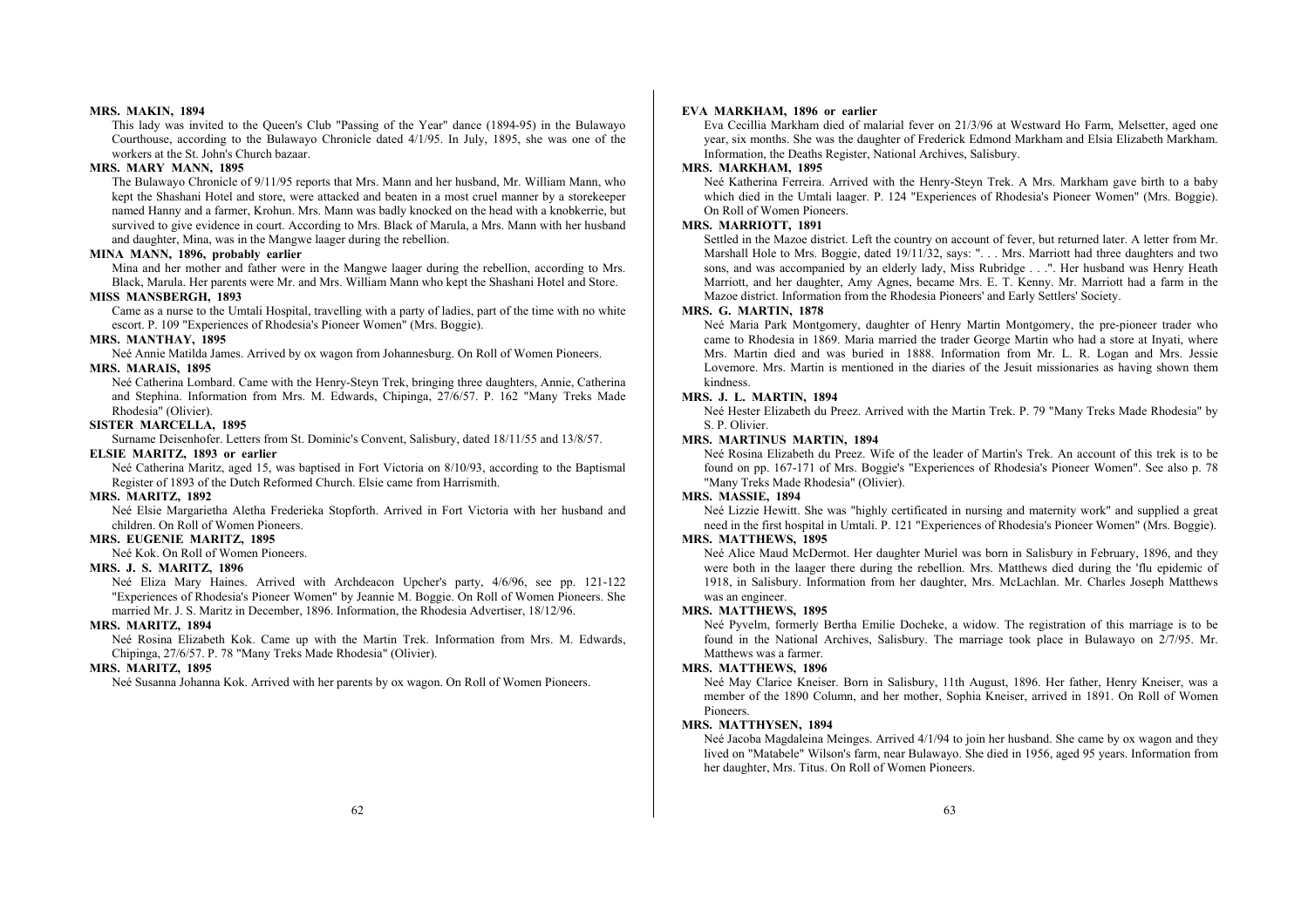#### **CECILY MAUND, 1895**

Cecily Elenora Niele Maund was born to Mrs. Elenora Maund in Salisbury on 12/4/95. Her father was Mr. Edward Arthur Maund. She was sponsored at her baptism by Cecil J. Rhodes, Leander S. Jameson and Alice Pincham (? partially illegible). Information, the Cathedral, Salisbury, Baptismal Register, Vol. I, National Archives.

#### **MRS. E. A. MAUND, 1894, probably earlier**

Christian name Elenora. Her husband, Edward Arthur Maund, was very friendly with Lobengula and first visited Matabeleland in 1885. He was involved in the concession-seeking before the Occupation, and accompanied two Matabele indunas to London to see Queen Victoria. The birth of Mrs. Maund's daughter, Cecily, is recorded in Vol. I of the Cathedral, Salisbury, Baptismal Register, now in the National Archives. Mrs. Maund was present at an Assembly Ball at the Masonic Hall, Salisbury, on 7/9/94. Information, Mr. G. H. Tanser.

#### **MRS. MAYES, 1896**

Neé Rose Dunn. Arrived by wagon. On Roll of Women Pioneers.

#### **MRS. MEARS, 1892**

Neé Harriet Madeline Moodie. Daughter of Thomas Moodie, leader of the trek. Returned to the Transvaal and was joined there in 1902 by her sister, Sarah. P. 160 "A Study in Pioneering: The Moodies of Melsetter", by Edmund H. Burrows.

## **SISTER MECHTILD, 1895**

Surname Wegmann. Dominican Order. Letters from the Convent, Salisbury, dated 18/11/55 and 13/8/57.

## **MRS. MEILANDT, 1893**

Neé Kathleen Devereux Bagnall. On Roll of Women Pioneers.

## **GERTRUDE MEINTJES, 1895 or earlier**

Gertrude Margaret Meintjes, aged 16, was baptised on 6/9/95, according to the Dutch Reformed Church Baptismal Register, 1893. She came from Middelburg.

#### **MRS. MEISTER, 1892**

Neé Starke. Came with her husband, a member of the Berlin Mission Society. They settled at Gutu, but she died of malaria two months after arrival, and her husband died soon after. Information in letters from Miss Julia Heyman, Fort Victoria, dated 13/11/55, and Mrs. T. Krause, Ermelo, Transvaal, dated 1/2/56.

#### **MRS. MELLETT, 1894**

Neé Katharina Elizabeth du Plessis. Came to Melsetter. On Roll of Women Pioneers.

## **MRS. E. B. S. MERCER, 1895**

Neé Annie Elizabeth Clarke. Arrived with her husband and family by Zeederberg's coach in August, 1895. Mrs. Mercer died at Rondebosch in October, 1947. Information from her son, Mr. V. S. B. Mercer, Salisbury, in letter dated 2/10/57, replying to my advertisement. Mrs. Mercer's son, Colin Cecil Beauchamp, was baptised on 16/2/96. Her husband, Edward Beauchamp Singleton Mercer, was a broker in Bulawayo. Information, Register of Baptisms, 1894, Parish of St. John, Bulawayo. On Roll of Women Pioneers.

#### **MRS. MEREDITH, 1895 or earlier**

Formerly Mrs. Rorke, neé Melina da Fonseca. Came up as a young girl and was in the Bulawayo laager in 1896. Later she lived in London. Information from Mrs. Trevelyn of the Chronicle, Bulawayo, who met Mrs. Meredith at Rhodesia House in 1958.

#### **MRS. MEYERS, 1896 or earlier**

This lady was in the Bulawayo laager during the rebellion. Information from a cutting from the Bulawayo Chronicle through Mrs. Cummins.

#### **MRS. J. MEYERS, 1896 or earlier**

Susanna Sears. Mrs. Meyers was murdered about 20/6/96 by the Mashona rebels on the Umtali road, eight miles from Graham White's. Her husband, Jan Meyers, and her two children were also murdered. Mrs. Meyers was 19 years old. Information, the Death Register, Vol. III, National Archives, Salisbury.

## **SUSANNA MEYERS, 1896 or earlier**

Susanna, aged about three, was murdered by Mashona rebels on the Umtali road about 20/6/96, together with her parents, Mr. and Mrs. Jan Meyers.

## **MRS. MICHAELIS, 1894**

Neé Clarice Leanora Cinamon. Arrived by ox wagon from Johannesburg with her mother and family to join her father. Was in the Bulawayo laager during the 1896 Rebellion. She left about 1902 for Johannesburg, where she lived for many years. Information from Mrs. Meyerson, Bulawayo, by telephone. On Roll of Women Pioneers.

## **MISS MILES, 1895 or earlier**

According to the Rhodesia Advertiser of 27/12/95, this lady had "come to swell the resident population of Umtali". Information, National Archives.

## **MRS. PLAYER MILES, 1895 or earlier**

Mrs. Miles was thanked by the Umtali Musical and Dramatic Club for the aid she had rendered the club in connection with the production of "Trial by Jury" in May, 1895. She is mentioned on p. 127 of "Experiences of Rhodesia's Pioneer Women" (Mrs. Boggie), as having gone into the Umtali laager. Also Umtali Advertiser, 10/6/95, National Archives.

## **MRS. F. W. MILL, 1896**

Neé Martine Johanna Mehouse. The registration of her marriage is to be found in the National Archives, Salisbury. The marriage took place in Bulawayo on 6/4/96. Mr. F. W. Mill was a steward.

#### **MRS. MILLAR, 1894**

Neé Bliss Annie Cumming. Came up with her parents and five sisters from Johannesburg by ox wagon. Information from her niece, Mrs. Long, Bulawayo, by telephone. On Roll of Women Pioneers.

## **MRS. MILLARD, 1893**

Neé Zetta Doreen Hanson, came to Rhodesia for the first time in 1893, accompanied by her sister and brothers. She and her sister left after a while, but she returned later as Nursing Sister Millard and lived many years in Umtali doing splendid work. In 1917 she was presented with a silver tea set in recognition of her services to the Queen's appeal for socks. Mrs. Millard celebrated her 80th birthday on 24/9/58. Information, The Herald, Salisbury, 24/9/58, through Mrs. Honey.

#### **MRS. MILLER, 1895 or earlier**

This lady gave evidence at the inquest on Mrs. Helen Hudson Cook, who committed suicide. The Bulawayo Chronicle, 12/5/95.

## **QUEENIE MILLS, 1896 or earlier**

Queenie Wright Mills died of convulsions at her father's house in Fort Street, Bulawayo, on 10/5/96. She was one year old. Her parents were Mr. Robert Mills and Selima Wright Mills. Information, the Deaths Register, Vol. III, National Archives.

#### **MRS. ROBERT MILLS, 1896 or earlier**

This lady is said to have come from Cape Town and to have been in the Bulawayo laager during the rebellion. Letters from Mr. Lewis of Standerton, dated 24/6/58 and 21/7/58.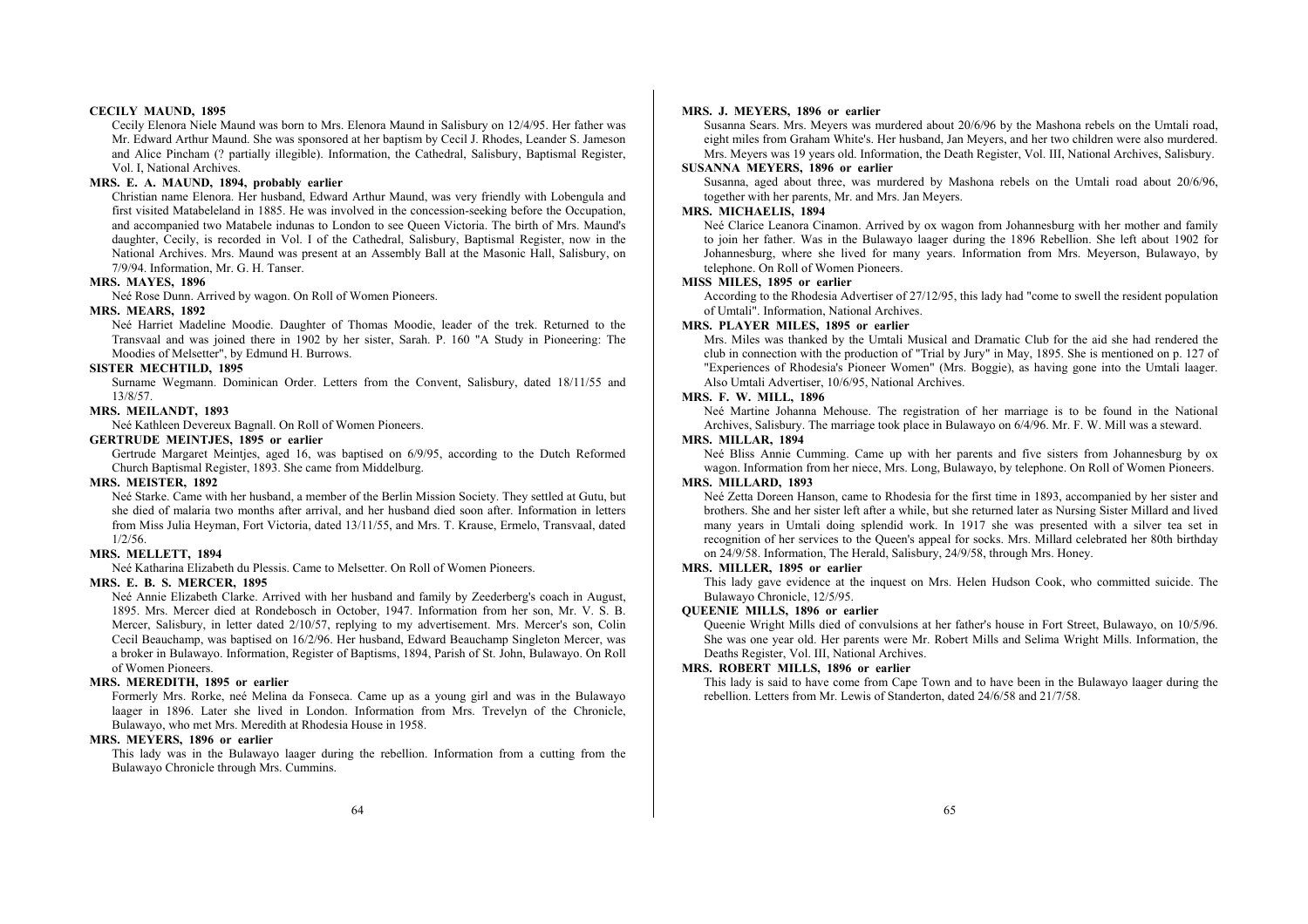#### **MRS. MITCHELL, 1896, probably earlier**

"A sumptuous supper had been prepared by that very able caterer, Mrs. Mitchell, for guests at a fancy dress dance in the new Courthouse, Gwelo". The Bulawayo Chronicle, 8/2/96.

## **MRS. MITCHELL, 1896**

Neé Edith Rhodesia Hill. Was born in the Suburbs of Bulawayo and she and her mother were carried into the laager by Dr. Vigne's orders during the rebellion. Mrs. Mitchell later lived in Que Que. Information from her niece, Mrs. Smith of Bulawayo. Also letter from Mrs. R. J. Bester, Que Que, dated 27/6/59.

#### **MRS. J. S. MOFFAT, 1859**

Neé Emily Unwin. Came up with her husband, Rev. J. S. Moffat, when the Mission station was founded at Inyati. She was one of the first two white women to come to the country, and endured courageously the trials and privations of the long wagon journey and the very early years in Matabeleland. Mrs. Moffat's Journal and many of her letters are in the National Archives. She left in 1865 and died at the Cape in 1902. A description of her experiences is given on pp. 11-27 "First Steps in Civilizing Rhodesia" (Mrs. Boggie).

#### **MRS. MONTGOMERY, 1895**

Neé Elizabeth Marina van Niekerk. Came with her father, Mr. "Ponty" van Niekerk, and her mother. She and her three sisters, with their mother, were in the Bulawayo laager during the rebellion. Information from her son, Mr. T. A. Montgomery, Bulawayo, 1958.

#### **MRS. G. MONTGOMERY, 1896**

Neé Claudie Scott. Arrived prior to the 1896 rebellion. On Roll of Women Pioneers. She became the second wife of Mr. G. C. C. Montgomery. Her husband bought land in the Figtree area and she died there in 1923. Information from Mr. L. R. Logan, Bulawayo.

## **MRS. G. C. C. MONTGOMERY, 1895**

Neé Susanna Elizabeth Strydom. This lady was the first wife of Mr. George Charles Coleman Montgomery, an 1884 pre-pioneer. During the Matabele rebellion her husband tried to take her from their home at Semokwe to a mission where she could be cared for during her third confinement. However, the baby was born at a farm en route and Mrs. Montgomery died the next day, 27/5/96. She was buried "in what is now Special Native Area B of the Semokwe Reserve, very close to the Semokwee River". Information from her grandson, Mr. L. R. Logan, and from Mr. T. Culverwell, Native Agricultural Dept., through Mr. R. Summers, Bulawayo. On Roll of Women Pioneers. Mrs. Montgomery was the mother of Margaret Elizabeth (Mrs. Whiteford), George Charles Coleman Montgomery, and Susanna Elizabeth (Mrs. Logan).

## **MRS. MONTGOMERY, 1895**

Neé Johanna Magdelena Kritzinger. Arrived with her parents from Vryheid on 1/1/95, having taken a year to do the journey on account of lions, locusts, etc. Information from herself. On Roll of Women Pioneers.

#### **MRS. DUNBAR MOODIE, 1892**

Neé Sarah Maria Moodie. Eldest daughter of Thomas Moodie (leader of the trek). She married her cousin, G. B. Dunbar Moodie at the house of Rev. Sylvester at Fort Victoria, Mr. Sylvester performing the ceremony. The two spent their honeymoon at Zimbabwe Ruins (the first couple to do so), living in Cecil Rhodes' wagonette. See p. 135 "A Study in Pioneering: The Moodies of Melsetter", by Edmund H. Burrows.

#### **MRS. J. B. MOODIE, 1893 or earlier**

Christian names, Margaret Agnes. Mrs. Moodie bore a son, Richard, on 6/4/93. Her husband, John Benjamin Moodie, was a farmer and their place of residence was given- as Salisbury. Information, the Cathedral, Salisbury, Baptismal Register, Vol. I, National Archives.

## **MRS. THOMAS MOODIE, 1892**

Neé Cecilia Jacomina Roberts. Travelled up to Gazaland with her husband (leader of the Moodie Trek), three daughters and seven sons. An interesting account of the journey is given on pp. 152-157 "Experiences of Rhodesia's Pioneer Women" (Mrs. Boggie). The story was written by one of Mrs. Moodie's daughters, Mrs. Acutt. Mrs. Moodie was a very brave woman.

## **MRS. W. A. D. MOODIE, 1895 or earlier**

The Rhodesia Advertiser of 27/12/95 stated that Mrs. W. A. D. Moodie and family had "come to swell the resident population of Umtali". Information, National Archives files.

## **MRS. J. J. MOOLMAN, 1895**

Neé Maria Magdalena Ferreira. Came up with the Henry-Steyn Trek, which was the last recognised trek to the Chipinga district. Information from Mrs. M. Edwards, Chipinga. On Roll of Women Pioneers.

#### **MRS. J. N. MOOLMAN, 1893**

Neé Catharina Phyfer. Travelled up with the Webster-Moolman Trek, with two daughters, Jurie and Lettie. Information from Mrs. M. Edwards, Chipinga, 14/10/55. P. 162 "Many Treks Made Rhodesia" (Olivier).

## **MRS. MOORCROFT, 1895**

Neé Johanna van Niekerk. Arrived with her parents at Fort Victoria, October 1895. On Roll of Women Pioneers.

#### **MRS. MORESBY-WHITE, 1891**

Neé Nora King. Came up to join her husband. Was in the Bulawayo laager during the rebellion. She never left Rhodesia and died in Bulawayo in 1949. She was given a Pioneer funeral. Information from her son in Bulawayo, by telephone.

## **MRS. A. K. MORISSON, 1896 or earlier**

Neé Maria Elizabeth Remer. Mrs. Morisson had a son, Murdoch, who was born on 22/10/96 and baptised by Fr. A. M. Daignault in December, 1896. Her husband was Mr. Alexander Kenneth Morisson. Information, the Catholic Church, Bulawayo, Baptismal Register.

## **MARIA MORITY, 1896 or earlier**

Maria Elizabeth Mority, daughter of Hans and Maria Elizabeth Mority, died of malaria and jaundice in Fort Victoria Hospital on 27/3/96. She was eight years old. Information, the Deaths Register, Vol. III, National Archives.

## **MRS. A. L. R. MORKEL, 1896**

Neé Alice Southey. Information taken from Mr. Morkel's application form for joining the Pioneers' and Early Settlers' Society.

## **MRS. MORRIS, 1892**

Neé Annie Zeffert. ". . . quite a leading figure in old Salisbury. Mrs. Morris was a beautiful Jewess and a very charming and popular woman . . . Mrs. Morris was drowned with her two sons, Leon and Sidney, in the wreck of the Drummond Castle off Ushant in June, 1896 . . .". Extract from a letter to Mrs. Boggie from Mr. Marshall Hole dated 14/8/32.

## **MRS. MORRISON, 1895**

Formerly Mrs. Fred Dreyer, neé Alice van Niekerk. Came with her parents, the "Ponty" van Niekerks. Lived in Rhodesia most of her life and died about 1948. She was in the laager during the rebellion. Information from her nephew, Mr. T. A. Montgomery, Bulawayo.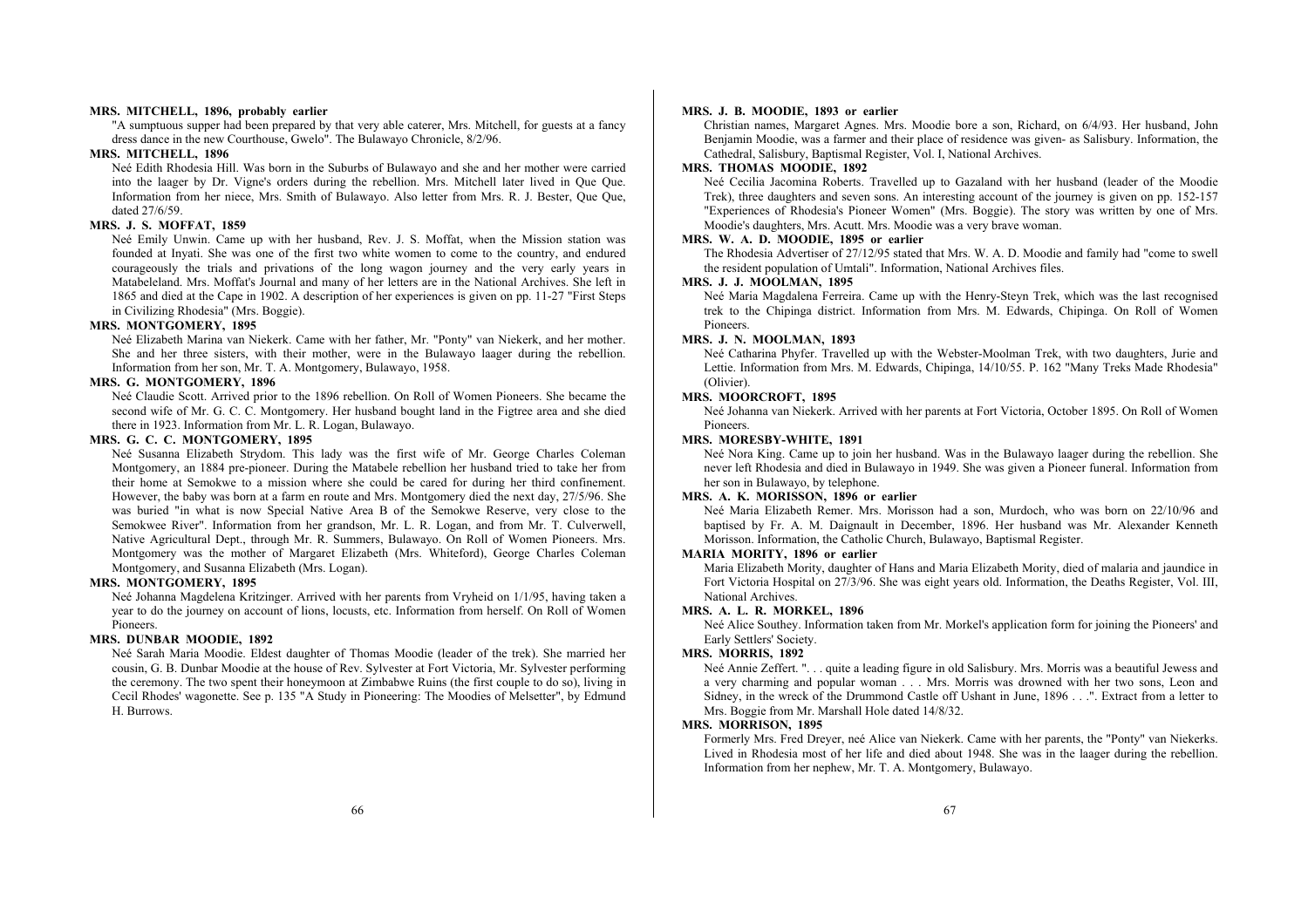#### **MRS. MORRISON, 1894**

Neé Irene Margaret Gradwell. Arrived with parents, 29/9/94. On Roll of Women Pioneers.

## **COUNTESS MOSKE, 1891**

Came up to Bulawayo when Zeederberg's Coach Service was first started, in company with Miss Albasini, who married Mr. Hazelhurst. Information from Mrs. R. Cranswick, Salisbury, daughter of Mrs. Hazelhurst.

## **MRS. MOUNTNEY, 1895 or earlier**

Her husband was connected with the Moonie Creek Development Co. In November, 1895, Mr. and Mrs. Mountney rendered assistance to a man fatally injured in a blasting accident. Information, the Bulawayo Chronicle.

## **MRS. MULLALLY, 1896**

Neé Mary Teresa Diamond. Arrived with her parents. Information in letter from her grand-daughter, Mrs. Aylward, Bulawayo. On Roll of Women Pioneers.

#### **MRS. MULLING, 1894**

Neé Margaret Anne Gifford. Came up in the Edenburg Trek with her parents. Pp. 158-166 of Mrs. Boggie's book, "Experiences of Rhodesia's Pioneer Women". P. 60 "Many Treks Made Rhodesia", by S. P. Olivier. On Roll of Women Pioneers.

#### **MISS MYBURGH, 1896 or earlier**

This lady was companion to Mrs. Justice Vintcent. She was in the Salisbury laager, but left in November 1896, by convoy. Information, Mr. G. H. Tanser, Salisbury.

#### **MRS. MYBURGH, 1895**

Neé Catharina Wilhelmina Marais. Arrived with the Henry-Steyn Trek, 1895. On Roll of Women Pioneers. See page 98 "Many Treks Made Rhodesia", by C. P. Olivier.

#### **MRS. MYERS, 1895**

Neé Margeurite Ellen King. Arrived with her parents in 1895. Her father, Frank King, took up a farm on arrival. On Roll of Women Pioneers.

#### **MRS. BARRY MYNHARDT, 1894**

Neé Talitha Cornelia van Schalkwyk. Came with the Mynhardt-Utrecht Trek with her three daughters, Annie, Agatha and Cornelia. Information from Mrs. M. Edwards, Chipinga, 27/6/57, and p. 92 "Many Treks Made Rhodesia" (Olivier).

#### **MRS. JOHN MYNHARDT, 1894**

Neé Aletta Kok. Came with the Utrecht-Mynhardt Trek. Had one daughter who died as a small child. Information from Mrs. M. Edwards, Chipinga, 27/6/57, and p. 162 of S. P. Olivier's book, "Many Treks Made Rhodesia".

#### **MRS. T. J. MYNHARDT, 1894**

Neé Anna Cornelia de Lange. Came with the Mynhardt-Utrecht Trek with three daughters — Maria Elizabeth Gesina, Aletta Cecilia and Wilhelmina Cornelia. Information, Mrs. M. Edwards, Chipinga, 27/6/57, and p. 92 "Many Treks Made Rhodesia" (Olivier). Mrs. Mynhardt had eight daughters in all. In addition to the three named above, they were — Anna Cornelia Venter; Johanna Elizabeth Nys; Adriana Jacoba Haasbroek; Cornelia Tobilina, and Christina Maria Susana Raath. Information, the Deaths Register, National Archives. Her husband was Johannes Tobias Mynhardt from Winburg, O.F.S.

#### **MISS MYNHARDT, 1894**

Maria Elizabeth Gecina (or Gesina) Mynhardt came to Rhodesia with the Mynhardt-Utrecht Trek. She was the daughter of Mr. and Mrs. J. T. Mynhardt. Information from Mrs. M. Edwards, Chipinga, 27/6/57, and p. 92 "Many Treks Made Rhodesia" (Olivier). The Deaths Register in the National Archives records that Miss Mynhardt died on 3/3/95 on a farm at Melsetter, aged 35 years.

#### **MRS. MARTINUS MYNHARDT, 1895**

Neé Johanna Bezuidenhout. Came with the Kruger-Bekker Trek. Information from Mrs. M. Edwards, Chipinga, 27/6/57, and p. 86 "Many Treks Made Rhodesia" (Olivier).

## **N**

## **MRS. NASON, 1893**

Neé Mary Ann Megeer. Arrived in February, 1893. Was in the Bulawayo laager during the rebellion and lived for many years in Bulawayo. On Roll of Women Pioneers.

## **MRS. NAUHAUS, 1895**

Neé Maria Aletta Jordaan. Arrived with relations at Fort Victoria in September, 1895. On Roll of Women Pioneers.

#### **MRS. NEILSON, 1896 or earlier**

According to the Bulawayo Directory and Handbook of Matabeleland, 1895/96, pp. 71 and 121, this lady kept a tearoom in Bulawayo.

## **MRS. M. NEITZ, 1895**

Neé Meyer. Came to Rhodesia in August, 1895. She was the wife of one of the first missionaries of the Berlin Missionary Society. Information from Mrs. T. Krause, Ermelo, Transvaal, letter dated 1/3/56.

#### **MISS ANNIE NEL, 1893**

Arrived with her parents, but returned South and died there during the Boer War. Information from her brother in a letter to the Pioneers' and Early Settlers' Society.

## **MRS. DANIEL NEL, 1894**

Came in the Edenburg Trek with her husband and three daughters, but returned within a short time on account of the death of her husband. Information from Mrs. Otterson, Chipinga. Also p. 162 "Many Treks Made Rhodesia" (Olivier).

## **MRS. NEL, 1894**

Neé Gertruida Louisa Kok. Travelled with the Martin Trek. P. 162 "Many Treks Made Rhodesia" (Olivier). On Roll of Women Pioneers.

## **MRS. M. J. NEL, 1896**

Neé Kitty Magdalena van Rooyen. The registration of this marriage is to be found in the National Archives. She was married in Bulawayo on 5/3/96. Mr. M. J. Nel was a transport rider.

## **MRS. NEL, 1893**

Neé Petronella van der Linde. Arrived with her husband and children, but died the following year "as the result of an accident caused by a wagon wheel running over her" on the Fort Tuli-Gwanda road. Information from her son in a letter to the Pioneers' and Early Settlers' Society.

#### **MRS. NELSON, 1894 or earlier**

This lady was invited to the first subscription dance, held in Bulawayo in September, 1894, which Cecil Rhodes and Dr. Jameson attended. Information, Mr. A. M. Ewing.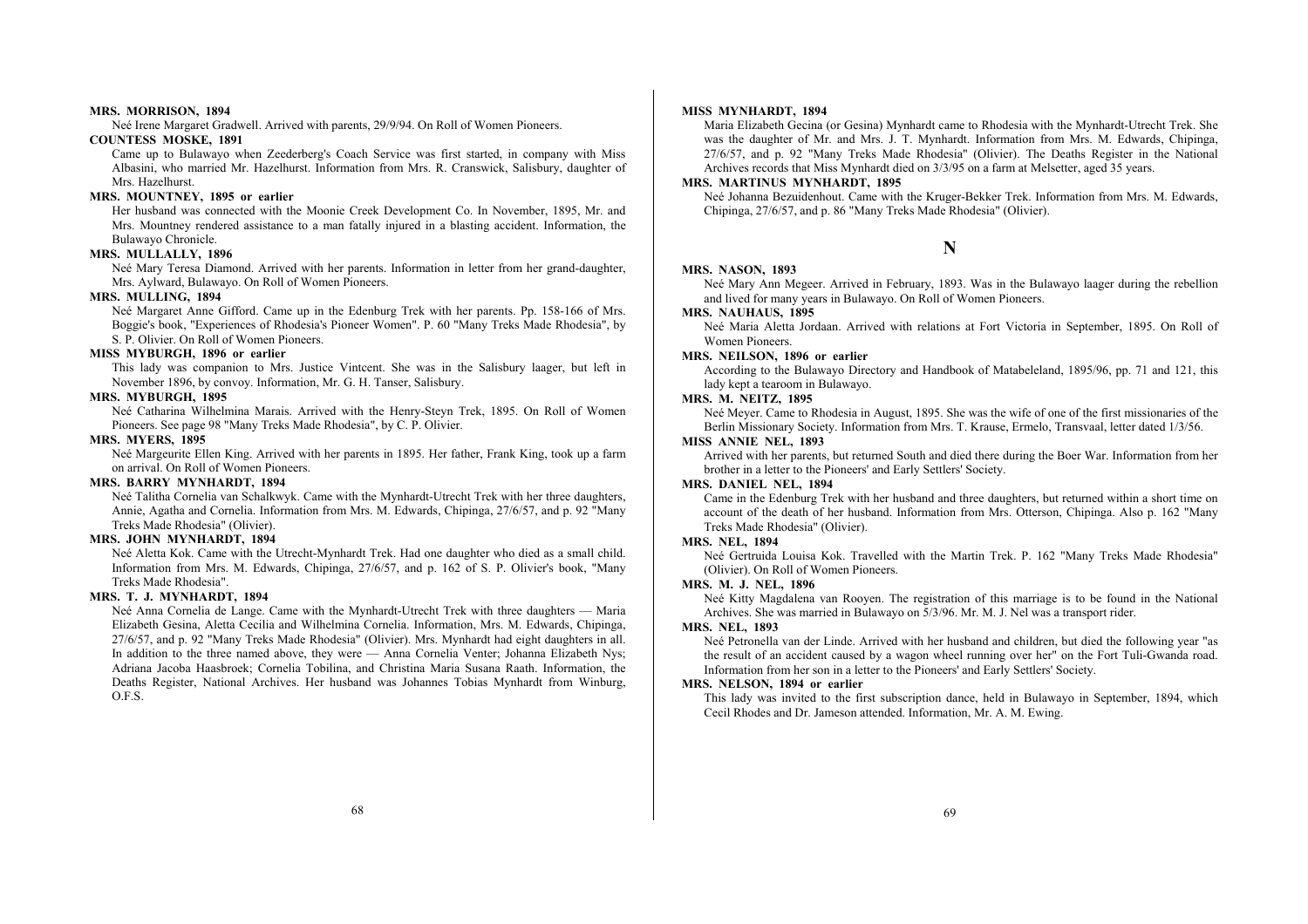#### **MRS. NELSON, 1896**

This lady was in the Salisbury laager in 1896 and left in convoy in November of the same year. Information, Mr. G. H. Tanser.

## **MRS. J. W. NESBITT, 1892**

Neé Sarah Susanna (Sallie) Coleman. A niece of Thomas Moodie, leader of the Moodie Trek, in which she came up with her husband and three young children. She wrote an interesting account of their early adventures. which is to be found on pages 144-146 of "Experiences of Rhodesia's Pioneer Women" (Mrs. Boggie). Mrs. Nesbitt was in the Umtali laager. She died in Salisbury in January, 1956. Information from her daughter, Mrs. Nora Jack, Goromonzi. On Roll of Women Pioneers. Mr. J. W. Nesbitt became Native Commissioner for the Umtali area, and the Umtali Advertiser of 30/4/95 reported that "Mrs. Nesbitt and Mrs. Fotheringhame had the honour of interviewing Chief Umtassa the other day. They are the only two white ladies who have ever enjoyed the sight of the great potentate". National Archives files.

## **MRS. RANDOLPH NESBITT, 1893**

Neé Mary Sanders. Came from London University College Hospital in answer to Bishop Knight Bruce's advertisement for a sister and matron for Umtali Hospital. She was in the Umtali laager. Pp. 108, 112, 119 to 123 "Raiders and Rebels in South Africa", by Elsa Goodwin Green. At the time of their marriage in September, 1896, Mr. Randolph Nesbitt was an Inspector of Police. The bride was attended by Miss Lizzie Hewitt and the Misses Golding. Information, the Rhodesia Advertiser, 18/9/96, National Archives.

## **MRS. NEWBOLT, 1896**

This lady and her husband arrived in Umtali from England about 1/9/96, according to the Rhodesia Advertiser of 4/9/96. National Archives files.

#### **MRS. NORRIS-NEWMAN, 1894**

The wife of Mr. Charles L. Norris-Newman, Special Commissioner in Matabeleland, and was a guest at the 1894-95 "Passing of the Year" dance organised by the Queen's Club in the Bulawayo Courthouse. The Bulawayo Chronicle, 4/1/95.

## **MRS. NICHOLSON, 1896 or earlier**

In November, 1896, Mrs. Nicholson and her husband went from Gwelo to Port Elizabeth on holiday. There Mr. Nicholson fell into the sea from a rock and drowned while bathing immediately afterwards. He was a builder in Gwelo. Information, the Bulawayo Chronicle, 11/11/96.

#### **MRS. NICHOLSON, 1894**

Neé Elizabeth Anne Armstrong. Travelled up to Bulawayo with her husband and family. On Roll of Women Pioneers.

#### **MRS. PETER NIELSEN, 1894**

Neé Katherine Cumming. Came up with her parents and five sisters by ox wagon from Johannesburg in July, 1894. Married the well-known Native Commissioner, and the author of "The Matabele at Home". Information from her niece, Mrs. Long, Bulawayo, by telephone.

#### **MRS. NORTON, 1894**

While living at Porta, 15 miles from Salisbury, Mrs. Norton, her husband, and daughter, Dorothy, were murdered by the Mashona rebels in 1896. Pp. 71, 260 and 264 "Experiences of Rhodesia's Pioneer Women" (Mrs. Boggie). Also p. 141 of the British South Africa Company's "Reports on Native Disturbances" in the National Archives, Salisbury.

#### **MISS NORTON, 1895**

Arrived with Miss de Trafford in Bulawayo in December 1895 by wagon to see "the wonders of Matabeleland". Information, The Bulawayo Chronicle.

## **MRS. NORTON, 1896 or earlier**

In the Bulawayo laager during the Matabele Rebellion. Information from the Bulawayo Chronicle through Mrs. Cummins, Bulawayo.

## **DOROTHY NORTON, 1894**

Dorothy was murdered by Mashona rebels, together with her parents, on the farm Porta, 15 miles from Salisbury, in 1896. Information, p. 141 of the British South Africa Company's "Reports on Native Disturbances" in the National Archives.

## **MRS. NUNN, 1894**

Neé Mary Alice Kinnear. Arrived with her parents in Bulawayo, March, 1894. On Roll of Women Pioneers.

## **O**

#### **MRS. T. O'BURN, 1896**

This lady and her husband ran the Stokestown Hotel, Mangwe. She was in the laager there during the rebellion. Information from Mrs. Black, Marula.

## **MISS ELIZABETH O'CONNOR, 1894**

Sister of T. S. O'Connor, the broker. She died in Bulawayo in 1918. Information from her sister-in-law, Salisbury, in answer to my advertisement. Her name is in the Bulawayo Directory and Handbook of Matabeleland, 1895-96, as being the owner of Stand No. 63, Main Street.

## **MRS. JANE O'CONNOR, 1894**

Mother of T. S. O'Connor, well-known pioneer broker. Nursed in the Bulawayo laager during the rebellion and died in Bulawayo in 1905, aged 71. Information from Mrs. A. M. O'Connor, Salisbury, in letter dated 4/10/57, replying to my advertisement. The name Jane O'Connor is in the Bulawayo Directory and Handbook of Matabeleland, 1895/96, as being the owner of Stand No. 62, Main Street.

#### **SISTER OCTAVIA, 1894**

Surname Waters. Letters from St. Dominic's Convent, Salisbury, dated 18/11/55 and 13/8/57.

#### **MRS. ODENDAAL, 1894**

Neé Hester van den Berg. Came up with the Mynhardt-Utrecht Trek. Her daughter, Sarah, was born during the journey up. Information from Mrs. M. Edwards, Chipinga; also p. 162 of Olivier's "Many Treks Made Rhodesia".

#### **MRS. D. ODENDAAL, 1894**

Formerly van Heerden, neé Susanna Olwage. Came with the Martin Trek. Information from Mrs. M. Edwards, Chipinga, 27/6/57; also p. 79 "Many Treks Made Rhodesia" (Olivier).

## **MRS. OGILVIE, 1894**

Neé Catherine Alice Jones. Came up to be married, arriving 12/10/94. Her husband was the Mining Commissioner in Salisbury. She helped nurse the wounded in the laager there during the 1896 rebellion. Information on p. 202 "Women of South Africa", edited and compiled by T. H. Lewis and published in 1913 by le Quesne and Hooten Smith, Cape Town. On Roll of Women Pioneers. The Original Marriage Register in the National Archives records that Catherine Alice and Ogilvie Holling Ogilvie were married on 19/8/94 at All Saints Church, Salisbury, by J. Hay Upcher.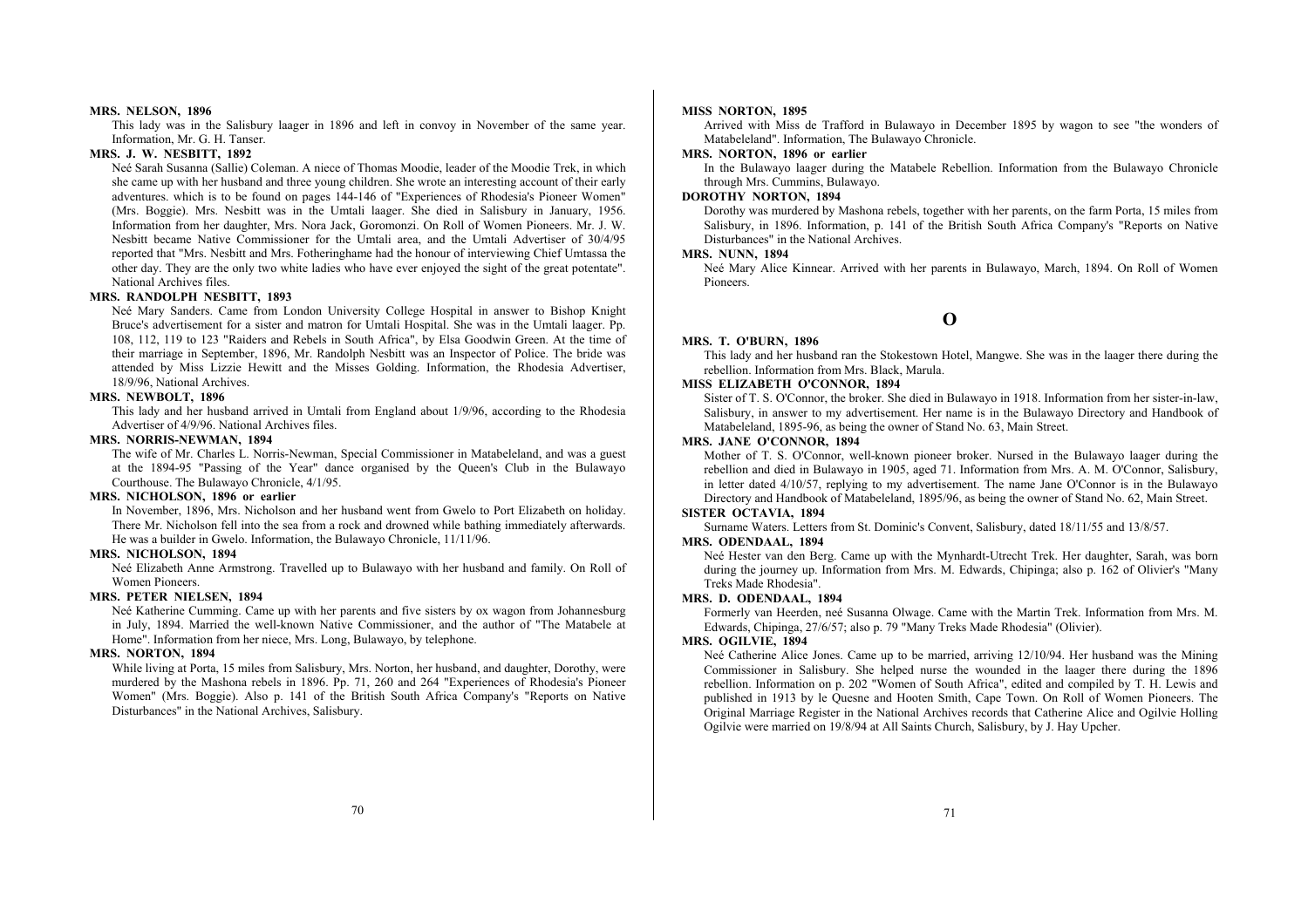#### **FRANCES OGILVIE, 1895**

Frances Patricia Ogilvie was born in Salisbury on 28/4/95. Her parents were Mr. and Mrs. O. H. Ogilvie, her father being described as a civil servant. Information, the Cathedral, Salisbury, Baptismal Register, Vol. I, National Archives. Mr. Ogilvie was Mining Commissioner in Salisbury.

#### **MRS. O'GRADY, 1893 or earlier**

On page 127 of Nora Kane's "The World's View" it is told that this lady was murdered by the native "Jim Zulu" near Marandellas. Also in a letter from Dr. Rand,. dated 19/11/32, to Mrs. Boggie, he said:

". . . Mrs. O'Grady, killed with all the family at Wanderer's Drift upon the Umtali Road".

#### **MISS OHLSON, 1895**

The Umtali Advertiser of 1/7/95 stated that Miss Ohlson had arrived in Umtali from the coast. National Archives files.

#### **MRS. C. OLSEN, 1894 or earlier**

Neé Rewgie. Mrs. Olsen had a son, Alick, born on 6/11/94. Her husband, Charles Olsen of Bulawayo, was a painter. Information, Register of Baptisms, 1894, Parish of St. John, Bulawayo.

## **MRS. OLVER, 1896**

Neé Eileen Duncan Smith. Was born in the Salisbury laager during the rebellion and later lived in Bulawayo. Information from her sister, Mrs. Slaven, Bulawayo.

## **MRS. OLWAGE, 1894**

Neé Dirkie Jacoba van Eden. Arrived with the Martin Trek. Information from Mrs. M. Edwards, Chipinga. Also p. 162 "Many Treks Made Rhodesia" (Olivier).

#### **MRS. O'MAKER, 1896 or earlier**

This lady is mentioned in a letter dated 15/4/96, written by Mrs. Annie Fletcher, which said: "The Scouts picked up a Mrs. O'Maker who had been walking for four days without food, with her husband . . .". P. 106 "The World's View" (Nora Kane).

#### **MRS. ONSLOW-ROBBS, 1896**

Neé Edith Mazoe Judson — formerly Bovell. Born in Salisbury 10/2/1896, daughter of Col. Dan Judson, well-known for his part in the Mazoe Patrol. She and her mother were in the condemned cell of the gaol, which was used as the laager in Salisbury during the rebellion. Mrs. Onslow-Robbs left Rhodesia to live at the Cape. On Roll of Women Pioneers.

#### **CHRISTINA OOSTHUIZEN, 1894 or 1895**

Christina Catherina Martina was born on 20/11/94 and baptised on 8/9/95. It is not stated if she was born in Rhodesia. She was the daughter of Mr. and Mrs. J. F. M. Oosthuizen. Information, the Dutch Reformed Church Baptismal Register, 1893.

## **MRS. J. F. M. OOSTHUIZEN, 1895 or earlier**

Neé Johanna Aletta Catherina van Rooyen. She married Jacobus Frederik Martinus Oosthuizen, and their daughter, Christina, was baptised on 8/9/95. Information, the Dutch Reformed Church Baptismal Register, 1893.

#### **MRS. P. W. OOSTHUIZEN, 1895**

Neé Pieternella Wilhelmina Christina Kruger, arrived 1895. Her first husband was J. Z. Olivier, who died in 1898. She was in the Enkeldoorn laager during the rebellion and later lived in Bulawayo. Letters from her daughter, Mrs. J. C. Barratt, dated 17/7/59, and from her son at Filabusi, dated 4/8/59.

## **MRS. ORAN, 1894 or earlier**

This lady was present at an Assembly Ball in the Masonic Hotel on 7/9/94. Information from Mr. G. H. Tanser, Salisbury.

#### **MRS. ORTON, 1896**

Had a wonderful escape from massacre by Mashona rebels, see p. 268 "Experiences of Rhodesia's Pioneer Women", by Jeannie M. Boggie. Also mentioned on p. 58 of "Reports on Native Disturbances" as living between Salisbury and Marandellas.

#### **MISS MINNIE OSBORNE, 1892**

This lady is mentioned in the "Rhodesia Chronicle and Mashonaland Advertiser", 26/11/92, issue 30, as the proprietress of the Mashonaland Hotel, the Causeway, Salisbury. "Good accommodation for residents and travellers. Travellers can outspan at the hotel. Cattle grazed and kraaled free of charge . . .". Letter from Mr. A. Cripwell, Salisbury, dated 26/8/57. The Umtali Advertiser of 24/3/94 refers to a Miss Winnie Osborne of Salisbury who had her curtains set on fire. The Editor of the Rhodesia Herald put the fire out and was invited to supper by Miss Osborne. National Archives files.

#### **MRS. OTTERSON, 1894**

Neé Alice Gifford. Travelled with her parents and family in the Edenburg Trek. Her first husband was Mr. J. W. Scott, also a member of the trek. Mrs. Otterson lived many years at Chipinga and had many memories of those early days. Information from herself. On Roll of Women Pioneers.

## **MRS. T. C. S. OWEN, 1896**

Neé Kate Bailey. On 7/8/96 Mr. Timothy Carew Skene Owen married Miss Kate Bailey, "who has just arrived in this country", according to the Rhodesia Advertiser of 8/6/96. Three clergymen officiated at the wedding. They were the Ven. Archdeacon Upcher, the Rev. Jones and the Rev. J. A. Walker, "incumbent of Umtali". National Archives files.

## **P**

#### **MRS. PAGE, 1894**

Neé Ann Elizabeth Wilson. Came by wagon. On Roll of Women Pioneers.

#### **MRS. GREY PALMER, 1875**

A young English lady who came out to marry a trader. They travelled up from the Cape by ox wagon, but Mrs. Palmer died soon after arrival and was buried at Hope Fountain Mission, near Bulawayo. Information from Mrs. Jessie Lovemore. Also pp. 83-84 "First Steps in Civilizing Rhodesia" (Mrs. Boggie).

## **MRS. R. PALMER, 1894**

Neé Muriel Kolbe Carnegie. Born in Cape Town on 12/1/93. Daughter of the Rev. and Mrs. D. Carnegie, and travelled up with them the following year to Hope Fountain Mission. Was in the Bulawayo laager during the 1896 Rebellion. She married Mr. Reginald Palmer in 1917 and went to live in England in 1918. Her daughter, Ella Rowena, married Sir Martin Ryle, Britain's Astronomer Royal. On Roll of Women Pioneers.

## **SISTER PANCRATIUS, 1895**

Surname Webster. One of the Dominican Sisters who opened the Convent School, Bulawayo, and who helped to keep it going until the rebellion, in spite of the heavy work entailed by too many pupils. When the rebellion broke out only Sister Sebastian continued to teach and Sister Pancratius helped with nursing the sick and wounded in the hospital. She died in South Africa in 1953. Information, letters from St. Dominic's Convent, Salisbury, and the "History of the Dominican Sisters in Bulawayo" written by Sister Mary Admirabilis.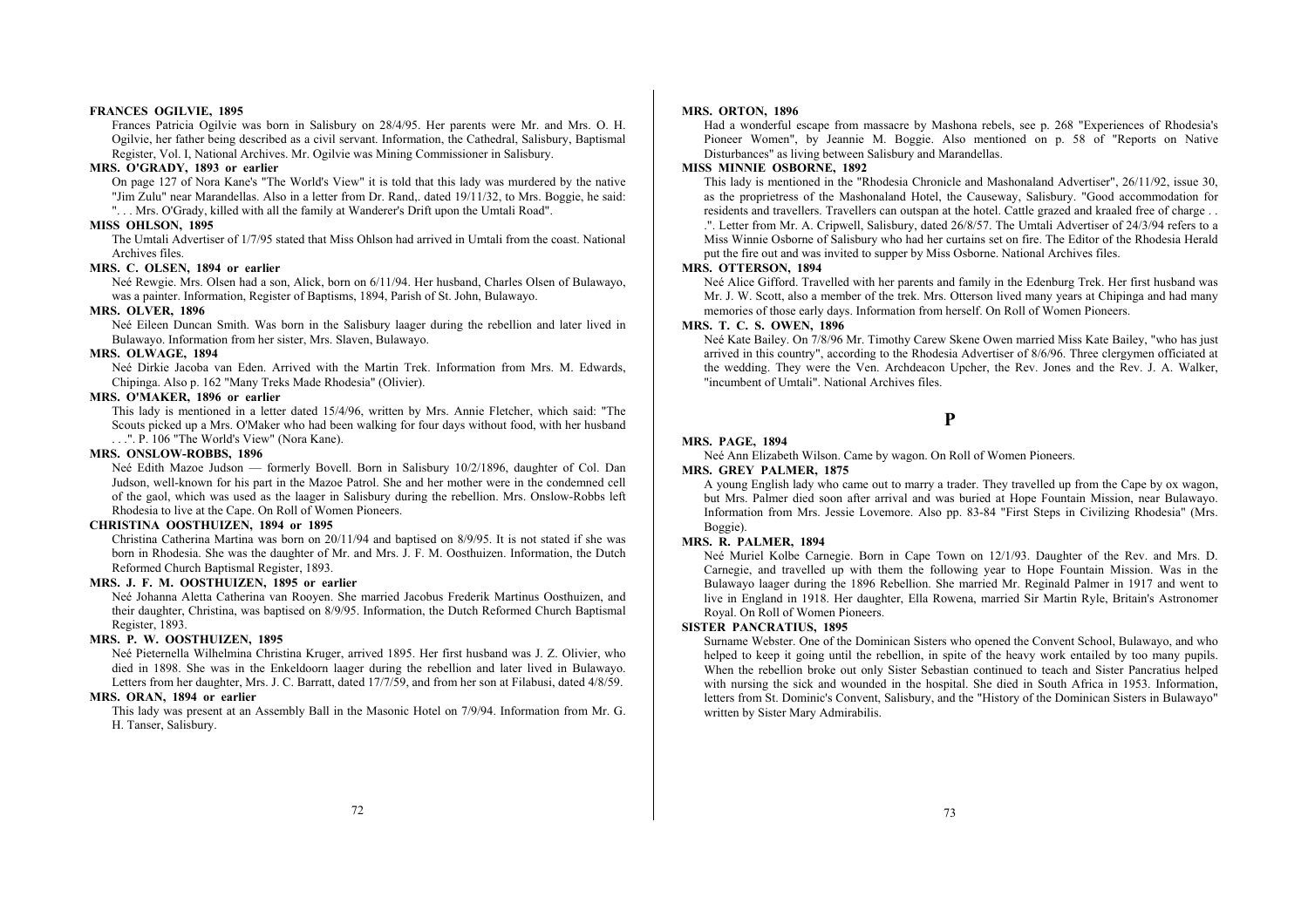#### **VISCOUNTESS DE LA PANOUSE, 1890**

Known affectionately as "Billy". Came from England on the same boat as the Viscomte, then travelled with his party to Matabeleland and Mashonaland disguised as a youth. They were married in Salisbury by the Resident Magistrate, Col. Marshall Hole. "Billy" was a courageous and charming lady and had a very narrow escape from being murdered in the Mashona rebellion in 1896. See pp. 117-118 and 142- 143 "The World's View", by Nora S. Kane. After some years the Viscomtess and her husband returned to Paris. See pp. 41-46 "Experiences of Rhodesia's Pioneer Women" (Mrs. Boggie). "Billy was really a splendid little heroine and deservedly popular" — letter from Mr. Marshall Hole to Mrs. Boggie dated 14/8/32.

#### **MRS. PARKER, 1892**

Neé Saraha Johanna Niemand. Came in November, 1892, with her first husband, Mr. Louwrens. On Roll of Women Pioneers.

## **MRS. H. PASCOE, 1895 or earlier**

A son, Thomas George Edward, was born to Henry and Mary Pascoe of Bulawayo on 2/3/95, and baptised on 8/7/95. Mr. Pascoe was a mason. Information; Register of Baptisms, 1894, Parish of St. John, Bulawayo.

#### **MRS. PASCOE, 1891**

Neé Kate Curran. Travelled up by ox wagon from Kimberley. She was the wife of the Salvation Army officer who started Salvation Army work in Rhodesia — letters from Miss Pascoe dated 23/8/55, and from Mrs. Shepherd (daughter) dated 30/6/59 and 14/7/59. Was in the Salisbury laager during the rebellion. Mrs. Pascoe was Mayoress of Salisbury, 1905/6. She was "the soul of goodness", pp. 60-61 "Experiences of Rhodesia's Pioneer Women" (Mrs. Boggie).

#### **MARY PASCOE, 1891**

Mary Elizabeth Pascoe died in Luck Street, Salisbury, on 8/5/96 of dislocation of the neck. She was not quite six years old. Her parents were John Pascoe and his wife Kate. Information, the Deaths Register, National Archives. According to the Bulawayo Chronicle of 13/5/96, she was killed by falling from scaffolding.

### **MISS VIVIENNE PASCOE, 1891**

Arrived by ox wagon with her parents (who started the Salvation Army's work in Rhodesia) when she was four years old, and Salisbury remained her home for many years. Information, her letter dated 23/8/55.

## **REV. MOTHER PATRICK, 1891**

Born in Ireland, Mary Cosgrove was given the name Patrick when she first wore the Dominican habit. She was appointed Superior of the small band of Sisters who came from Potchefstroom to Fort Salisbury after a long and dangerous journey. In 1898 Queen Victoria "intimated her intention of conferring the Order of the Royal Red Cross in recognition of Mother Patrick's work tending sick and wounded during the rebellion in 1896". She was the first Prioress of the Dominican Nuns in Rhodesia, and she died in Salisbury in July, 1900, aged 36. Pp. 4-22, 34, 35 "Experiences of Rhodesia's Pioneer Women" (Mrs. Boggie).

## **MRS. J. W. PATTINSON, 1895 or earlier**

Neé Magden. The Rhodesia Advertiser of 27/12/95 reported the wedding in Umtali of Mr. J. W. Pattinson and Miss J. Magden, daughter of Mr. R. Magden, a contractor. It was "the second event of its kind in the Manica capital". The reception was held at the Masonic Hotel. Information, National Archives files.

## **LADY HENRY PAULET, 1894 or earlier**

Mentioned as having distributed prizes at the Convent School, Salisbury. Page 78 "In God's White Robed Army", by a Dominican Sister. She was "afterwards Marchioness of Winchester". Letter from Dr. Rand to Mr. Marshall Hole dated 19/11/32, formerly in possession of Mrs. Boggie.

## **MRS. GEORGE PAULING, 1895 or earlier**

Neé Halliwell. Her husband was Minister of Mines and held other high offices. Mrs. Pauling and her sister acted in amateur plays in Salisbury. While driving a tandem alone in September 1895, she had a narrow escape. The horses bolted, the cart being upset, but Mrs. Pauling was only slightly injured. Information, the Bulawayo Chronicle and Mr. G. H. Tanser, Salisbury. Mrs. Pauling was a popular hostess and her house-warming in Salisbury in July 1895 was described by The Nugget as "the greatest success that Salisbury has yet seen". The drawing-room and verandah were decorated with Japanese lanterns, and Mrs. Pauling wore a salmon pink gown trimmed with lace.

## **MRS. PEALL, 1896**

Neé Gwendoline Althea Thomas. Grand-daughter of Rev. T. M. Thomas of the London Missionary Society, and daughter of the well-known Native Commissioner, William Elliott Thomas. She left Rhodesia in 1935 and lived for some years in South Africa. Information from Sir Eric Thomas, Salisbury.

#### **MRS. PEARMAN, 1891**

Neé Janet Susannah van der Merwe. Arrived in March, 1891. On Roll of Women Pioneers.

#### **MRS. PEARSON, 1896**

Neé Mary Ann Durham. Travelled up with four children with the Convent Sisters by ox wagon from Mafeking. Mrs. Pearson lived in Bulawayo until her death in 1904. Information from her daughter-inlaw, Mrs. E. A. Pearson, Selukwe, in letters dated 22/7/59 and 5/8/59.

#### **MRS. F. H. PELLATT, 1895 or earlier**

Mrs. Pellatt's son, Joseph Butler, was baptised on 8/9/95. Her husband, Frederick Henry Pellatt, was manager of Queen's Reef, Bulawayo. Information, the Register of Baptisms, 1894, Parish of St. John, Bulawayo.

### **MRS. F. C. PENN, 1896 or earlier**

Neé Maria Catharine de Beer. Mrs. Penn's son, Thomas, was born on 9/1/96 and baptised by Fr. A. M. Daignault on 22/4/96. Her husband was Francis Claude Penn.

#### **MRS. PERKIN, 1895**

Neé Henrietta van Niekerk. Arrived with her parents, Mr. and Mrs. "Ponty" van Niekerk. Was in the Bulawayo laager during the rebellion and died in 1918. Information from her nephew, Mr. T. A. Montgomery, Bulawayo.

## **MRS. J. R. PERRINS, 1896**

Neé Kathleen Lucy Ashburner. She came up with her mother by ox wagon in 1896 and lived at Fort Rixon. She married Major J. R. Perrins. Information, Mr. A. M. Ewing. On Roll of Women Pioneers.

## **MRS. P. M. PETERS, 1894**

Neé Anna Maria Younge. Her first husband was Mr. Storm, who died in South Africa. She then married Mr. P. M. Peters, and they arrived in Bulawayo in June 1894, three weeks before their son, Albert Simon, was born on 6/7/94. Mrs. Peters was also the mother of Mrs. Alice Elizabeth Barker. On Roll of Women Pioneers. Information, Rhodesia Pioneers' and Early Settlers' Society.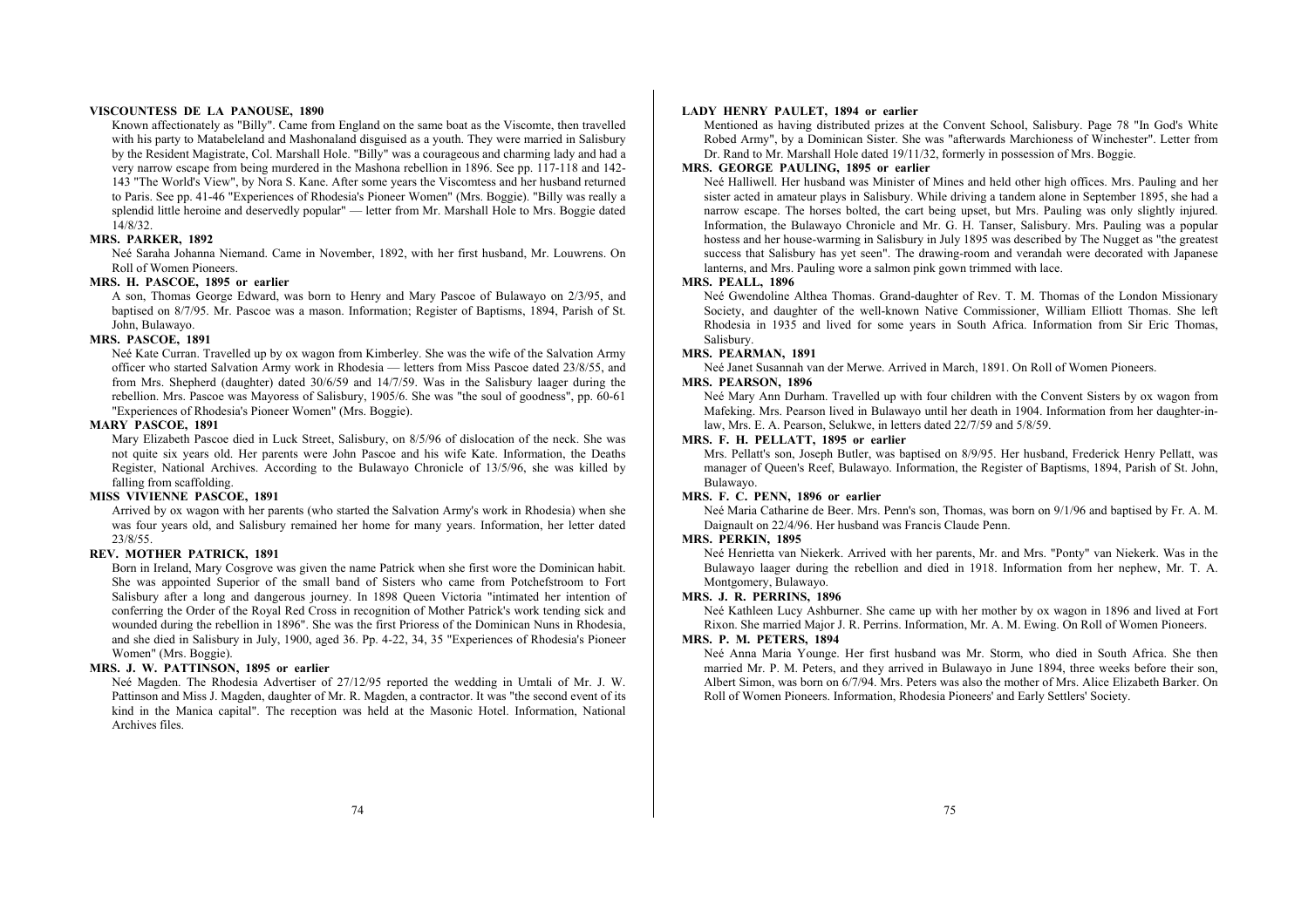#### **MRS. PHIPPS, 1892**

Neé Elizabeth Cecilia Engelbrecht. On Roll of Women Pioneers. She was the daughter of Mrs. Johanna Maria Engelbrecht and was in the country in 1892. Information, Mr. A. M. Ewing.

## **MRS. H. J. PICKETT, 1895 or earlier**

Mrs. Pickett was among those invited to Mr. Otto Siegrist's dance to mark the completion of Messrs. Fabre et Fils' premises in Umtali. The Rhodesia Advertiser also records that she was confirmed in Umtali Church by Bishop Gaul in September, 1895. Mr. H. J. Pickett was a government surveyor. National Archives files.

#### **MARIA PIETERS, 1896 or earlier**

Maria Susana Pieters was the daughter of Petrus Johannes and Maria Susana Pieters. She died of malaria and jaundice in Fort Victoria Hospital on 27/4/96, aged ten-and-a-half. Information, the Death Register, Vol. III, National Archives.

## **MRS. THOS. PITTENDRIGH, 1895 or earlier**

Mr. and Mrs. Thos. Pittendrigh attended the Spreckley-Borrow wedding in August, 1895. Mr. Pittendrigh was a general dealer in Bulawayo. Information, the Bulawayo Chronicle.

## **MRS. POHL, 1894**

Neé Catherine Cronje. "Arrived with parents". On Roll of Women Pioneers.

## **MRS. POSSELT, 1895**

Neé Susanna Anna Jordaan. Arrived with relatives at Fort Victoria in September, 1895. On Roll of Women Pioneers.

## **MRS. TED POWELL, 1896 or earlier**

This lady was in the Mangwe laager and her son was born in the fort there. Information, Mrs. Black, Marula.

#### **MRS. PRATT, 1896**

Neé Hilda Ann Browning Stuttaford. Arrived with parents in January, 1896. Was in the Bulawayo laager and later lived in Salisbury. On Roll of Women Pioneers. Information from Mrs. W. Stuttaford, Bulawayo.

## **MRS. PRESCOTT, 1894**

Neé Cloete. Travelled up by ox wagon with her husband and family and lived at Mangwe. She and her six children were in the laager there during the rebellion in 1896. A long article written by her daughter, Mrs. Black, is to be found in "First Steps in Civilizing Rhodesia" (Mrs. Boggie). Mrs. Prescott died at the age of 84. Letter from Mrs. Black dated 25/11/59.

#### **MRS. PRETORIUS, 1893**

Neé Katherina Jacoba Koen. Arrived at Headlands where she and her husband had a store, wayside hotel and telegraph office. She was in the Umtali laager and died in 1935. Her name is mentioned in the B.S.A. Company's "Reports on Native Disturbances", 1896. Also pp. 125, 126, 130, 131 "Experiences of Rhodesia's Pioneer Women" (Mrs. Boggie). On Roll of Women Pioneers.

## **MRS. D. S. PRETORIUS, 1894**

Neé Sarah Isabella Bredenkamp. Arrived by ox wagon from Vryburg. Lived most of her life in Rhodesia and died in Bulawayo in 1936. Information from her daughter, Mrs. van der Struys, Bulawayo. Her husband's names were David Schalk Pretorius, and their son was baptised David Schalk on 8/9/95. Information, the Dutch Reformed Church Baptismal Register, 1893.

#### **MRS. PRINSLOO, 1896 or earlier**

This lady, a widow, was in the laager at Mangwe in the 1896 rebellion and later opened a laundry in Bulawayo. Information from Mrs. Black, Marula.

#### **MRS. PRINSLOO, 1896 or earlier**

Neé Hillette Lovina A. J. Prinsloo. Came with her husband and family. She was in the Bulawayo laager, and she died about 1930. Information, Mrs. Grobler, Bulawayo.

## **MRS. JAN PRINSLOO, 1894 or earlier**

The story of the murder of Mr. Prinsloo and Mrs. Susie Prinsloo is told on pp. 269-271 "Experiences of Rhodesia's Pioneer Women", by Jeannie M. Boggie, who states the details were given to her husband, Major Boggie, by a native in his employ.

## **LUSIA PRINSLOO, 1895 or earlier**

Lusia Susanna Prinsloo, aged 21, was baptised at Bulawayo on 30/11/95, according to the Dutch Reformed Church Baptismal Register, 1893. She came from Waterberg.

## **MARIA PRINSLOO, 1895 or earlier**

Maria Magdalena was baptised at Bulawayo on 30/11/95, according to the Dutch Reformed Church Baptismal Register. She was 17 years old and came from Waterberg.

#### **MRS. W. PRINSLOO, 1895**

Neé Hessie Synders. Travelled up with her husband and four sons in the Henry-Steyn Trek. See p. 163 "Many Treks Made Rhodesia" (Olivier).

## **MRS. PULLEN, 1896**

Neé Mary Maria Phillips. Arrived with her family via Mangwe. They lived in Bulawayo, where she died in 1916. Information from her grand-daughter, Mrs. Ketteringham, given to the Pioneers' and Early Settlers' Society, September 1959.

## **MARY FLORENCE PURCELL, 1892 or earlier**

Neé Mayor. This young woman who died at the age of 20 in Salisbury Hospital on 26/6/92, was born in Liverpool, England, and her father's name was given as I. Mayor. She was a housekeeper, and left a minor child named Tuli Mayor. Information from the Deaths Register, Vol. I, in the National Archives.

## **Q**

#### **MRS. T. W. QUESTED, 1886**

Neé Johanna Catherine Greeff. Born at Mangwe 21/4/1886. Mrs. Quested lived near Plumtree for many years. On Roll of Women Pioneers. Her husband, Mr. T. W. Quested, came to Rhodesia with the 1890 Pioneer Column and later became a rancher in the Plumtree area.

#### **MRS. QUIN, 1896**

**MRS. P. J. RAAFF, 1893** 

First names Constance Lillie — maiden name not recorded. Arrived in Gwelo in 1896. On Roll of Women Pioneers.

## **R**

Neé Catherine Gertrude von Oertel. Wife of Commandant Pieter Johannes Raaff, C.M.G., Commander of Raaff's Rangers. Mrs. Raaff was in Fort Victoria during the Matabele War. Information from the Pioneers' and Early Settlers' Society, Bulawayo. Also "The Downfall of Lobengula" (Wills and Collingridge).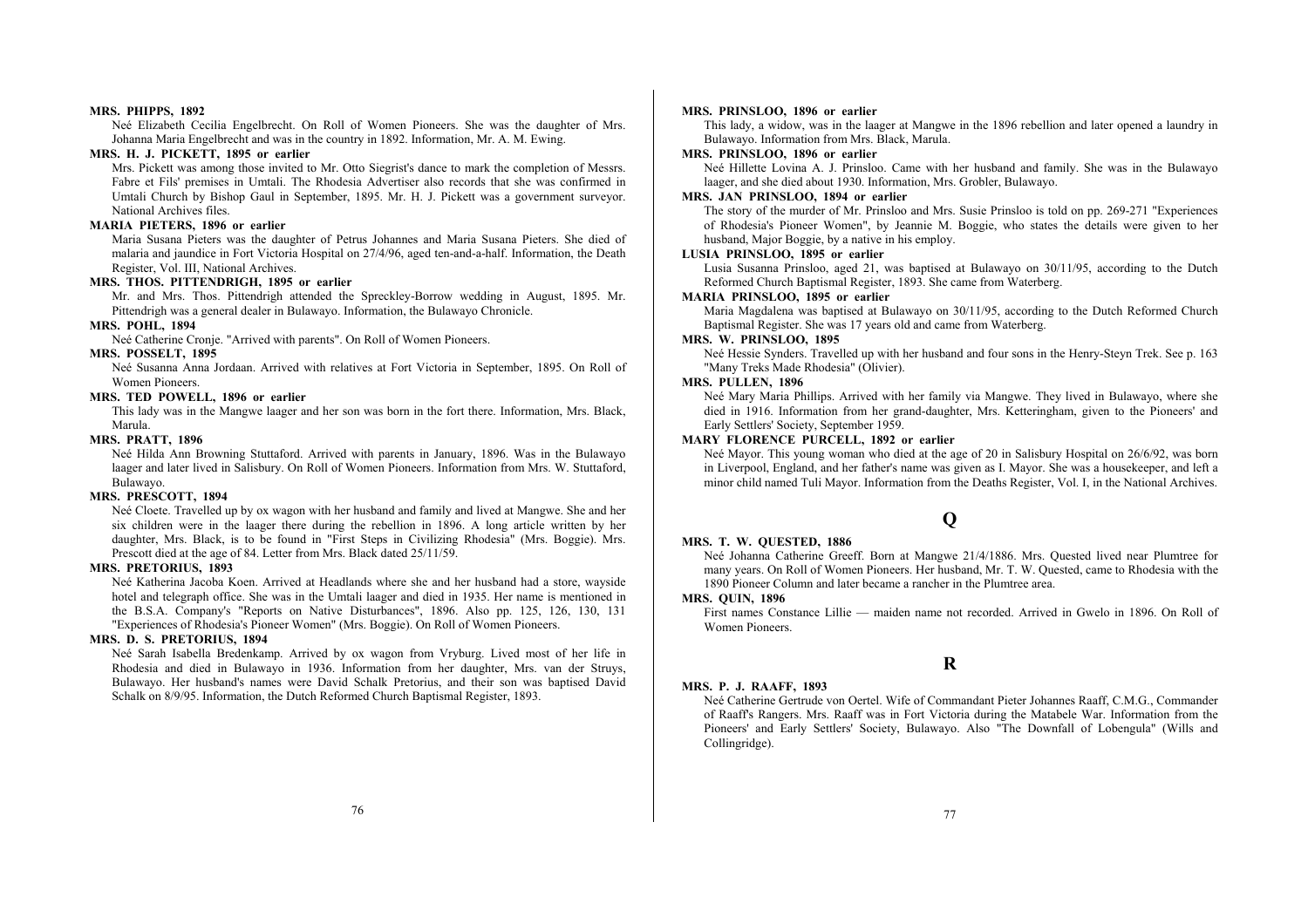#### **MRS. A. C. RAATH, 1894**

Neé Liebenberg. Is mentioned in the Bulawayo Directory and Handbook of Matabeleland, 1895-96, as living at Stand 690, Borrow St. Was a "friendly neighbour" of Mrs. Welensky (mother of the Federal Prime Minister). Later went to Salisbury district. Left Rhodesia in 1928 and died in Cape Town in 1930, aged nearly 79. Information in letters from her daughter, Mrs. Lewis, Standerton, in answer to my advertisement. Mrs. Raath was in the Bulawayo laager during the rebellion.

#### **MRS. RAATH, 1894**

Neé Christina Maria Mynhardt. Came up with the Mynhardt-Utrecht Trek. Information from Mrs. M. Edwards, Chipinga, 27/6/57, also page 163 "Many Treks Made Rhodesia" (Olivier).

#### **MRS. ANDREW RABE, 1896**

Neé Helen Catherine Bekker. She married Mr. Andrew Rabe at the Wesleyan Church, Bulawayo, in May 1896. A reception was held at the Charter Hotel. The Bulawayo Chronicle, 16/5/96.

#### **MRS. RADEMEYER, 1894**

Neé van Zyl. Travelled up with her parents in the Martin Trek. P. 173 "Experiences of Rhodesia's Pioneer Women" (Mrs. Boggie). Also p. 79 "Many Treks Made Rhodesia" (Olivier).

## **MISS A. RADEMEYER, 1895 or earlier**

Ran the Balmoral Tea Rooms at Stand 238, Abercorn Street, according to the Bulawayo Directory and Handbook of Matabeleland, 1895-1896, p. 86.

#### **MRS. RADEMEYER, 1894**

Neé Anna Frances Christina Erasmus. Arrived in Bulawayo 15/12/94. On Roll of Women Pioneers.

## **MRS. RADEMEYER, 1894**

Neé Sarah Matilda Herbst. Came with the Edenburg Trek. P. 60 "Many Treks Made Rhodesia" (Olivier). On Roll of Women Pioneers.

#### **MRS. RAE, 1892**

Neé Christina Johanna Maritz. Arrived with her parents, December 1892. On Roll of Women Pioneers. **MRS. RAINER, 1894** 

Neé Miriam van Rooyen. Came up with the Martin Trek. P. 164 "Many Treks Made Rhodesia" (Olivier). On Roll of Women Pioneers.

## **MRS. RAINSBURY, 1896 or earlier**

"Mr. and Mrs. Rainsbury opened a tearoom in the premises formerly known as the Holborn Restaurant". The Bulawayo Chronicle 14/3/96, through Mr. A. Cripwell, Salisbury.

#### **MRS. J. RAINSFORD, 1895**

Neé Katherine Kuhn. Arrived in Bulawayo in December, 1895, with her husband. John Rainsford, and their son, John Albert Rainsford. Mrs. Rainsford died in the Bulawayo laager on 1st June, 1896, and is buried in the Pioneer Section of the Bulawayo cemetery. On Roll of Women Pioneers.

## **MRS. C. S. RAU, 1895 or earlier**

Mrs. Margaret Rau had a son, Clarence Carol, born on 22/5/95 and baptised the following month by Father A. M. Daignault. Her husband was Mr. Carol S. Rau. Information, the Catholic Church, Bulawayo, Baptismal Register.

## **MRS. RAUBENHEIMER, 1895**

Mother of Mrs. Kirk, whose name is on the Roll of Women Pioneers as having "arrived with parents".

## **MRS. RAUSCH, 1896 or earlier**

Mrs. Rausch had a daughter, Emily, born in Bulawayo on 2/2/96. Information, the Registrar's Office, Salisbury.

## **EMILY RAUSCH, 1896**

This child was born in Bulawayo on 2/2/96, according to information from the Registrar's Office, Salisbury.

## **MRS. RAYNER, 1895**

Neé Florence Natalie Richardson. Arrived with her father. On Roll of Women Pioneers.

#### **MISS ADA RAYSON, 1896**

Miss Rayson performed in the first variety company to visit Bulawayo at the opening of the first theatre, founded by Mr. A. E. Wilson of the Caledonian Hotel. Information, the Bulawayo Chronicle, 4/11/96.

## **MISS ANN MILDRED READ, 1894**

Came up with her parents. Lived in Johannesburg in her later years. Letter from her niece, Mrs. J. Webb, Salisbury, dated 2/10/1957, in answer to my advertisement.

## **MRS. READ, 1894**

Came up with her husband and five children. Her name is in the Bulawayo Directory and Handbook of Matabeleland, 1895-1896 as being the owner of-Stand No. 561, Wilson Street. She acted as a midwife. Information from her grand-daughter, Mrs. J. Webb, Salisbury, in a letter dated 2/10/57, answering my advertisement.

## **MRS. H. READER, 1862**

Was at the Falls with her husband and child on  $9/8/62$ , and was the tenth visitor to go there. Information, Mr. A. M. Ewing.

## **MRS. H. REDDALL, 1893 or 1894**

Mrs. Reddall was one of the first ladies to arrive in Bulawayo after the Occupation in November, 1893, and after an absence during 1896, was one of the first to return when the rebellion ended. The Bulawayo Chronicle, 9/9/96. According to "Experiences of Rhodesia's Pioneer Women" (Mrs. Boggie), p. 225, Mrs. Reddall arrived in March, 1894, and was one of the ladies who attended the first subscription dance held in Bulawayo in September, 1894, at which Mr. Rhodes and Dr. Jameson were present. Mr. Herbert Reddall was a broker, land and estate agent with an office in Bank Buildings.

#### **MRS. REDMOND, 1895**

Neé Jane Miller Wood. Arrived with her parents by ox wagon and was in the Bulawayo laager during the Matabele rebellion. On Roll of Women Pioneers.

#### **MRS. REDRUP, R.R.C., O.B.E., M.B.E., 1896**

Neé Gertrude Fenella Clarke. Came up with the P. D. Crewes towards the end of the Matabele Rebellion. A great and well-loved personality. An interesting article entitled "Nurse Fenella" is to be found in "Women of Central Africa". Soon after she arrived she went as Trilby to a fancy dress dance held in the Stock Exchange Buildings, and danced a polka there with Cecil Rhodes. She commented afterwards: "He did not dance very well. He was not a dancing man". After that occasion, Mrs. Redrup was always known as Trilby because of the costume she had worn. She died on 1/6/45. Information from her son, Mr. Aston Redrup, and from her own story in the souvenir magazine, "Occupation of Matabeleland". On Roll of Women Pioneers.

#### **MISS REED, 1895**

The Bulawayo Chronicle of 16/11/95 reported that Miss Reed played in the mixed doubles of a tennis tournament in Gwelo on Occupation Day, 1895.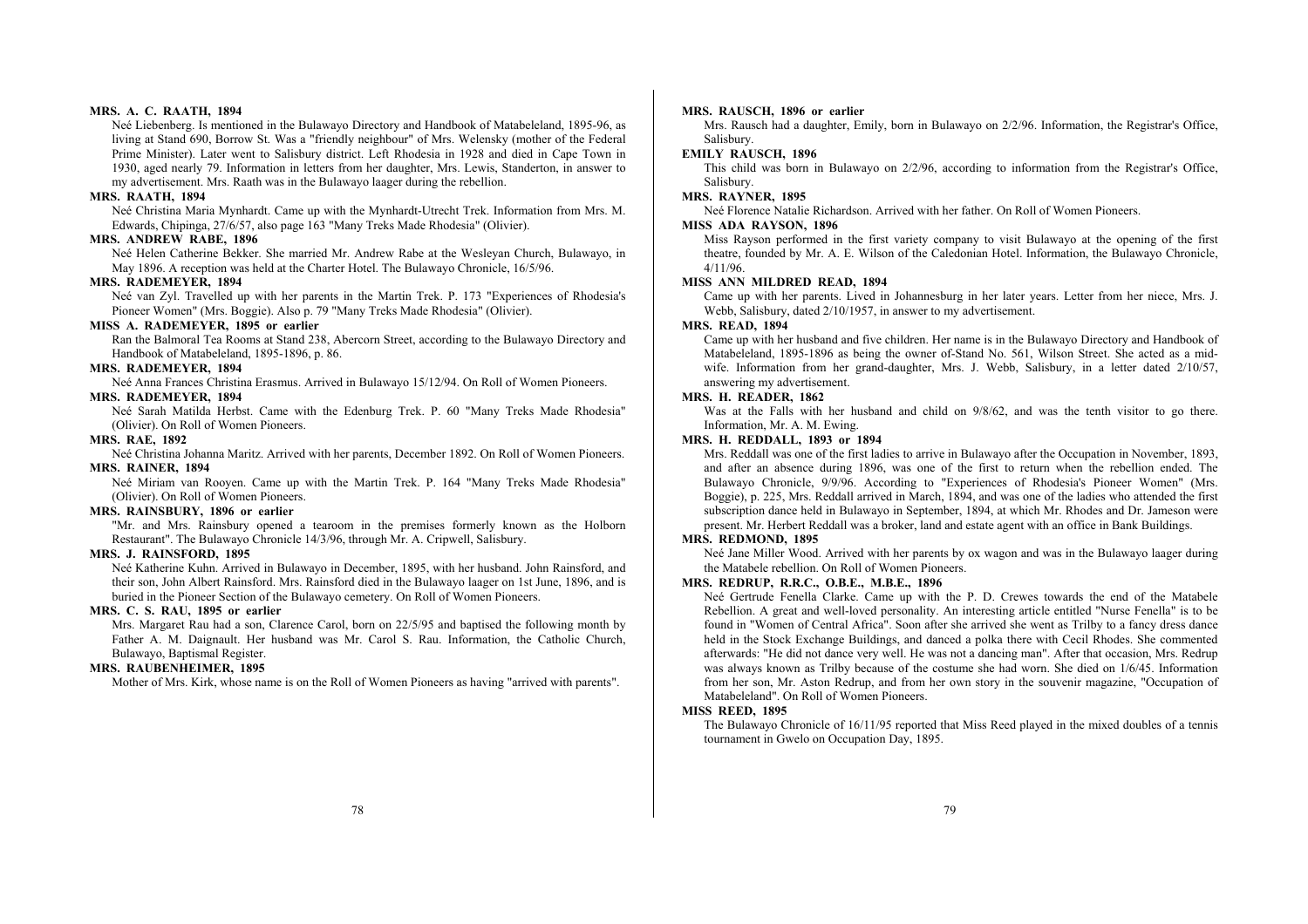#### **MRS. REED, 1891**

Neé Camilia Applebee. Arrived with her first husband, Jimmy Mitchell, and was reputed to be the first women to settle in Fort Victoria. She was a nurse by profession. They trekked up by ox wagon, taking three months on the journey, and opened a restaurant in Fort Victoria. Pp. 78-79 "Experiences of Rhodesia's Pioneer Women" (Mrs. Boggie). On Roll of Women Pioneers.

#### **MRS. REED, 1893 or earlier**

Neé Elizabeth Lynn. In 1893 she married Lieut. Reed of the Artillery Troop of the Victoria Rangers. Members of the Troop attended as a guard of honour at the church entrance. The bride wore a pink "russel" cord dress with figured satin trimming and a wreath and veil. Her sister was bridesmaid. The honeymoon was spent at "The Farm". Information, the Mashonaland Times and Mining Chronicle, 2/9/93, National Archives.

#### **MRS. REES, 1888**

Neé Susie Wesley Davies. Wife of Rev. Bowen Rees of Inyati Mission. Mrs. Rees was in the Bulawayo laager during the rebellion, and travelled down by coach with her two children to Palapye, where she stayed until the rebellion was over, then returned to the Mission. Pp. 61-65 "First Steps in Civilizing Rhodesia" (Mrs. Boggie).

## **MRS. REEVES, 1896**

Neé Christina Annandale Lamb, daughter of Mrs. James Lamb. She was born in Salisbury on 7/1/96 and her name is on the Voluntary Register of Births in the National Archives, Salisbury. She was in the laager there with her mother and two sisters. On Roll of Women Pioneers.

#### **MRS. REID, 1894**

Mother of Mrs. Bessie Cornthwaite, whose name is on the Roll of Women Pioneers as having "arrived with parents".

#### **MRS. REILLY, 1894**

Mother of Mrs. Willows, whose name is on the Roll of Women Pioneers as having "arrived with parents".

#### **MRS. REIMER, 1891**

Travelled up with "Krienke's party" — herself and son. P. 52 of Mrs. Boggie's "Experiences of Rhodesia's Pioneer Women".

## **MRS. REMMER, 1894**

Neé Engela Jacoba Heyns. Arrived with the Martin Trek. Information, Mrs. M. Edwards, Chipinga. Also p. 79 "Many Treks Made Rhodesia" (Olivier).

#### **MRS. RENDERS, 1892**

Neé Tensina Christina de Klerk. Went to Enkeldoorn first. She was the daughter-in-law of Adam Renders, who went to Zimbabwe in 1867. Mrs. Renders died on 3/7/46. On Roll of Women Pioneers.

## **MRS. RENNIE, 1894**

Neé Elizabeth Johanna Herbst. Came up with her parents in the Edenburg Trek and lived in Fort Victoria in later years. Interesting experiences of hers are given on pp. 62 and 70 of "Bid Time Return" by Basil Fuller. On Roll of Women Pioneers.

#### **MRS. RENTON, 1895**

Neé Emily Ann Richards. Arrived by donkey wagon. On Roll of Women Pioneers. **MRS. RHYNAS, 1895** 

Neé Jane Miller Wood. Arrived 12/5/95. On Roll of Women Pioneers.

## **MRS. RICHARDS, 1894**

Neé Dora Maria Herbst. Came up with the Edenburg Trek. Was in the Fort Victoria laager. Information from herself at Essexvale, April, 1958. On Roll of Women Pioneers.

#### **MISS FLORENCE RICHARDSON, 1896 or earlier**

This lady took part in the play "Caste" at the Salisbury Masonic Theatre in 1896, according to a report in The Herald. Information from Mr. G. H. Tanser.

#### **HELEN CLARA ROBERTS, 1896 or earlier**

This name is in the Bulawayo Directory and Handbook of Matabeleland, 1895-1896, as being the owner of Stand No. 554, Grey Street.

## **MRS. L. F. H. ROBERTS, 1892**

Neé Eveline Frances Jemima Coleman. Came with her parents in the Moodie Trek. Was a niece of Thomas Moodie, leader of the Trek. She was in the Salisbury laager during the rebellion. Mrs. Roberts was married in 1897 and lived first in Salisbury, then in Melsetter, and other places in Rhodesia until her death in Salisbury in 1951. Information from her son, Mr. Farewell Roberts, Bulawayo. On Roll of Women Pioneers. Her husband was Mr. Leonard Farewell Holstock Roberts.

## **MRS. ROBINS, 1894**

Neé Daisy Maria Bain. Arrived with her parents on 12/12/94. Was in the Bulawayo laager during the rebellion. Lived in Bulawayo till her death in 1950. Information from her niece, Miss G. Howard, Bulawayo. On Roll of Women Pioneers.

## **MRS. ROBINSON, 1896 or earlier**

Was in the Salisbury laager during the rebellion and left in convoy in November, 1896. The names of those who left thus are in the National Archives records. Information, Mr. G. H. Tanser.

#### **MRS. M. RODEN, 1892**

Mentioned on p. 55 of "God's White Robed Army", by a Dominican Sister, as having adopted a child whose mother had died of fever in Salisbury. The name Mary Jacoba Roden, neé Inley, is in the Deaths Register in the National Archives as having died of malarial fever in Salisbury Hospital on 12/6/96, aged 30 years. Her husband was Michael Roden.

#### **MRS. RODGERS, 1894**

Came from Australia to Umtali and was a well-known character in the early nineties. P. 76 "Raiders and Rebels in South Africa", by Elsa Goodwin Green, also pp. 116 and 129 "Experiences of Rhodesia's Pioneer Women" (Mrs. Boggie).

## **MRS. RORKE, 1894**

Arrived in July, 1894. By profession a nurse. She and Mrs. Redrup gave their services to the troops during the Boer War. P. 231 of Mrs. Boggie's book "Experiences of Rhodesia's Pioneer Women". The Bulawayo Sketch of 29/12/94 mentions the "handsome costume of Mrs. Rorke" in a report of a ball given by the Bulawayo Athletics Club in "the new spacious Magistrate's Court, capable of holding 300". It was reported in the Bulawayo Chronicle of 29/3/95 that Mrs. F. Rorke, "a devotee of tennis", had gone to England for her health.

#### **MRS. E. R. RORKE, 1896 or earlier**

Neé Ethelene Blanche Thomas. Miss Thomas was married to Mr. Ernest Robert Rorke, a transport rider, at the Cathedral Church of St. Mary and All Saints, Salisbury, on 14/11/96. Cornelia Bezuidenhout witnessed the marriage. Information, the Cathedral, Salisbury, Marriage Register, National Archives. On Roll of Women Pioneers.

#### **MRS. ROSE-INNES, 1895**

Neé Eva Gladwin. Born in Salisbury 26/6/96. On Roll of Women Pioneers.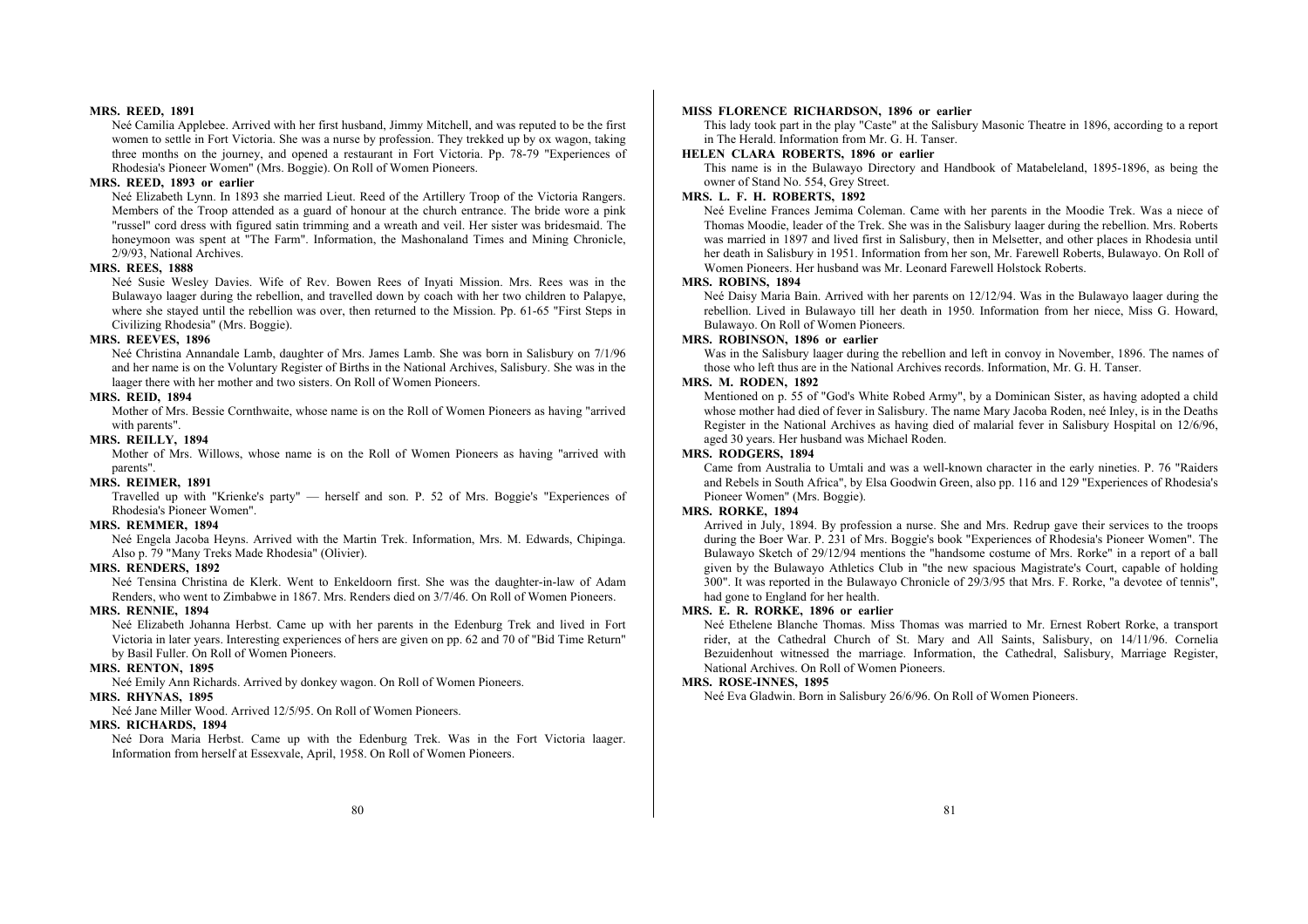#### **MRS. ROSENFELS, 1894**

Neé Jessie Elizabeth Gibson. Arrived in Bulawayo from Nylstroom in August, 1894, with her husband and infant daughter, taking three months to do the journey. During the rebellion she was in the Bulawayo laager, where she gave birth to a son, Sigmund Julius. Her daughter, Rosa, died of blackwater fever at the age of 14. Mrs. Rosenfels was a fine and courageous character. She died on the farm at Marula in 1950, and was buried there next to her husband and her father. Information from her daughter-in-law, Mrs. Lois Rosenfels, in letter dated 20/7/60. On Roll of Women Pioneers.

## **ROSA ROSENFELS, 1894**

Daughter of Mrs. Jessie Rosenfels. She came to Rhodesia in 1894 as an infant with her parents, and died of blackwater fever at the age of 14. Her parents settled at Marula.

## **MRS. ROSS, 1896 or earlier**

Mr. and Mrs. Ross, and their adopted daughter (Agnes Kirk) were murdered by the Matabele rebels near Insiza. "Sunshine and Storm in Rhodesia", by F. C. Selous, pp. 209, 212-213.

#### **MISS JOHANNA ROSS, 1896 or earlier**

This lady was brought into Bulawayo by Captain Napier's Column from the Shangani area in April, 1896. Information, the Bulawayo Chronicle.

#### **MRS. ROSSITER, 1895**

Neé Alettia Elizabeth Coetzer. Arrived with her parents, Harm and Johanna Coetzer, with the Henry-Steyn Trek to Melsetter. P. 160 "Many Treks Made Rhodesia" (Olivier). On Roll of Women Pioneers.

## **MRS. ROUSSOUW, 1896**

Neé Maria Magdalena Schoonveldt. Was in the Fort Victoria laager during the rebellion and lived in that town for many years. Information, her daughter-in-law, Mrs. J. Roussouw, Fort Victoria, 10/12/58. On Roll of Women Pioneers.

## **MRS. RUBENS, 1894 or earlier**

This lady was among those who attended the first subscription dance held in Bulawayo, at which Mr. Rhodes and Dr. Jameson attended. "Mr. Howard, manager of the Rhodesia Company (the Rhodesia Printing and Publishing Company) very generously gave the building for the occasion. Reported in the Matabele Times of 21/9/94. Information, Mr. A. M. Ewing.

## **MRS. RUBINSTEIN, 1896**

Neé Sarah Grossberg. Arrived with her father, Abraham Grossberg, and family in 1896. On Roll of Women Pioneers.

## **MISS RUBRIDGE, 1891**

"An elderly lady who accompanied Mrs. Marriott and three children." Quoted from letter from Mr. Marshall Hole to Mrs. Boggie, dated 19/11/32.

## **MRS. RUNDLE, 1895**

Neé Elizabeth Cornthwaite. Travelled up to Bulawayo by ox wagon to join her husband, and was in the laager there in 1896. Information from her daughter, Mrs. Oaten, letter dated 6/10/57 in answer to my advertisement. On Roll of Women Pioneers.

## **S**

## **MRS. SAIRLE, 1894**

This lady attended an Assembly Ball in the Masonic Hotel, Salisbury, on 7/9/94. Information, Mr. G. H. Tanser.

#### **MRS. SALE, 1896**

Neé Betty Grossberg. Arrived with her father, Abraham Grossberg. and family in 1896. Information, the Rhodesia Pioneers' and Early Settlers' Society. On Roll of Women Pioneers.

#### **MRS. SALMON, 1896 or earlier**

This lady was in the Bulawayo laager during the Matabele Rebellion and gave birth to a son there. Information from Mr. J. S. McNeillie, Mayor of Bulawayo, 26/10/57.

## **LAURA SALMON, 1896**

Laura Campbell Salmon was baptised on 9/9/96, according to the Register of Baptisms, 1894, Parish of St. John, Bulawayo. She was the daughter of William Colin Campbell Salmon and his wife, Emily. Mr. Salmon was a transport rider.

## **MRS. P. SALS, 1894 or earlier**

Neé Ellen Howan. The registration of this marriage is to be found in the National Archives, Salisbury. The marriage took place in Bulawayo on 28/11/94. Mr. Pietro Sals was a miner.

## **MRS. SALTHOUSE, 1896 or earlier**

One of the three ladies who had the terrible experience of being brought into Salisbury by the Mazoe Patrol during the Mashona Rebellion. Her husband was manager of the Alice Mine. Pp. 59-60 "Experiences of Rhodesia's Pioneer Women" (Mrs. Boggie). In November, 1896, Mrs. Salthouse attended Lady Grey's reception at Government House, "stylishly gowned in black crepon with cornflower silk and a bonnet adorned with mignonette". Information, The Nugget 30/11/96, National Archives.

## **MRS. HANS SAUER, 1893**

Neé Cecilia Josephine Fitzpatrick. Wife of Dr. Hans Sauer and sister of Sir Percy Fitzpatrick of "Jock of the Bushveldt" fame. Mrs. Sauer trekked up with her husband and only stayed a short time, but often went back to Rhodesia on visits. She arrived with two daughters. Information from her daughter, Mrs. Graham in Canterbury, England, through Mrs. Malise Graham, Bulawayo. The Matabele Times and Mining Journal of 17/8/94 (National Archives) stated that while travelling in her private wagon to Bulawayo, Mrs. Sauer was unfortunate enough to get amidst a large veld fire at Macloutsie. The wagon with all her luggage was destroyed.

## **MRS. SAVILLE, 1895 or earlier**

This lady came to Bulawayo from Salisbury in May, 1895. She and her husband attended the wedding of Captain Spreckley and Miss Beatrice Borrow in August of that year. Information, the Bulawayo Chronicle.

#### **MRS. SAWERTHAL, 1893**

Neé Emily Mabel Augusta Mann. Travelled up by post cart to be married. According to Mr. Marshall Hole's letter to Mrs. Boggie dated 14/8/32, she was married from his house. Monica Marshall Hole was her bridesmaid and Major Patrick Forbes was best man. Her wedding was stated to be the first in Salisbury. However, a certificate in the Original Marriage Register now in the National Archives shows that Emily Mabel Augusta Mann was married to Henry Emanuel Sauerthal (sic), a land surveyor, in the English Church at Salisbury on 7/6/93, and the earliest marriage date recorded took place on 5/12/91. Mrs. Sawerthal lived many years in Salisbury, but returned to the Cape after the death of her husband. On Roll of Women Pioneers.

#### **MRS. SCHLENKER, 1896 or earlier**

Mentioned on p. 125 "Experiences of Rhodesia's Pioneer Women" by Jeannie M. Boggie, as having gone into the Umtali laager from Headlands during the Mashona Rebellion.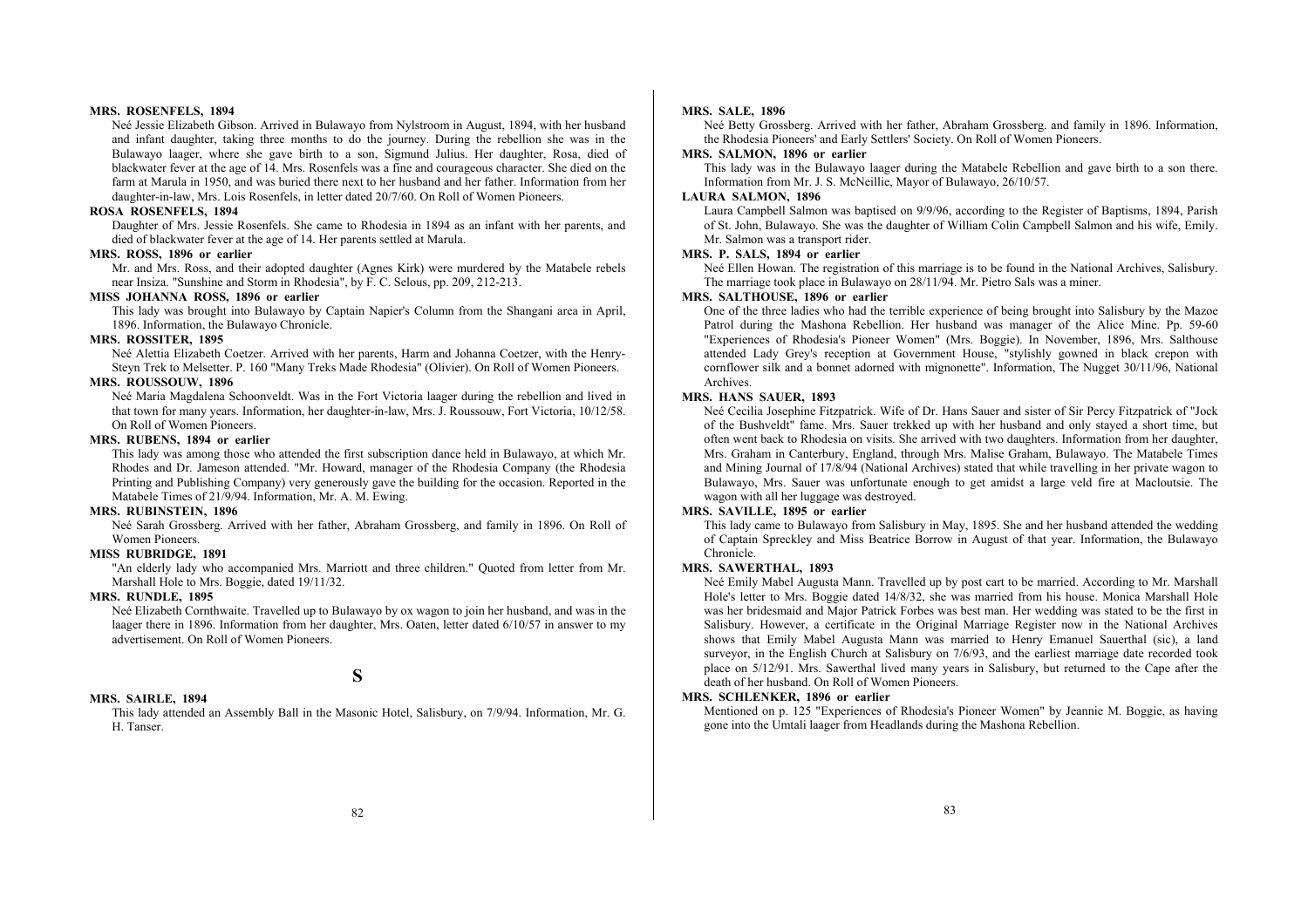#### **MRS. SCHMIDT, 1896**

Neé Harriet Elizabeth Stanly. Arrived with her parents in August, 1896. On Roll of Women Pioneers.

## **MISS SCHMITZ, 1892 or earlier**

This lady's name is given by the Mashonaland Herald and Zambesian Times as among those present at Mr. Stamford Brown's dance, held in Salisbury in August, 1892. Information, National Archives, Salisbury.

## **MRS. SCHOLTZ, 1894**

Neé Aletta Cecilia Mynhardt. Came up with her parents in the Mynhardt-Utrecht Trek: Information, Mrs. M. Edwards, Chipinga, 27/6/57. Also p. 92 "Many Treks Made Rhodesia", by S. P. Olivier.

#### **MRS. JAN SCHOLTZ, 1894**

Neé Marie Nel. Arrived with her daughter in the Martin Trek. Information from Mrs. M. Edwards, Chipinga, 27/6/1957. Also p. 79 "Many Treks Made Rhodesia", by S. P. Olivier.

#### **MRS. SALMON SCHOLTZ, 1894**

Neé Anna Nel. Came with the Martin Trek bringing four sons and two daughters, Anna Maria and Cathrina. P. 163 "Many Treks Made Rhodesia" (Olivier). The Deaths Register in the National Archives records that Mrs. Scholtz died in childbirth on 4/11/94 at the Luseti River, Melsetter district, while on the way to the Chimanimani with Martin's Trek.

## **MRS. A. M. SCHONVELD, 1894 or earlier**

Neé Hendrica Johanna Griesel. Mrs. Schonveldt had a son, Abraham Martin, who was born on 25/8/94 in the Victoria district. Her husband's names were also Abraham Martin. Information, the Dutch Reformed Church Register of Baptisms, 1893.

## **MRS. FRIKKIE SCHOULTZ, 1895**

Neé Isobel Bekker. Arrived with her parents in the Kruger-Bekker Trek. Information from Mrs. M. Edwards, Chipinga,. 27/6/1957. Also p. 161 "Many Treks Made Rhodesia", by S. P. Olivier.

#### **MRS. HENDRIK SCHOULTZ, 1895**

Neé Cornelia Bekker. Arrived with her parents in the Kruger-Bekker Trek. Information from Mrs. M. Edwards, Chipinga, 27/6/57.

## **MRS. LOUIS SCHUTT, 1894**

Neé Cornelia Mynhardt. Came with her parents in the Mynhardt-Utrecht Trek. Information from Mrs. M. Edwards, Chipinga. Also Olivier's "Many Treks Made Rhodesia", p. 162.

#### **MRS. SCOTT, 1895 or earlier**

An advertisement in The Nugget of 19/12/95 (National Archives) drew attention to "Mrs. Scott's dining-rooms and restaurant, Market Buildings," Salisbury.

#### **MRS. FIFE SCOTT, 1895**

According to a report in the Bulawayo Chronicle of 16/11/95, Mrs. Fife Scott played in the mixed doubles of an Occupation Day tennis tournament in Gwelo, and won the final.

## **MRS. G. SCOTT, 1895**

Neé Caroline Elizabeth Elliott. Her husband, George Scott, was a trader. They trekked to Rhodesia in 1895 and Mrs. Scott was in the Bulawayo laager in 1896. She had four daughters, including Mrs. Claudie Montgomery and Mrs. Effie McPherson, who was born during the trek to Bulawayo. The family came from East London. Mrs. Scott was buried in the Semokwe area. Information from her daughter, Mrs. McPherson, 1974.

#### **MRS. W. SCOT-RUSSELL, 1894**

Neé Amy Atherstone Cumming. Arrived with her parents, five sisters, and several brothers, in Bulawayo in July, 1894, having trekked from Johannesburg by ox wagon. Was the first woman to be married in the Presbyterian Church in Abercorn Street, Bulawayo. She was in the Bulawayo laager and is on the Roll of Women Pioneers. Information supplied by her son, Mr. Eric Scot-Russell.

#### **SISTER SEBASTIAN, 1895**

Surname Hill. One of the two Sisters who taught at the Convent School, Bulawayo, when it opened in October, 1895. When the rebellion broke out in 1896, Sister Sebastian continued teaching on her own while her colleague. Sister Pancratius, helped at the hospital. Letters from the Dominican Convent, Salisbury, dated 18/11l/55 and 13/8/57. Also the "History of the Dominican Sisters in Bulawayo", written by Sister Mary Admirabilis.

#### **MRS. F. C. SELOUS, 1895**

Neé Maddy. Daughter of the Dean of Gloucester and wife of the famous hunter. Arrived in Salisbury with her husband and Miss Beatrice Borrow in July, 1895, and proceeded to Bulawayo almost immediately via Hartley. She "accompanied" Miss Borrow at her wedding to Captain Spreckley at St. John's Church, Bulawayo. About 30/8/95 Mr. and Mrs. Selous left town for their home at Essexvale. The Chronicle of 28/3/96 reports that "about midday Mrs. Selous and her husband arrived in town, having ridden posthaste from their house in Essexvale with the alarming information that the Kaffirs were mobilising in force and that both of them had had a narrow escape. "Mrs. Selous was very much knocked up by her hard ride". She and her husband left Bulawayo by coach for the South about 23/8/96 for a brief stay in the Cape Colony, then went on to England, thence on a big travelling expedition. Information, the Bulawayo Chronicle 19/8/96. They sailed from Cape Town in the "Scot" on 4/11/96. Some of their experiences during the Matabele Rebellion are given in chapter 4, "Sunshine and Storm in Rhodesia", by F. C. Selous.

#### **MRS. SHAW, 1896**

Neé Elizabeth van Helsbinden. Came to the country with her husband, Edward Shaw. On Roll of Women Pioneers.

### **MRS. H. A. SHAWE, 1894 or earlier**

Christian name, Alethea. Mrs. Shawe give birth to a daughter, Hermia Frances Shawe, on 7/12/94, in Salisbury. Her husband was Henry Adrian Shawe, a transport rider. Information, the Cathedral, Salisbury, Baptismal Register, Vol. I, National Archives.

## **MRS. J. H. SHELL, 1894 or 1895**

Neé Isabel Harrison. "She came to Bulawayo, via Beira, as a young wife. Her journey to Rhodesia was up the Pungwe River to the narrow gauge railway terminus at Fontesville. From the Rhodesian terminus of that length of railway she travelled to Bulawayo by Zeederberg's coach". The Bulawayo Chronicle dated 31/5/57. Her eldest son was born in the Bulawayo laager. In more recent years Mrs. Shell lived in Pietermaritzburg. Letters from her grandson, W. S. Herbert, Salisbury, dated 6/7/59 and 28/7/59. The Umtali Advertiser of 1/7/95 stated that "Mr. and Mrs. Shell" were among the arrivals that week from the coast. National Archives files. Her husband, John Henry Shell, was among the B.S.A. Company's troops. On Roll of Pioneer Women.

#### **MRS. SHERRY, 1895**

Neé Eliza Yoxall. Came up as a lady's maid to Mrs. (later Lady) Bourchier Wrey. She was in the Bulawayo laager during the Matabele Rebellion. She died in 1942. Information from her daughter-inlaw, Mrs. Sherry, Bulawayo, 1959.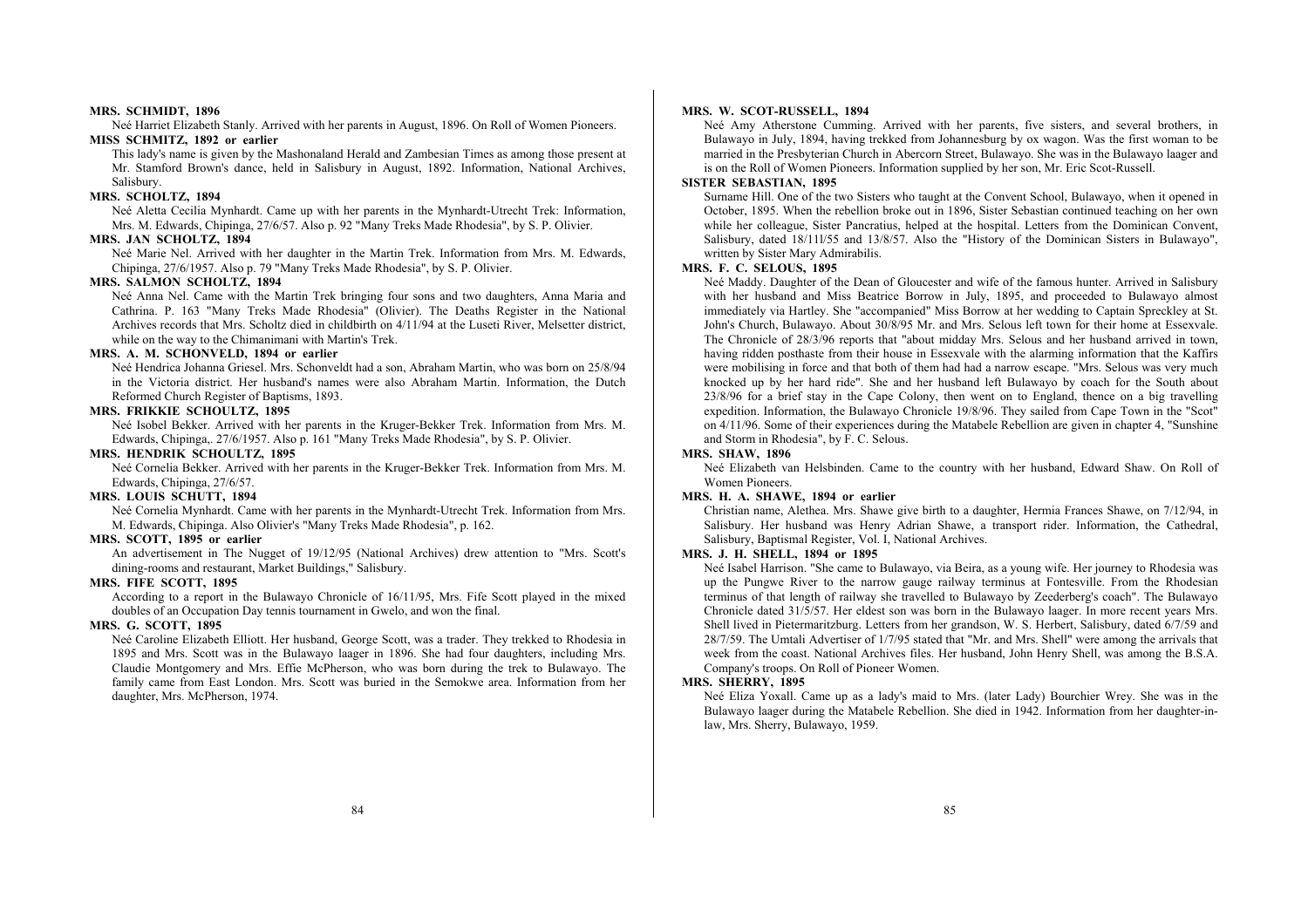#### **MRS. SHINN, 1894**

Neé Edith Maud Millvina Gifford. Travelled up with her parents in the Edenburg Trek, which is described on pp. 158-166 "Experiences of Rhodesia's Pioneer Women" (Mrs. Boggie). Mrs. Shinn, after many years spent near Chipinga, moved to Bulawayo. On Roll of Women Pioneers.

#### **MISS BEATRICE SIMPSON, 1896**

Beatrice Maud Simpson was born in Bulawayo on 8/7/96. On Roll of Women Pioneers.

## **MRS. SIMPSON, 1896**

Neé Mary Ellen Dunn. On Roll of Women Pioneers.

#### **MRS. SKARDON, 1896**

Neé Elizabeth Carter. Arrived with a party of young men and women from Pretoria who travelled by ox wagon to Rhodesia to join the staff of Store Bros. in Salisbury. The journey, with many trials, took three months. They arrived during the rebellion near Bulawayo and were escorted by a party of volunteers into the laager there, where Miss Carter helped with nursing. After the rebellion she became governess to the well-known Meikle family in Salisbury, and later married William Henry Skardon in Beira, then left Rhodesia. Mrs. Skardon died about 1934 and is buried in Mafeking. Information from her daughter, Mrs. Manson, in a letter dated 3/4/64, from Johannesburg.

#### **MISS SLATER, 1895 or earlier**

This lady was among those who assisted at the St. John's Church Bazaar in July, 1895. Information, the Bulawayo Chronicle. She left Bulawayo for England on 23/11/95, together with Mr. and Mrs. E. A. Slater and Mr. Oswald Slater.

## **MRS. E. A. SLATER, 1895 or earlier**

Left Bulawayo with Mr. E. A. Slater and Mr. Oswald Slater for England on 23/11/95. Information, the Bulawayo Chronicle. The Rhodesia Weekly Review of 20/2/95 mentioned that "Mr. and Mrs. Slater and family are still detained at Tuli by the bad weather". Mr. Slater was an auctioneer and proprietor of Tattersall's Hotel, Bulawayo. Later, the Weekly Review stated that when the Slaters were able to leave Tuli and reached Pouri-Pouri, a store and wayside hotel 50 miles further on, the manager not only had nothing to sell them, but begged for food for himself. National Archives files.

## **MISS LUCY SLEEMAN, 1891**

One of the three English nursing Sisters who walked from Beira to Umtali and established a hospital there, helped by Mr. Rhodes. With Rose Blennerhasset she wrote "Adventures in Mashonaland". Pp. 97-101 of Mrs. Boggie's "Experiences of Rhodesia's Pioneer Women" and p. 130 "The World's View" by Nora S. Kane.

## **MRS. RENS-SLOT, 1893**

Neé Ann Pullen. Arrived with her husband by ox wagon from Middelburg. Was in the 1893 laager in Fort Victoria and in the 1896 laager in Bulawayo, where she did nursing with Mrs. Redrup. She and her husband had a narrow escape from being murdered by the Matabele. Information from her daughter, Mrs. Cummins, Bulawayo, 1957. Also pp. 82 and 269 "Experiences of Rhodesia's Pioneer Women" (Mrs. Boggie). On Roll of Women Pioneers.

## **MRS. SLY, 1896**

Neé Beatrice Sanders. Came to Bulawayo to join her husband, travelling by coach. Information from Mr. A. Sanders, Bulawayo.

## **MRS. W. SMIT, 1895**

Neé Nellie Wilderman. Arrived with the Kruger-Bekker Trek, with her husband and five children, including two daughters, Lettie and Johanna. Information from Mrs. M. Edwards, Chipinga; also p. 163 "Many Treks Made Rhodesia" by S. P. Olivier.

#### **MRS. DUNCAN SMITH, 1895**

Came up by coach to join her husband. Gave birth to a daughter (Mrs. Olver) in the Salisbury laager during the rebellion. Died about 1916. Information from her daughter, Mrs. Slaven, Bulawayo.

## **MRS. SMITH, 1896**

Neé Marie Elizabeth Anna Steyn. Her parents came in the Henry-Steyn Trek in 1895. On Roll of Women Pioneers.

## **MRS. ROLAND-SMITH, 1895**

Neé Florence Kate Hill. Came up in one of Mr. Tom Meikle's wagons with her mother and a baby six months old, from Barberton. She lived in Bulawayo until her death in 1947. Information from Mrs. R. Smith, by telephone. On Roll of Women Pioneers.

## **MRS. SNELL, 1896**

Neé Madeline Leanora Almendro. Came up with her parents and was in the Bulawayo laager. In more recent years she went to live in Cape Town. Information from the Secretary, Pioneers' and Early Settlers' Society.

## **MISS SOUTHEY, 1894**

Was among the ladies invited by the Queen's Club to attend the 1894-1895 "Passing of the Year" dance held in the Bulawayo Courthouse. Information, the Bulawayo Chronicle, 4/1/95. Miss Southey was a nurse and when the Exchange Hospital was broken up, she and Miss Healy started private nursing in people's homes in Bulawayo. They took up quarters in 9, Wanderer's Chambers. Information, the Bulawayo Chronicle 8/7/96.

## **MRS. SOUTHWELL, 1894**

Neé Ethel Finaughty. "Arrived with parents" in Bulawayo. Her father was the well-known hunter. On Roll of Women Pioneers.

## **MRS. CHRIS SPARROW, 1895**

Neé Maylor Reed. Trekked up from Mafeking with her husband, Mr. Chris Sparrow, who came from America to the Seventh Day Adventist Mission at Solusi, near Bulawayo. Information from Mr. Langley Staples to Mr. Jewell, late of the S.D.A. Mission, dated 17/5/57.

### **MRS. D. SPARROW, 1895**

Neé Sally Pittaway. Trekked up from Mafeking with her husband, Mr. David Sparrow, who came from America to the Seventh Day Adventist Mission at Solusi, now the Solusi College. Information from Mr. Langley Staples in a letter to Mr. Jewell, late of the S.D.A. Mission, dated 17/5/57.

## **MRS. TOM SPEIGHT, 1896**

Neé Charlotte Emily Spranger. Her mother, Mrs. Spranger, became the first wife of Mr. W. E. Thomas, the well-known Native Commissioner. Charlotte came first to Bulawayo, then in 1910 moved to Gadzema, where she died in 1950. Information from her son, Mr. C. S. Speight, Bulawayo, by telephone.

## **MRS. SPENCE, 1894**

Neé Stephanie Dorothea Kok. Came up with her parents in the Martin Trek. Information from Mrs. M. Edwards, Chipinga. Also p. 162 of Olivier's "Many Treks Made Rhodesia". On Roll of Women Pioneers.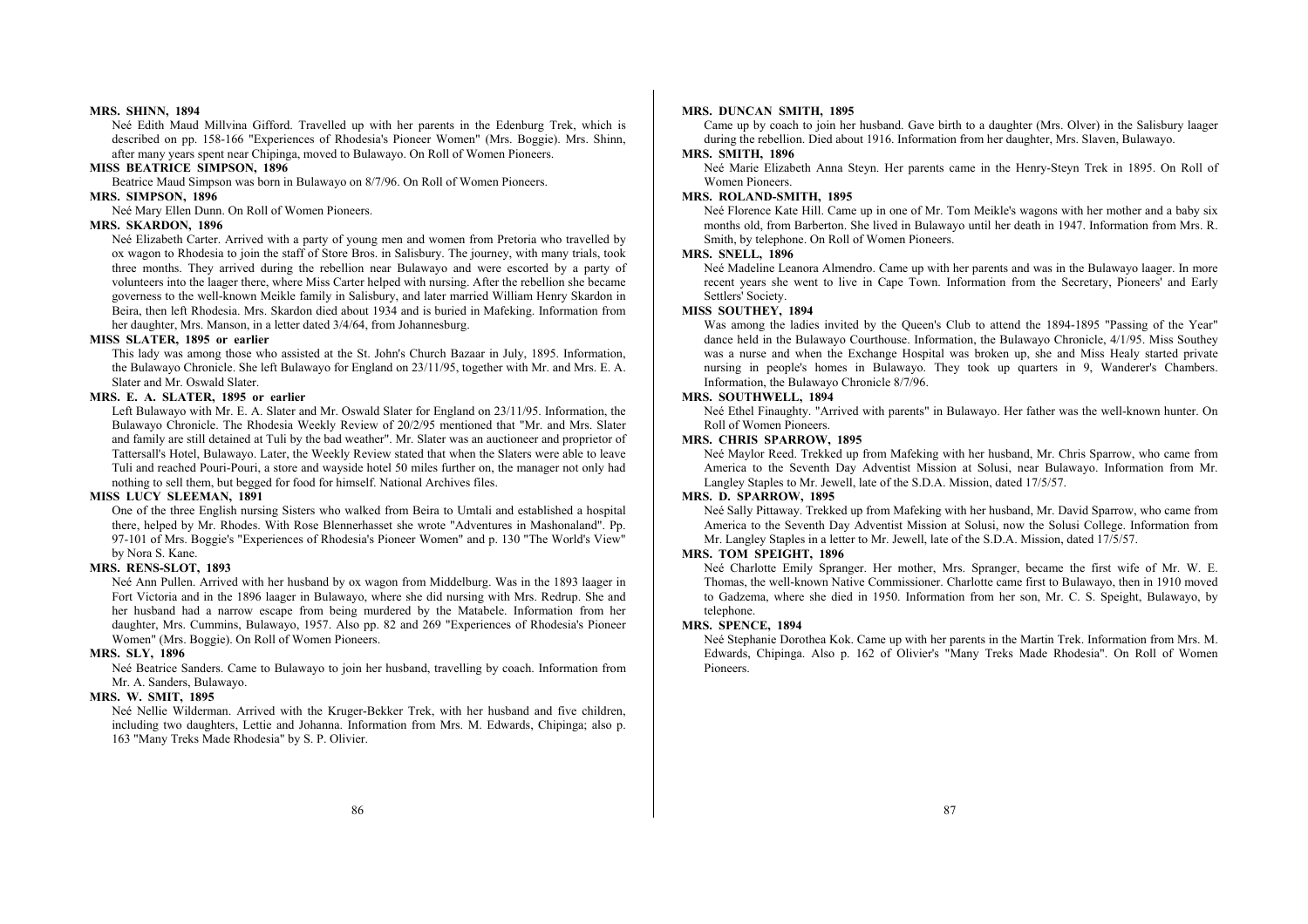#### **MRS. J. S. A. SPRECKLEY, 1895**

Neé Beatrice Borrow. A sister of Captain Henry Borrow, who was killed with the Shangani Patrol. She came to Bulawayo in August, 1895, with Mr. and Mrs. F. C. Selous, and was married in St. John's Church a few days later. The wedding was a glittering social occasion. A detachment of B Troop of the Rhodesian Horse, which Captain Spreckley commanded, lined the aisle of the church. A mounted escort surrounded the carriage in which the bride drove to the church, with Dr. Jameson, who gave her away, and again on the way to the reception in "the beautiful grounds of Mr. C. Jefferson Clark's home". The bride, who was accompanied by Mrs. F. C. Selous, wore a tulle veil with real orange blossoms given by the Rev. C. D. Helm of Hope Fountain. The Rev. Hammick and Bishop Gaul took the service.

#### **MRS. SPRING, 1894**

This lady was invited to the first subscription dance, held in Bulawayo in September, 1894, at which Mr. Rhodes and Dr. Jameson were present. Information, Mr. A. M. Ewing.

## **MRS. SQUAIR, 1896**

Neé Ellen Thompson McNeilage. "Arrived by coach". On Roll of Women Pioneers. The Bulawayo Chronicle of 9/12/96 states that she and Mr. James Squair were married in the Wesleyan Church, Bulawayo. On Roll of Women Pioneers.

#### **MRS. SQUAIR, 1894**

Neé Mary McIntosh. Arrived with her husband and family on 1/3/94, after being detained in Macloutsie for nine months owing to the Matabele War in 1893. The family occupied pioneer farms in the Khami district. Letter from her daughter, Mrs. Moseley, dated 27/6/59, in answer to my advertisement. On Roll of Women Pioneers.

#### **MRS. STAINES, 1895**

Neé Martha Johanna Ferreira. Was in the laager in Enkeldoorn. On Roll of Women Pioneers.

#### **MRS. STAMPER, 1896**

Neé Florence May Yeatman. Arrived by ox wagon and lived in Bulawayo for many years. On Roll of Women Pioneers.

## **MRS. STANLEY, 1896**

Neé Margaret Wilhelmina Carr. Arrived with her husband in August, 1896. On Roll of Women Pioneers.

#### **NURSE STANTON, 1896**

Mentioned on p. 59 of "Raiders and Rebels in South Africa" by Elsa Goodwin Green, as having travelled with their party.

#### **MRS. STEAD, 1894**

Neé Ida Gwynne Beechey. Arrived by ox wagon with her parents from Johannesburg. Later returned to Natal. Information from her brother, Mr. H. H. Beechey, in letter dated 24/11/59. On Roll of Women Pioneers.

#### **MISS NITA STEELE, 1896**

Miss Steele performed in the first variety company to visit Bulawayo at the opening of the first theatre, founded by Mr. A. E. Wilson of the Caledonian Hotel. The Bulawayo Chronicle 4/11/96. The Bulawayo Sketch of 14/11/96 described the company as "the London Variety Company of specially selected artistes", and Miss Steele as being "from the Theatre Royal, Drury Lane, London".

## **MRS. STEENKAMP, 1895**

Neé Amelia Wray. "Arrived with parents". On Roll of Women Pioneers.

## **MRS. J. STEPHENS, 1893 or earlier**

Christian name, Lucinda. Mrs. Stephens gave birth to a son, Alexander Murray, on 2/9/95. Her husband, James Stephens, was a clerk and they lived in Salisbury. Information, the Cathedral, Salisbury, Baptismal Register, Vol. I, National Archives.

## **MRS. F. STEVENS, 1896**

Neé Martha Elizabeth Muller. Married in Bulawayo, 3rd September, 1896. The registration of this marriage is to be found in the National Archives, Salisbury. Mr. Frederick Stevens was a transport rider.

#### **MRS. STEYN, 1895**

Neé Aletta Elizabeth van Heerden. Arrived with the Henry-Steyn Trek at Melsetter in December, 1895. On Roll of Women Pioneers.

#### **MRS. H. STEYN, 1895**

Neé Christina Coetzer. Arrived with her daughter, Aletta, in the Henry-Steyn Trek. Information from Mrs. M. Edwards and p. 163 "Many Treks Made Rhodesia" (Olivier).

## **MRS. H. STEYN, 1895**

Neé Sannie van Heerden. Arrived with the Henry-Steyn Trek. Brought one son and one daughter. Information from Mrs. M. Edwards, also Olivier's "Many Treks Made Rhodesia", p. 163.

## **MRS. J. STEYN, 1895**

Neé Annie Malan. Came with the Henry-Steyn Trek and brought three daughters — Martha, Herculina and Anna. Information from Mrs. M. Edwards, Chipinga; also p. 163 "Many Treks Made Rhodesia" (Olivier).

#### **MRS. JOHANNES STEYN, 1894**

Neé Johanna Christina du Preez. Arrived with the Martin Trek. Information from Mrs. M. Edwards and p. 79 "Many Treks Made Rhodesia" (Olivier).

## **MRS. J. G. F. STEYN, 1895**

Neé Herculina Johanna Sophia van Heerden. Came with the Henry-Steyn Trek and brought her daughter, Maria. Information, Mrs. M. Edwards and p. 163 "Many Treks Made Rhodesia" (Olivier).

## **MRS. P. STEYN, 1895**

Neé Engela Lombard. Arrived with the Henry-Steyn Trek. Her daughter, Annie, was born in the Transvaal during the trek. Information from Mrs. M. Edwards, Chipinga, and p. 163 of Olivier's "Many Treks Made Rhodesia".

#### **MRS. P. E. STEYN, 1894**

Neé Christina Rautenbach. Travelled up with the Martin Trek. Information from Mrs. M. Edwards, Chipinga. Also p. 163 "Many Treks Made Rhodesia" (Olivier).

## **MRS. P. W. STEYN, 1895**

Neé Cornelia Lombard. Came with the Henry-Steyn Trek, bringing nine children, including three daughters, Susanna, Anna and Cornelia. Information, Mrs. M. Edwards and p. 163 of Olivier's "Many Treks Made Rhodesia".

#### **MRS. STIDOLPH, 1892**

Neé Josephine Annie Moody Nesbitt. Came with her parents in the Moodie Trek, a niece of Thomas Moodie, leader of the trek. She was in the Salisbury laager during the rebellion. Mrs. Stidolph was educated overseas. She was married in Salisbury in 1910 and lived there until her death in August, 1921. Information from her daughter-in-law, Mrs. Stidolph, Bulawayo. On Roll of Women Pioneers.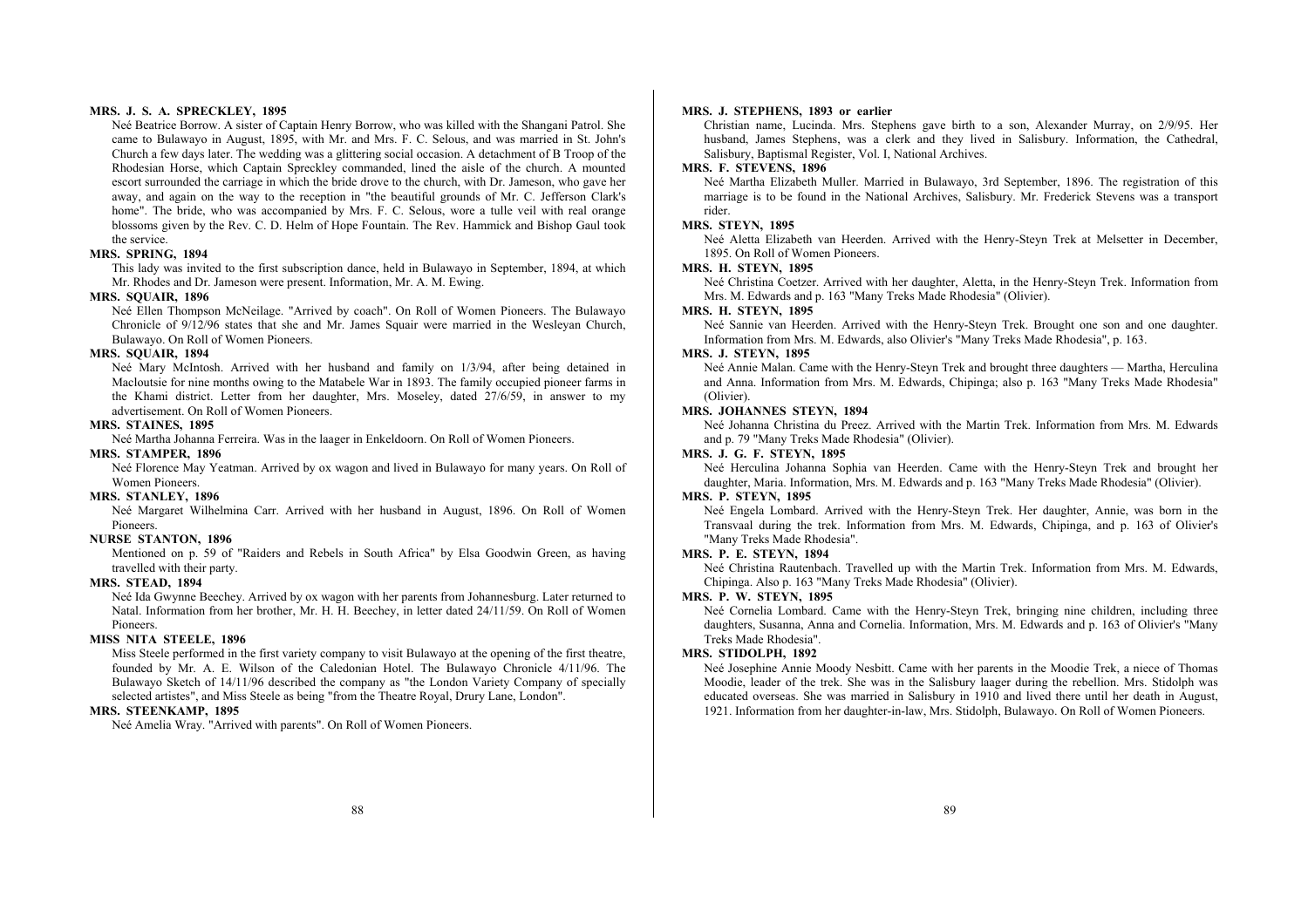#### **MRS. F. STOPFORTH, 1895**

Mentioned on page 80 of "Pioneers of Gazaland" (in Afrikaans) by S. P. Olivier, as having come with her husband in the second Du Plessis Trek. Also p. 163 of the English Translation "Many Treks Made Rhodesia" (Olivier).

#### **MRS. STRICKLAND, 1893**

Neé Jeannie V. G. Meikle. Eldest of the well-known Meikle family, she trekked up with her husband from Natal and lived first for two years at Charter. Then they moved to "Inodzi" near Penhalonga, where they remained until Mrs. Strickland's death in 1957. Information from Sir Ian Wilson, through Mrs. Rosen, Bulawayo.

## **IDA STRIKE, 1893**

Ida Eggert Strike was born at Tuli on 27/10/93 and died of fever at her parents' house on the Shashi, aged one year, seven months. She was the daughter of Mr. and Mrs. J. R. Strike, her father being a merchant. Information, the Deaths Register, Vol. III, National Archives.

## **MRS. J. R. STRIKE, 1893**

Neé Susanna Jacoba Montgomery, daughter of Thomas Adrian Montgomery. Her husband, John Russell Strike, was a merchant. They lived at Tuli, but after losing two children there, Mrs. Strike appealed to Mr. Rhodes for land in a healthier area. They moved nearer Bulawayo and built a wayside hotel and store at Figtree, where the original fig tree stood. Mrs. Strike left Rhodesia about 1902 and died at Intinzini, Zululand. Information from Mr. L. R. Logan, Bulawayo.

#### **MRS. STROBEL, 1893**

Neé Anna Maria Emmerich. First came in 1893, but returned to Johannesburg because of the theft of so many of their cattle. They came to Rhodesia again, via Beira, in 1897. Pp. 185-191 "Experiences of Rhodesia's Pioneer Women" (Mrs. Boggie).

#### **MRS. STUART, 1896**

Neé Ann Nancy Robinson. Arrived in 1896 just after the rebellion to join her husband. Lived in Rhodesia until 1937. She died at Somerset West at the age of 85. Information from Mrs. Wilson, Somerset West, in answer to my advertisement (1957), letters dated 7/10/57 and 24/10/57.

#### **MISS LILIAN STUTTAFORD, 1896**

Miss Lilian Emily Stuttaford arrived with her parents in January, 1896, and lived many years in Bulawayo. Information from Mrs. W. Stuttaford. On Roll of Women Pioneers.

#### **MRS. STUTTAFORD, 1896**

Neé Mary Ann Pearce. Arrived with her husband by ox wagon in January, 1896. On Roll of Women Pioneers.

#### **MRS. L. SVENDSEN, 1895**

Mentioned on p. 130 of Mrs. Boggie's "First Steps in Civilizing Rhodesia" as being in Bulawayo in 1895. The Register of Baptisms, Parish of St. John, Bulawayo, mentions that Percival Wilfrid Laurence, son of Laurence and Agnes Robinson Svendsen, was baptised on 29/9/95. Mr. Svendsen was a draper.

## **EDITH JOHANNA SWAIN, 1895**

This child's name is in the Voluntary Register of Births as "born in Bulawayo 3/5/95". Obtained from the Registration of Births Office, Salisbury.

#### **MRS. SWAIN, 1894**

Neé Johanna Maria Botha. Arrived by Zeederberg's coach in February, 1894. On Roll of Women Pioneers.

#### **MRS. SWART, 1895**

Neé Elizabeth Helena Joubert. Arrived with her parents. Her father was killed at Enkeldoorn during the rebellion. She was in the laager there. Mrs. Swart died in childbirth in 1913. Information from her sister, Mrs. S. M. Botha, in letters dated 27/8/59 and 6/7/59 in answer to my advertisement.

## **MRS. G. J. SWART, 1896 or earlier**

Neé Johanna Helena Maria Botina. Mrs. Swart died on 26/3/96 at the farm Ellen Berry, aged 31 years. Her husband was Gideon Johannes Swart. She left a daughter, Maria Petronella Swart, aged 13. Information from the Deaths Register, Vol. III, National Archives.

#### **MRS. W SYKES, 1860**

Neé Margaret Charlotte Kolbe. Wife of the Rev. William Sykes of Inyati Mission. She knew Mzilikazi and patched his blanket for him once. He was so pleased that he gave a sheep for each patch. Mrs. Sykes went down to the Cape after the death of her husband in 1887, but returned to Matabeleland and died at the age of 91. She is buried at Hope Fountain Mission, near Bulawayo. Information from her grand-daughter, Mrs. J. Lloyd. On Roll of Women Pioneers.

## **MRS. SYMINGTON, 1895**

Neé Johanna de Klerk. On Roll of Women Pioneers,

## **T**

## **MRS. TALBOT, 1894**

Neé Florence Marion Bain. Arrived by ox wagon. Was in the laager in Bulawayo during the rebellion and lived in that town for many years. Information from her niece, Miss Gladys Howard, Bulawayo. On Roll of Women Pioneers.

## **JESSIE TAPSELL, 1896**

Jessie Millicent was the third daughter of Mrs. Blann, formerly Mrs. Clara June Tapsell. Jessie was born in February, 1896, and died of bronchitis in Salisbury laager during the rebellion a few months later. Her father, Edward Tapsell, was appointed butcher for the laager and started a biltong store. Her uncle, Walter Tapsell, was murdered by the rebels. "Experiences of Rhodesia's Pioneer Women", by Jeannie M. Boggie.

#### **MRS. TARR, 1894**

Neé Philipina Johanna Scheffer. She lived in Salisbury in her later years. On Roll of Women Pioneers. **MRS. TAYLOR, 1894** 

Came up with her husband, Adjutant Taylor of the Salvation Army, from Swaziland to Salisbury by ox wagon They had to return to Natal two years later for health reasons. Letter from Col. V. Thompson, Salvation Army, Salisbury, dated 8/10/57.

#### **MRS. "BULALA" TAYLOR, 1871**

Neé Phoebe Clark. Originally came up with her parents, who were traders. She returned South and married Mr. A. Wolfenden, who was also a trader. They lived in Matabeleland until her husband's death, then in 1887 she married Mr. Taylor, and they were in the Mangwe laager during the rebellion. A long article by Mrs. Taylor is to be found on pp. 169-180 of Mrs. Boggie's "First Steps in Civilizing Rhodesia".

## **MRS. G. A. TAYLOR, 1892**

Neé Mary Monica Marshall Hole. Came to the country via Tuli with her parents in July, 1892. She died in England in 1930. On Roll of Women Pioneers.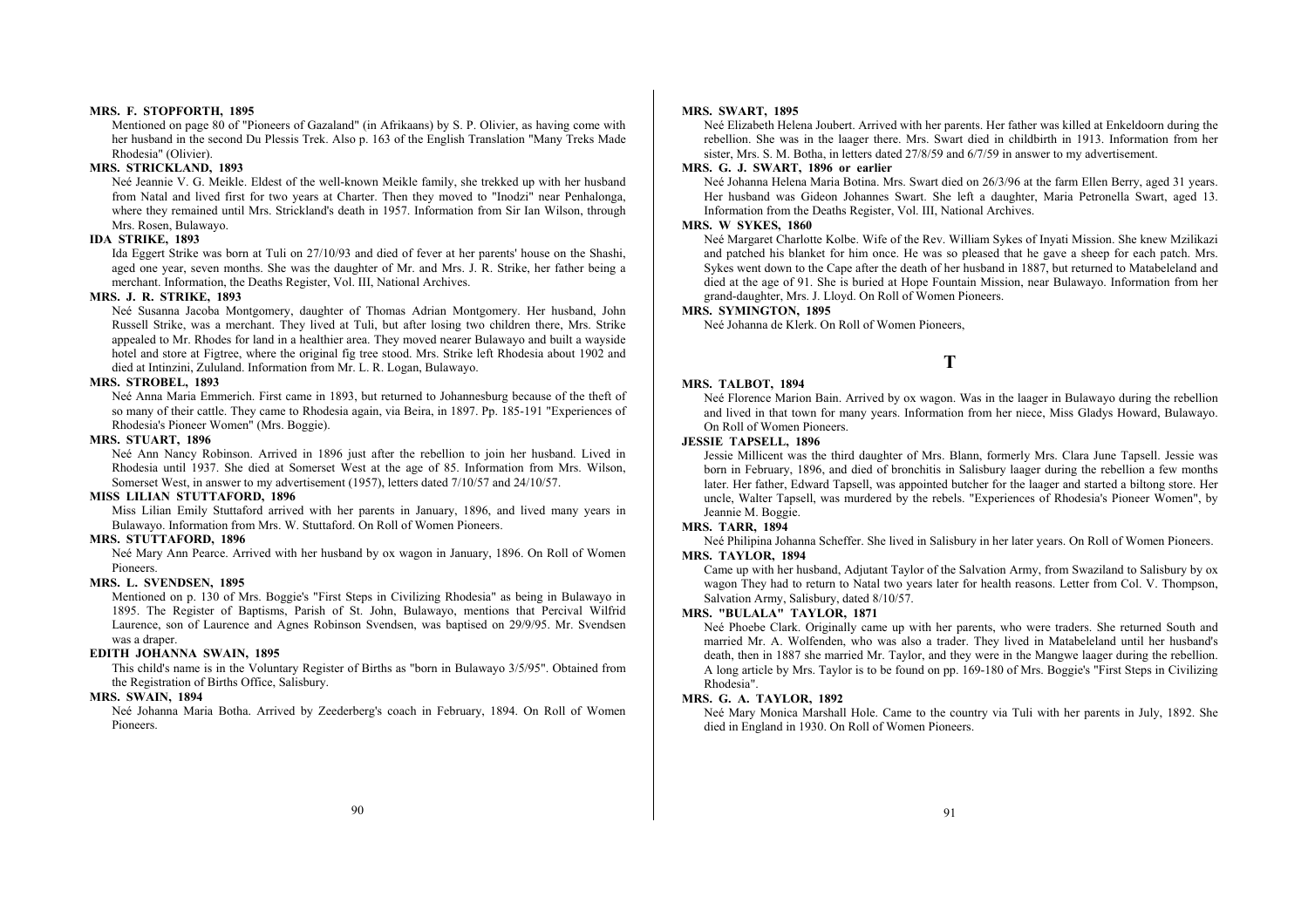#### **MRS. H. K. TAYLOR, 1896 or earlier**

The registration of the birth in Salisbury of this lady's daughter, Lily Frances, on 3/5/96, is to be found in the Registrar's Office, Salisbury. Mrs. Taylor's Christian names were Frances Mary, and her husband was Mr. H. K. Taylor, although his initials are not written clearly.

#### **LILY TAYLOR, 1896**

The registration of the birth in Salisbury of Lily Frances Taylor is to be found in the Registrar's Office, Salisbury. The Deaths Register, Vol. II, in the National Archives, records that she died in the Salisbury laager on 28/7/96, aged two-and-a-half months. Her parents were Mr. and Mrs. H.(?) K. Taylor.

#### **MRS. M. TEMPOFSKY, 1894**

Her daughter, Mrs. Elliott, was the first white baby to be born in Bulawayo, on 4/4/94. The Matabele Times wrote enthusiastically about the arrival of the baby, hailing it as "the first white production born on the soil of Bulawayo since the occupation by the Chartered Company". The paper added it was not to be wondered at that prospectors for miles around should come into camp specially to congratulate "the lucky Moses". Mr. Moses Tempofsky was a baker and grocer in Bulawayo. Information, National Archives files.

#### **AMY THACKWAY, 1894**

Amy Constance Thackway was born in the Salisbury district on 18/3/94. Her parents were Mr. and Mrs. J. M. Thackway. Information, the Cathedral, Salisbury, Baptismal Register, Vol. I, National Archives.

## **MRS. J. M. THACKWAY, 1892 or earlier**

Mrs. Margaret Thackway was the mother of Margaret Elizabeth Thackway, who was born on 2/12/92. Her husband was James Mortimer Thackway, a transport driver. Information, the Cathedral, Salisbury, Baptismal Register, Vol. I, National Archives, Salisbury.

#### **MARGARET THACKWAY, 1892**

Margaret Elizabeth Thackway, born 2/12/92, was baptised by the Ven. James Hay Upcher, Archdeacon of Mashonaland. Her father, James Mortimer Thackway, was a transport driver and contractor, and her mother was Mrs. Margaret Thackway. They lived in Salisbury. Information, the Cathedral, Salisbury, Baptismal Register, Vol. I, National Archives.

## **MRS. A. THEODORA, 1896 or earlier**

This lady kept a tearoom, according to the Bulawayo Directory and Handbook of Matabeleland, 1895- 1896, pp. 71 and 121.

## **ANNIE THOMAS, 1862**

Third child of Rev. T. M. and Mrs. Annie Thomas. She died of fever at Inyati on 7/6/92, shortly before her mother, and they were buried in the same grave in the Mission cemetery.

#### **MRS. CAROLINE THOMAS, 1864**

Neé Caroline Hutchinson Elliott. Second wife of Rev. T. M. Thomas of Inyati Mission. She mastered the native language and helped her husband with translations. Mrs. Thomas left Matabeleland in 1889 and died at Bethlehem, Orange Free State, in 1905. Pp. 32-49 "First Steps in Civilizing Rhodesia", by Jeannie M. Boggie. On Roll of Women Pioneers.

## **MISS CATHERINE THOMAS, 1879**

Catherine Margaret Thomas was the daughter of Rev. T. M. Thomas of Inyati Mission. She was born at Shiloh. She left Matabeleland with her family in 1889, then returned in 1896. Miss Thomas eventually went back to South Africa and died there in April, 1959. Information from Sir Eric Thomas, Salisbury.

#### **MRS. T. M. THOMAS, 1859**

Neé Annie Morgan. First wife of Rev. T. M. Thomas. She came up with him by wagon from the Cape to Inyati, Matabeleland, where the London Missionary Society's first Mission was started. She died at Inyati in 1862. Much is written about .Mrs. Thomas's brave life in Matabeleland on pages 16-28 of "First Steps in Civilizing Rhodesia", by Jeannie M. Boggie.

#### **MRS. W. E. THOMAS, 1896**

Neé Ellen Prinn Poultney (first husband Mr. Spranger). Wife of the well-known Native Commissioner. She died in Bulawayo in 1906. Information from her son, Sir Eric Thomas. Salisbury.

#### **MRS. THOMPSON, 1891**

Trekked up from Vryburg by ox wagon with her husband and seven children. Died in Salisbury in 1935. Letter from her son, Mr. J. A. Thompson, Salisbury, dated 25/6/58.

## **MRS. THOMPSON, 1893**

Wife of Dr. William L. Thompson. They came up with a party of eight American missionaries, two children, and four Zulu evangelists and families, to start the American Mission at Mount Selinda. Information received from Rev. W. D. Webb, Mount Selinda, in answer to my enquiries, 1956. Later Dr. and Mrs. Thomas returned to America, where they both died. Information from Mrs. M. Edwards, Chininga.

## **MRS. J. B. THOMSON, 1870**

Neé Elizabeth Edwards. Wife of Rev. J. B. Thomson, who was the first missionary at Hope Fountain, near Bulawayo. They worked there for six years and were then transferred to Ujiji. P. 10 of "A Brief Historical Survey of the London Missionary Society in South Africa", by Rev. A. H. Haile.

#### **MRS. J. MUDIE THOMSON, 1896 or earlier**

She was present with her husband at a concert at the Hospital in Bulawayo in October, 1896. The Bulawayo Chronicle 3/10/96.

## **MRS. THWAITES, 1895**

Neé Hilda Inez Botton. Arrived with her parents in June, 1895. Lived in Bulawayo, but for health reasons went down to the Free State and lived there until her death. On Roll of Women Pioneers.

## **MRS. L. M. TICHTON, 1896 (this name may not be quite correct as it is partially illegible), 1891**  Neé Clara Longbottom. She was married to Louis Montague Tichton (or Tishton?) on 5/12/91 in Salisbury, according to the rites of the Church of the Province of South Africa. The Rev. Francis Balfour, Canon of Bloemfontein, performed the ceremony. The bridegroom's occupation was given as "speculator". This marriage certificate bears the earliest date to be found in the Original Marriage Register in the National Archives. The groom's surname is carelessly written and the spelling given above is doubtful.

## **MRS. J. TILBURY, 1894**

Neé Helen Hawke. Arrived in September, 1894. On Roll of Women Pioneers. Mrs. Tilbury had a son, Thomas John Mangwe, who was born in a bullock wagon at Mangwe Pass on 8/9/94. Her husband, John, was first a carpenter and later a very successful smallworker. Information, the Register of Baptisms, 1894, Parish of St. John, Bulawayo. Also from Mr. Thomas John Mangwe Tilbury through Mr. Dick Fuller.

#### **MRS. TITUS, 1895**

Neé Jacoba M. Matthysen. Was born 8/8/95 on "Matabele" Wilson's farm, near Bulawayo, and lived in Bulawayo for many years. Information from herself in July, 1959, as a result of my advertisement.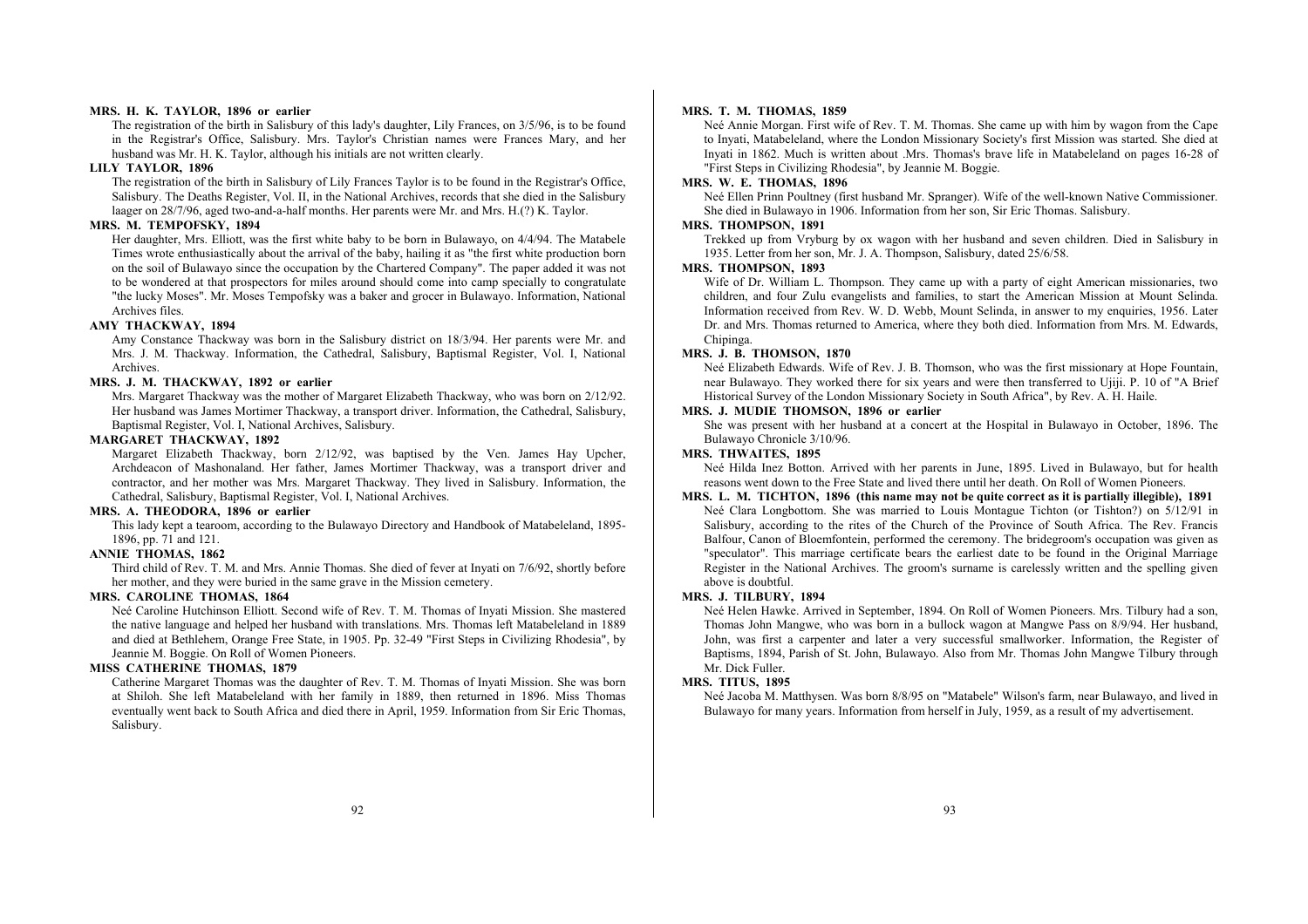#### **ANNA TOLMAY, 1895**

Anna Maria Tolmay was born on 10/10/95 and baptised on 1/12/95. Her parents were Mr. and Mrs. G. F. Tolmay. Information, Dutch Reformed Church Baptismal Register, 1893.

## **MRS. G. F. TOLMAY, 1895 or earlier**

Neé Maria Magdalena Prinsloo. She married George Fredrik Tolmay and their daughter, Anna, was born on 10/10/95.

## **MRS. TOSHACK, 1895**

Neé Helen Jessie McDonald. Born in Bulawayo 11/7/95. On Roll of Women Pioneers. She died in 1974.

## **MRS. ROSS TOWNSEND, 1895**

Was in Bulawayo in 1895, and was in the Market Square laager during the rebellion, according to a letter dated 26/6/1933 from Mr. S. Candler, Rhodesia House, London, which was among Mrs. Jeannie Boggie's papers.

## **MRS. TOWNSHEND, 1895**

Mrs. Townshend arrived in Bulawayo from Vryburg in July, 1895, when her husband came to take up duties as Registrar of Deeds in Bulawayo. Information, the Bulawayo Chronicle 19/7/95.

#### **LADY CLARKSON TREDGOLD, 1864**

Neé Emily Ruth Moffat. Daughter of Rev. J. S. Moffat of Inyati Mission. She was born there in 1864 and left Matabeleland at an early age, but returned with her husband, Mr. Justice (later Sir Clarkson) Tredgold in 1897. She and her husband went back to South Africa in 1926, but she returned to Rhodesia after Sir Clarkson's death in 1938 and died in Salisbury in 1941. Lady Tredgold was a sister of the Hon. H. U. Moffat, Premier of Southern Rhodesia, and her second son is Sir Robert Tredgold, K.C.M.G., formerly Chief Justice of the Federation of the Rhodesias and Nyasaland. Her first son was killed in World War I. Information from Sir Robert and his brother, Mr. Alan Tredgold of Nyamandhlovu. On Roll of Women Pioneers.

#### **MRS. G. TRIPP, 1894**

Neé Mary Mortonson. Came from America with her husband to the Seventh Day Adventist Mission at Solusi, near Bulawayo, now known as Solusi College. After her husband's death she became the second Mrs. Frank Armitage. Information from Mr. F. Burton Jewell, dated 9/5/57, and from Mrs. W. H. Anderson, Kansas, dated 18/6/57.

#### **MRS. TUCKER, 1895**

Neé Madge Bagnall. Arrived with her mother to join her father. On Roll of Women Pioneers.

#### **MRS. DICK TULLOCH, 1895**

Neé Zillah Marian Miles. Arrived with her brother, Herbert Picton Miles, at Old Umtali, via Beira. Opened the first school there in March, 1896, and kept it going during the rebellion, when most of the population were in laager. (See pp. 132-134 "Experiences of Rhodesia's Pioneer Women", by Mrs. Jeannie M. Boggie). After her marriage in 1898 Mrs. Tulloch carried on with her school until she and her husband went to Bulawayo. Mrs. Tulloch spent the closing years of her life in Umtali, where she died in 1944. Umtali Advertiser, 4/10/44, and The Sunday Mail, Salisbury, 27/6/65. On Roll of Women Pioneers.

#### **MRS. "SANDY" TULLOCH, 1891**

Mrs. Tulloch walked from Mapandas to Penhalonga (nearly 200 miles), her two children, aged threeand-a-half and two years, being carried in a blanket hammock — a courageous journey. On 7/5/1892, Mrs. Tulloch gave birth to a son, the first English baby born in that area. He was christened Allister Rhodes by Canon Balfour. Mrs. Tulloch died in 1934, a greatly loved pioneer. Pp. 93 to 96 "Experiences of Rhodesia's Pioneer Women" (Mrs. Boggie).

#### **MRS. TURNBULL, 1895**

Neé Wild. Came to Mashonaland via Beira as a nurse, together with two other nurses. Stopped first at 77-mile peg to help Sir Arthur Lawley's hospital for men who were constructing the railway. Later, with Miss Bertram (Mrs. Hodges) she started a private nursing home in Pioneer Street, Salisbury, and nursed in the laager there during the rebellion. Mrs. Turnbull is mentioned in the British South Africa Company's "Reports on Native Disturbances" (p. 67) as having rendered good services. Information from Mrs. Hodges, Bulawayo.

## **U**

#### **SISTER UDALRICA, 1894**

Surname Schneider. Information in letters from St. Dominic's Convent, Salisbury.

## **V**

#### **MRS. VAN DEN BERG, 1891**

Neé Maria Elizabeth Fourie. Wife of a transport rider. Made several journeys to and from the South by wagon and eventually she and her husband settled in Rhodesia in 1904. Pp. 48-52 of Mrs. Jeannie Boggie's "Experiences of Rhodesia's Pioneer Women". On Roll of Women Pioneers.

## **MRS. VAN DER HEEVER, 1896**

Neé Annie van Niekerk. Daughter of Mr. and Mrs. "Ponty" van Niekerk. Her first husband was Mr. W. Nel. Mrs. van der Heever was in the Bulawayo laager during the rebellion in 1896 and lived in Bulawayo for many years. Information from her nephew, Mr. T. A. Mongomery, Bulawayo, 1958.

#### **HELENA VAN DER MERWE, 1893**

Helena Gesina Johanna van der Merwe was born on 1/7/93 and baptised on 3/9/93. Her parents were Mr. and Mrs. H. J. van der Merwe of Fort Victoria. Information, the Dutch Reformed Church Baptismal Register, 1893.

## **MRS. H. J. VAN DER MERWE, 1893**

Christian names, Catherine Cornelia. Mrs. van der Merwe was the mother of Helena Gesina Johanna, who was baptised on 3/9/93. Her husband was Hendrik Johannes van der Merwe, and they lived at Fort Victoria. Information, Dutch Reformed Church Baptismal Register, 1893.

## **SUSAN VAN DER MERWE, 1894 or earlier**

This little girl, the daughter of Mr. B. I. van der Merwe and Mrs. Elizabeth van der Merwe, died at her father's house in Bulawayo on 10/8/94, aged three years and four months. Cause of death, dysentery and whooping cough. Information, the Deaths Register, Vol. I, National Archives.

#### **MRS. S. M. VAN DER SPUY, 1891**

Neé Jeanette Andrina Dalton. Was the wife of Stephanus Malan van der Spuy. She was at the Ruwazi Inn at the time of the rebellion with her baby son, Johannes Sybrand. They were taken to the Umtali laager by Mr. Sam Dalton and Mr. Harry Windall. Mrs. van der Spuy died about 1935 at the Sherwood Star Mine, Que Que. Information from Mr. Johannes Sybrand van der Spuy, 1974. Also p. 125 "Experiences of Rhodesia's Pioneer Women" (Mrs. Boggie). On Roll of Women Pioneers.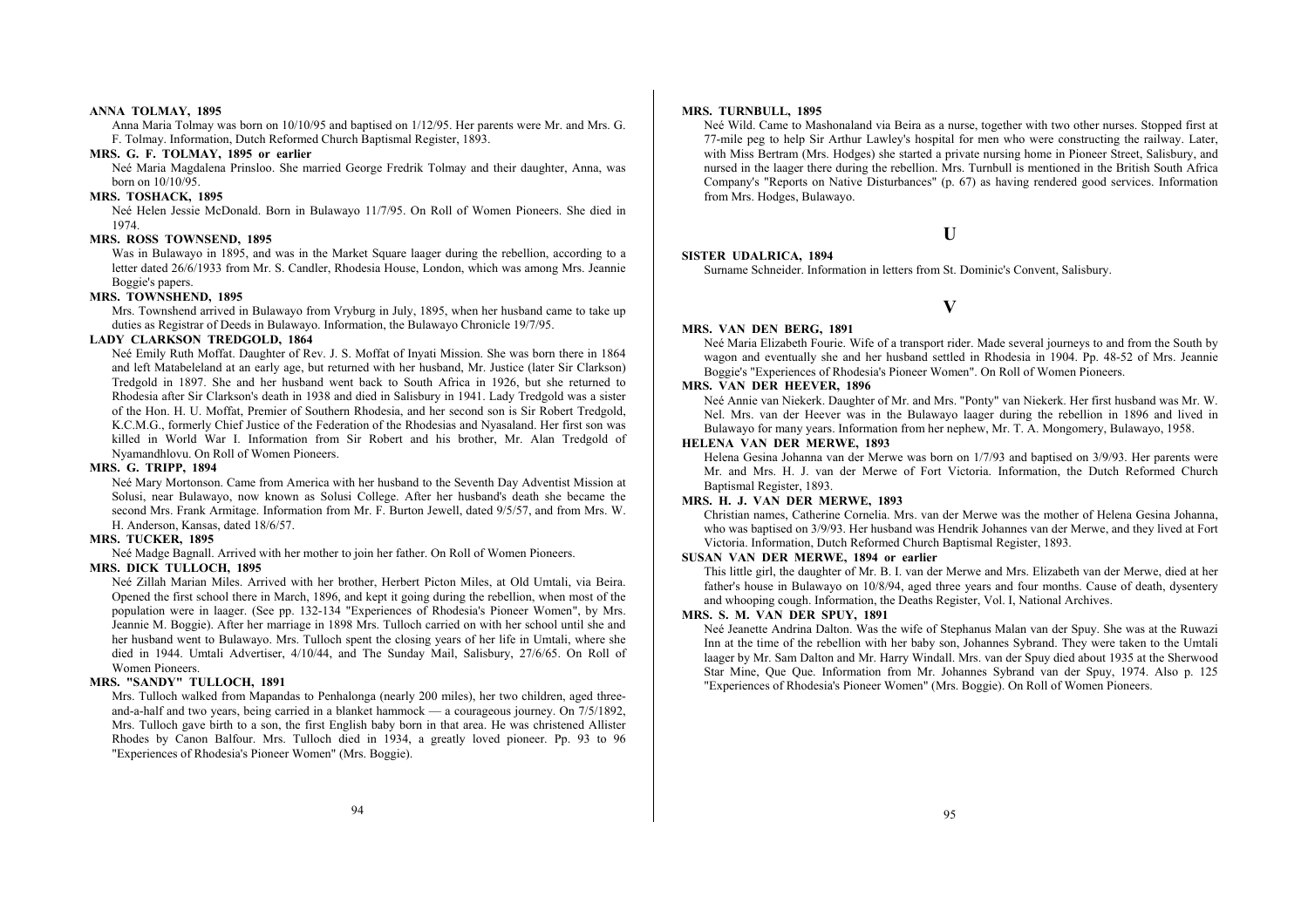#### **MRS. VAN DER STRUYS, 1894**

Neé Petronella Kathleen Pretorius. "Arrived with Parents" by ox wagon from Vryburg. An article about her is to be found on page 45 "Women in Central Africa", compiled by the National Council of Women of Rhodesia and published in 1953. On Roll of Women Pioneers.

#### **DINA VAN EDE, 1895 or earlier**

Dina Caroline van Ede, aged 18, was baptised at Bulawayo on 30/11/95. She came from Cape Town. Information, the Dutch Reformed Church Baptismal Register, 1893-1921.

## **MRS. VAN EDEN, 1896**

Neé Dena Corelena Kamp. Arrived with her husband, On Roll of Women Pioneers.

## **MRS. P. J. VAN GRIM, 1895**

Neé Maria de Jager. The registration of her marriage is to be found in the National Archives, Salisbury. She was married in Bulawayo on 13/9/1895 to Mr. Petrus Johannes van Grim, a Sanitary Board officer.

## **MRS. VAN NIEKERK, 1895**

Mother of Mrs. Moorcroft, who is registered on the Roll of Women Pioneers as having "arrived with parents" at Fort Victoria in October, 1895.

#### **MRS. VAN NIEKERK, 1892**

Neé Margaret Agnes Brown. Her first husband was John Moodie, and they came up with the Moodie Trek. An article by Mrs. van Niekerk is to be found on pp. 38 and 40 of "Women in Central Africa", compiled and published in 1953 by the National Council of Women of Southern Rhodesia. Mrs. van Niekerk died at Inyanga, aged 91. On Roll of Women Pioneers.

## **MRS. "PONTY" VAN NIEKERK, 1895**

The wife of Captain "Ponty" van Niekerk, who did valiant work during the rebellion and was allowed by Mr. Rhodes to choose two farms, one in Mashonaland and one in Matabeleland. He sold the one in Mashonaland and they farmed near Bulawayo. Mrs. van Niekerk gave birth to a daughter in the Mangwe laager. Pp. 287-291 of Mrs. Boggie's "First Steps in Civilizing Rhodesia".

## **MRS. S. VAN NIEKERK, 1895**

Neé Christina W. M. van Eeden. The registration of this marriage is to be found in the National Archives, Salisbury. Mr. Stephanus van Niekerk was a farmer, and he and Christina were married in Bulawayo on 11/11/1895.

#### **MRS. S. W. J. VAN RENSBURGH, 1895 or earlier**

Neé Susanna Abigael Elizabeth Jacomina Fourie. She was the wife of Schalk Willem Jansen van Rensburgh, and their son, Ebenezer, was baptised on 7/12/95. Information, the Dutch Reformed Church Baptismal Register, 1893.

#### **MRS. CORNELIUS VAN ROOYEN, 1890**

Wife of the famous hunter. She, with her husband, son and daughter, were in the Mangwe laager during the Matabele Rebellion. Her son died of enteric in the fort. Information from Mrs. A. Black, Marula.

## **SARA VAN ROOYEN, 1895 or earlier**

Sara Catherina van Rooyen was baptised in Fort Victoria on 6/7/95, according to the Baptismal Register of the Dutch Reformed Church. She had come from Utrecht and was 18 years old.

## **MRS. M. A. VAN VUUREN, 1895 or earlier**

Neé Johanna Petronella Jager (or de Jager). She married Michiel Andries van Vuuren, and her son, Michiel Andries, was born on 27/11/95 and baptised on 2/12/95. Information, the Dutch Reformed Church Baptismal Register, 1893.

#### **MRS. VAN WYK, 1894**

Mother of Mrs. Dickinson, whose name is on the Roll of Women Pioneers as having "arrived with parents". She was in the Bulawayo laager in 1896. Information from Mrs. Withers, Bulawayo, 1957.

#### **MRS. J. VAN ZYL, 1894**

Neé Jacoba Margrieta Kok. With her husband and eight children she travelled up in Martin's Trek, an account of which is to be found on pp. 171-174 "Experiences of Rhodesia's Pioneer Women" (Mrs. Boggie). Also p. 78 "Many Treks Made Rhodesia", by S. P. Olivier.

#### **MRS. J. C. VEREY, 1894**

Wife of the Resident Engineer of the Bulawayo Waterworks. She delighted more than one small party in Bulawayo with her singing, and performed at a concert in aid of the English Church Choir fund (Bulawayo Chronicle 21/12/94). The name Marie Verey is in the Bulawayo Directory and Handbook of Matabeleland, 1895/1896 as being the owner of Stand No. 44, Main Street, Bulawayo.

#### **SOPHIA VERMAAK, 1893**

Sophia Adriana was born on 15/4/93 and was baptised on 25/5/93, the earliest date in the Dutch Reformed Church Baptismal Register, 1893. Her parents, who lived at Tuli, were Mr. and Mrs. S. C. Vermaak.

## **MRS. S. C. VERMAAK, 1893**

Neé Sophia Alleta Oosthuizen. Mrs. Vermaak's daughter, Sophia Adriana, born 15/4/93, was baptised on 28/5/93. Her husband's name was Salomon Cornelius and they lived at Tuli. Information, the Dutch Reformed Church Baptismal Register, 1893.

## **MRS. S. C. VERMAAK, 1896 or earlier**

Neé Magdalena Susanna Bezuidenhout. On 10/2/96 Magdalena, aged 21, married Salomon Cornelius Vermaak, a widower, aged 53. They lived at Mangwe. Information, the Dutch Reformed Church Marriage Register.

## **MRS. TOLLIE VERMAAK, 1896 or earlier**

This lady, with her husband and two children, was among those in the Mangwe laager in 1896. Information from Mrs. A. Black, Marula.

## **MRS. V. J. P. VERMAAK, 1896 or earlier**

Neé Ellen Jane Martin. On 9/3/96 Ellen married Van Johannes Petrus Vermaak, a farmer, at Bulawayo. He was aged 26 and Ellen was 19. According to the Marriage Register, the wedding took place at the Dutch Reformed Church, Bulawayo.

#### **MRS. H. VICKERMAN, 1894**

Neé Clara Jane Illingworth. Arrived with two daughters and a son to join her husband and eldest son, who were already in the country. Was in the laager in Bulawayo during the rebellion. Her name is in the Bulawayo Directory and Handbook of Matabeleland, 1895/1896 as being the owner of Stand No. 587, Wilson Street, Bulawayo. On Roll of Women Pioneers. Her husband, Henry Vickerman, was a trader.

## **MISS DOROTHY VIGNE, 1895 or earlier**

This girl was bridesmaid at Mrs. Harry Harper's wedding. She wore "A simple but tasteful confection of nun's veiling". Information, The Nugget, 22/10/95, National Archives.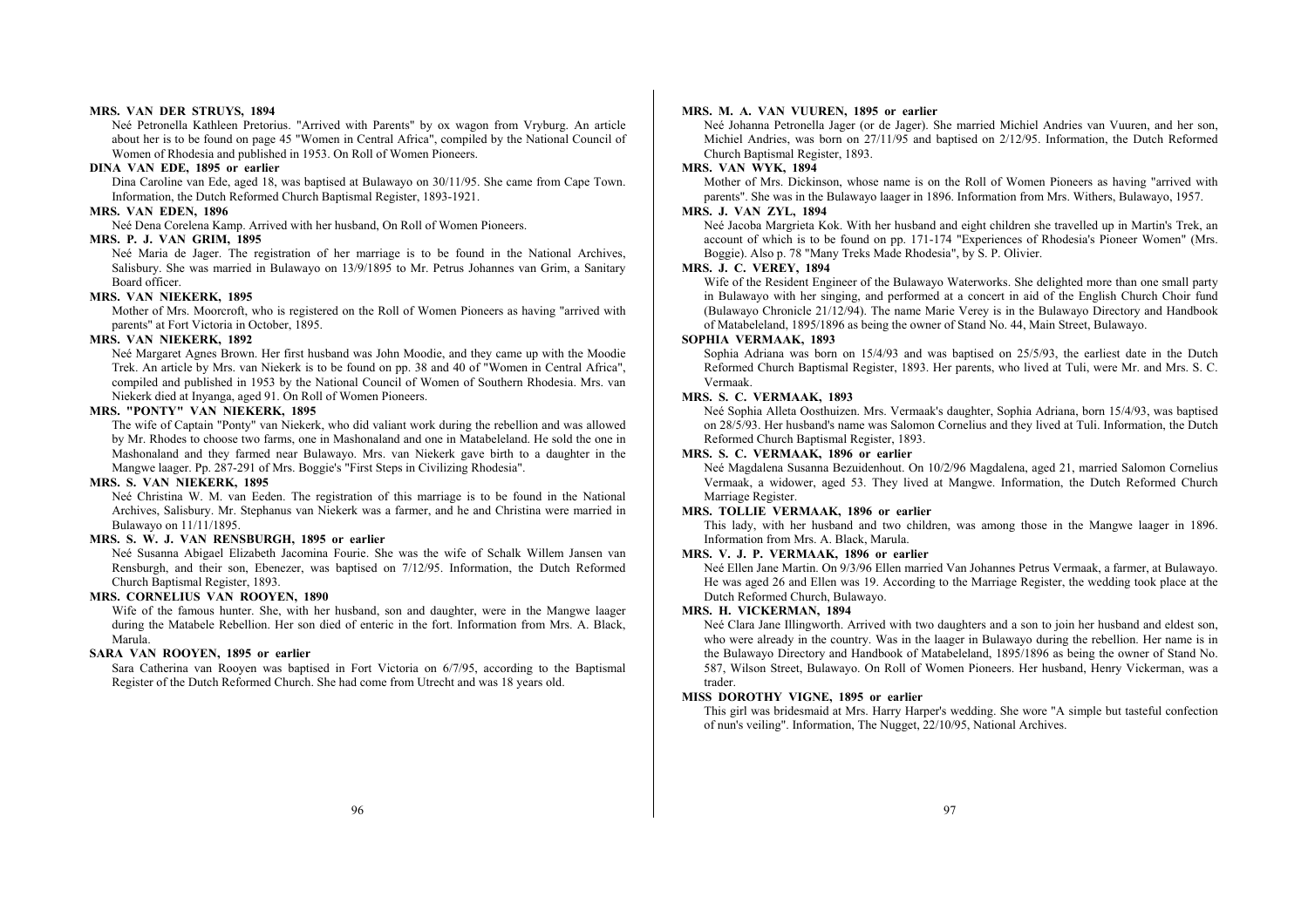#### **MRS. VILJOEN, 1894 or earlier**

A lady of this name was invited to the Pioneer Dance which was attended by Cecil Rhodes and Dr. Jameson. Information from Mr. A. M. Ewing. This was the first subscription dance held in Bulawayo, and was reported in the Matabele Times of 21/9/94. Mrs. Viljoen was also invited to attend the Queen's Club "Passing of the Year" dance held in the Bulawayo Courthouse at the end of 1894. Information, the Bulawayo Chronicle 4/1/95.

## **MRS. J. W. VILJOEN, 1872**

Neé Messer. A hunter's wife. She and her husband are mentioned several times as being with Mr. Selous in Mrs. Boggie's "First Steps in Civilizing Rhodesia", pp. 144-153. Mrs. Viljoen had 15 children. She was a daughter of a German Missionary working for the London Missionary Society. Her husband, Jan Willem, Veldcornet of the Marico district in the Transvaal, was distinguished both as a politician and a hunter. In "The Far Interior" Tabler mentions Selous meeting the Viljoens "Five days beyond Inyati . . . with their wives and children, all their livestock, and many servants" (pp. 272, 384- 385).

#### **REV. MOTHER VINCENT, 1894**

Surname Schneider. One of the four pioneer Dominican Sisters who arrived in Bulawayo from Macloutsie on July, 13, 1894. They came at the request of Cecil Rhodes to nurse the sick and injured. Those four pioneers — Mother Jacoba and Sisters Frances, Vincent and Frederica — spent their first year nursing and living in unimaginable, uncomfortable conditions in Old Bulawayo near Lobengula's burnt and abandoned kraal. In July, 1895, they moved to the new town with its comparatively imposing Memorial Hospital. Sister Vincent and her fellow nuns remained at their posts there during the rebellion, and in recognition of her services she was presented with the Matabeleland War Medal. Later Mother Vincent was at the Gwelo Convent. She lived many years in Rhodesia. Pages 20, 21, 29 and 33 "Experiences of Rhodesia's Pioneer Women". Letter from St. Dominic's Convent, Salisbury, 13/8/57. Also the "History of the Dominican Sisters in Bulawayo" written by Sister Mary Admirabilis. A very good photograph of Mother Vincent, aged 89, is on page 280 of Mrs. Boggie's book.

#### **BARONESS VON AHLEFELDT, 1866**

Neé Gwendoline "Gwenny" Anne Thomas. Born at Inyati Mission, daughter of Rev. T. M. Thomas and his second wife, Caroline. Gwendoline finally left Rhodesia for South Africa and married there. She died at Pretoria in 1921. Information from Sir Eric Thomas, Salisbury.

#### **MRS. E. A. F. VON HIRSCHBERG, 1895**

Neé Carine Emma Olsen. Arrived first in Bulawayo and travelled by coach to Salisbury, where she got married. She was in the Salisbury laager during the rebellion. She and her husband left for South Africa after the First World War, then lived in the Congo from 1922 to 1937. Mrs. von Hirschberg died in Springs, Transvaal, in 1936. "She had indomitable courage, humour, generosity and kindness". Information from Mrs. G. King in letter dated 3/9/1960, whose address was given to me by Mrs. Honey, Salisbury. Emil Albert Felix von Hirschberg was a bank clerk. They were married in Salisbury on 4/7/1895. According to the Original Marriage Register in the National Archives, Mrs. von Hirschberg's maiden name was spelt Ollsson.

#### **MRS. J. VORSTER, 1894**

Neé Jacoba Steyn. Travelled up with the Martin Trek and later lived in Umtali. Information from Mrs. M. Edwards, Chipinga, in a letter dated 27/6/1957. Also p. 79 "Many Treks Made Rhodesia" (Olivier).

#### **MRS. WALKER, 1896 or earlier**

Mentioned on p. 86 of "Raiders and Rebels in South Africa", by Elsa Goodwin Green, and on p. 129 of "Experiences of Rhodesia's Pioneer Women" (Mrs. Boggie) as having been at the wedding of Sister Emily Hewitt to Mr. Herbert Blatch in August, 1896.

#### **MRS. WALKER, 1896**

Neé Eliza Jane Watkins. Arrived with her husband by Zeederberg's coach and spent most of her life in Rhodesia. Information from herself. On Roll of Pioneer Women.

#### **MRS. H. F. WALKER, 1896**

Neé Cornelia Boshoff. Came with her husband and seven children. Was in the Bulawayo laager. Later they went to Northern Rhodesia. Information from her daughter, Mrs. Ilsley, Mazabuka, dated 1/6/1959.

#### **MRS. WALLACE, 1895 or earlier**

This lady and her husband invited a few friends to a "parting dinner" at the Market Hall Buildings prior to their departure from Bulawayo for London. Information, the Bulawayo Chronicle 9/8/95.

#### **MRS. W. F. WALLENSTEIN, 1894**

Mrs. Wallenstein arrived in Bulawayo by the Tuli coach in August, 1894. Information, the Matabele Times, August, 1894, in the National Archives. Mrs. Wallenstein was among those invited to the Queen's Club "Passing of the Year" dance held in the Courthouse at the end of December, 1894, according to the Bulawayo Chronicle. Mrs. W. F. Wallenstein was a director of the Bulawayo Building Society. Information from a cutting from the Chronicle, sent by Mrs. Cummins, mentions a Mrs. Thomson (apparently formerly Mrs. Wallenstein) who was in the Bulawayo laager during the 1896 Rebellion.

## **MRS. J. M. WALLS, 1896 or earlier**

The registration of the birth of this lady's daughter, Prudence Winifred, in Bulawayo on 22/8/96 is to be found in the Registrar's Office, Salisbury. The child's baptism is also recorded in the Register of Baptisms, 1894, Parish of St. John, Bulawayo. Mrs. Walls' christian name was Prudence and her husband was James Morris Walls, a plumber and fitter.

#### **MRS. WALSH, 1890**

Known as "Pioneer Mary". First husband, Mr. Waterson. She arrived in Mazoe with Mr. Waterson, prospecting for gold. Lord Randolph Churchill visited the "Mary Pioneer" Mine, Mazoe district, in 1891. After Mr. Waterson's death, Mary married Mr. Walsh at Fort Victoria — this is believed to be the first wedding in that town. Later, Mr. and Mrs. Walsh left Rhodesia for East Africa. Pp. 46-47 "Experiences of Rhodesia's Pioneer Women", by Jeannie M. Boggie.

## **RHODA WALTHAM, 1895 or earlier**

Rhoda portrayed Little Red Riding Hood at the Convent School concert in Salisbury, according to The Nugget of 28/12/95 (National Archives).

#### **MRS. J. WARDLE, 1894**

Neé Johanna Ludick. Arrived in May, 1893, with her children to join her husband. Died in 1944. Information from her daughter, Mrs. Love. On Roll of Women Pioneers. Her husband's name was Jacob.

#### **MAUDE WARDLE, 1894**

This child was born on 4/9/94 to Mrs. Joanna Wardle and Mr. Jacob Wardle. She was baptised by Father Prestage. Information, the Catholic Church, Bulawayo, Baptismal Register.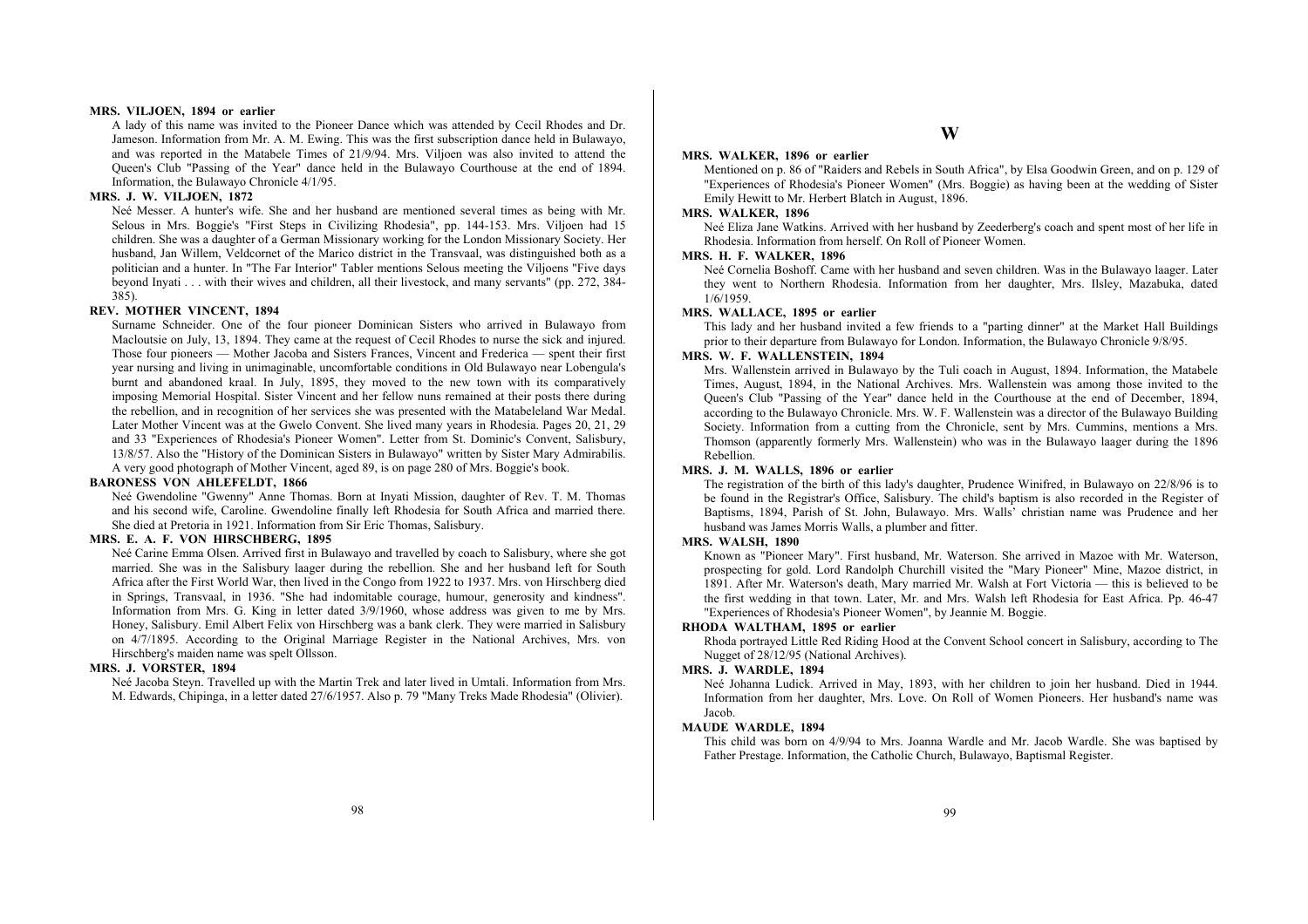#### **MRS. J. S. WARREN, 1896**

Neé Frances Garrod. Arrived with her first husband, Mr. John Knox, from Port Elizabeth by ox wagon. She was a qualified nurse and was in the Bulawayo laager. In 1907, many years after the death of Mr. Knox, she married Mr. John Simco Warren, the well-known Scout personality. Information from her daughter, Mrs. W. Stuttaford, Bulawayo.

#### **MRS. WARWICK, 1896**

Neé Lillian Jane Watson. Arrived with her mother, Mrs. Johanna Magdalena Watson, to join Mr. Watson in Bulawayo. On Roll of Women Pioneers.

#### **MRS. WATMORE, 1894**

Neé Julia Tomlin Ely. "Arrived with parents" in Bulawayo, March 1894. Was in the Gwelo laager during the rebellion. Later she lived in England. Information from her brother, Mr. Dick Ely, Bulawayo. On Roll of Women Pioneers.

#### **MRS. WATSON, 1896**

Neé Johanna Magdalena Hamman. Came to join her husband. On Roll of Women Pioneers.

## **MRS. WATT, 1894**

Neé Annie Fisher. Came to Bulawayo in March, 1894, to join her husband. On Roll of Women Pioneers.

#### **MRS. WATTS, 1891**

Neé Marion Lynn. "Arrived with parents" at Fort Victoria in December 1891. On Roll of Women Pioneers.

#### **MRS. WAYLAND, 1895**

The Bulawayo Chronicle of 16/11/95 reported that Mrs. Wayland played in the mixed doubles of an Occupation Day tennis tournament held in Gwelo.

## **MRS. WEBB, 1894 or earlier**

This lady was present at an Assembly Ball in the Masonic Hotel, Salisbury, on 7/13/94. Information, Mr. G. H. Tanser.

#### **MRS. WEBB, 1896 or earlier**

According to a report in the Bulawayo Chronicle, Mrs. Webb returned to Bulawayo by coach at the end of May, 1896. Her husband was one of the Jameson Raiders.

## **MISS WEBBER, 1895 or earlier**

In August, 1895, The Nugget referred to Miss Webber leaving Salisbury "for a jaunt to the Old Country". She travelled with Mrs. A. H. F. Duncan and child.

## **MRS. J. WEBSTER, 1893**

Neé Sarah Gobey. She, her husband, and two daughters, Hannah Louise and Mary Alice, trekked up from Marico in the Zeerust district. Theirs was known as the Webster Trek. Information from Mrs. M. Edwards, Chipinga; also p. 164 "Many Treks Made Rhodesia" (Olivier).

#### **MRS. JOHN WEBSTER, 1895**

Neé Annie Bezuidenhout. Came up with the Kruger-Bekker Trek. Lived in North Melsetter. Information from Mrs. M. Edwards, Chipinga, 27/6/57. Also p. 86 "Many Treks Made Rhodesia", by S. P. Olivier.

#### **MRS. W. WEBSTER, 1894**

Neé Sarah Odendaal. Was born on the journey up with the Mynhardt-Utrecht Trek. Later she lived at Chipinga. Information from Mrs. M. Edwards. Also p. 162 "Many Treks Made Rhodesia" (Olivier).

#### **MRS. WEDEPOHL, 1894**

Neé Franke. Wife of Rev. J. Wedepohl of the Berlin Mission Society. Letter from Mrs. Krause (neé Wedepohl) dated 1/2/1956.

## **MRS. WEINAND, 1896**

Neé Ada Johanna Carinus. Came with her parents. She lived mostly in Rhodesia and died December, 1956. On Roll of Women Pioneers.

## **MRS. WEINBERG, 1893 or earlier**

This lady arrived in Umtali "by coach, down" in December, 1893. Information, the Umtali Advertiser, National Archives.

## **MRS. WELENSKY, 1895**

Neé Leah Ferreira. Came with her children from the Willowmore district of South Africa to join her husband. They lived first in Bulawayo, and after the rebellion went on to Gwelo, then to the Globe and Phoenix Mine. About 1904/05 they moved to Salisbury, where her son, Roy, who became Prime Minister of the Federation of the Rhodesias and Nyasaland, was born in 1907, the 13th of Mrs. Welensky's 14 children. Mr. and Mrs. Welensky returned to South Africa for two or three years, but came back to Salisbury in 1913. Mrs. Welensky was born in 1865 and died and was buried in Salisbury in 1918. Information from her son, Sir Roy Welensky.

## **MRS. WELLANDSEN, 1896 or earlier**

Was rescued with her child in early March, 1896, by T. Casperenthus. Her husband was ill in Bulawayo, and Mrs. Wellandsen and the child had been left on the farm near the junction of the Khami and Gwaai Rivers. It was the time the Matabele Rebellion broke out. Information, Mr. A. M. Ewing, from a letter written by Jack Carruthers.

#### **MRS. C. E. WELLS, 1896**

Neé Dorothy Gladys Whyte, born in Rhodesia. Her parents were Brewster Lewis (Masher) Whyte and Florence Marion Cowdray Whyte (neé Easton).

#### **MRS. WENTWORTH, 1894 or earlier**

The Umtali Advertiser of 16/6/94 stated: "Passengers by today's Salisbury cart are Mr. and Mrs. Dan Judson and Mrs. Wentworth". (National Archives files).

## **MRS. G. WESTBEECH, 1875**

"In 1875 a party was got up to visit the Falls, consisting of Mr. and Mrs. Westbeech . . . they travelled first by ox wagon, then by donkey cart owing to tsetse fly, and finally on foot with carriers . . .". Their exciting adventures are told on p. 223 of Mrs. Boggie's "First Steps in Civilizing Rhodesia". Mr. and Mrs. George Westbeech were married a few months before they arrived with their large party at Pandamatenga at the end of August, 1875. They had journeyed from Shoshong, and moved on to the Falls. Mrs. Westbeech was the daughter of a Transvaal farmer. George Westbeech was the well-known British trader who established Britain's foothold in Barotseland. Information, "Trade and Travel in Early Barotseland", edited by Edward C. Tabler. Mrs. Westbeech and Mrs. Francis, who travelled in the same party, were the first white women to see the Falls. They were both Afrikaners. King Sepopo presented the two of them with fifty pounds of ivory. Information, p. 406 "The Far Interior" (Tabler).

## **MRS. V. J. WHITEFORD, 1894**

Formerly Mrs. C. S. Cooper, neé Margaret Elizabeth Montgomery. Arrived with her parents, Mr. George Charles Coleman and Mrs. Susanna Elizabeth Montgomery, from Crocodile River. On Roll of Women Pioneers.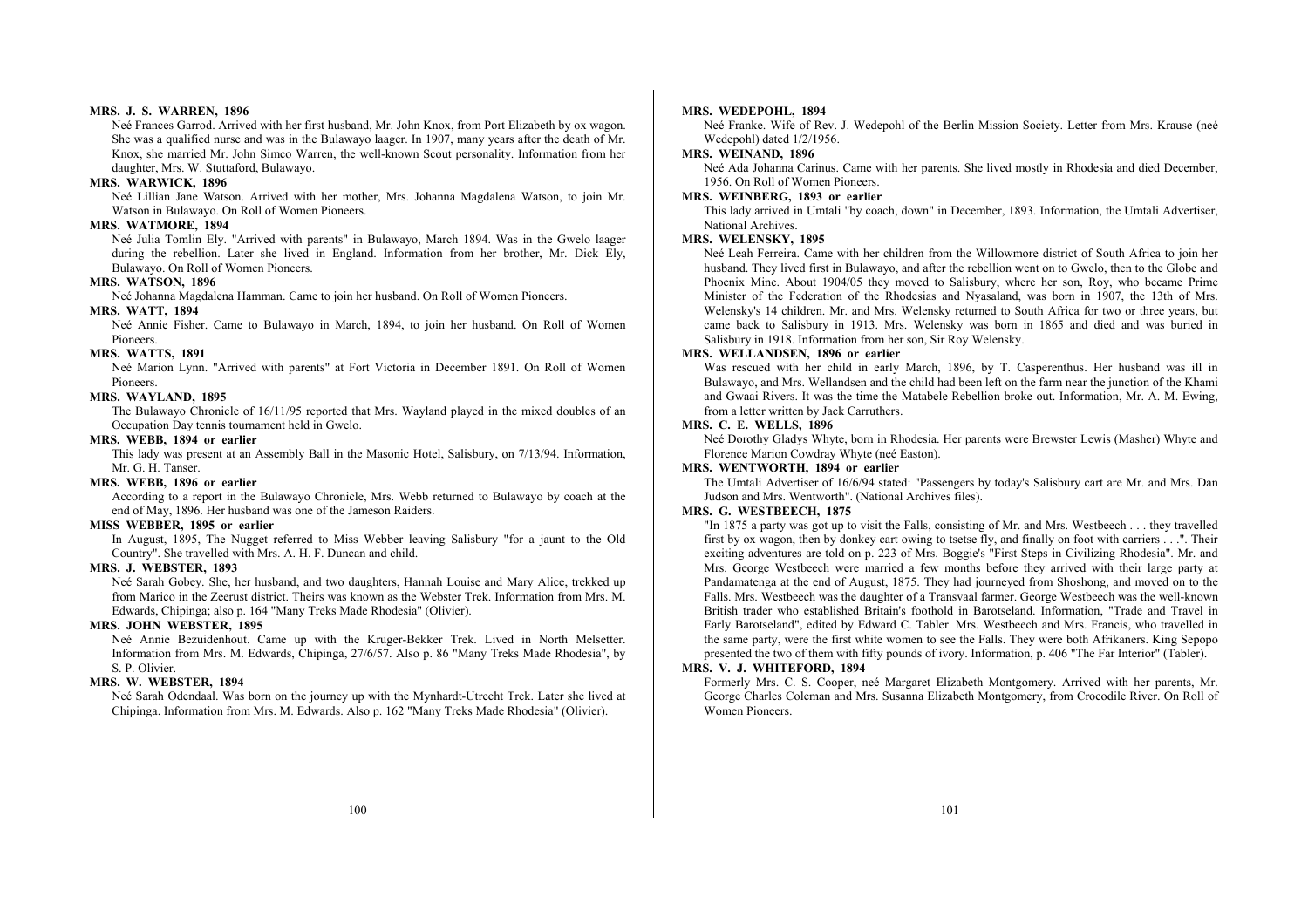#### **MRS. H. E. WHITEHEARD, 1895**

A son, John Arthur, was born to Mrs. Johanna Whiteheard of Gwelo on 23/3/95. Her husband, Homan Edward Whiteheard, was a mason. Information, the Cathedral, Salisbury, Baptismal Register, Vol. I, National Archives.

## **MRS. WHITTLE, 1896 or earlier**

Neé Kate Eady. She died in the Exchange Hospital, Bulawayo, on 28/6/96 of typhoid fever. Mrs. Whittle was a widow, aged 32 years. Information, the Deaths Register, Vol. III, National Archives. Her funeral was conducted by the Rev. E. A. Hammick, according to the Register of Burials, Parish of St. John, Bulawayo.

#### **MRS. WHYTE, 1895**

Neé Florence Marion Cowdray-Easton. Arrived by ox wagon. On Roll of Women Pioneers.

#### **MRS. WIGG, 1896**

Neé Jane Melville Conway Fraser. Left England with her two sisters and came to Salisbury to join her father. They travelled via Beira, Chimoio and thence to Old Umtali by coach drawn by oxen, and on to Salisbury by mule-drawn coach. Theirs was the last coach to reach Salisbury during the Mashona Rebellion, before the laager was formed in the old gaol and they were put into the "oakum picking cell". Mrs. Wigg married in 1899, left Rhodesia in 1936 for South Africa, and died there in 1957. Information from her sons, C. C. Wigg, Bulawayo, and P. H. Wigg, Salisbury.

#### **MISS WILD, 1896 or earlier**

Is mentioned on p. 67 of the British South Africa Company's "Reports on Native Disturbances" as having "rendered good services". National Archives, Salisbury.

#### **MRS. WILDE, 1890**

Neé Cornelia Aletta van Rooyen. Daughter of the famous hunter, and arrived with her parents. Mrs. Wilde was in the Mangwe laager during the 1896 Rebellion (on the list supplied by Mrs. Black, Marula), and later lived at Plumtree. On Roll of Women Pioneers.

## **MRS. G. A. WILDER, 1893**

Wife of Dr. G. A. Wilder. They came with a party of eight American missionaries, two children, and four Zulu evangelists and families to start the American Mission at Mount Selinda. Information in pamphlet sent by Rev. W. D. Webb, Mount Selinda, in reply to my enquiries, January 1956.

## **MRS. WILEY, 1893**

Neé Grace Hurrell. She was born in Johannesburg in December, 1891, and came up with her parents the following year. Pp. 242-249 "Experiences of Rhodesia's Pioneer Women" (Mrs. Boggie). On Roll of Women Pioneers.

#### **MISS WILLIAMS, 1893**

Came up by ox wagon with her parents. She was in the Bulawayo laager during the rebellion. Miss Williams, a cripple, later lived in Sauerstown. Information from herself, 28/7/59.

## **MISS WILLIAMS, 1894**

The Bulawayo Chronicle of 14/12/94 reported that a Miss Williams, proprietress of the Tivoli Cafe in Bulawayo, give evidence at an inquest into an accidental shooting affair.

#### **MRS. WILLIAMS, 1894**

Neé Alice Maud Vickerman. "Arrived with mother" to join her father in Bulawayo. On Roll of Women Pioneers.

#### **CHARLOTTE WILLIAMS, 1895**

The name Charlotte Anne Ethelrida Williams appears in the Register of Baptisms, 1894, Parish of St. John, Bulawayo. Charlotte, who was baptised on 19/12/95, was the daughter of Michael Edward and Johanna Mary Williams. Mr. Williams was a blacksmith in Bulawayo.

## **MRS. H. H. WILLIAMS, 1893**

Neé Bertha Austin. Accompanied her parents to Rhodesia and was in the Bulawayo laager during the rebellion. Letter from Mr. Eric Muir, her nephew, dated Bulawayo 29/6/1959.

## **MRS. M. E. WILLIAMS, 1895 or earlier**

Johanna Mary Williams was the wife of Michael Edward Williams, a blacksmith in Bulawayo. Their daughter, Charlotte, was baptised on 19/12/95. Information, the Register of Baptisms, Parish of St. John, Bulawayo.

#### **LADY RALPH WILLIAMS, 1883**

"An interesting early visitor to the Falls," she trekked from Grahamstown with her husband and little son as far as the wagons would go, then completed the journey on foot with carriers, and reached the Falls on 16/8/1883. They lived there for a while in a grass house. P. 224 "First Steps in Civilizing Rhodesia" (Mrs. Boggie). According to records quoted by Mr. E. C. Tabler in 'The Far Interior", Lady Williams was the first Englishwoman to see the Falls.

#### **MRS. ROBERT WILLIAMS, 1895**

This lady arrived in Bulawayo in August, 1895, and attended the wedding of Captain Spreckley and Miss Beatrice Borrow.

## **MRS. E. WILLIS, 1896 or earlier**

This lady is mentioned in the Bulawayo Directory and Handbook of Matabeleland, 1895-1896, as being the owner of Stand No. 565, Grey Street, Bulawayo.

#### **MRS. M. K. WILLIS, 1894**

Mrs. Willis took an active part in the life of Bulawayo in the early days. She ran the Bulawayo Elementary School, and the Bulawayo Chronicle of 29/12/94 reported that she sang at a concert in aid of the English Church choir fund held at that time. She was among the ladies invited to the Queens Club "Passing of the Year" dance (1894-95) and on Easter Monday, 1895, she took her pupils for a picnic on Mr. Barratt's farm. She left Bulawayo for a holiday in Johannesburg on 13/6/96.

## **MRS. DIGBY WILLOUGHBY, 1896, probably earlier**

Wife of General Digby Willoughby, Chief of Staff during the 1896 rebellion in Bulawayo. "The hard work Mrs. Willoughby did in the laager hospital has told upon her health. She leaves today for England. We regret the fact that ill-health has caused the General's wife to make the change. Many old patients will be extremely sorry to lose her". Extract from the Bulawayo Chronicle of 13/6/96, sent to me by Mr. A. Cripwell, Salisbury.

#### **MRS. WILSON, 1891**

Wife of Dr. Wilson of Umtali. Pp. 49, 116-117 "Experiences of Rhodesia's Pioneer Women" (Mrs. Boggie).

#### **MRS. WILSON, 1894**

Neé Cecilia Katherine Gibson. "Arrived with parents", 15/11/94. On Roll of Women Pioneers.

#### **MRS. E. WILSON, 1896 or earlier**

Mrs. Lucy Mary Ann Wilson, whose husband, Edwin Wilson was described as the gaoler, Salisbury, had a son, Edwin, born on 11/7/96. Information, the Cathedral, Salisbury, Baptismal Register, Vol. I, National Archives.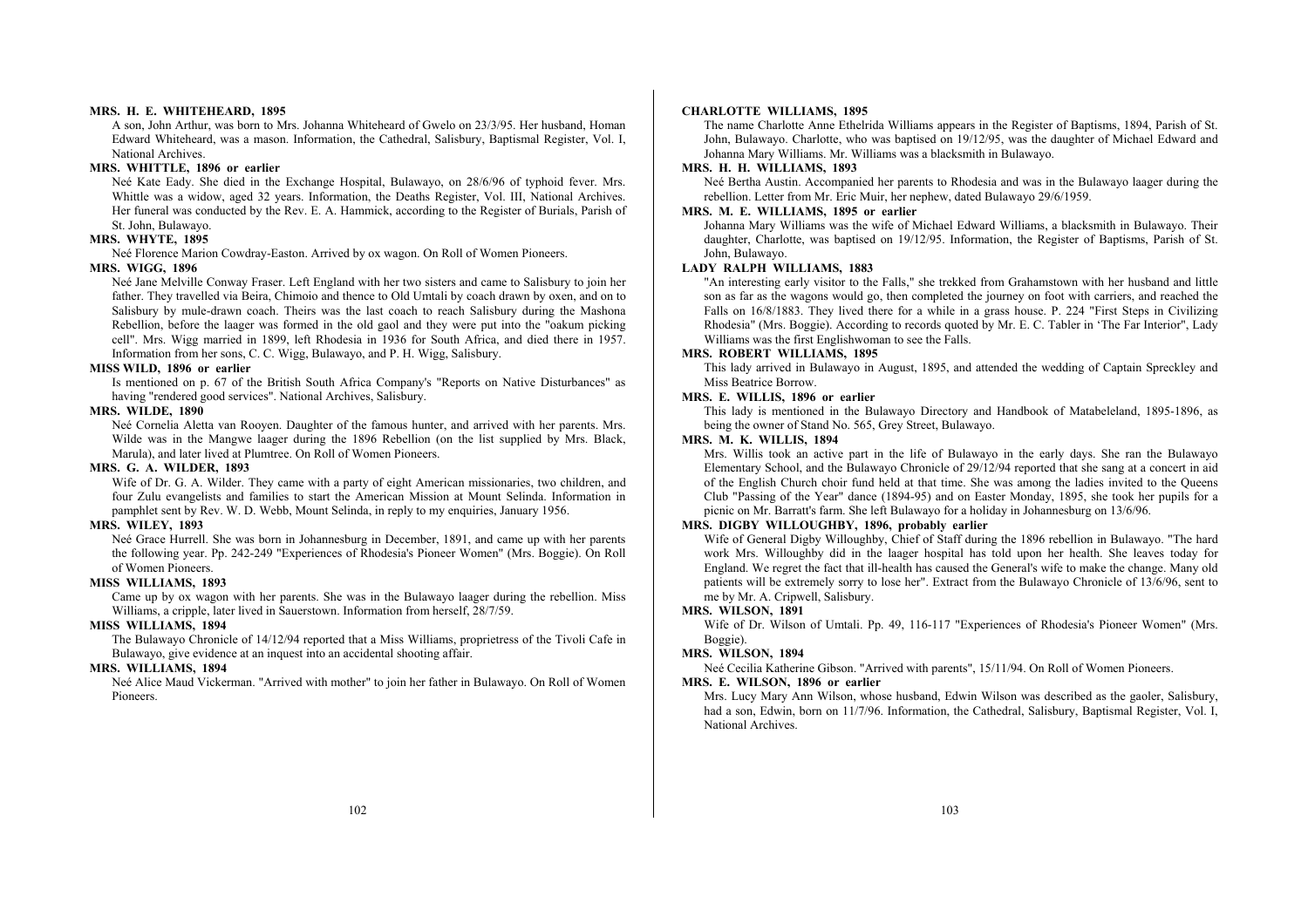#### **MRS. WILSON, 1894**

Neé Louisa Meyer. Arrived 14/6/1894. On Roll of Women Pioneers.

## **MRS. WILSON, 1894**

Neé Margaret Gibson. "Arrived with parents" on 15/11/1894. On Roll of Women Pioneers.

## **MRS. WILSON, 1894**

Neé Margaret Maria Blackler. Arrived in Bulawayo with her mother, December, 1894. On Roll of Women Pioneers.

#### **MRS. WINSHIP, 1895 or earlier**

At the St. John's Church bazaar held in Bulawayo in July, 1895, Mrs. Winship and her husband supervised the receipt and despatch of telegrams. The Bulawayo Chronicle 26/7/95.

## **MRS. WITHERS, 1893**

Neé Rebecca Nason. Arrived in February, 1893, by ox wagon. Was in the Bulawayo laager during the rebellion. Information from herself, May 1957. On Roll of Women Pioneers. Mrs. Withers was a foundation pupil of the Convent School, Bulawayo. In rainy weather she found the river a serious threat on her stouthearted walk to school. Her problem was solved by an African who waited regularly for her and swam her across so that she got to school on time. Information, the "History of the Convent School", written by Sister Mary Admirabilis.

## **MRS. WOLHUTER, 1894**

Neé Susan Catherine Labuschagne. Arrived with the Utrecht Trek. Went to Mount Selinda via Fort Victoria. Returned to South Africa, but came back to Rhodesia in 1923. Information from herself in Bulawayo, 1959. See also p. 92 "Many Treks Made Rhodesia" (Olivier).

## **MRS. GEO. WOOD, 1869**

Neé Fraser, and sister of Mrs. McMaster. She was the first wife of the hunter, George Wood, and was married at Inyati in June, 1869. This was the first wedding to take place in the country that became Rhodesia (p. 163 "Pioneers of Rhodesia", by E. C. Tabler). She is also mentioned on p. 160 of Mrs. Boggie's "First Steps in Civilizing Rhodesia". Mrs. Wood died of fever in March or April, 1870, near Hartley Hills. Information, Mr. A. M. Ewing.

### **MRS. GEO. WOOD, 1881**

An Afrikaner woman who married George Wood, the hunter, in 1880. She was his second wife. She visited the Victoria Falls in 1881 and died with her husband and their child at Pandamatenga in 1882. P. 174 "Pioneers of Rhodesia", by E. C. Tabler. Information, Mr. A. M. Ewing.

#### **MRS. WOOD, 1895**

Neé Maria Amelia Cooper. Arrived in Bulawayo 12/5/95. On Roll of Women Pioneers.

#### **MRS. WOODBYRNE, 1893**

Mentioned on p. 77 "In God's White Robed Army", by a Dominican Sister.

## **MRS. WOODS, 1895**

Neé Margaret Marian Beesley. Arrived by coach with her mother and sister on 31/12/1895. They were all in the Bulawayo laager during the rebellion. In later years Mrs. Woods lived in Natal. On Roll of Women Pioneers.

#### **MRS. WOOLLACOTT, 1895**

Neé Dorcas Barber Cook. Travelled by Zeederberg's coach, arriving in Bulawayo in October, 1895. Was in the laager during the rebellion. Died in Bulawayo in 1949. Information from her son. On Roll of Women Pioneers.

#### **LADY WREY, 1895**

Wife of Sir Bourchier Wrey, neé Alice Borton. As Mrs. P. S. B. Wrey she arrived with her daughter, Muriel, by ox wagon to join her husband. They were in the Bulawayo laager during the rebellion and lived many years in Hillside, Bulawayo. Lady Wrey died in 1952. Information from her daughter, Lady Strachan, Salisbury.

#### **ROSE WRIGHT, 1894 or 1895**

Rose Bell Maud, born 29/6/94, was baptised on 1/9/95, according to the Register of Baptisms, 1894, Parish of St. John, Bulawayo. It does not state whether she was born in Rhodesia. Her parents were Mr. and Mrs. A. W. Wright. Mrs. Wright's Christian name was Mary.

## **MRS. WRIGHT, 1894**

Neé Ruby Felicia Wentworth. Came up via Beira to marry Mr. Boscawen Wright of Fort Salisbury, who was Public Prosecutor. Her exciting journey, accompanied by Mrs. Judson, is told on pp. 207-209 "Experiences of Rhodesia's Pioneer Women" (Mrs. Boggie). Mrs. Wright was in the Bulawayo laager during the rebellion (p.-214 of the same book). On Roll of Women Pioneers. The Original Marriage Register in the National Archives shows that the marriage took place on 23/6/94, and was witnessed by Ella Caldecott.

## **MRS. WYMER, 1896**

Neé Stockley. Daughter of Cynthia Stockley, the novelist (who was later Mrs. Pelham Browne), and was born in the Umtali laager during the rebellion. P. 90 of Mrs. Boggie's "Experiences of Rhodesia's Pioneer Women".

## **Y**

#### **MRS. YEATMAN, 1896**

Neé Johanna de Beer. Arrived by ox wagon with her husband and family. They were in the laager in Bulawayo for a few days. Mrs. Yeatman died about 1954. Information from her daughter, Mrs. Stamper, Bulawayo, in letter dated 8/3/1960. On Roll of Women Pioneers.

#### **SISTER YOLANDA, 1892**

Surname Kilkelly. Dominican Order. Letters from the Dominican Convent, Salisbury, dated 11/7/1956 and 31/8/1957.

#### **MRS. F. B. YORK, 1894**

Neé Elizabeth Ruby Bain. Came by ox wagon to Bulawayo with her parents. Was in the laager during the rebellion and later made her home near Bulawayo. Information from her niece, Miss G. Howard. Mr. F. B. York farmed near Figtree. On Roll of Women Pioneers.

## **Z**

## **MRS. ZEEDERBERG, 1891**

Neé Hendrika Maria Albasini, daughter of Count Joso Albasini. She came up with her husband to Bulawayo when he started the first regular coaching service through Matabeleland. Information from her niece, Mrs. R. L. Cranswick, Salisbury. On Roll of Women Pioneers.

## **MRS. ZEITZMANN, 1870 or earlier**

Her name is mentioned in Thomas Baines's "Goldfields Diaries", pp. 236, 301 and 569, and on the lastmentioned page it reads: "At Kumalo River we found Charlie Meyer with his wagon and Mrs. Zeitzmann and family of three or four pretty girls, the eldest about 14, living in a calico tent . . .". The Kumalo River is now known as the Khami. Her husband, Paul Zeitzmann (or Ziesmann) was an experienced Boer hunter who had been as far as the Zambezi in the early 1860's. Information, "The Far Interior" (Tabler).